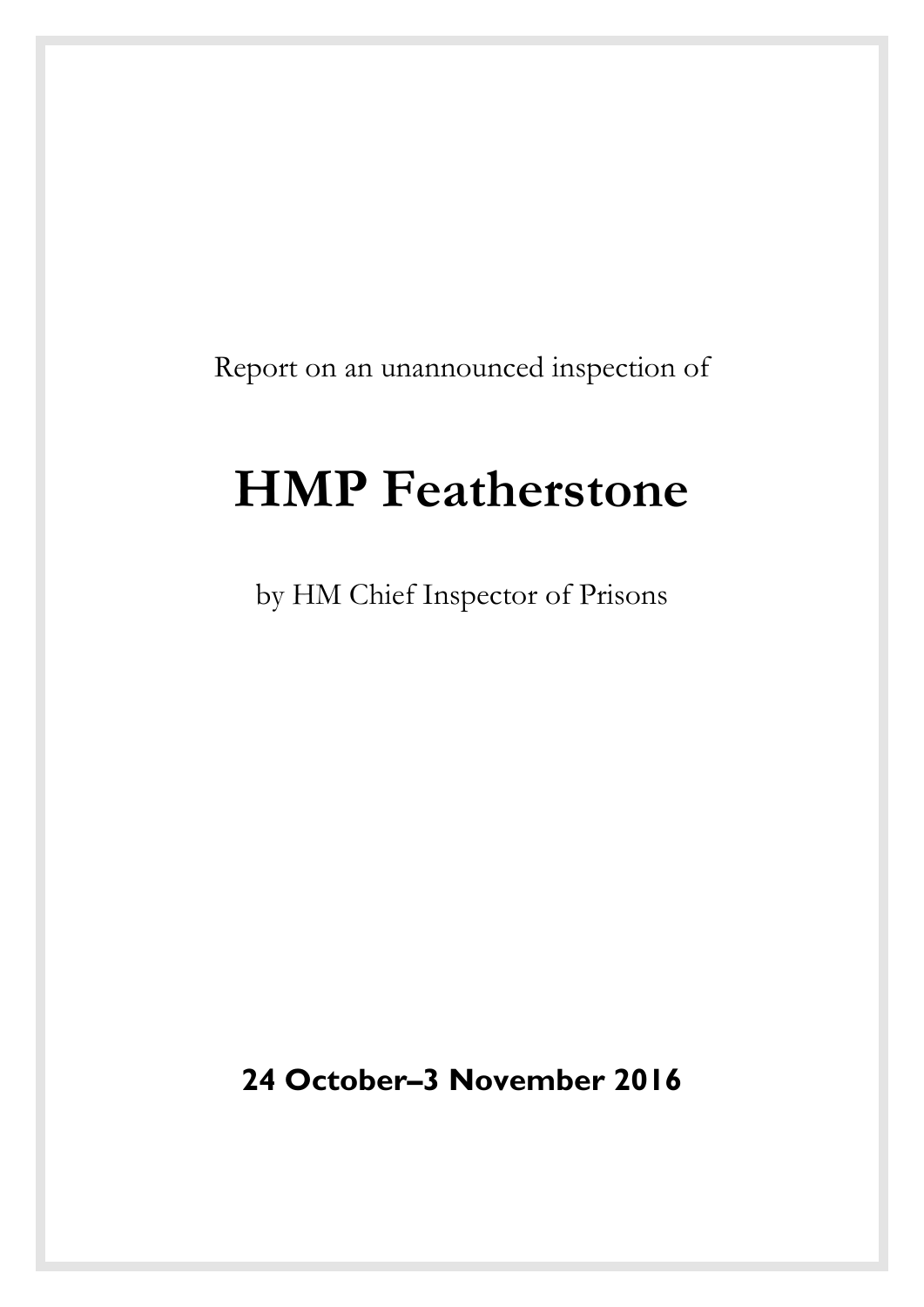This inspection was carried out with assistance from colleagues at the General Pharmaceutical Council and in partnership with the following bodies:







Crown copyright 2017

This publication is licensed under the terms of the Open Government Licence v3.0 except where otherwise stated. To view this licence, visit [nationalarchives.gov.uk/doc/open-government-licence/version/3](http://nationalarchives.gov.uk/doc/open-government-licence/version/3/) or write to the Information Policy Team, The National Archives, Kew, London TW9 4DU, or email: [psi@nationalarchives.gsi.gov.uk](mailto:psi@nationalarchives.gsi.gov.uk).

Where we have identified any third party copyright information you will need to obtain permission from the copyright holders concerned.

Any enquiries regarding this publication should be sent to us at the address below or: [hmiprisons.enquiries@hmiprisons.gsi.gov.uk](mailto:hmiprisons.enquiries@hmiprisons.gsi.gov.uk) 

This publication is available for download at: <http://www.justiceinspectorates.gov.uk/hmiprisons/>

Printed and published by: Her Majesty's Inspectorate of Prisons Victory House 6th floor 30–34 Kingsway London WC2B 6EX England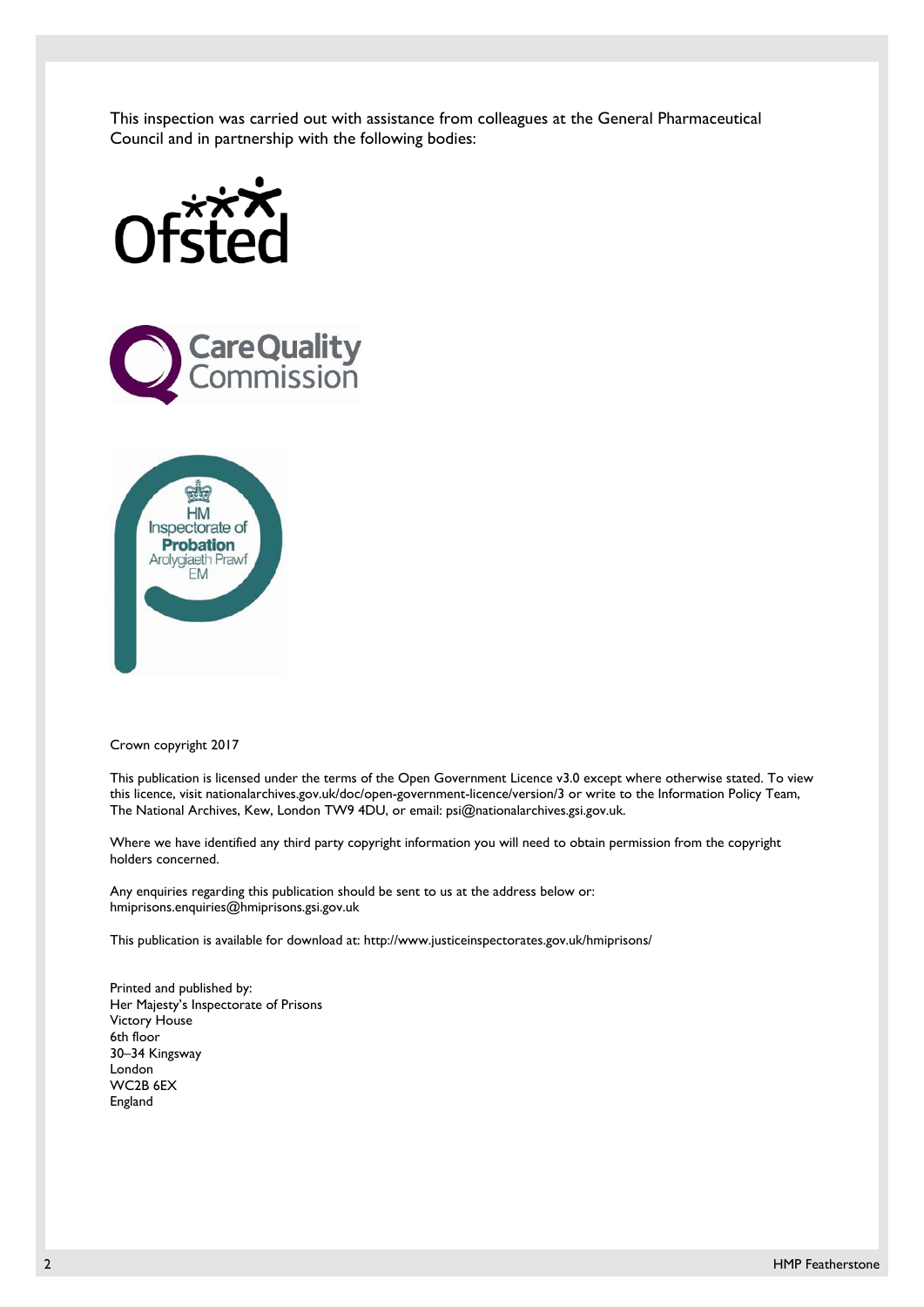# **Contents**

| Introduction                                                  | 5  |
|---------------------------------------------------------------|----|
| Fact page                                                     | 7  |
| About this inspection and report                              | 9  |
| Summary                                                       | 11 |
| Section 1. Safety                                             | 19 |
| Section 2. Respect                                            | 29 |
| Section 3. Purposeful activity                                |    |
| Section 4. Resettlement                                       |    |
| Section 5. Summary of recommendations and good practice       |    |
| Section 6. Appendices                                         |    |
| Appendix I: Inspection team                                   | 65 |
| Appendix II: Progress on recommendations from the last report | 67 |
| Appendix III: Care Quality Commission Requirement Notice      | 75 |
| Appendix IV: Prison population profile                        | 77 |
| Appendix V: Summary of prisoner questionnaires and interviews | 81 |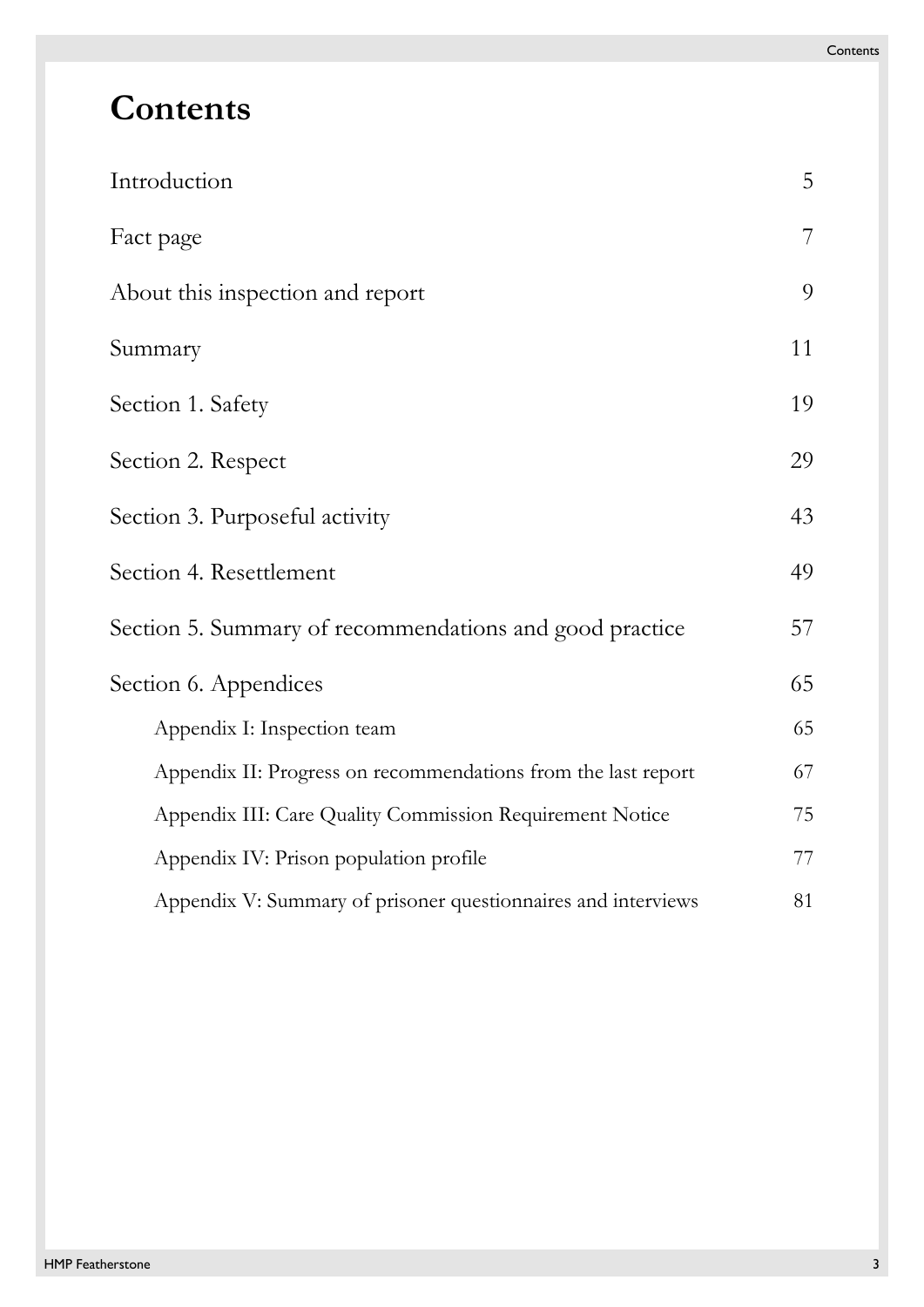#### **Glossary of terms**

We try to make our reports as clear as possible, but if you find terms that you do not know, please see the glossary in our 'Guide for writing inspection reports' on our website at: http://www.justiceinspectorates.gov.uk/hmiprisons/about-our-inspections/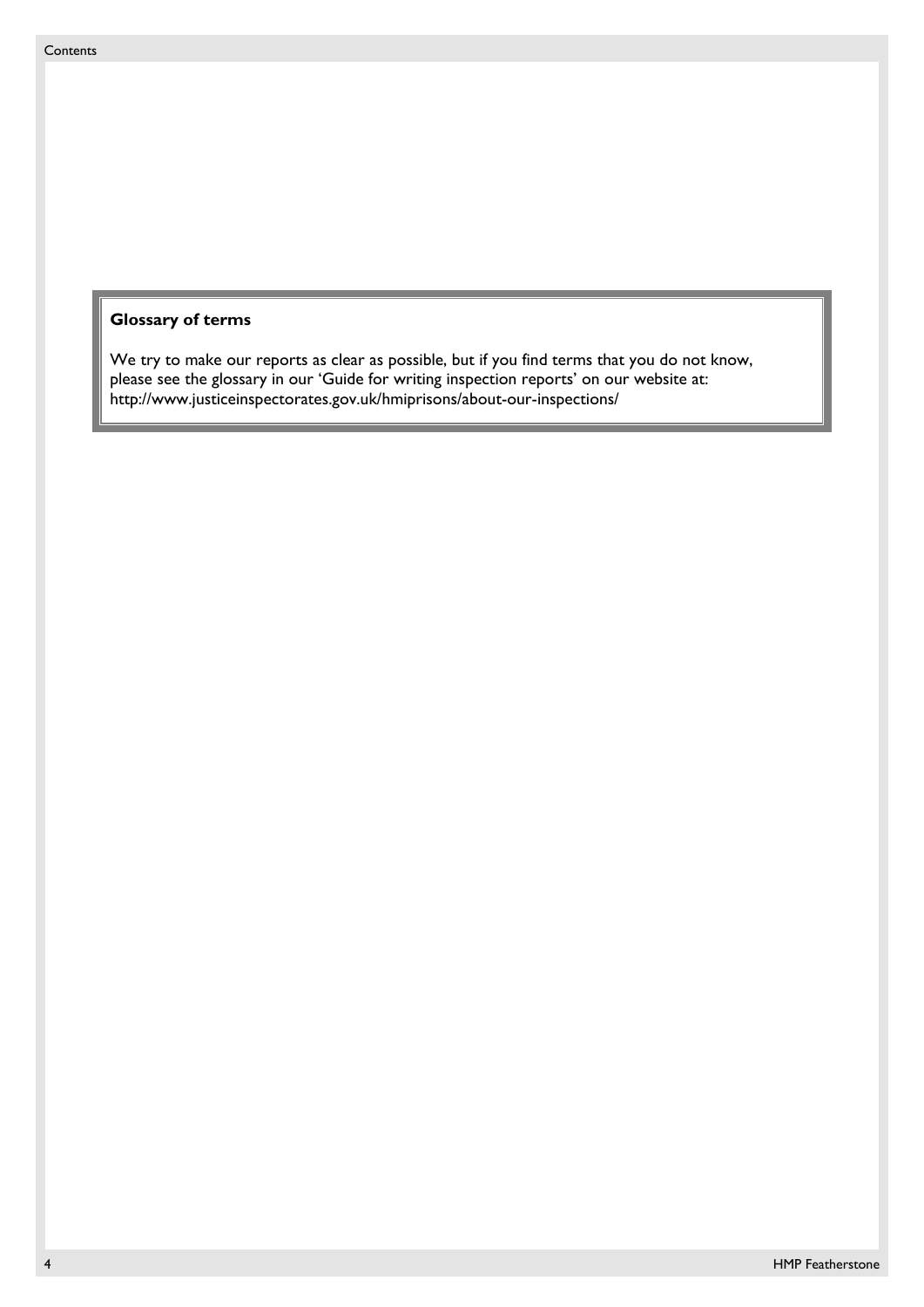# <span id="page-4-0"></span>**Introduction**

HMP Featherstone is a male category C training and resettlement prison situated near Wolverhampton. It holds around 650 men and was last inspected in October 2013. At that time our report was generally positive, with the highest assessment being made in two of our four healthy prison tests. My predecessor as Chief Inspector said: 'HMP Featherstone was a very positive establishment. It did very well what other prisons sometimes find difficult – the more intangible qualities of culture, relationships and leadership.'

On this occasion I have to report that since 2013 there has been a shocking worsening in standards at HMP Featherstone. Across three of the areas on which we report there has been a sharp decline, and only in the area of resettlement has the assessment we made held steady at 'not sufficiently good'. The decline was particularly concerning in the area of safety, which we now assess as 'poor'.

In response to our survey of prisoners, 37% said that they felt unsafe, more than double the number in 2013 when the figure stood at 15%. Perhaps this is hardly surprising given that a very high 63% said it was easy to get drugs and 22% said they had developed a drug problem while in the prison. Given the well-known destabilising influence which a high level of drug availability has in prisons, with the associated debt and bullying feeding a cycle of violence, perhaps we should not be surprised at the serious decline in the safety of the men held at Featherstone. One of the symptoms of the lack of safety was the number of men who chose to self-isolate in an attempt to escape the violence. For a clear description of what this means in reality, I would invite the reader to turn to paragraph [1.16.](#page-20-0)

The backdrop to the decline at Featherstone was clear evidence of poor industrial relations, staff shortages and some significant prisoner unrest. For example, during the summer the segregation unit was seriously damaged by prisoners and at the time of the inspection was still not able to be used. The temporary segregation unit was also in a very poor condition and not properly staffed. More generally, inspectors saw staff refusing to let prisoners onto the house blocks, thereby leaving them wandering around the corridors, because they did not consider there were enough staff on the house blocks to have prisoners unlocked safely. Inspectors were not confident that all incidents of prisoner unrest were being reported. During the inspection an incident of concerted indiscipline was not reported until this was challenged by inspectors.

The prison was in a poor state of repair, not helped by what appeared to be a failing facilities management contract. The showers on the house blocks were in a disgraceful condition, but there was no plan in place to refurbish them in what could be considered reasonable timescales.

Staff and prisoners were, somewhat unusually, outspoken about what they perceived to be a lack of leadership and direction in the prison. It was certainly the case that the senior leadership team did not have sufficient knowledge or oversight of some key areas. For instance, the management and monitoring of the use of force had deteriorated, and given the high levels of the use of force in the prison, it was extraordinary that the use of force committee had not met for at least four months. The senior team also had insufficient grip or knowledge around issues such as the unregulated segregation of self-isolators and the lack of outdoor exercise that was being afforded to prisoners. In too many key areas, such as drug supply, there was insufficient analysis of the problems or development of proactive strategies to address them.

At the last inspection we made 68 recommendations, of which we found on this occasion a mere 16 had been achieved. In the area of safety, where we made 20 recommendations, just two had been achieved. Perhaps it is not surprising that HMP Featherstone has declined so quickly and so sharply. If the prison is to once again become a safe and decent place which can fulfil its role as a training and resettlement prison, there needs to be dynamic, visible leadership which gets to grips with the serious issues identified in this report.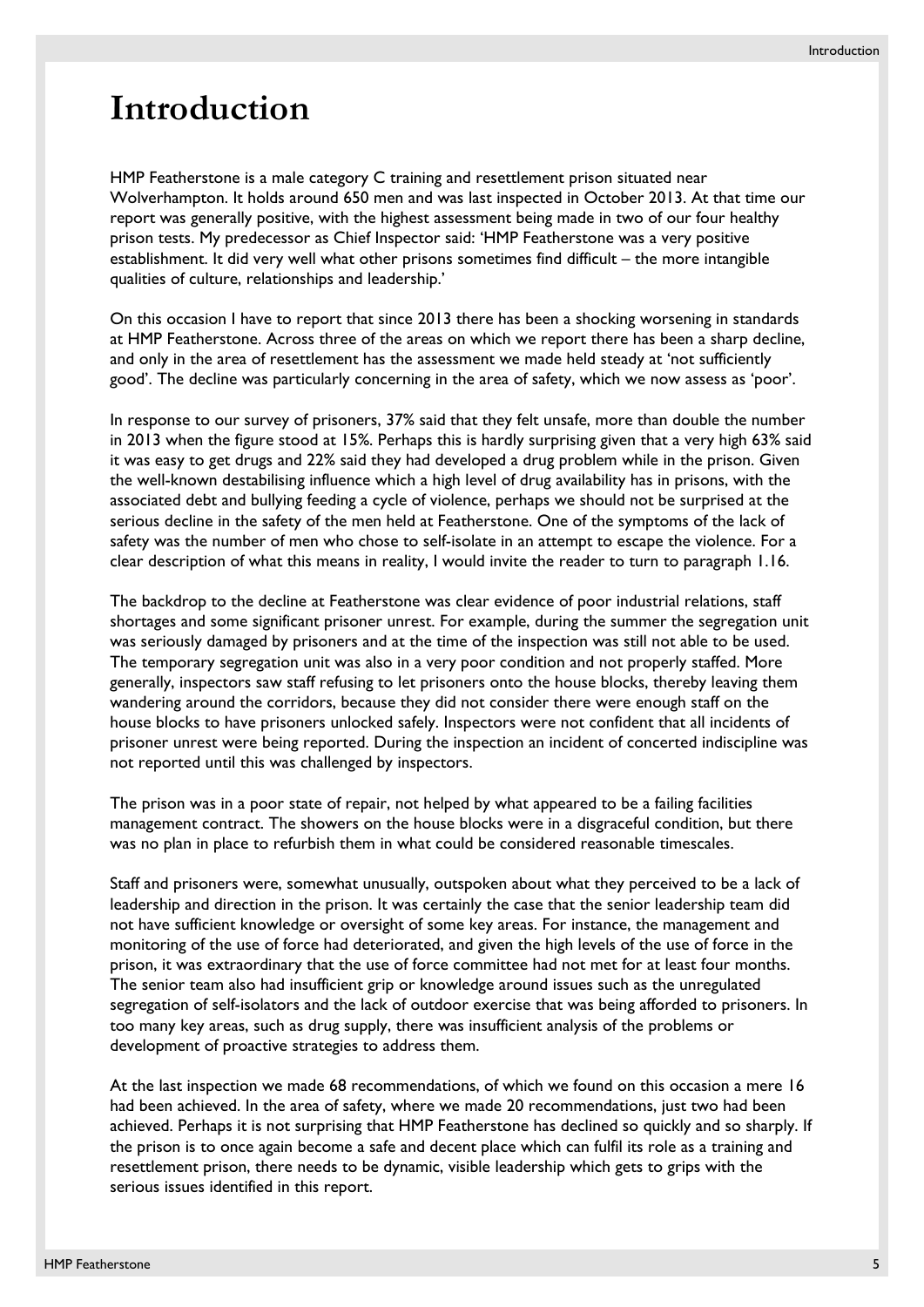**Peter Clarke CVO OBE QPM** January 2017 HM Chief Inspector of Prisons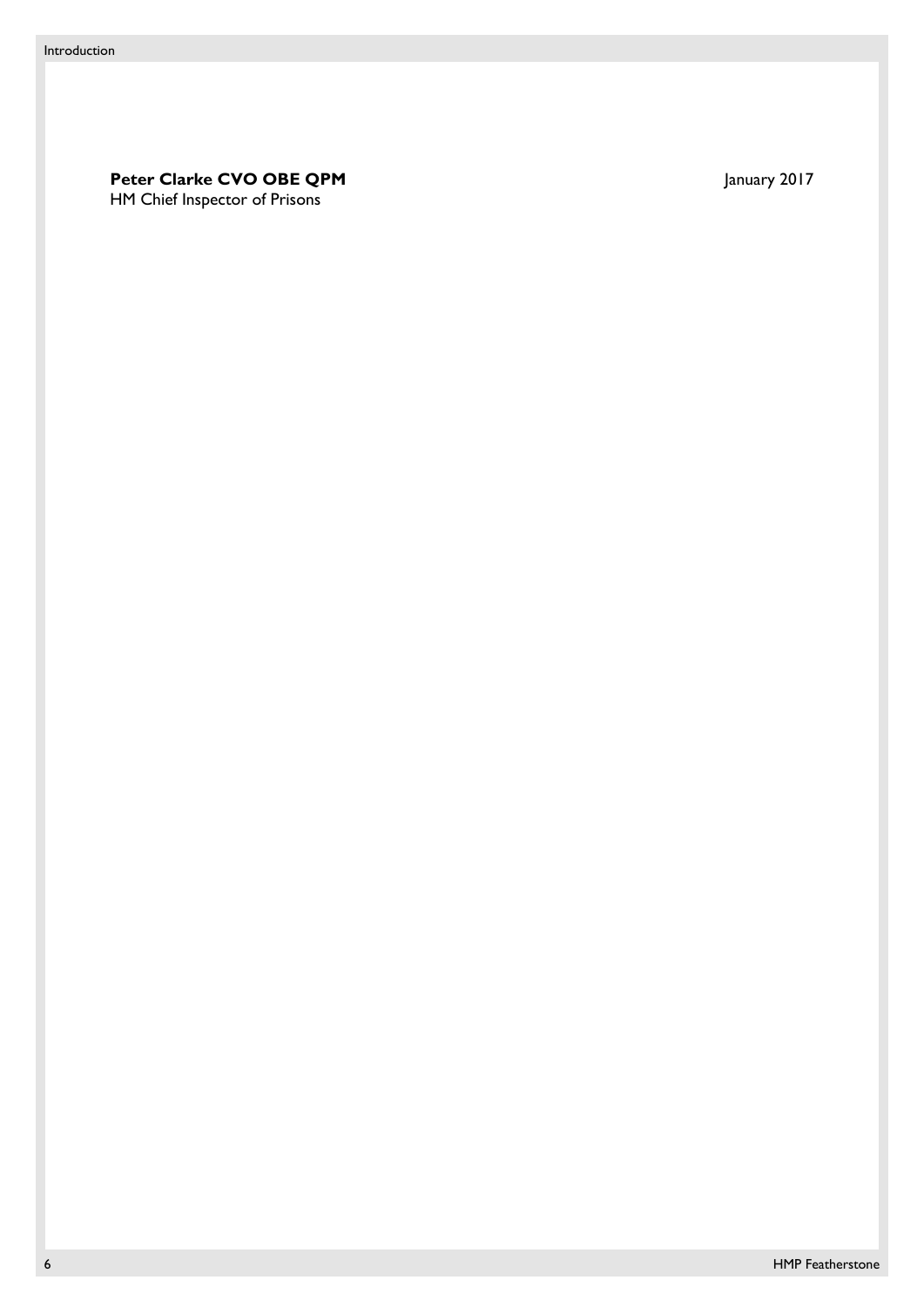# <span id="page-6-0"></span>**Fact page**

#### **Task of the establishment**

HMP Featherstone is a male category C training and resettlement prison.

**Prison status (public or private, with name of contractor if private)**  Public

**Region/Department Midlands** 

**Number held**  644

**Certified normal accommodation**  621

**Operational capacity**  653

**Date of last full inspection**  14–25 October 2013

#### **Brief history**

HMP Featherstone was opened in November 1976, and house units 5, 6 and 7 were added later. It was originally a long-term category C training prison but in 2014 became a designated training and resettlement prison for prisoners returning to Warwickshire and West Mercia.

#### **Short description of residential units**

House block 1: general residential House block 2: general with one spur currently used for segregation House block 3: general residential House block 4: general residential House block 5: induction House block 6: enhanced House block 7: general residential Care and separation unit: currently closed

**Name of governor/director**  Babafemi Dada

**Escort contractor**  GeoAmey

**Health service provider**  Care UK

**Learning and skills providers**  Milton Keynes College

**Independent Monitoring Board chair**  Ian Marks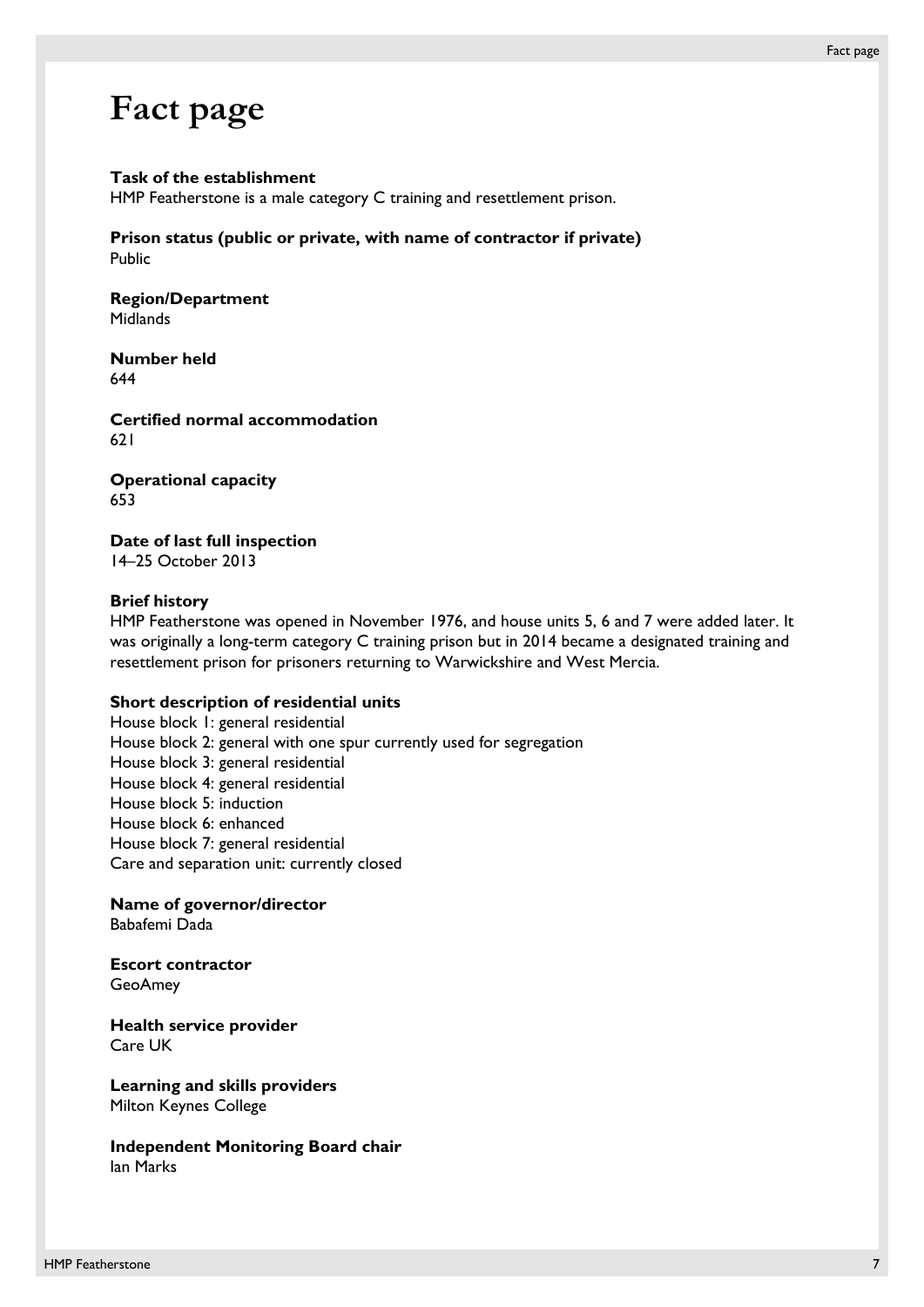#### **Community rehabilitation company (CRC)**

Warwickshire and West Mercia CRC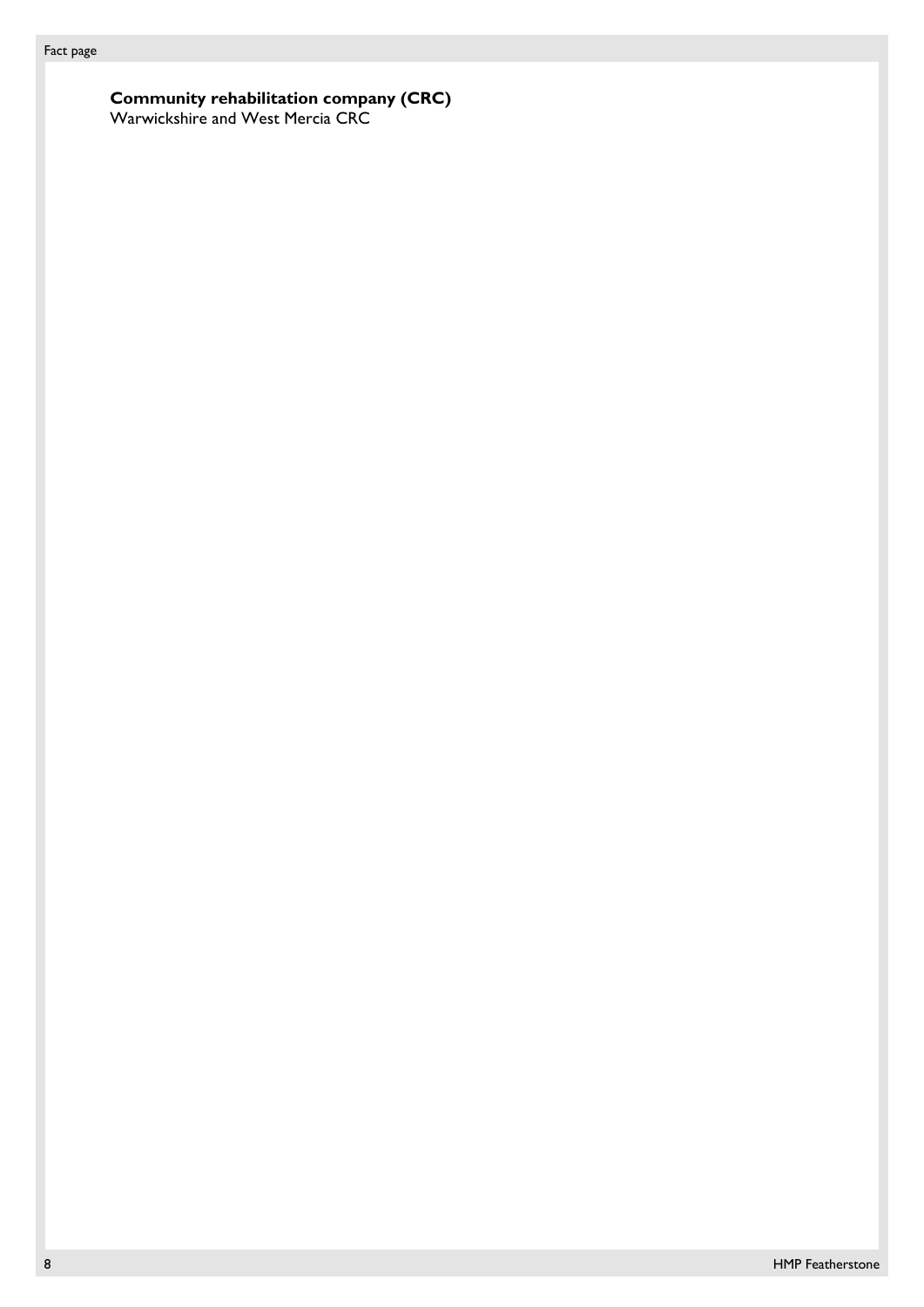# <span id="page-8-0"></span>**About this inspection and report**

- A1 Her Majesty's Inspectorate of Prisons is an independent, statutory organisation which reports on the treatment and conditions of those detained in prisons, young offender institutions, secure training centres, immigration detention facilities, police and court custody and military detention.
- A2 All inspections carried out by HM Inspectorate of Prisons contribute to the UK's response to its international obligations under the Optional Protocol to the UN Convention against Torture and other Cruel, Inhuman or Degrading Treatment or Punishment (OPCAT). OPCAT requires that all places of detention are visited regularly by independent bodies – known as the National Preventive Mechanism (NPM) – which monitor the treatment of and conditions for detainees. HM Inspectorate of Prisons is one of several bodies making up the NPM in the UK.
- A3 All Inspectorate of Prisons reports carry a summary of the conditions and treatment of prisoners, based on the four tests of a healthy prison that were first introduced in this inspectorate's thematic review *Suicide is everyone's concern*, published in 1999. The tests are:

| <b>Safety</b>              | prisoners, particularly the most vulnerable, are held safely                                                                   |
|----------------------------|--------------------------------------------------------------------------------------------------------------------------------|
| <b>Respect</b>             | prisoners are treated with respect for their human dignity                                                                     |
| <b>Purposeful activity</b> | prisoners are able, and expected, to engage in activity that is<br>likely to benefit them                                      |
| <b>Resettlement</b>        | prisoners are prepared for their release into the community and<br>effectively helped to reduce the likelihood of reoffending. |

A4 Under each test, we make an assessment of outcomes for prisoners and therefore of the establishment's overall performance against the test. There are four possible judgements: In some cases, this performance will be affected by matters outside the establishment's direct control, which need to be addressed by the National Offender Management Service.

#### - **outcomes for prisoners are good.**

There is no evidence that outcomes for prisoners are being adversely affected in any significant areas.

#### - **outcomes for prisoners are reasonably good.**

There is evidence of adverse outcomes for prisoners in only a small number of areas. For the majority, there are no significant concerns. Procedures to safeguard outcomes are in place.

- **outcomes for prisoners are not sufficiently good.**  There is evidence that outcomes for prisoners are being adversely affected in many areas or particularly in those areas of greatest importance to the well-being of prisoners.

#### - **outcomes for prisoners are poor.**

There is evidence that the outcomes for prisoners are seriously affected by current practice. There is a failure to ensure even adequate treatment of and/or conditions for prisoners. Immediate remedial action is required.

Problems/concerns, if left unattended, are likely to become areas of serious concern.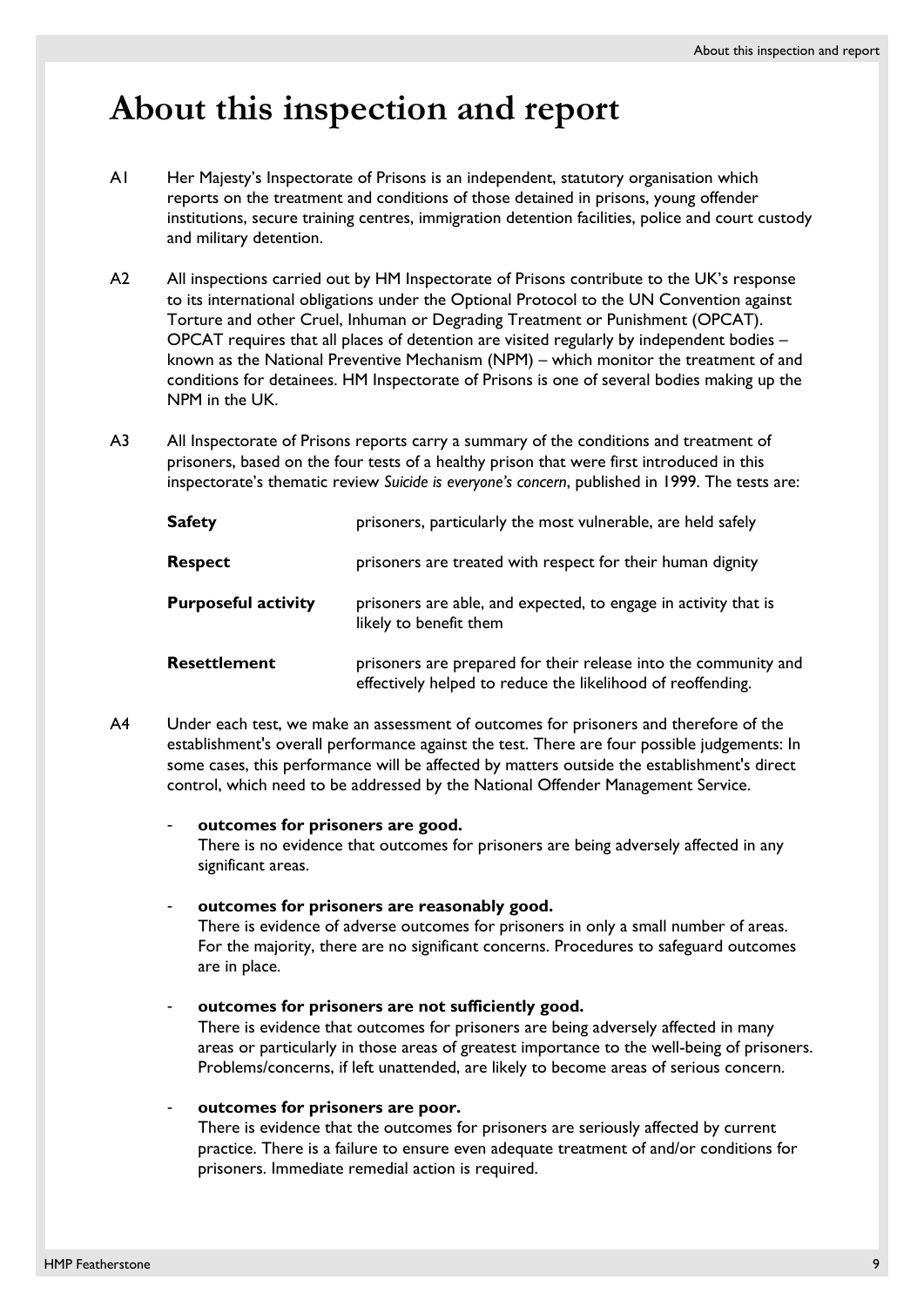- A5 Our assessments might result in one of the following:
	- recommendations: will require significant change and/or new or redirected resources, so are not immediately achievable, and will be reviewed for implementation at future inspections
	- examples of good practice: impressive practice that not only meets or exceeds our expectations, but could be followed by other similar establishments to achieve positive outcomes for prisoners.
- A6 Five key sources of evidence are used by inspectors: observation; prisoner surveys; discussions with prisoners; discussions with staff and relevant third parties; and documentation. During inspections we use a mixed-method approach to data gathering and analysis, applying both qualitative and quantitative methodologies. Evidence from different sources is triangulated to strengthen the validity of our assessments.
- A7 Since April 2013, all our inspections have been unannounced, other than in exceptional circumstances. This replaces the previous system of announced and unannounced full main inspections with full or short follow-ups to review progress. All our inspections now follow up recommendations from the last full inspection.
- A8 All inspections of prisons are conducted jointly with Ofsted or Estyn (Wales), the Care Quality Commission, the General Pharmaceutical Council (GPhC) and HM Inspectorate of Probation. This joint work ensures expert knowledge is deployed in inspections and avoids multiple inspection visits.

### **This report**

- A9 This explanation of our approach is followed by a summary of our inspection findings against the four healthy prison tests. There then follow four sections each containing a detailed account of our findings against our *Expectations. Criteria for assessing the treatment of prisoners and conditions in prisons.* The reference numbers at the end of some recommendations indicate that they are repeated, and provide the paragraph location of the previous recommendation in the last report. Section 5 collates all recommendations, housekeeping points and examples of good practice arising from the inspection. Appendix II lists the recommendations from the previous inspection, and our assessment of whether they have been achieved.
- A10 Details of the inspection team and the prison population profile can be found in Appendices I and IV respectively.
- A11 Findings from the survey of prisoners and a detailed description of the survey methodology can be found in Appendix V of this report. Please note that we only refer to comparisons with other comparable establishments or previous inspections when these are statistically significant.<sup>[1](#page-9-0)</sup>

 $\overline{a}$ 

<span id="page-9-0"></span><sup>&</sup>lt;sup>1</sup> The significance level is set at 0.01, which means that there is only a 1% chance that the difference in results is due to chance.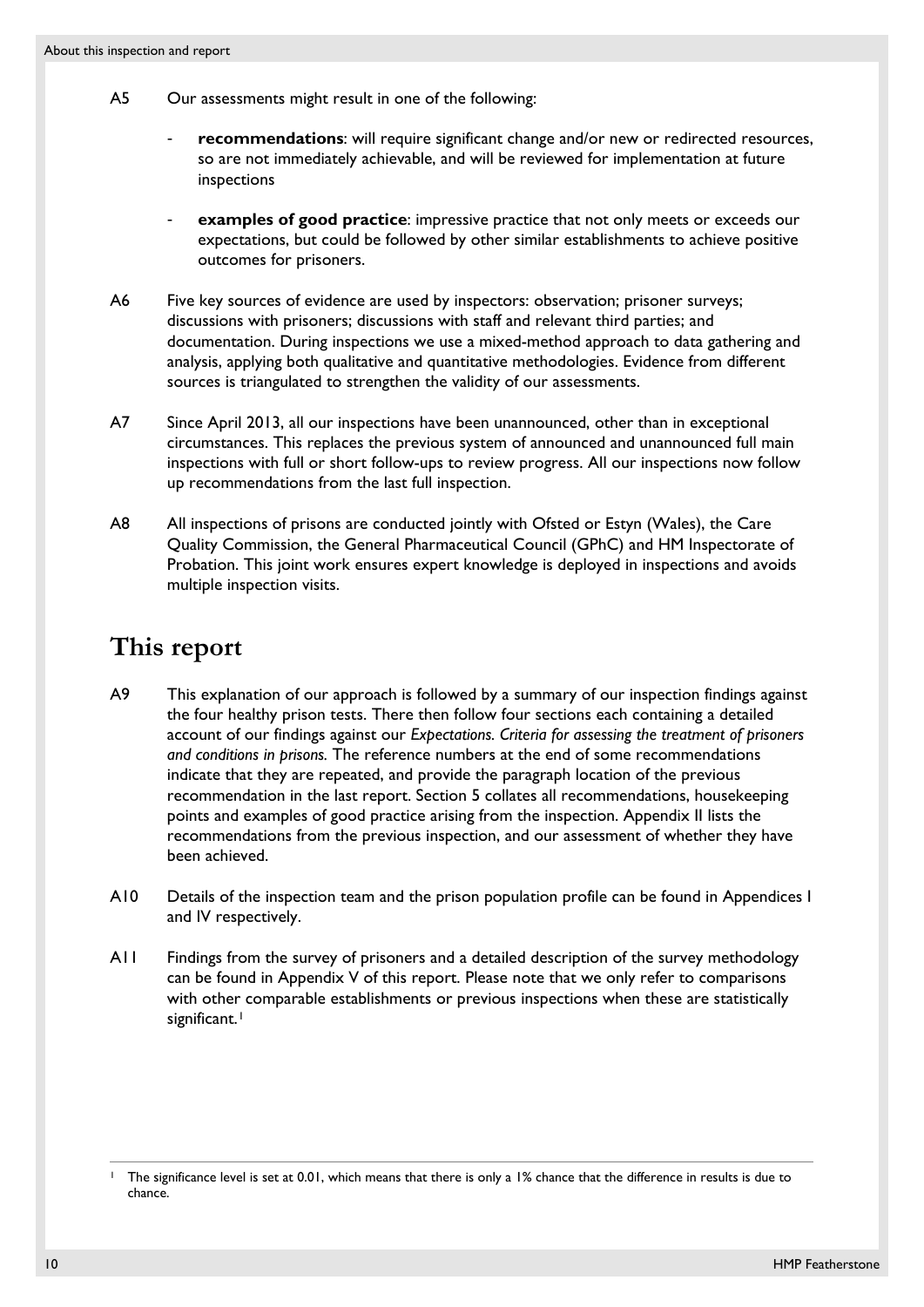# <span id="page-10-0"></span>**Summary**

### **Safety**

- *S1 Peer workers provided good support and information to new arrivals but there was too little focus on specific safety risks. Levels of violence and intimidation were very high and often related to drugs and debt. Far too many prisoners felt unsafe, with some self-isolating for many months. Care for those at risk of suicide and self-harm was inadequate. Many more prisoners than at similar prisons said that drugs were easily available. Use of new psychoactive substances was particularly problematic and the number of prisoners saying that they had developed a drug problem while at the prison was worryingly high. Too little was done to reduce drug supply. The number of adjudications had increased and levels of use of force were high. Living conditions on the segregation unit were unacceptably poor. There was too little help available for prisoners with substance misuse issues. Outcomes for prisoners were poor against this healthy prison test.*
- *S2 At the last inspection in 2013 we found that outcomes for prisoners in Featherstone were reasonably good against this healthy prison test. We made 20 recommendations in the area of safety. At this follow-up inspection we found that two of the recommendations had been achieved and 18 had not been achieved.*
- S3 The reception area was clean and staff were welcoming. New arrivals had a private interview with an officer about safety concerns but this did not have a sufficient focus on specific risks. Good support and information were provided by Insiders (prisoners who introduce new arrivals to prison life). Reception packs (grocery packs which usually contain basic food and drink items such as tea, milk, sugar and sweets or tobacco) were not available on arrival, which risked putting some prisoners in debt.
- S4 All new prisoners were located on the induction block but conditions there were poor, with a shortage of clothing, kettles and working televisions. As a group, new arrivals were given helpful basic information by a member of staff on arrival on the induction block, but they spent far too long locked up pending allocation to work.
- S5 In our survey, prisoners reported high levels of victimisation and 37% of prisoners more than twice the percentage at comparator prisons and than at the time of the previous inspection – reported feeling unsafe. Levels of violence had increased considerably and were far higher than elsewhere. Most incidents involved debt and drugs. Violence against staff had increased the most. Individual violent incidents were reviewed weekly. However, the monthly safer custody meeting lacked focus and did not analyse the available data, including the severity of violence, to identify trends or take action to make the prison safer. The management of perpetrators and victims was weak. We found too many prisoners living in fear, mostly because of debt, who remained locked up and isolated for almost the entire day without any meaningful contact. The management of these prisoners was unregulated, with some remaining isolated for several months, and we had concerns about their well-being.
- S6 There had been three self-inflicted deaths since the previous inspection. The number of incidents of self-harm had fallen and was in line with that at comparable prisons. The monthly safer custody meeting did not focus on information about self-harm incidents, to identify action that could be taken to reduce levels of self-harm. There had been an improvement in the care of prisoners subject to assessment, care in custody and teamwork (ACCT) case management processes for prisoners at risk of suicide or self-harm, through better involvement of mental health staff in case reviews and some reasonable assessments, but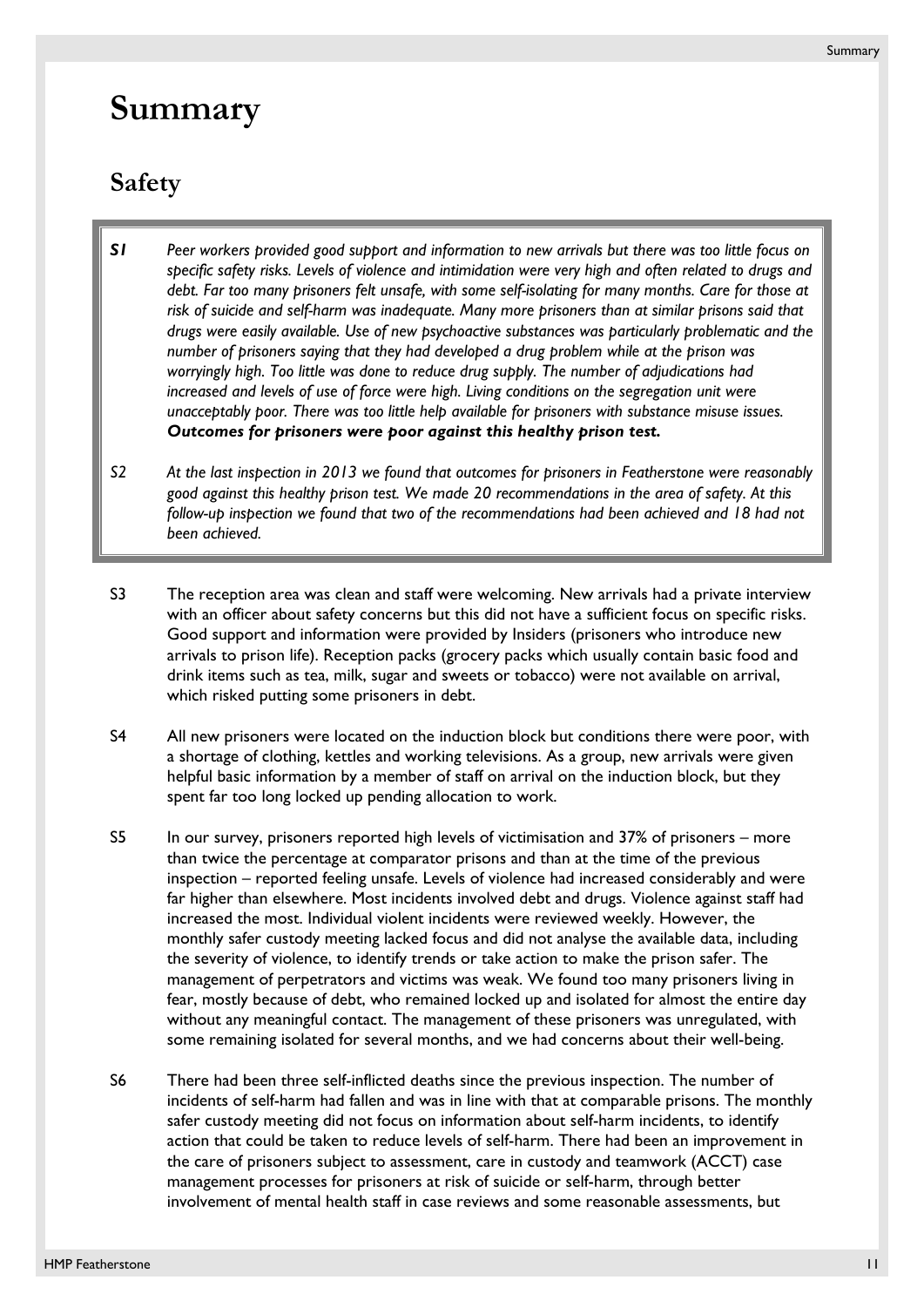there was too little evidence of purposeful interaction with prisoners. The weekly multiagency safer health (MASH) meeting provided good individual planning for individuals at risk of self-harm, but did not link into or inform ACCT processes. Access to Listeners (prisoners trained by the Samaritans to provide confidential emotional support to fellow prisoners) was inadequate, and too few prisoners in our survey said that they could speak with one when they wanted to.

- S7 Following an escape in the previous year, appropriate actions had been taken and security arrangements were generally proportionate to the risks posed. Intelligence was well managed and analysed, and indicated high levels of drugs, mobile phones and violence across the prison, but there was insufficient action taken to address emerging threats. In our survey, more prisoners than at comparator prisons and than at the time of the previous inspection – almost two-thirds of the population – said that it was easy to get drugs at the prison, and one in five said that they had developed a drug problem at the prison. The widespread use of new psychoactive substances (NPS; new drugs that are developed or chosen to mimic the effects of illegal drugs such as cannabis, heroin or amphetamines and may have unpredictable and life-threatening effects), in particular, was posing a significant threat to the health and safety of prisoners. The prison was not monitoring the full extent of the NPS problem and did not have a strategy or action plan to reduce drug availability.
- S8 The number of adjudications had increased sharply, and a large number were not heard because they were out of time.
- S9 Levels of use of force had increased and were high. The use of force committee had not met for several months and managerial oversight had recently slipped. There was insufficient analysis of data to identify patterns or trends, and too much important paperwork was incomplete or missing. However, the written accounts from officers that we examined demonstrated that force was used as a last resort and proportionate.
- S10 The regime and living conditions on the temporary segregation unit were unacceptably poor. About half of the designated cells were out of use due to damage, and had been so for a considerable time. Segregation was used almost exclusively for prisoners seeking sanctuary from the main house blocks. There was insufficient planning to manage and support prisoners, and help to deal with the issues that had caused their segregation.
- S11 For prisoners with substance misuse issues, a change of provider had resulted in reduced psychosocial services. In the previous month, all group work had been cancelled and many prisoners had had no access to one-to-one sessions. The number of prisoners on methadone maintenance was relatively high, but we considered this to be appropriate, given the high availability of drugs and the current lack of psychosocial support.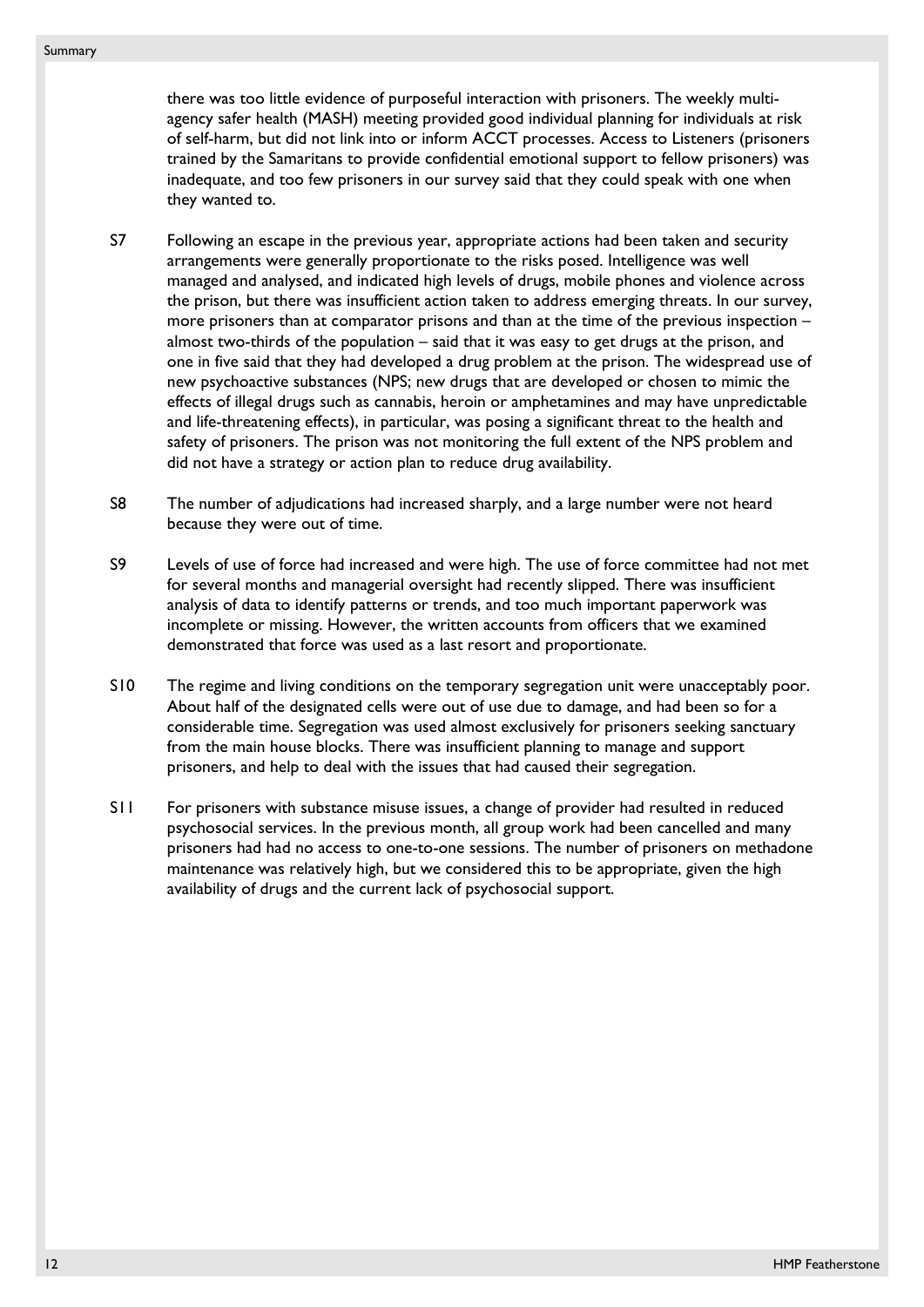### **Respect**

- *S12 Living conditions on most of the house blocks were poor and prisoners struggled to get access to basic essentials. We saw some good staff–prisoner interactions, but some residential staff were either too busy or reluctant to help prisoners, and some poor behaviour went unchallenged. Prisoner applications and consultation arrangements required improvement. Equality and diversity arrangements were weak and there was insufficient structured support for prisoners with protected characteristics. Faith services were adequate. Health services were stretched but provision was reasonable. Prisoners were negative about the food provided, and the serveries were dirty. Outcomes for prisoners were not sufficiently good against this healthy prison test.*
- *S13 At the last inspection in 2013 we found that outcomes for prisoners in Featherstone were good against this healthy prison test. We made 26 recommendations in the area of respect.[2](#page-12-0) At this follow-up inspection we found that five of the recommendations had been achieved, six had been partially achieved and 15 had not been achieved.*
- S14 Living conditions on house blocks 6 and 7 were generally good, but other house blocks were shabby, poorly maintained and dirty. Showers were particularly filthy, often broken and unfit for use. Many cells were dirty, poorly ventilated, covered in graffiti and in need of decoration. Prisoners could not always access basic essentials such as an adequate supply of clean prison clothing, sheets or towels. There were insufficient kettles and working televisions. The applications system was ineffective.
- S15 In our survey, prisoners were more negative about relationships with staff than at similar prisons, and reported relatively high levels of victimisation. We observed some positive and supportive engagement with prisoners but there were too many staff who were dismissive and either reluctant or too busy to assist prisoners. There was often insufficient supervision on the house blocks, and poor conduct by prisoners was not always challenged appropriately. Consultation with prisoners on general residential and domestic issues was limited.
- S16 The strategic management of equality and diversity had deteriorated significantly. Action to address inequality was weak. There was no current equality action plan, and there was a year-long backlog of equality impact assessments. Equality monitoring was inadequate, using nationally provided data which was several months out of date. These data were not interrogated to understand whether particular minority groups were being disadvantaged, even when the data raised potential concerns. The number of discrimination incident report forms submitted was relatively low, and forms were not freely available on the house blocks. Prisoner representatives provided useful support for most areas, but consultation arrangements with minority groups were inconsistent.
- S17 Black and minority ethnic prisoners made up 30% of the population. In our survey, they reported similarly to white prisoners. Consultation with and representation for them was not embedded. There was reasonable support for Gypsy/Romany/Traveller prisoners, including a monthly meeting.
- S18 Foreign national prisoners made up 14% of the population. Those we spoke to were largely positive about their experiences at the establishment but support for the few non-Englishspeaking prisoners was inadequate, with no use of professional telephone interpreting

 $\overline{a}$ 

<span id="page-12-0"></span><sup>&</sup>lt;sup>2</sup> This included recommendations about the incentives and earned privileges scheme which, in our updated Expectations (Version 4, 2012), now appear under the healthy prison area of safety.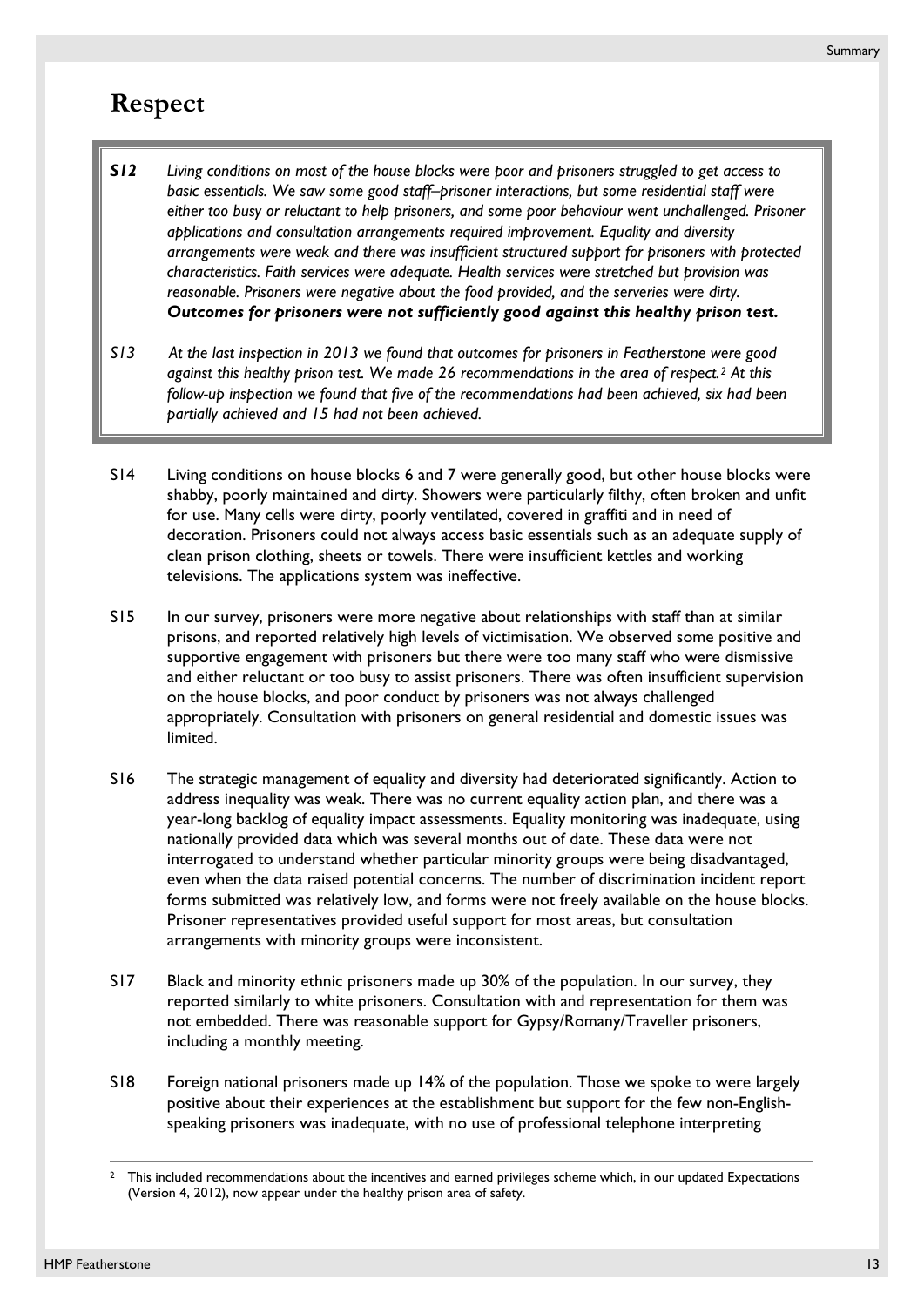services, potentially leaving them feeling isolated. Independent immigration advice was not available.

- S19 The prison held a substantial number of prisoners with disabilities. Emergency evacuation plans were poorly managed, but other needs were mostly met and support for those with learning disabilities was excellent. Provision for older prisoners had reduced and there were no structured recreational activities, other than PE, and no links to any support organisations.
- S20 There was no current provision for the few gay or bisexual prisoners, and no community links.
- S21 Faith facilities were adequate. We found good provision for all major faiths and consistent attendance at services, but not enough was being done to help prisoners to resettle in their faith communities on release.
- S22 Few prisoners had confidence in the complaints system. We found the quality of replies to be mostly good but some were dismissive and did not evidence sufficient investigation. We were not assured that all complaints about staff were fully investigated.
- S23 Primary health care services were reasonably good, despite staffing shortages, although too many prisoners experienced long delays in accessing external hospital appointments. Health promotion and the management of health care complaints were very good. Medication management was satisfactory but inconsistent officer supervision of medication queues gave too many opportunities for diversion and bullying. Dental services were generally good. Some aspects of mental health governance required improvement. Staffing shortages had reduced the range and level of services but the care for those with the greatest need was mostly good. Prisoners experienced long delays in transferring to external mental health facilities.
- S24 In our survey, prisoners were relatively negative about the quality of the food provided, although we found it to be reasonably good. The kitchen was grubby, with lots of broken equipment. Serveries on the house blocks and nearly all food trolleys were filthy.

### **Purposeful activity**

*S25 A restricted regime reduced prisoners' time out of cell and too many prisoners were locked up during the working day. Access to exercise was inadequate. The management of learning and skills and work required improvement. There were sufficient activity places for the population but too many prisoners failed to attend. The range of education classes was too narrow and opportunities to accredit work were missed. The quality of teaching and learning and the level of prisoners' achievements were mostly good. Support for prisoners with learning difficulties was impressive. Peer mentors were used well. Attendance at the library and PE was low. Outcomes for prisoners were not sufficiently good against this healthy prison test.* 

- *S26 At the last inspection in 2013 we found that outcomes for prisoners in Featherstone were good against this healthy prison test. We made seven recommendations in the area of purposeful activity. At this follow-up inspection we found that four of the recommendations had been achieved, two had not been achieved and one was no longer relevant.*
- S27 Owing to staff shortages, a restricted regime was operating; this provided predictability for prisoners but reduced their time out of cell. Many prisoners were locked up for the day at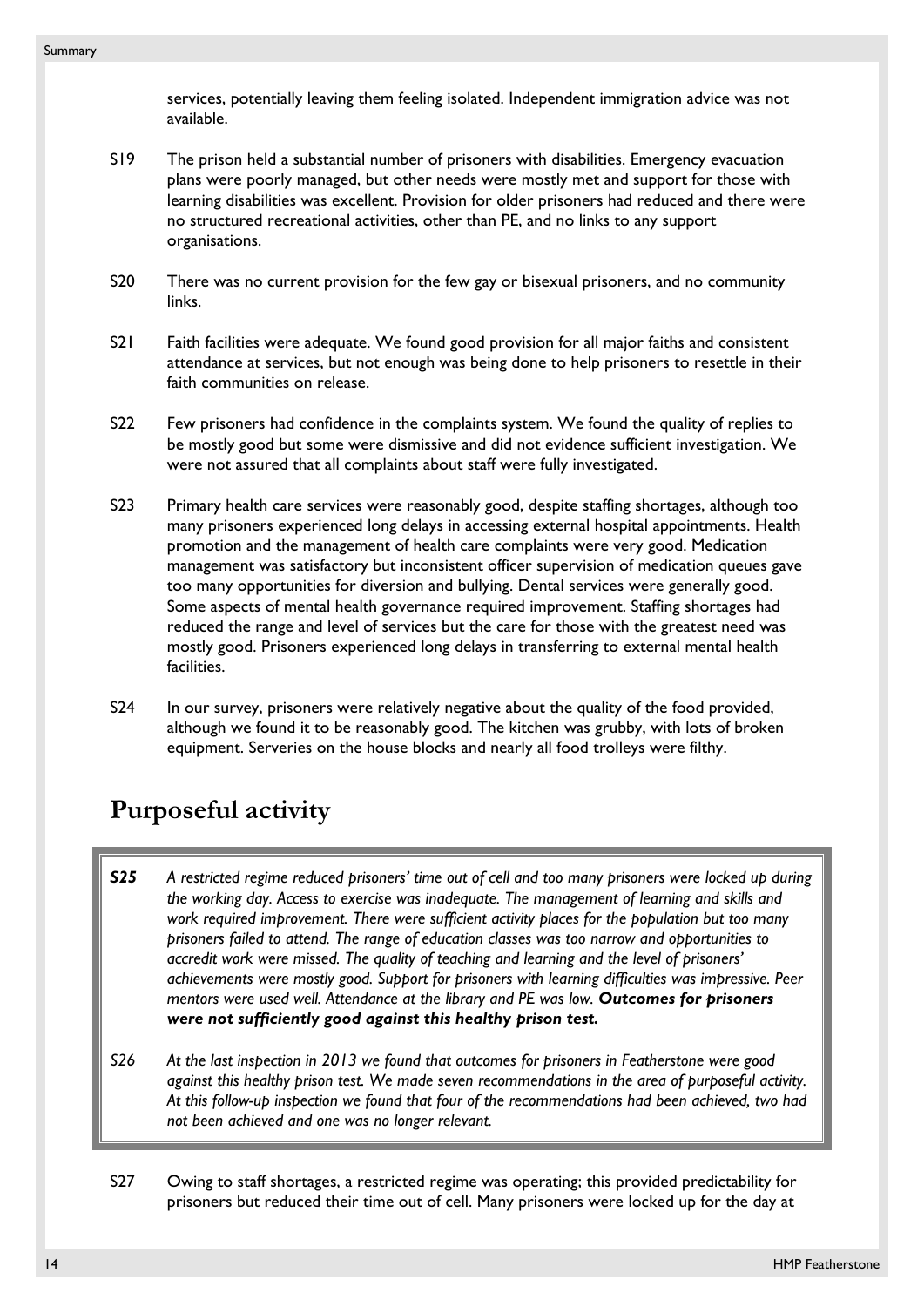5.30pm, which was too early. For prisoners in full-time employment on the main residential units, time out of cell had reduced to around eight and a half hours on most days and around five hours at weekends. For those who were unemployed or not required for work, this was as little as two hours a day. In our roll checks, we found over a quarter of prisoners locked in cells, which was far higher than at the time of the previous inspection. Exercise provision was inadequate and only available to most on one day during the working week.

- S28 The leadership and management of learning and skills activities required improvement. Managers worked well with a range of partners to access funding to increase the number of training opportunities but there was too little focus on employability. The levels of vocational training and education provided good opportunities for progression but the range of education classes was too narrow and too many prisoners worked without opportunities to gain accredited qualifications.
- S29 There were sufficient activity places for the population and allocation processes were good. Insufficient priority was given to the importance of learning and skills, and too many prisoners failed to attend or had other activities interrupting the working day.
- S30 The quality of teaching, learning and assessment in education and vocational training was good. Workshops provided well-equipped and realistic working environments; however, not all prison instructors were sufficiently well trained to fulfil their roles. Prisoners with learning disabilities received excellent support. Well-trained prisoner mentors were deployed effectively to support learners in classrooms. Outstanding support was provided for Open University/distance learning.
- S31 For the small number of prisoners taking education classes, attendance was good but attendance in workshops was low. Those in education and vocational training made good progress in developing useful English and mathematical skills. Most prisoners behaved well in classes and workshops, applied themselves purposefully to activities and showed respect for others.
- S32 Overall qualification success rates were high, except for functional skills courses at level 2 in English and levels 1 and 2 in mathematics. Good standards of work were evidenced in education and vocational training.
- S33 Despite an effective induction and promotion of the library, there had been a considerable decline in usage. Highly effective support for literacy was provided.
- S34 An appropriate range of facilities supported recreational and team sports and games but accredited training had been discontinued. Access to PE had declined considerably since the previous inspection and available data were not analysed to demonstrate equity of access. Monitoring and supervision of the use of house block-based exercise equipment were inadequate.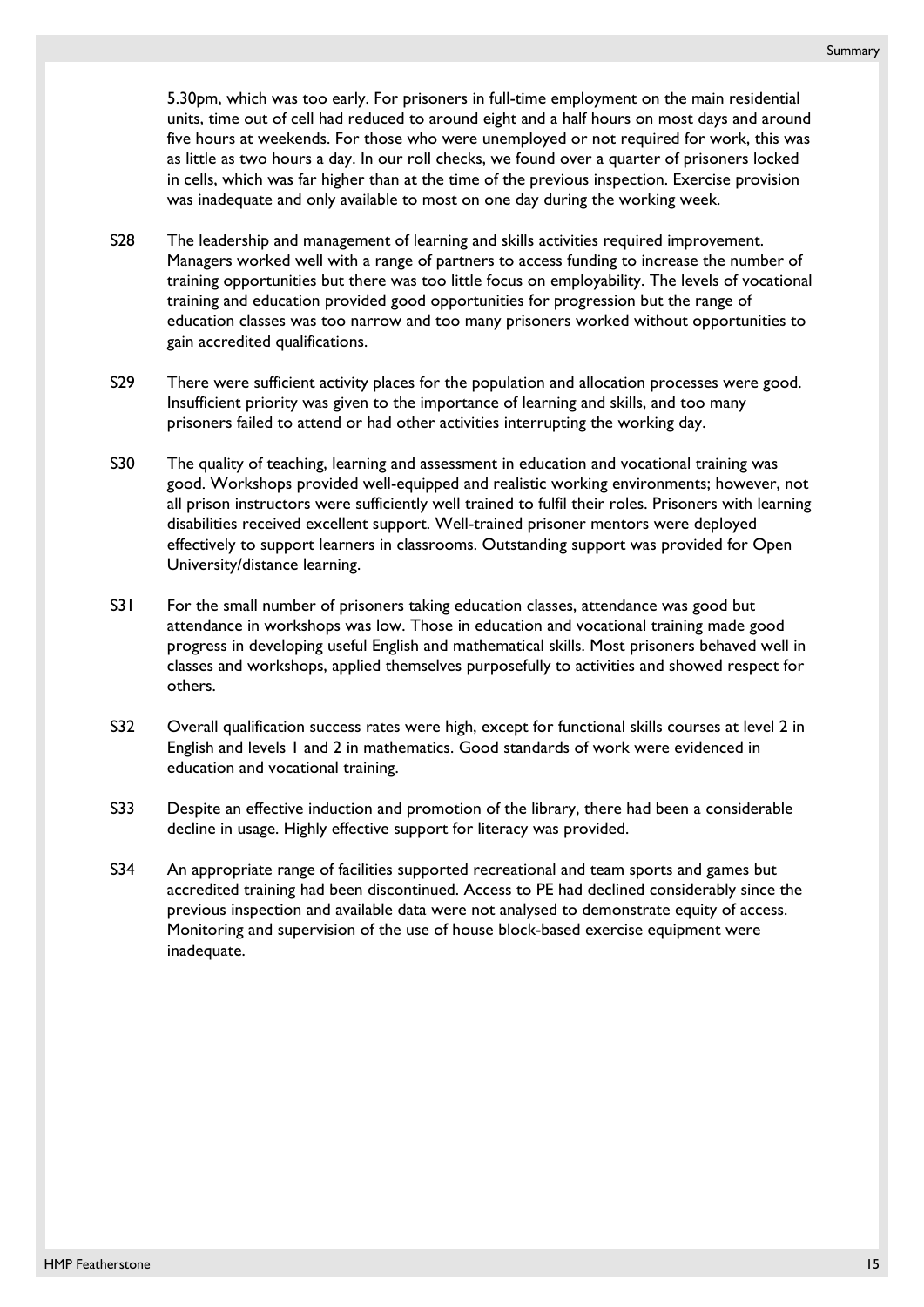### **Resettlement**

- *S35 Despite a relatively high-risk population, offender management work was weak. Too many prisoners were without an up-to-date offender assessment system (OASys) assessment, and those completed often failed to address risks and needs sufficiently well. Ongoing contact with offender supervisors was limited and some prisoners, especially those serving long sentences, struggled to progress. Home detention curfew and categorisation processes were sound. Some aspects of public protection required improvement. Prisoners' resettlement needs were assessed effectively. Provision across the resettlement pathways was mostly good. Family and visits provision was particularly strong but more needed to be done to address prisoners' offending behaviour and help them to find employment on release. Outcomes for prisoners were not sufficiently good against this healthy prison test.*
- *S36 At the last inspection in 2013 we found that outcomes for prisoners in Featherstone were not sufficiently good against this healthy prison test. We made 15 recommendations in the area of resettlement. At this follow-up inspection we found that five of the recommendations had been achieved, three had been partially achieved and seven had not been achieved.*
- S37 There was no overarching needs analysis to inform offender management and resettlement provision. The reducing reoffending action plan provided a reasonable overview of the resettlement pathways but did not place offender management at the centre of the work or emphasise its important role.
- S38 Almost three-quarters of the population were serving long sentences and almost half were high risk of harm or had committed serious violent offences. Half of all new prisoners arrived from local prisons without a completed offender assessment system (OASys) assessment, and at the time of the inspection a third of eligible prisoners did not have a current assessment or sentence plan. OASys assessments completed by offender supervisors were not sufficiently tailored to the individual prisoners' risks and needs. While the initial contact with offender supervisors was adequate, ongoing contact was poor in too many cases, including high risk of harm cases, and some prisoners, especially those serving long sentences, struggled to progress. Most home detention curfew applications were approved but some prisoners were released late, mainly because of issues beyond the control of the prison.
- S39 The application of general public protection restrictions was managed adequately. We were not assured that the interdepartmental risk management team considered all relevant cases and there was too little evidence of comprehensive risk management planning. Information exchange with offender managers in the community was poor and multi-agency public protection arrangements (MAPPA) management levels were not confirmed well enough ahead of release, which limited the prison's involvement in risk management.
- S40 Categorisation reviews were up to date and most category D prisoners moved relatively quickly to open conditions. Some long-term prisoners stayed too long at the prison with little focus on their progression and far too little opportunity to demonstrate a reduction in risk.
- S41 For indeterminate-sentenced prisoners, practical support was good, with family days, forums and parole board practice sessions, but there had been too little offence-focused work or engagement with offender supervisors.
- S42 Around 40 prisoners were released each month, which was in line with the number at other resettlement prisons. The community rehabilitation company (CRC) was effective, seeing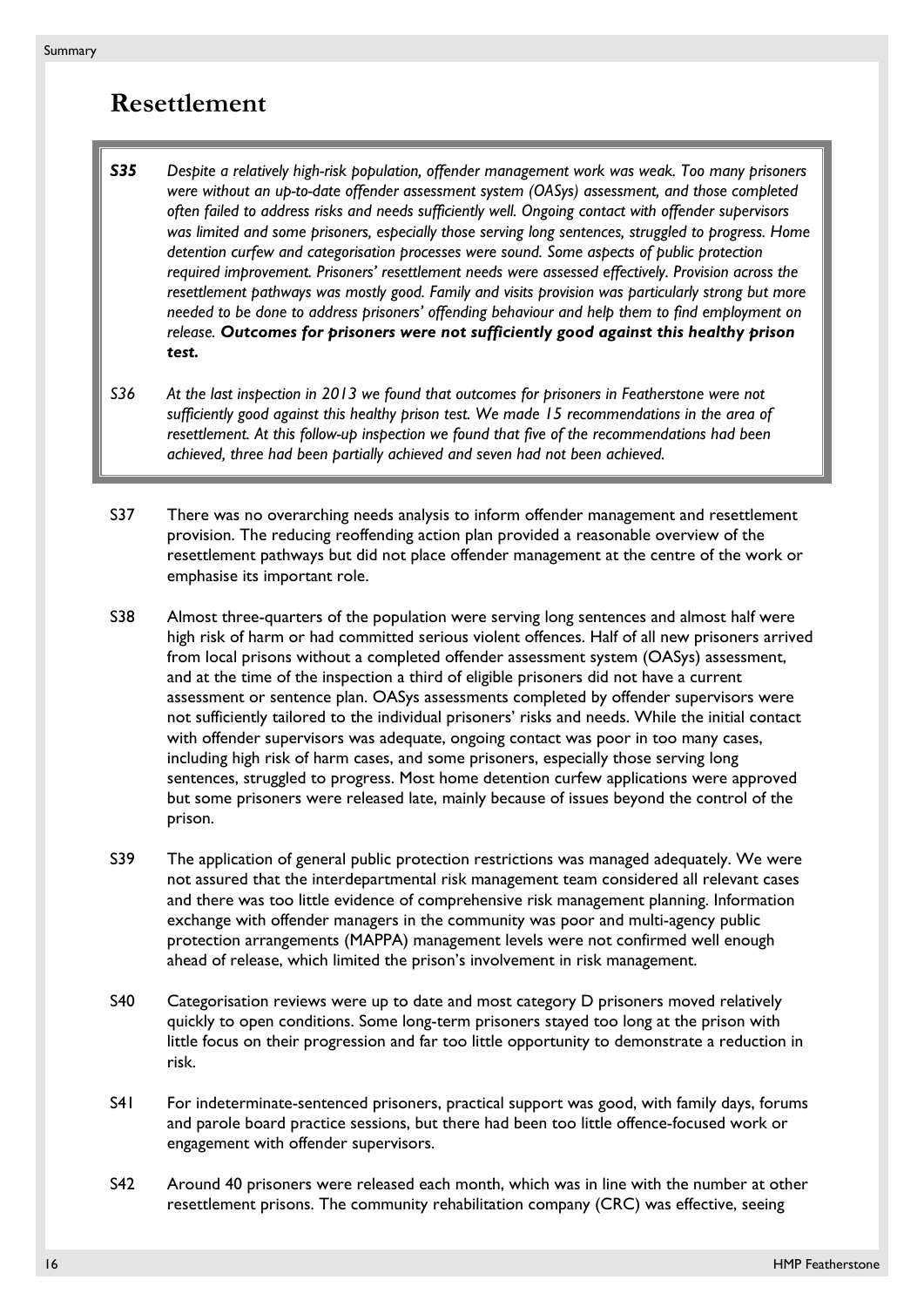prisoners on arrival, reviewing their needs before release and referring them on as required. There was little evaluation of the effectiveness of resettlement services.

- S43 Support for prisoners with accommodation problems was adequate but there was no monitoring of the number released homeless, which was a concern.
- S44 Support for prisoners needing help to find employment, training or education on release was limited. The quality of the National Careers Service provision was good and some individual help was provided, but not enough prisoners could access training aimed at developing useful employability skills and little assistance was given with CV writing, job search or job applications.
- S45 Arrangements to ensure the continuity of physical and mental health care on release or transfer were appropriate. A two-year project with MacMillan services was improving care for prisoners with palliative and end-of-life needs. The psychosocial team had effective links with local drug intervention programmes and CRCs delivering post-release support for prisoners with drug and alcohol problems.
- S46 There was little help with developing financial management skills but good and proactive support for those in debt. A basic bank account could be opened.
- S47 The visitors centre was an impressive facility, staffed by a community-based family support service, and provided a wide range of advice and support to visitors. The visits hall was spacious and well supervised. The parentcraft course had been suspended but Storybook Dads (in which prisoners record stories for their children) was well used. Family days, open to all prisoners, were provided.
- S48 There was no comprehensive offending behaviour needs analysis and prisoners had little opportunity to undertake offence-focused work. We were particularly concerned about the lack of a domestic violence or victim awareness programme.

#### **Main concerns and recommendations**

<span id="page-16-0"></span>S49 Concern: Too many prisoners, and far more than at similar prisons, reported feeling unsafe and victimised by other prisoners. Levels of violence were very high. Not enough was being done to understand the nature and causes of violence. There was no violence reduction action plan and little action was taken to make the prison safer.

**Recommendation: All violent incidents should be analysed, to understand the causes and identify patterns and trends. Coordinated action should be taken to make the prison safer.**

<span id="page-16-1"></span>S50 Concern: The conditions for segregated prisoners, both on the segregation unit and those unofficially segregated and self-isolating, were extremely poor. They were locked up for almost 24 hours a day with minimum human contact, no regime and no plan for their future management.

**Recommendation: Prisoners who are described as self–isolating and are effectively in unregulated segregation should have adequate safeguards and managerial oversight. These prisoners and also those officially segregated should have an adequate regime which safeguards their mental well-being. The underlying causes behind problems or vulnerable behaviour should be addressed effectively and appropriately, and options for prisoners' safe reintegration back into the main prison or transfer should be identified.**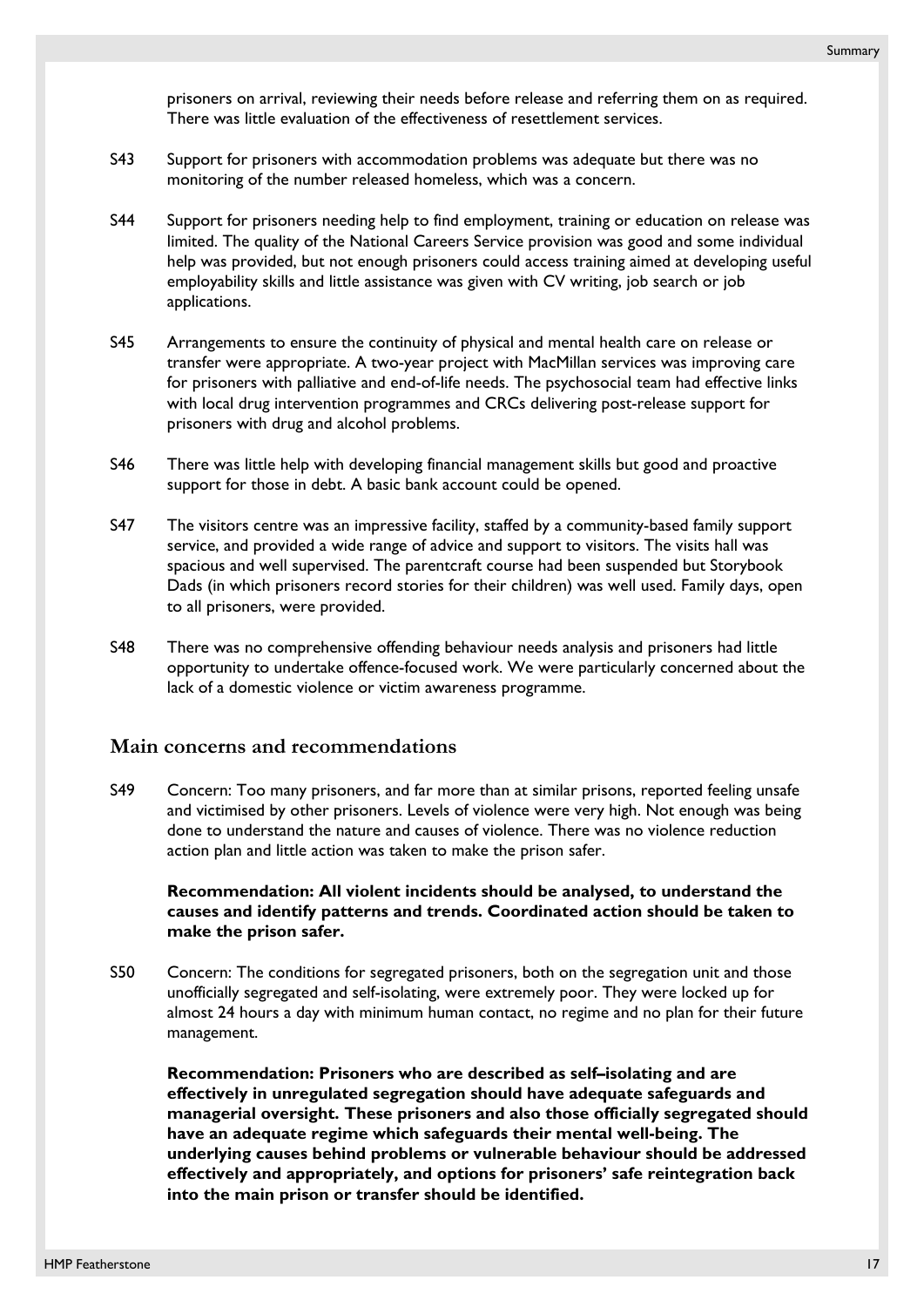<span id="page-17-0"></span>S51 Concern: Almost two-thirds of prisoners said that drugs were easily available at the prison and one in five said that they had developed a drug problem there. The prison was not monitoring the full extent of the problem and was not doing enough to reduce availability.

#### **Recommendation: The full extent of drug availability should be monitored, and a strategy and action plan put in place to reduce drug supply.**

<span id="page-17-1"></span>S52 Concern: Living conditions for many prisoners were poor. Most communal areas and cells were poorly maintained and in desperate need of decoration. The showers were often broken and unusable. Many cells were out of action, and had been so for many months. Many of these failings were as a result of a poorly performing national facilities management contract.

**Recommendation: The showers should be fully refurbished. Cells and communal areas should be maintained and decorated to an acceptable and decent standard.**

S53 Concern: Insufficient priority was given to learning, skills and work. Despite having sufficient activity places, too many prisoners (around 30%) failed to attend learning and skills and work or had other activities interrupting their working day.

**Recommendation: Learning and skills and work activities should be given a far higher priority. The number of activities interrupting the working day should be reduced. Staff at all levels should cooperate to promote participation and attendance at learning and skills and work activities, and prisoners who do not attend should be challenged.**

S54 Concern: Prisoners received little ongoing engagement and motivation from their offender supervisors and there were few opportunities for them to progress.

**Recommendation: Prisoners should receive regular structured and meaningful contact from their offender supervisors. There should be sufficient opportunities for them to address their offending behaviour, reduce their risk and progress.**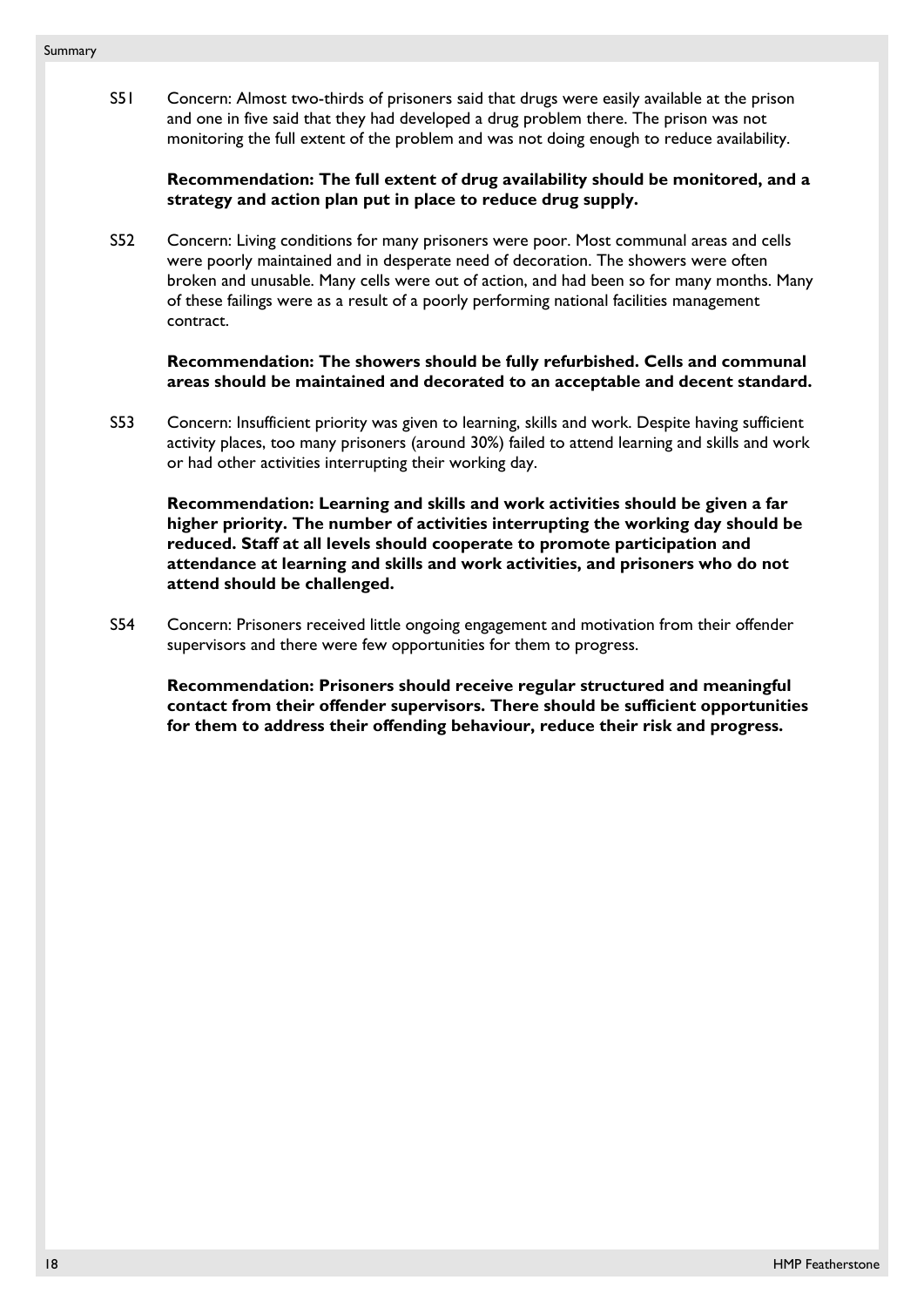# <span id="page-18-0"></span>**Section 1. Safety**

### **Courts, escorts and transfers**

#### **Expected outcomes:**

**Prisoners transferring to and from the prison are treated safely, decently and efficiently.** 

**1.1** Prisoners had mostly short journeys to the prison, and in our survey 28% of respondents (against the 46% comparator) said that they had spent less than two hours in the van. Prisoners who arrived during the inspection told us that their journeys had been uneventful. The vans we inspected were reasonably clean.

### **Early days in custody**

#### **Expected outcomes:**

**Prisoners are treated with respect and feel safe on their arrival into prison and for the first few days in custody. Prisoners' individual needs are identified and addressed, and they feel supported on their first night. During a prisoner's induction he/she is made aware of the prison routines, how to access available services and how to cope with imprisonment.** 

- <span id="page-18-1"></span>**1.2** The reception area was bright, clean and spacious, with well-designed and informative notices in holding rooms and common areas. Staff were welcoming and appropriately relaxed in dealing with new arrivals. All new arrivals were subjected to a full search, which was not supported by a risk assessment (see also paragraph [1.32\)](#page-22-0).
- **1.3** A private interview with a member of staff about safety issues was held in reception. However, it mainly involved completing a cell sharing risk assessment, and did not adequately explore risk issues specific to the prisoner, such as recall status or being new to prison.
- **1.4** Insiders (prisoners who introduce new arrivals to prison life) met all new arrivals in a holding room and provided them with useful verbal and written information.
- **1.5** Prisoners spent too long in reception, and this had not improved since the time of the previous inspection. Reception staff confirmed that there could be long waits in reception when large numbers of prisoners arrived at the same time. Although this was mitigated, to an extent, by the useful time spent with Insiders, new arrivals had to wait for other prisoners to complete the reception process before they were taken to the induction block as a group.
- **1.6** New arrivals were not routinely offered a reception pack (a grocery pack which usually contains basic food and drink items such as tea, milk, sugar and sweets or tobacco) in reception or on the induction wing, and we met some who had not been able to purchase tobacco at their previous establishment before transfer (see also paragraph [2.93](#page-39-0)). They could make an application to buy a 'smoker's pack' but even if this was allowed, they did not receive it immediately. This made them vulnerable to getting into debt soon after arrival at the prison.
- **1.7** A group meeting with the first night officer was held when new prisoners arrived on the induction block. This was a useful briefing to confirm their cell sharing arrangements and provide basic information about immediate issues, such as meal menus, visits and the prison shop.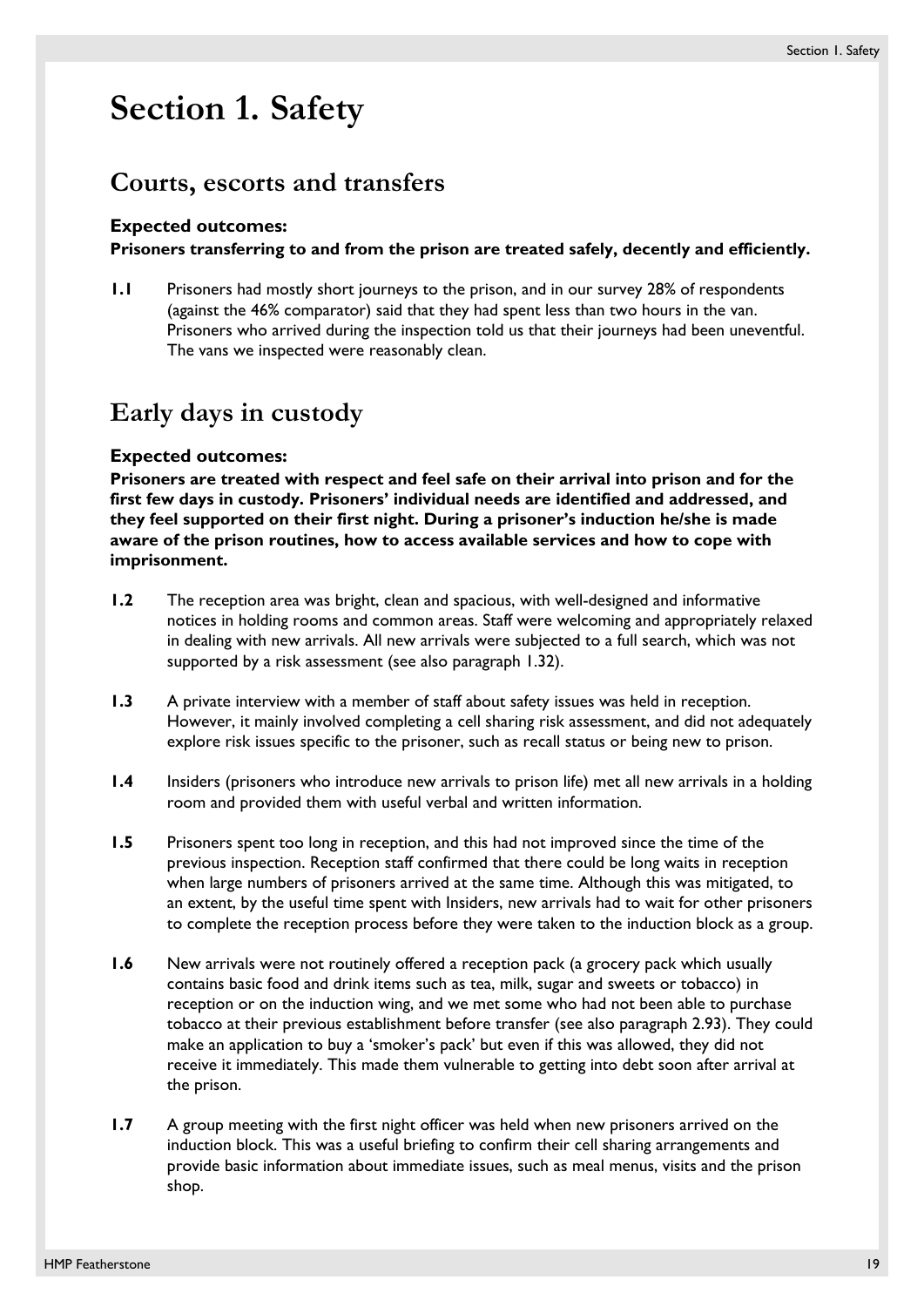- **1.8** All new prisoners were located on the induction block but conditions there were poor. Many new arrivals did not have a kettle or working television in their cell; there was a shortage of some basic kit items (see recommendation [2.9\)](#page-29-0); and some showers were not working. Some wore their own clothes but there were no laundry facilities for them.
- **1.9** Induction took a week and comprised a series of meetings covering education, careers, substance misuse, the gym and the library. A useful labour board meeting, attended by a range of agencies, was held one day a week, so new prisoners sometimes had to wait several days to attend, depending on their day of arrival.
- **1.10** Prisoners could wait up to three weeks to begin an activity, and in the meantime spent too long locked up. Recent arrivals told us that they had limited time out of their cells, that there were no interim activities provided while they were waiting for allocation to work, and that they had not had outdoor exercise for a week (see also section on time out of cell and recommendation [3.4](#page-42-1)).

#### **Recommendations**

- **1.11 First night risk interviews should take account of all prisoner issues and ensure that these are adequately dealt with and relevant departments notified.** (Repeated recommendation 1.14)
- **1.12 New arrivals should be able to buy a reception pack.**

### **Bullying and violence reduction**

#### **Expected outcomes:**

**Everyone feels and is safe from bullying and victimisation (which includes verbal and racial abuse, theft, threats of violence and assault). Prisoners at risk/subject to victimisation are protected through active and fair systems known to staff, prisoners and visitors, and which inform all aspects of the regime.** 

- **1.13** In our survey, prisoners reported high levels of victimisation. Far more prisoners than elsewhere and than at the time of the previous inspection said that they had felt unsafe at the establishment at some time (57% versus 38% and 38%, respectively), and that they currently felt unsafe (37% versus 16% and 15%, respectively). This reflected the levels of violence, including assaults, which had increased considerably and were far higher than at comparator prisons. Most incidents involved debt and drugs. The number of assaults on staff had increased particularly sharply (see main recommendation [S49](#page-16-0)).
- **1.14** The reporting of violent incidents was adequate and individual incidents were reviewed at weekly 'violence diagnostic and disruption' meetings. However, there were weak organisational measures to reduce levels of violence. The quarterly safer custody meeting lacked focus, with few objectives relating to reducing violence or making the establishment safer. The establishment did not record the types or severity of violent incidents, so could not identify trends or take relevant action.
- **1.15** The management of perpetrators and victims was weak. Perpetrators of assaults were referred to the police. However, the other response to serious or continued violent behaviour was to apply the incentives and earned privileges (IEP) scheme, restrict movement and monitor perpetrators, and victims were supposed to be subject to planned support (see below). However, observations were inconsistent and we read notes from managers complaining about insufficient entries adequately to inform seven-day reviews. The quality of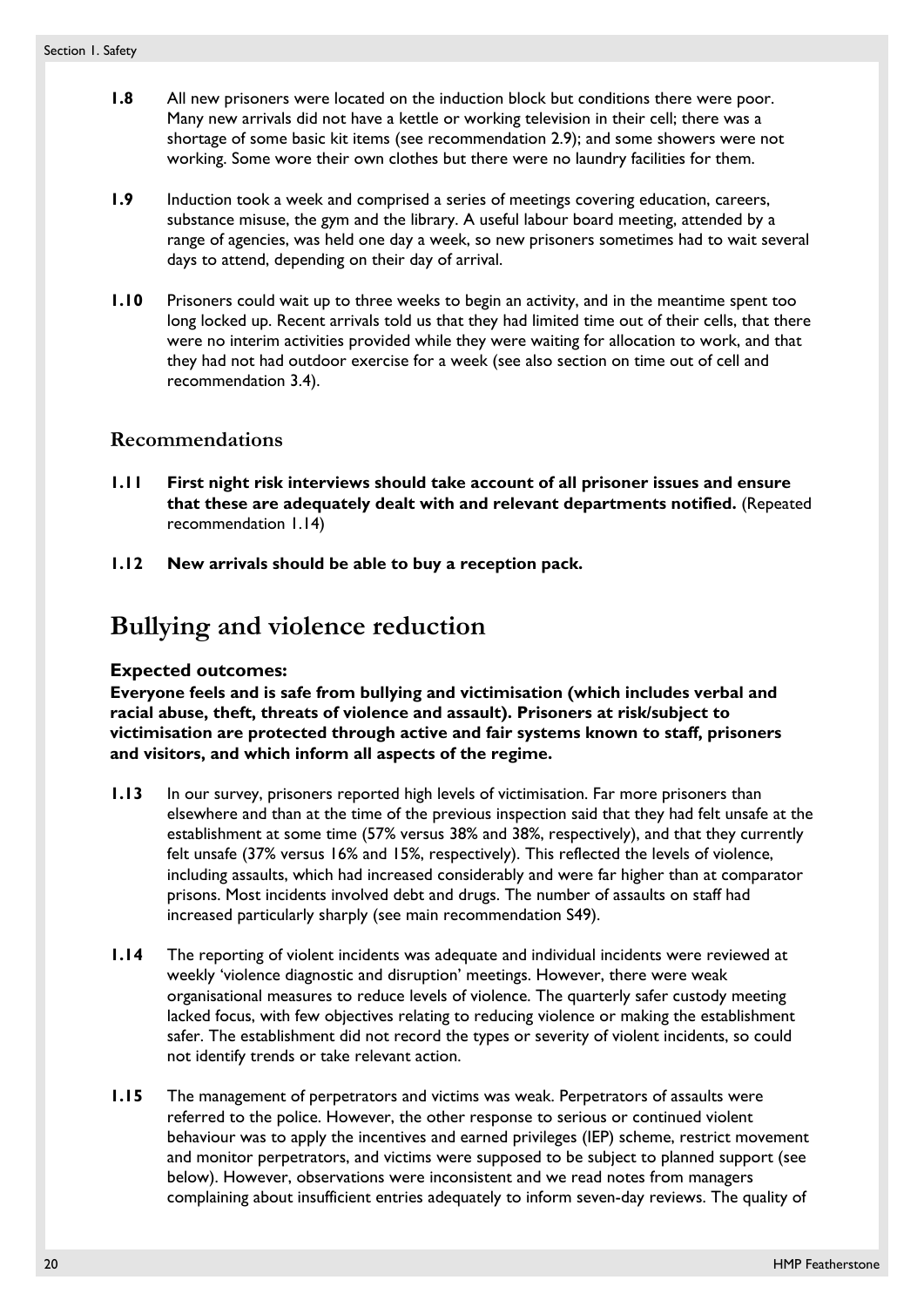entries was poor, compounded by a weak quality assurance process. The prison had decided to replace existing poor practice with a new, yet to be implemented, reducing violence policy (see main recommendation [S49\)](#page-16-0).

<span id="page-20-0"></span>**1.16** We found a number of prisoners living in fear who remained locked up and isolated for almost the entire day, day after day, without any meaningful contact with staff. Most of these prisoners felt at risk of violence because of debts, and had asked to stay locked behind their door for their own protection. These 'self-isolators' told us about the abuse they suffered, describing people shouting through, spitting at and urinating under the cell door. They could not access showers, exercise, food or work without fear of repercussion. Most were locked up for 24 hours a day. Some officers showed concern, while others referred to them as 'scaredy cats' and described their predicament as 'self-inflicted'. Residential officers told us that they might, resources allowing, escort these prisoners to showers or to collect food when other prisoners were not around. There was no regulation or managerial oversight of these prisoners, who were effectively segregated from the main population, and there were no safeguards to ensure that they had access to a safe and decent regime. There were no plans to address the reasons behind their segregation and no plans to reintegrate them into the wider population. Many remained isolated for weeks, and some for months, at a time and we had concerns about their well-being (see main recommendation [S50](#page-16-1)).

#### **Recommendations**

- **1.17 Investigations into and formal monitoring of perpetrators of violent and antisocial incidents should be improved and should include interventions that are evaluated for effectiveness.** (Repeated recommendation, 1.26)
- **1.18 Support for victims of violent and antisocial behaviour, including those in debt, should be improved.** (Repeated recommendation, 1.28)

### **Self-harm and suicide prevention**

#### **Expected outcomes:**

**The prison provides a safe and secure environment which reduces the risk of self-harm and suicide. Prisoners are identified at an early stage and given the necessary support. All staff are aware of and alert to vulnerability issues, are appropriately trained and have access to proper equipment and support.** 

- **1.19** The number of incidents of self-harm had fallen and was in line with that at similar prisons. Information about acts of self-harm were reported to the senior management team meeting but these data were not analysed sufficiently to inform strategy or practice. There was a quarterly safer custody meeting but this did not analyse information or share findings with relevant departments to identify actions that could be taken to reduce levels of self-harm.
- **1.20** The number of assessment, care in custody and teamwork (ACCT) case management documents opened in the previous six months had risen since the time of the previous inspection, from 99 to 137. There had been some improvement in the quality of ACCT management. The mental health team contributed to case reviews, and the standard of assessments was mostly good, but records of contact still did not reflect sufficient meaningful interaction with prisoners. There was regular quality checking of ACCT management but we were not assured that findings were well shared. There had been no staff training in ACCT management but this was due to start in the month following the inspection.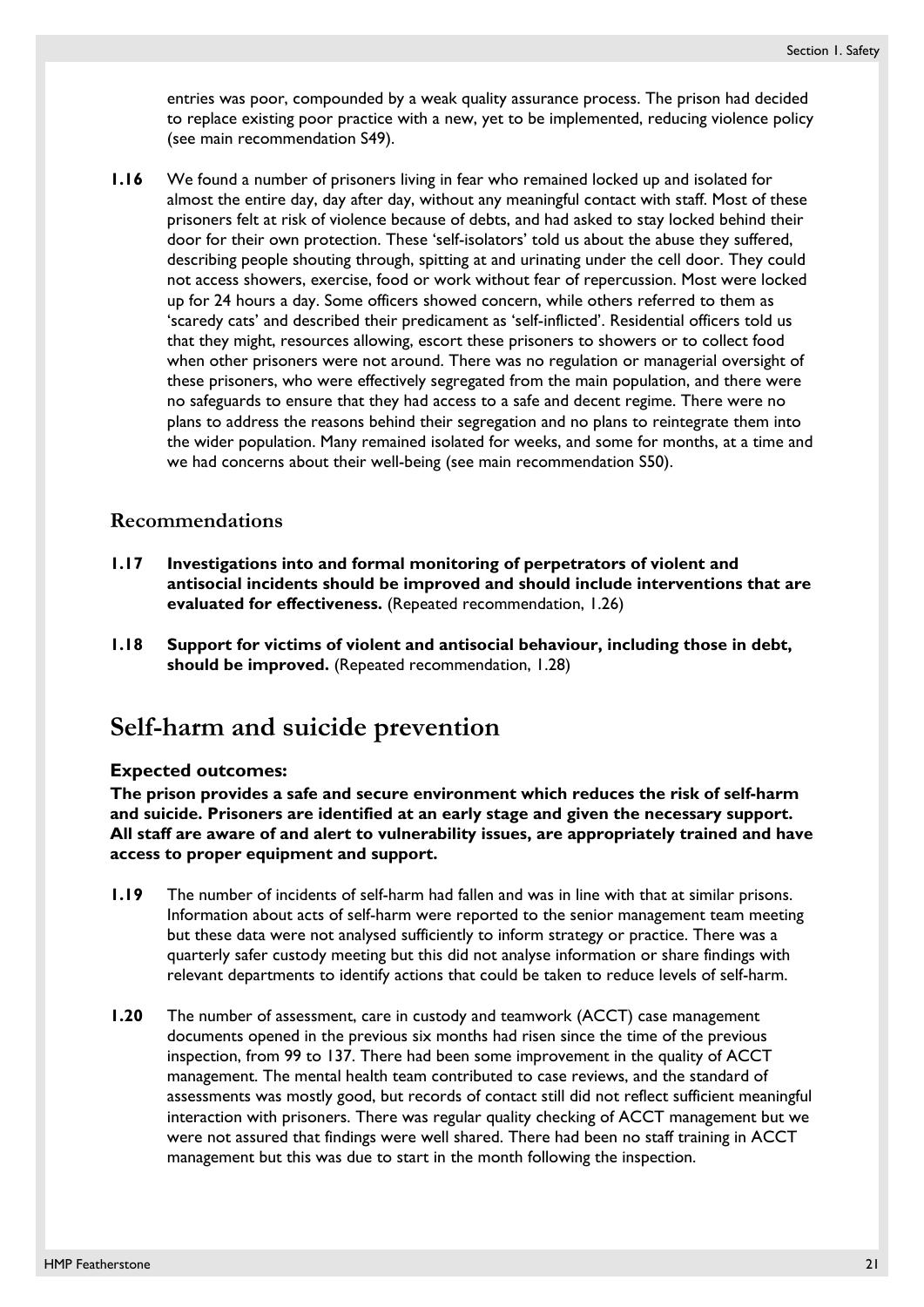- **1.21** The weekly multi-agency safer health (MASH) group meeting discussed all open ACCTs and mental health referrals to plan necessary actions to keep prisoners safe, but decisions taken at the meeting were not reflected in ACCT monitoring and planning, and the meeting did not consider those prisoners who were self-isolating, for whom there was no care planning (see paragraph [1.16](#page-20-0) and main recommendation [S50](#page-16-1)).
- **1.22** Investigations of serious acts of self-harm had been undertaken but were not detailed and did not sufficiently identify lessons learned to inform practice. There had been three self-inflicted deaths since the previous inspection. Action plans in response to recommendations from Prisons and Probation Ombudsman investigations had been developed from them, and these were kept under review by a safer custody manager, but they were not discussed more widely through the safer custody meeting.
- **1.23** In our survey, only 48% of prisoners said that they could speak to a Listener (a prisoner trained by the Samaritans to provide confidential emotional support to fellow prisoners) when they wished, compared with 56% at comparator prisons and 69% at the time of the previous inspection. Listeners said that prisoners had been refused access to their support and were sometimes not provided with a Samaritans telephone, especially during the night. Listeners were critical of the crisis suite but we found that it had recently been refurbished to a good standard.

#### **Recommendations**

- **1.24 Information about self-harm incidents and trends should be analysed and shared with relevant departments, to identify appropriate strategic action.**
- **1.25 Entries in assessment, care in custody and teamwork (ACCT) documents should clearly demonstrate meaningful interaction with prisoners and decisions made at multi-agency safer health meetings should inform and be informed by the ACCT document.**
- **1.26 All suicide attempts with potentially the most serious consequences should be investigated quickly and action taken to prevent similar incidents.** (Repeated recommendation 1.41)
- **1.27 Prisoners should be able to speak to a Listener or to the Samaritans when they wish.**

### **Safeguarding (protection of adults at risk)**

#### **Expected outcomes:**

**The prison promotes the welfare of prisoners, particularly adults at risk, and protects them from all kinds of harm and neglect.[3](#page-21-0)**

**1.28** Staff knew to refer prisoners they were concerned about to the safer custody team or MASH meeting, but there was no adult safeguarding policy and staff had not been trained in adult safeguarding procedures. There were no links with the local authority adult

 $\overline{a}$ 

<span id="page-21-0"></span>We define an adult at risk as a vulnerable person aged 18 years or over, 'who is or may be in need of community care services by reason of mental or other disability, age or illness; and who is or may be unable to take care of him or herself, or unable to protect him or herself against significant harm or exploitation'. 'No secrets' definition (Department of Health 2000).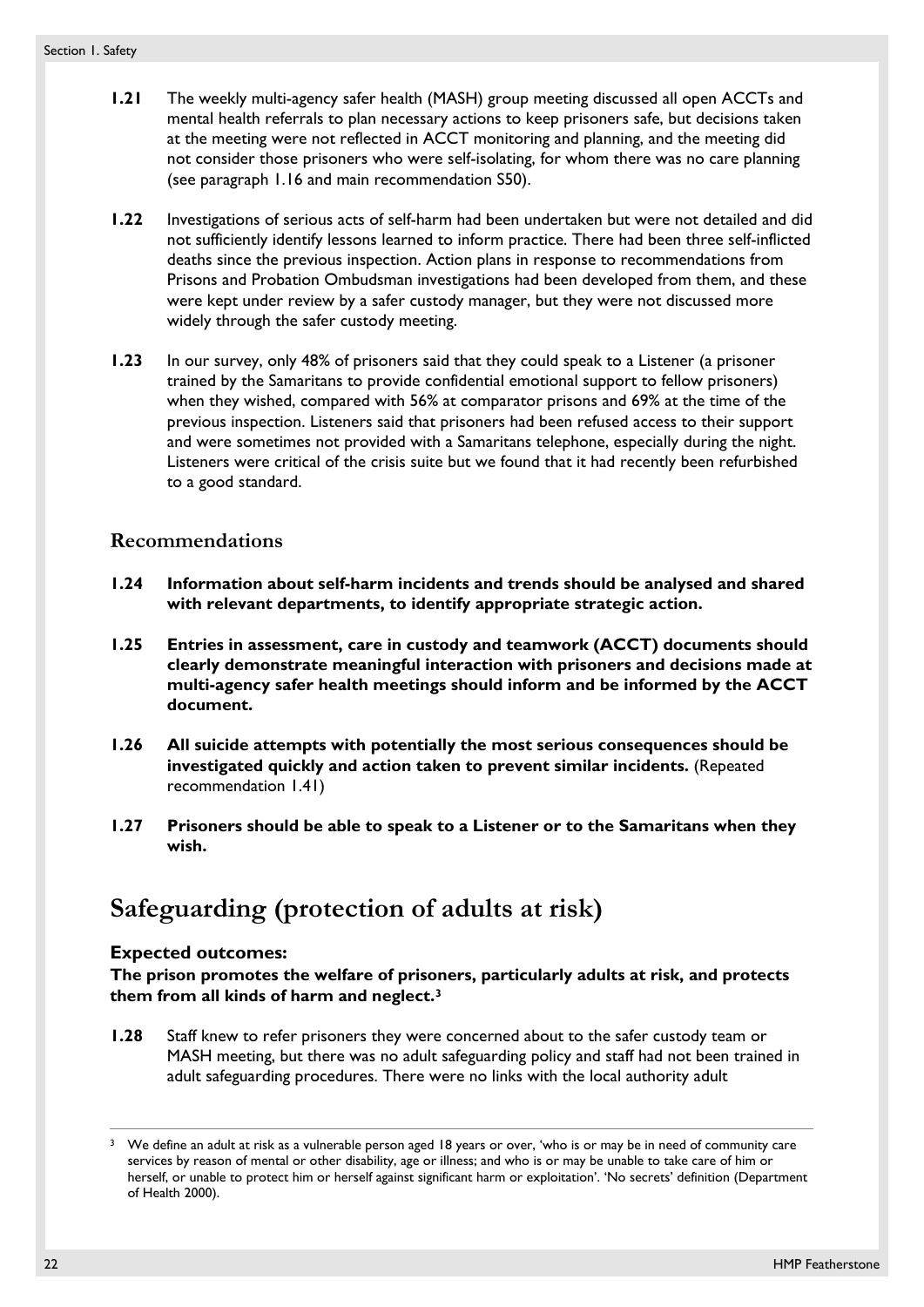safeguarding board or agreed procedures for making referrals for a local authority assessment.

#### **Recommendation**

**1.29 The governor should initiate contact with the local director of adult social services (DASS) and the local safeguarding adults board (LSAB) to develop local safeguarding processes.** (Repeated recommendation 1.47)

### **Security**

#### **Expected outcomes:**

**Security and good order are maintained through an attention to physical and procedural matters, including effective security intelligence as well as positive staffprisoner relationships. Prisoners are safe from exposure to substance misuse while in prison.** 

- **1.30** Following an escape from the prison in June 2015, recommendations to address vulnerable areas in the establishment had been implemented.
- **1.31** Monthly security meetings reported on emerging risks and threats from the previous month's incident reports; however, recommendations and actions did not fully address these concerns and monthly security objectives were not always communicated to staff. Between April and September 2016, there had been a monthly average of 304 incident reports, with drugs (particularly new psychoactive substances (NPS; new drugs that are developed or chosen to mimic the effects of illegal drugs such as cannabis, heroin or amphetamines and may have unpredictable and life-threatening effects)), mobile phones and violence being the main areas of concern. The analysis of incidents was comprehensive but we were not assured that all incidents were reported. We identified two recent serious incidents – one involving two prisoners with weapons climbing onto the netting, and the other an act of concerted indiscipline during the inspection when prisoners refused to be locked up (see also paragraph [2.14](#page-29-1)) – that had not been reported as such. The prison had a good relationship with the local police, and a designated police intelligence officer (PIO). Prison staff told us that they did not have any concerns about gang activity in the prison.
- <span id="page-22-0"></span>**1.32** Searching, and strip-searching, were generally intelligence led, the exception being routine strip-searching on arrival in reception and on entry to the segregation unit (see also paragraph [1.2](#page-18-1) and section on segregation).
- **1.33** At the time of the inspection, there were no closed visits because the facilities were out of use. Prisoners and visitors identified as a security threat were appropriately subject to nocontact visits, or banned.
- **1.34** Drugs were widely available. In our survey, 63% of prisoners said that it was easy to get drugs at the prison, which was far more than the 43% in comparator prisons and 54% at the time of the previous inspection. It was particularly concerning that 22% of prisoners reported developing a drug problem at the establishment (against the 10% comparator). The random mandatory drug testing positive rate for the previous six months was 7%, which was higher than at similar prisons. Prisoners and staff alike said that NPS was a huge problem, and there had been some large finds. There were regular acute health incidents, some severe, caused by prisoners' use of these drugs, but not all NPS-related health incidents were reported to the drug strategy committee or the security department. The prison had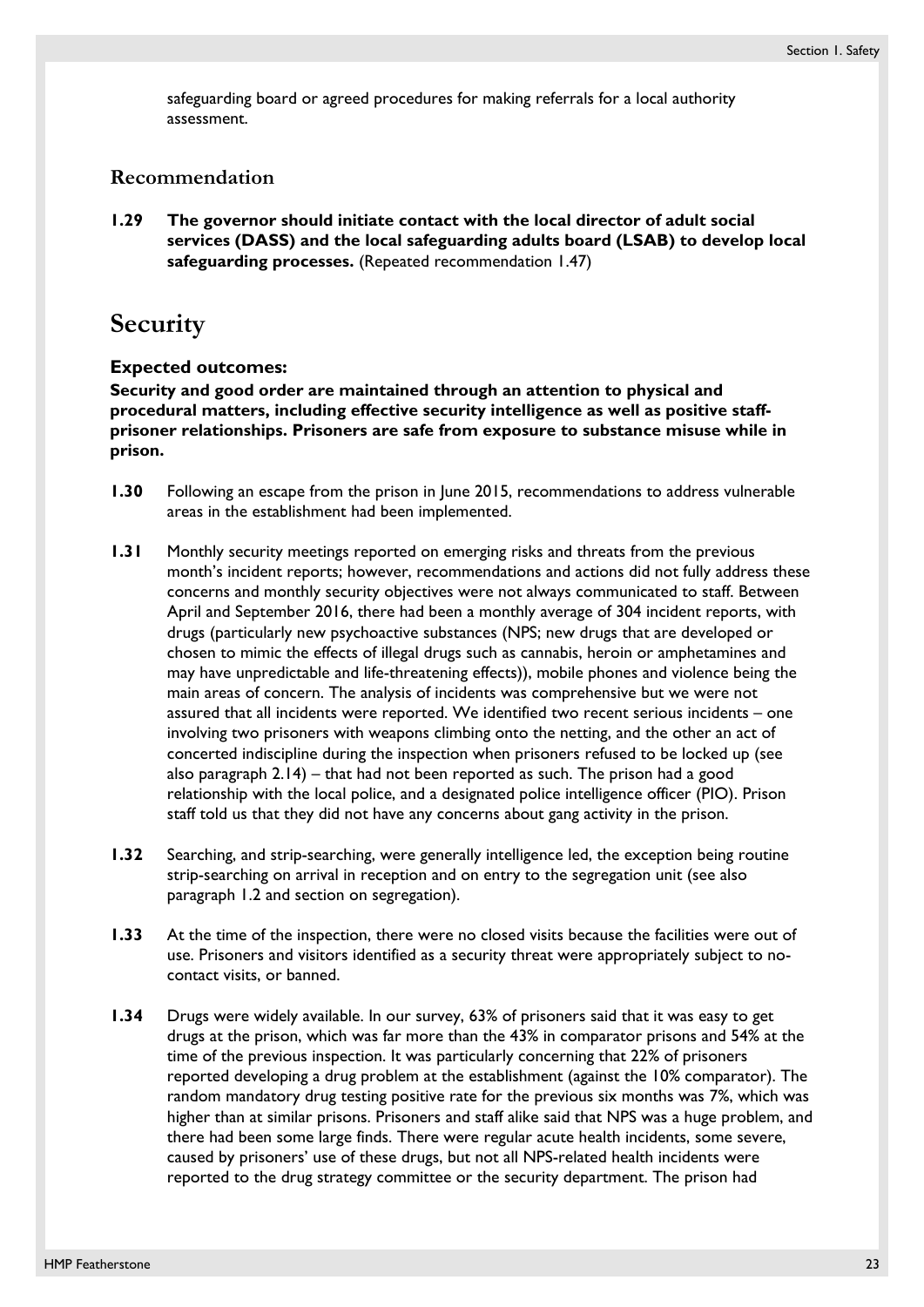collected some useful data on NPS but had stopped collection in August 2016, only resuming during the inspection. (see main recommendation [S51](#page-17-0)).

**1.35** The prison's drug strategy committee was poorly attended. No separate supply reduction strategy or action plans were in place and suspicion testing had only been reinstated at the beginning of October 2016, following many months of no testing. We were not assured that there was sufficient activity to identify how, where and in what quantities drugs were arriving, or how they were distributed through the prison. (see main recommendation [S51\)](#page-17-0).

#### **Recommendations**

- **1.36 Security meetings should have clear monthly security objectives, communicated to staff, relating to the threats and actions required to mitigate the risk.**
- **1.37 All serious incidents should be reported and recorded accurately.**
- <span id="page-23-1"></span>**1.38 Prisoners should only be strip-searched on the basis of intelligence or specific suspicion.** (Repeated recommendation, 1.53)
- **1.39 All suspicion drug testing should be undertaken in time.** (Repeated recommendation, 1.54)

### **Incentives and earned privileges[4](#page-23-0)**

#### **Expected outcomes:**

**Prisoners understand the purpose of the incentives and earned privileges (IEP) scheme and how to progress through it. The IEP scheme provides prisoners with incentives and rewards for effort and behaviour. The scheme is applied fairly, transparently and consistently.** 

- **1.40** The IEP scheme offered the usual differentials in access to private cash, computer games, visits and time out of cell. The enhanced unit was popular with prisoners and was seen as a good incentive for good behaviour.
- **1.41** The regime for prisoners on the basic level was reasonable, and better than we sometimes see. These prisoners were expected to attend activities, had predictable periods of association and were usually promoted to the standard level within three weeks.
- **1.42** However, we found that the IEP scheme was generally not used in a meaningful way to manage prisoner behaviour, Fewer prisoners (4%) were on the basic and more (46%) on the enhanced level than we usually see at category C prisons. We saw some poor behaviour going unchallenged (see also paragraph [2.14](#page-29-1)), and were not convinced that prisoners needed to demonstrate much commitment to their rehabilitation to progress to the enhanced level of the scheme.

 $\overline{a}$ 

<span id="page-23-0"></span>In the previous report, incentives and earned privileges were covered under the healthy prison area of respect. In our updated Expectations (Version 4, 2012) they now appear under the healthy prison area of safety.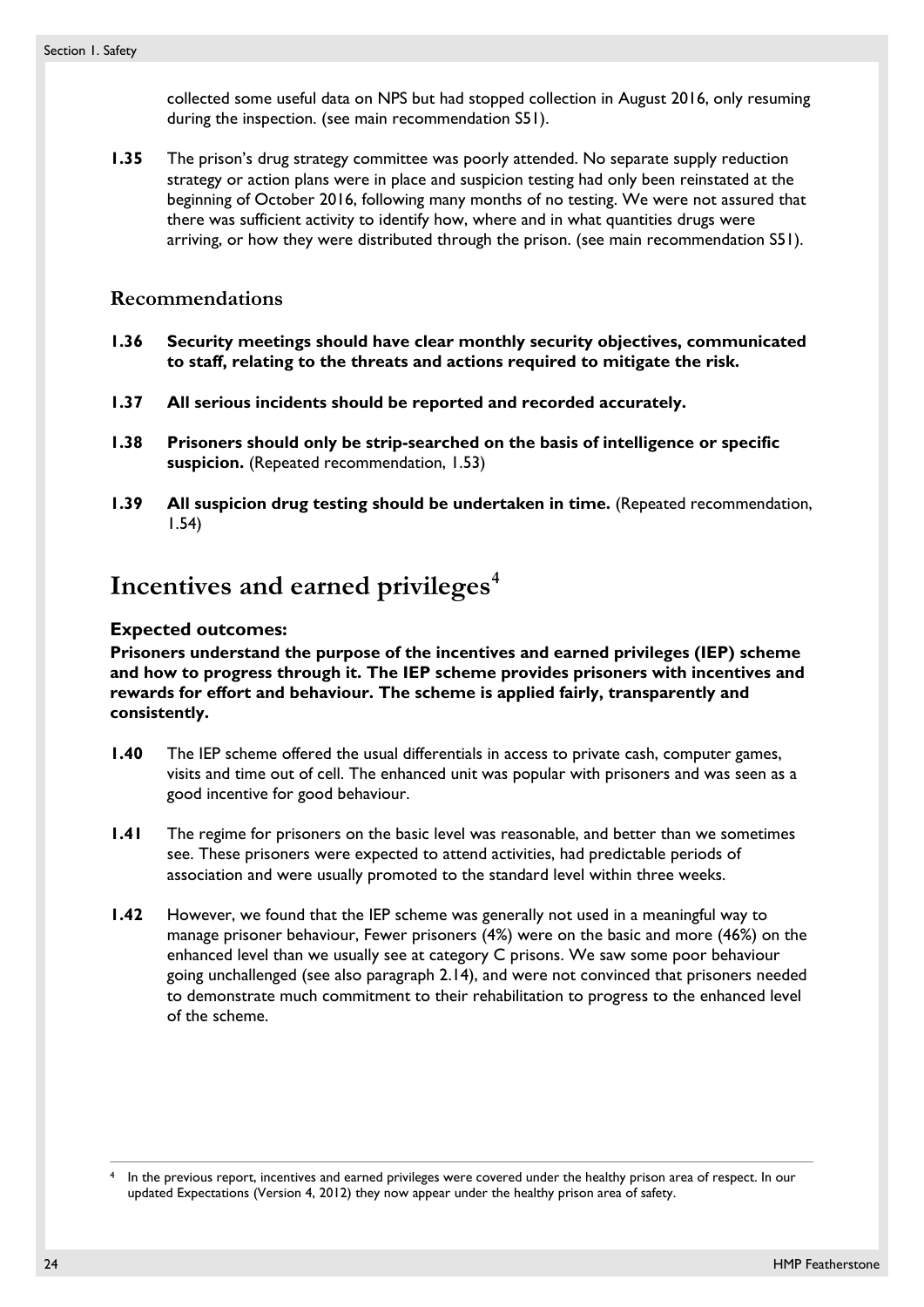### **Discipline**

#### **Expected outcomes:**

**Disciplinary procedures are applied fairly and for good reason. Prisoners understand why they are being disciplined and can appeal against any sanctions imposed on them.** 

#### **Disciplinary procedures**

- **1.43** There had been about 860 formal adjudication hearings in the previous six months. which was a substantial increase since the previous inspection (765).
- **1.44** Monthly statistics on the number and nature of adjudications were presented at segregation management meetings but there was little to show that these were explored or used to identify and address trends. Records we examined indicated that hearings were conducted fairly, although some charges were minor and could have been dealt with less formally.
- **1.45** There had been a backlog of remanded adjudications and we found examples where cases had not been heard or reviewed because prisoners had been transferred, and others that had been not proceeded with for other reasons. It was also unusual to find that a large number of opened adjudications (about 190 since the beginning of 2016) had not been proceeded with because proper timescales had not been met.

#### **Recommendations**

- **1.46 Data on adjudications should be routinely analysed to identify emerging patterns, with trends investigated and appropriate action taken to address them.**
- **1.47 Adjudications should be completed within the proper timescales.**

#### **The use of force**

- **1.48** The level of use of force was higher than we see at comparator prisons, with 159 cases in the previous six months (25 per100 of the population), and higher than at the time of the previous inspection (14 per 100 of the population).
- **1.49** The management and monitoring of the use of force had recently deteriorated in some important areas. Managerial oversight had slipped and the use of force committee had not met for at least four months. Although data about the use of force were collated each month and some evaluation was carried out by senior managers, we saw little to indicate that it was being used to inform a strategy to reduce numbers or deal with patterns or trends.
- **1.50** We also found that important use of force paperwork had not been processed properly. Too much was incomplete and written accounts from officers and accident reports from health services staff were often missing. However, the completed documentation we examined was reasonably good and helped to assure us that spontaneous incidents were usually managed appropriately and that the minimum force had been used for short periods. We also saw examples where de-escalation techniques had been used to particularly good effect.
- **1.51** Batons had been drawn on eight occasions in the previous six months but investigations by senior managers gave assurance that these actions had been appropriate in the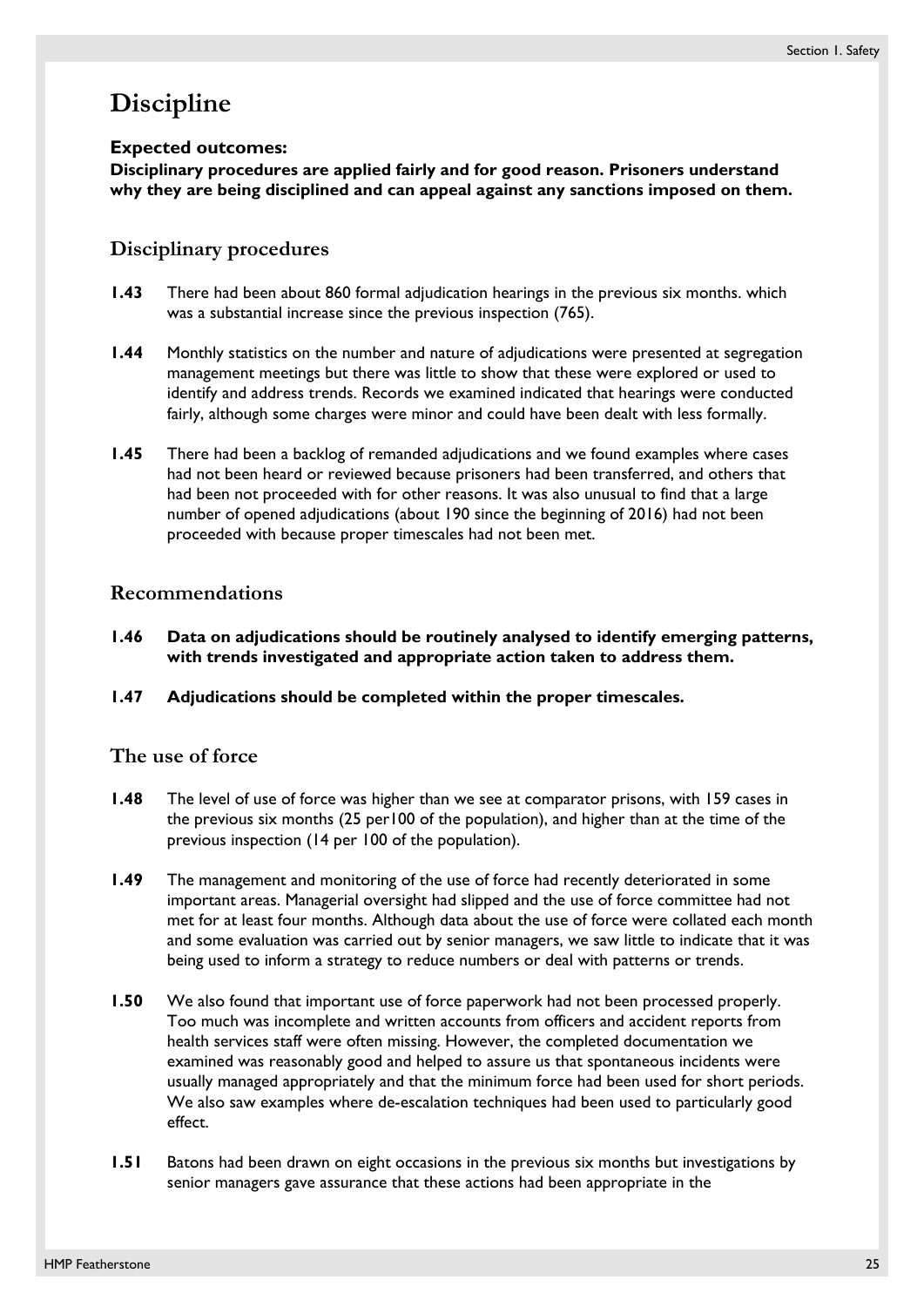circumstances. Special accommodation had been used on four occasions, for short periods, in the previous six months, and we were also satisfied that this had been justified.

#### **Recommendation**

**1.52 Oversight of use of force should be improved to ensure that documentation is completed, force is used appropriately and as a last resort, and that information about trends and patterns is used strategically to help to reduce the use of force.**

#### **Segregation**

- **1.53** The segregation unit had closed for repair and refurbishment following an incident in August 2016, when all of the cells had been severely damaged by prisoners. A temporary unit had been opened on a discrete spur on the ground floor of house block 2. This unit was regularly unstaffed, and cell call bells were responded to by house block 2 staff.
- **1.54** Living conditions on the temporary segregation unit were unacceptably poor. The communal landings were dirty, the flooring was broken and the walls were stained. About half of the available cells were unfit for use due to serious damage caused by prisoners. Most had been out of use for more than a month at the time of the inspection, due to delays in carrying out basic repairs. Many of the occupied cells were dirty and in a poor state of repair. In a few cells, paint was flaking on the ceilings, plaster was falling from the walls and graffiti was scratched into plastic windows. The communal showers were in a very poor state; the lights were not working, the showers were broken and the room was filthy. The single exercise yard was too small and stark. This environment, combined with an absence of staff, left the unit feeling abandoned and desperate.
- **1.55** According to the prison's records, segregation had been used in 61 cases in the previous six months (about 9.5 cases per 100 of the population). Although this was lower than we usually find, the data did not include the large number of prisoners who had self-isolated and were segregated on the residential house blocks (see also paragraph [1.16](#page-20-0)).
- **1.56** Segregation was used almost exclusively to accommodate prisoners who refused to be located elsewhere in the prison. Most were seeking sanctuary because of debt, bullying or other fears for their safety. At the time of the inspection, five prisoners were in segregation, four of whom were being held under Rule 45 for good order and one as a punishment. They had all refused to return to the main prison.
- **1.57** Prisoners were routinely strip-searched on arrival in segregation (see recommendation [1.38](#page-23-1)). The regime on the unit was poor; at most, prisoners could receive a shower, 30 minutes of exercise and a telephone call at some point during the day. Isolation was made worse by the fact that prisoners, regardless of the reason for their segregation, could not access in-cell education or the gym. They did not have televisions for distraction and some were without radios. Although segregation reviews happened on time, there was limited reintegration planning, with no specific multidisciplinary approach to identifying and addressing reasons for segregation and managing prisoners back to normal location (see main recommendation [S50\)](#page-16-1).
- **1.58** Monthly segregation management meetings were usually well attended and information about the extent of segregation use and prisoners' length of stay were analysed. However, there was little evidence that these meetings had much impact on raising operating standards or improving living conditions for segregated prisoners.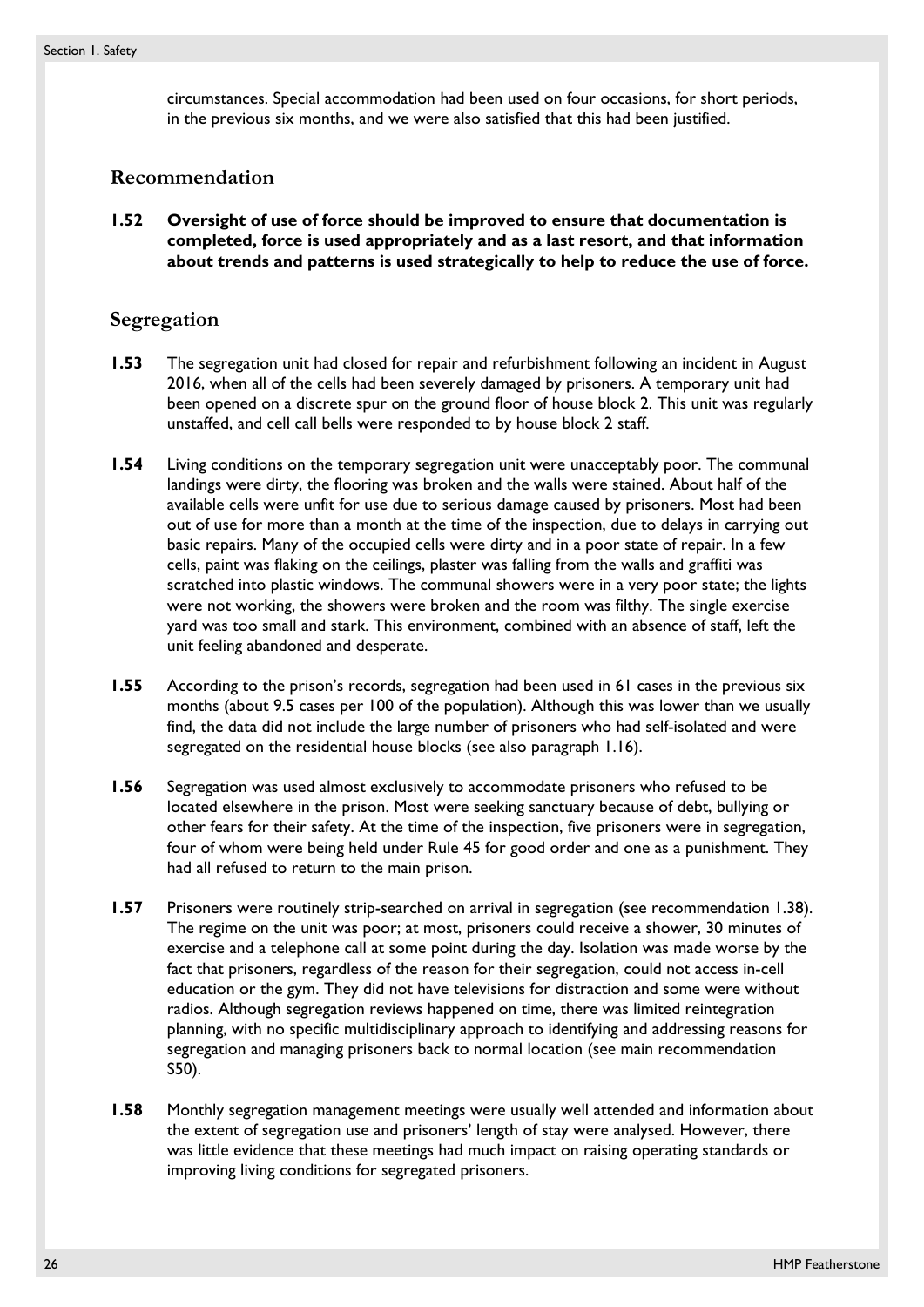#### **Recommendation**

**1.59 Living conditions in the segregation unit should be improved.** 

### **Substance misuse**

#### **Expected outcomes:**

**Prisoners with drug and/or alcohol problems are identified at reception and receive effective treatment and support throughout their stay in custody.** 

- **1.60** Clinical substance misuse services were delivered by Care UK. The psychosocial services, which were integrated with mental health services, were delivered by the South Staffordshire and Shropshire Foundation Trust, operating under the name of Inclusion and locally known as the drug and alcohol recovery service.
- **1.61** An up-to-date drug and alcohol strategy was in place but no recent needs analysis had been conducted.
- **1.62** The psychosocial service was in the midst of considerable change following recommissioning and a change of provider. In the previous month, all group work had been cancelled and the number of drug workers had dropped from seven to three. Many prisoners had had no access to one-to-one sessions during this time. This reduction in delivery was reflected in our survey, in which fewer prisoners than at comparator prisons said that they had received support and that the support they had received had been helpful. Nevertheless, when prisoners could see a worker, some told us that they were well supported. Self-management and recovery training (SMART) and Alcoholics Anonymous mutual aid groups were still available but there was only one peer supporter.
- **1.63** Prisoners arriving at the prison with opiate substitution needs were stabilised as they had all been transferred from other establishments. In all, 67 prisoners were receiving opiate substitution. A relatively large percentage of these (65%) were on maintenance doses. The fact that the prison was generally unsafe and had high levels of drug availability, with reduced access to psychosocial support, were good reasons to maintain some prisoners who were vulnerable and not ready to reduce. Severe and enduring mental health problems were also taken into consideration, and these prisoners were also, appropriately, kept on maintenance doses.
- **1.64** Although an officer was detailed to supervise the daily administration of controlled drugs, we observed varying levels of supervision because the officer had to leave the queue unattended to collect some prisoners and return others to their cells. It was not always possible to maintain confidentiality owing to crowding around the medication hatch, even with an officer present (see also paragraph [2.67](#page-37-0) and recommendation [2.71](#page-37-1)).

#### **Recommendations**

- **1.65 The drug and alcohol health needs assessment should include clear recommendations to develop future services.** (Repeated recommendation 1.85)
- **1.66 The psychosocial team should be sufficiently well staffed to ensure the consistent delivery of group work and one-to-one interventions.**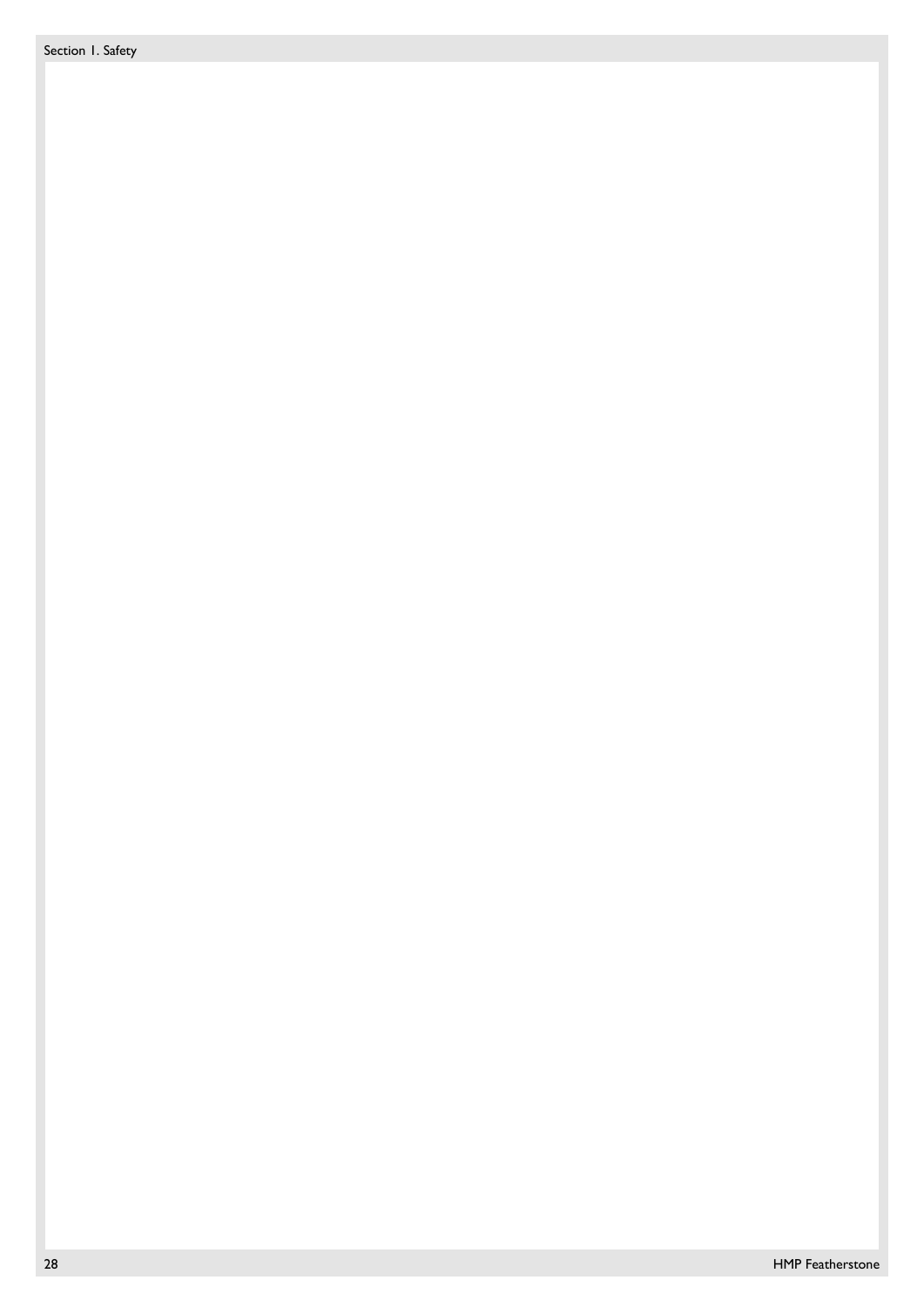# <span id="page-28-0"></span>**Section 2. Respect**

### **Residential units**

#### **Expected outcomes:**

**Prisoners live in a safe, clean and decent environment within which they are encouraged to take personal responsibility for themselves and their possessions. Prisoners are aware of the rules and routines of the prison which encourage responsible behaviour.** 

- **2.1** There were seven residential house blocks. House blocks 1–4 were dark and gloomy, whereas newer house blocks 5, 6 and 7 were newer, lighter and brighter.
- **2.2** Much of the accommodation was old and shabby. On house blocks 1–4, some communal corridors and landings were reasonably clean but many areas were dirty, particularly on the lower landings and in association rooms. Walls were stained and flooring in many areas was cracked and broken. There were signs of mould in communal dining areas. Some showers were filthy and many were not working and in a decrepit state of repair. Many cells were dirty, poorly ventilated, in need of decoration and lacked basic equipment. Glass in observation panels were cracked and many security grills on cell windows were broken. Graffiti was prevalent in many cells and the published offensive display policy was not being enforced. Some cells on these house blocks had been severely damaged by prisoners, were unfit for use and had not been used as accommodation for several months. House block 5 was cleaner but still contained many cells that were dirty, poorly ventilated and lacked basic equipment. The showers on the second floor of this block were dirty (see main recommendation [S52](#page-17-1)). Many of these failings were as a result of a poorly performing national facilities management contract.
- **2.3** Conditions on house blocks 6 and 7 (the accommodation used mainly for enhanced and older prisoners) were good. Communal areas there were clean and well maintained, and cells were clean and usually well furnished.
- **2.4** Prisoners expressed frustration about their inability to obtain basic amenities Many cells on house blocks 1–5 were not equipped with televisions or kettles and, although there were reasonable supplies of personal toiletries, prisoners told us that there was a shortage of cleaning materials. In our survey, only 40% (against a comparator of 65%) of respondents said that it was easy to get cleaning materials.
- **2.5** Although there was evidence that enough clean clothing was sent from the central prison store to residential house blocks, prisoners and staff, particularly on house blocks 1–5, said that not all prisoners were able to get an adequate supply. We were also told that prisoners had difficulty in getting clean sheets and towels, despite ample supplies being delivered from the central stores. In our survey, only 58% of prisoners (against the 70% comparator) said that they could receive sheets every week and 42% (against the 67% % comparator) said that they were offered enough suitable clothing.
- **2.6** We were not assured that cell call bells were always answered promptly. On house blocks 1–5, we observed many call bells going unanswered for too long, more than 10 minutes in some cases. In our survey, only 24% of prisoners said that their cell call bell was normally answered within five minutes.
- **2.7** The management of the general applications system was largely ineffective and its implementation across the prison was disorganised, with no reliable way of checking the timeliness of responses or whether they had been dealt with at all. In our survey, only 42%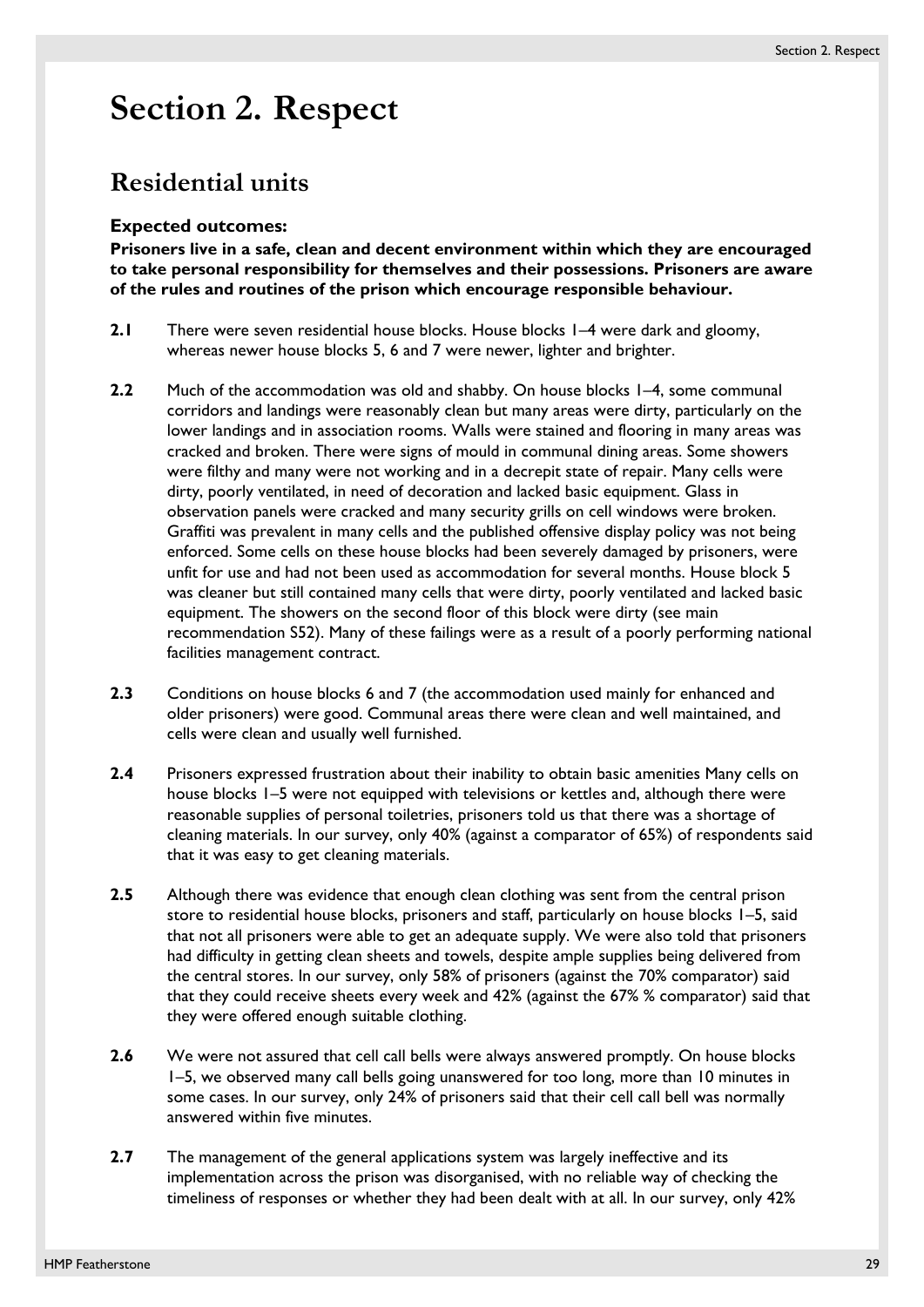of respondents said that applications were dealt with fairly and 32% that they were dealt with quickly.

**2.8** Access to telephones was reasonably good and prisoners could make a call every day. Arrangements for sending and receiving mail were good.

#### **Recommendations**

- <span id="page-29-0"></span>**2.9 Prisoners should be able to access basic essentials such as adequate clean clothing, bedding, kettles, cell furniture and televisions.**
- **2.10 Cell bells should be answered within five minutes.**
- **2.11 The application system should be managed effectively and prisoners should be able to have their applications dealt with quickly and fairly.**

### **Staff-prisoner relationships**

#### **Expected outcomes:**

**Prisoners are treated with respect by staff throughout the duration of their time in custody, and are encouraged to take responsibility for their own actions and decisions.** 

- **2.12** In our survey, prisoners were more negative than at similar prisons about relationships with staff, and reported relatively high levels of victimisation. Although we observed respectful relationships around the prison, and examples of staff engaging positively with prisoners, we also saw some poor interactions, particularly on the residential house blocks. Too many officers expressed low expectations of prisoners, appeared disinterested in their personal circumstances and spoke of them in dismissive terms. Prisoners consistently reported frustration about not being able to get things done, obtain information or receive help, even with simple matters. There was a clear tension among prisoners, caused by poor access to basic amenities, a lack of communication from staff and difficulties in having simple requests dealt with quickly by staff (see also paragraph [2.7](#page-29-2) and section on time out of cell).
- **2.13** We saw prisoners returning from work being refused entry to their house block; staff told us that this was because of a shortage of officers on the house block. As a consequence, prisoners were left in the corridor without supervision or the means to enter the unit. Many prison officers told us that they were overworked because of staff shortages, and often too busy to deal with prisoners effectively. Some said that they felt under-supported by senior managers and unsafe on their residential units because of the lack of experienced officers.
- <span id="page-29-1"></span>**2.14** There was often insufficient supervision by residential officers, and inappropriate conduct by prisoners was not always challenged appropriately, or at all. For example, during the inspection about 30 prisoners refused to be locked up following evening association. Although they agreed to return to their cells a short while later, no subsequent action was taken. Prisoners were not charged under breach of prison rules; the incentives and earned privileges scheme was not used; and we saw little to show that any motivating causes for this action had been identified or dealt with (also see paragraph 1.42).
- <span id="page-29-2"></span>**2.15** We saw no evidence that the personal officer scheme was working effectively. In our survey, only 34% of respondents said that they knew who their personal officer was and only 53% of these thought that they were helpful.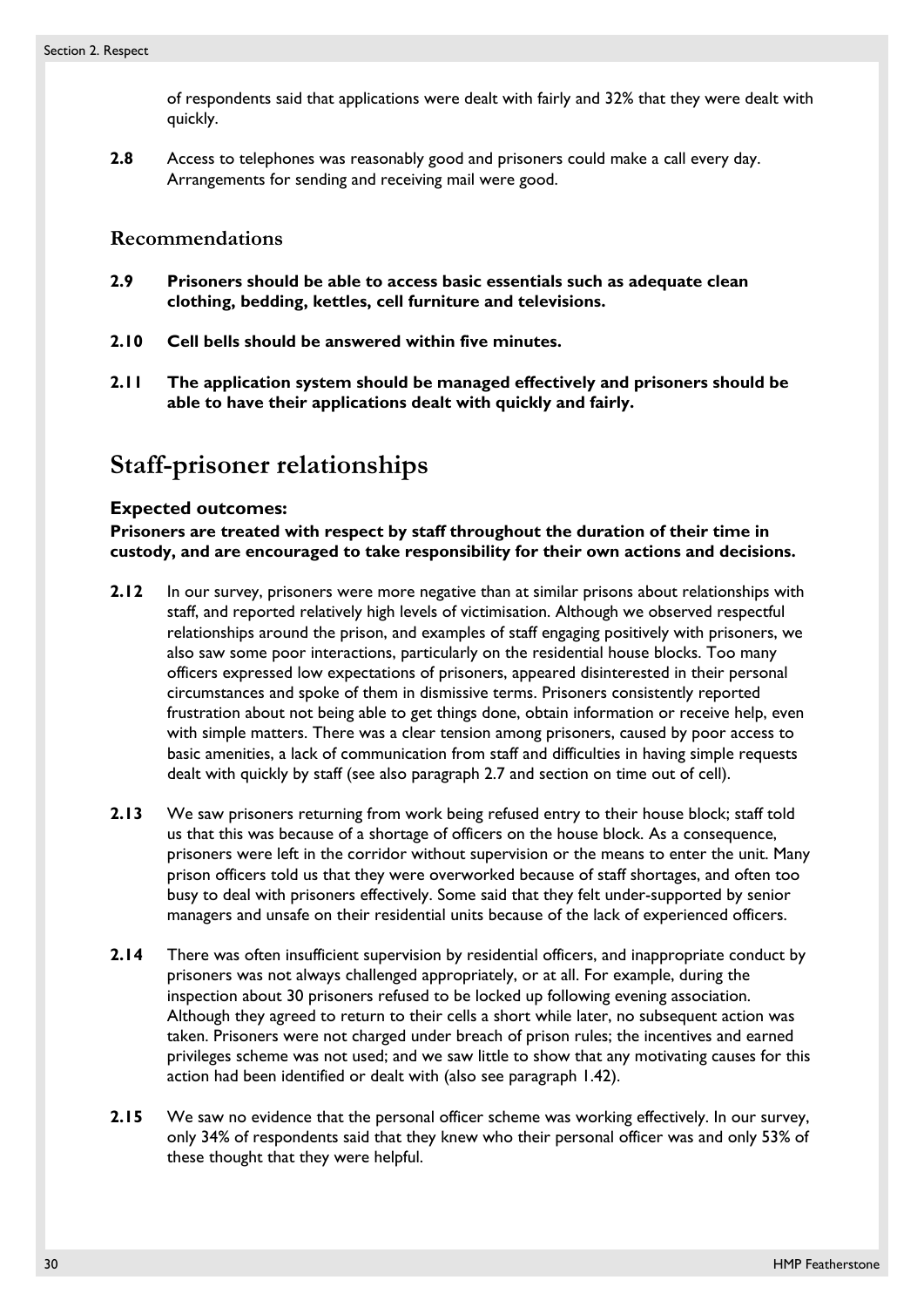**2.16** Consultation with prisoners had stalled recently, and meetings between managers and prisoner representatives, previously held monthly, had been cancelled since August 2016. Many prisoners we spoke to complained about the lack of communication between them and managers (see also paragraph [2.7\)](#page-29-2).

#### **Recommendation**

**2.17 Prison officers should consistently challenge and report inappropriate conduct.**

### **Equality and diversity**

#### **Expected outcomes:**

**The prison demonstrates a clear and coordinated approach to eliminating discrimination, promoting equitable outcomes and fostering good relations, and ensures that no prisoner is unfairly disadvantaged. This is underpinned by effective processes to identify and resolve any inequality. The distinct needs of each protected characteristi[c5](#page-30-0) are recognised and addressed: these include race equality, nationality, religion, disability (including mental, physical and learning disabilities and difficulties), gender, transgender issues, sexual orientation and age.** 

#### **Strategic management**

- **2.18** The strategic management of equality and diversity had deteriorated significantly. The governor chaired a bimonthly equality meeting but equality monitoring was irregular and inadequate. The prison was obliged to use nationally provided data which was months out of date, which reduced its worth. In addition, these data were not interrogated thoroughly, to understand whether particular minority groups were being disadvantaged, even when anomalies suggested potential discrimination. Monitoring did not lead to clearly identifiable actions.
- **2.19** Overall, action to address inequality was weak. There was no current equality action plan and there was a year-long backlog of equality impact assessments. Responsibility for equality and diversity sat with the safer custody team, which was unable to devote sufficient time to it. The local equality policy had recently been updated, but included outdated job descriptions and still did not detail provision for each protected characteristic. The prison had recently conducted an equality survey among prisoners, getting a 10% response rate, but they had not fully explored the findings, to identify areas of concern.
- **2.20** There had been only 11 incidents of discrimination reported in the previous six months, which was much lower than at comparator prisons and than at the time of the previous inspection. One explanation was that discrimination incident report forms were not freely available on the house blocks and prisoners had to request them, which was potentially a significant disincentive for reporting such incidents. Investigations of recent incidents had been good and timely.
- **2.21** Responsibility for each protected characteristic was shared among prison managers. There were also prisoner representatives for most minority groups, and they mostly provided useful support, although none had been trained. Consultation arrangements with minority groups were inconsistent. Some had regular meetings with staff but for others, consultation

 $\overline{a}$ 

<span id="page-30-0"></span><sup>5</sup> The grounds upon which discrimination is unlawful (Equality and Human Rights Commission, 2010).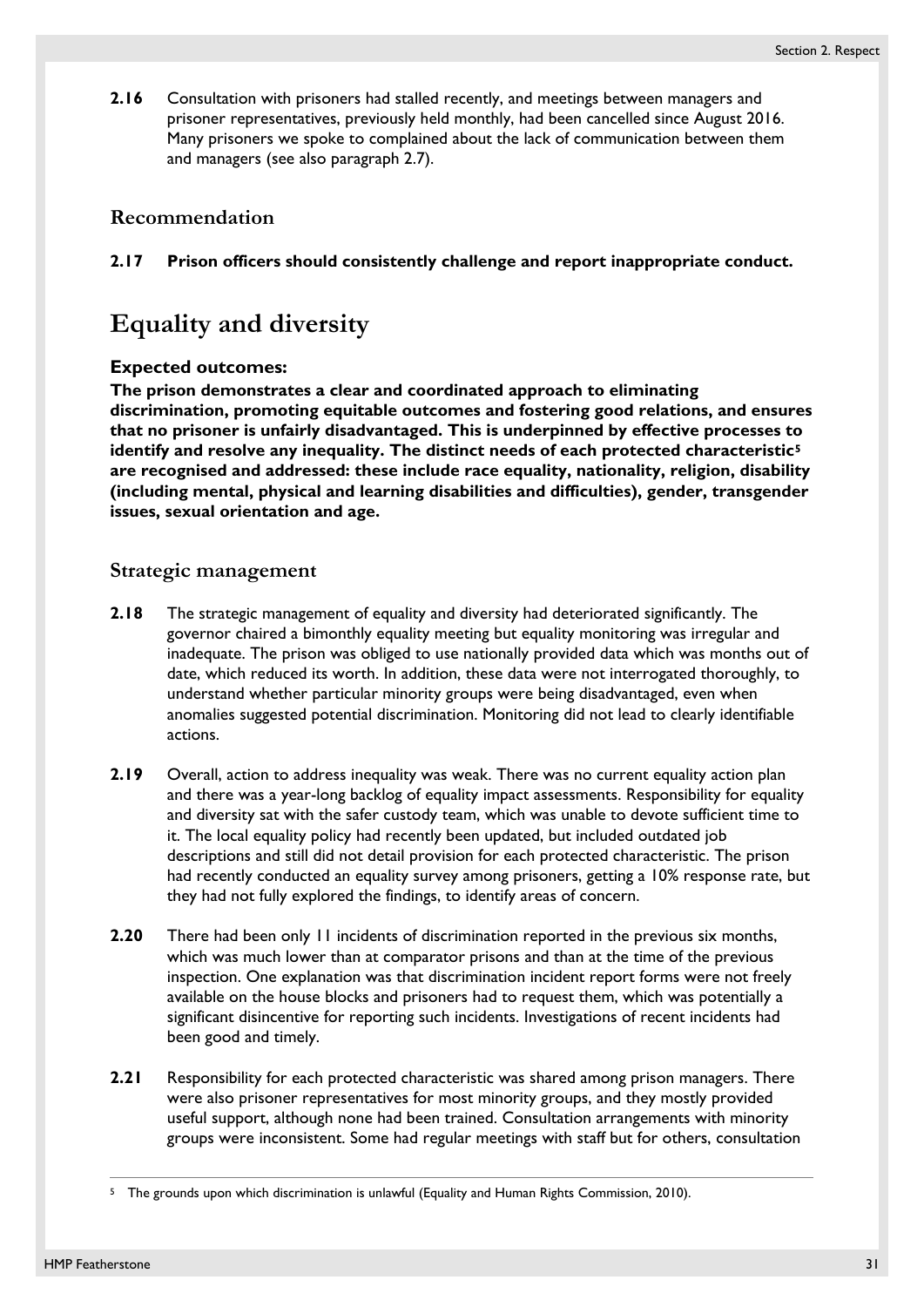was still developing and some had no forum. Community links were weak, with few outside organisations visiting or providing advice and support.

#### **Recommendations**

- **2.22 Establishments should be provided with timely and relevant equality monitoring data.**
- **2.23 Monitoring data should be routinely interrogated, to determine if any minority groups are being disadvantaged, and remedial action taken where necessary.**
- **2.24 The prison should have an equality policy which is specific to the population at Featherstone, including arrangements for the monitoring of equality against all protected characteristics and detailing the provision for prisoners from each**  minority group. (Repeated recommendation 2.27)
- **2.25 Discrimination incident report forms should be freely available on all house blocks.**
- <span id="page-31-0"></span>**2.26 Managers should develop links with community organisations to provide support and advice for each protected characteristic.**

#### **Protected characteristics**

- **2.27** Black and minority ethnic prisoners made up 30% of the population. In our survey, they mostly reported similarly to white prisoners, although more said that they had been victimised by staff (43% versus 32%). Consultation with, and representation for, these prisoners was not embedded. The prisoner representative was still new in post and, while the need for a forum had been identified for some time, there had been only one informal meeting so far. There was no involvement with community organisations (see recommendation [2.26\)](#page-31-0).
- **2.28** In our survey, 5% of respondents said that they were from the Gypsy/Romany/Traveller community but the prison's recorded figure was a tenth of this, suggesting significant underreporting. There was reasonable support for these men, including a monthly meeting in the chaplaincy. A prisoner representative for this group had been identified but was not yet in post.
- **2.29** Foreign national prisoners made up 14% of the population. Those we spoke to were mostly positive about their experiences at the establishment but support for the few non-Englishspeaking prisoners was inadequate. With the exception of health care staff, none of the prison staff had used professional telephone interpreting services in the previous six months, relying instead on other prisoners to assist with communication. This potentially left non-English speakers feeling isolated and meant that they were unable to disclose confidential information. There was a foreign national prisoner representative, and the managing chaplain provided good support through a monthly meeting and a weekly drop-in session for these prisoners, but there was no independent immigration advice available within the prison.
- **2.30** In our survey, 18% of the population identified as Muslim. They reported similarly to other prisoners, although far more said that they currently felt unsafe (50% versus 35%). However, those we spoke to did not report any significant concerns about discrimination and we found no evidence to suggest that this group was disadvantaged.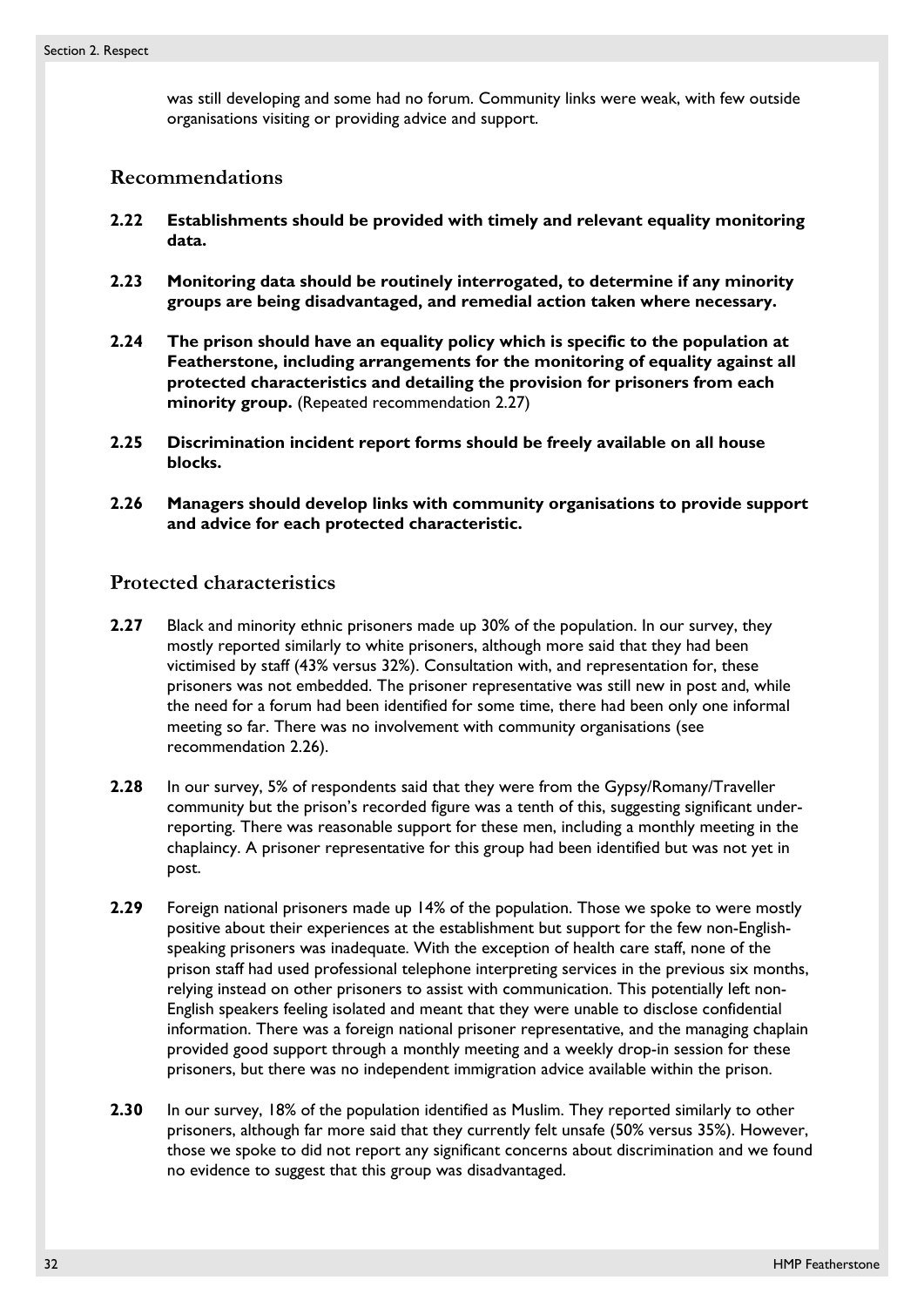- **2.31** The prison had recorded 133 prisoners with disabilities, which was in line with our survey results. In our survey, far more of these prisoners than those without a disability said that they currently felt unsafe (52% versus 33%). Provision for this group was inconsistent. There was a prisoner representative, and support for those with learning disabilities was excellent. Only one prisoner had been identified as needing a wheelchair, and he told us that he had received good support. However, there were no consultation arrangements for prisoners with disabilities. Emergency evacuation plans were poorly managed. Night staff we spoke to were unable to locate these plans and did not always understand their significance. There were two outstanding evacuation plans, which meant that these men might not have been safe in an emergency.
- **2.32** Eight per cent of prisoners were aged over 50. These prisoners had good representation and a regular informal meeting in the chaplaincy. They had a dedicated weekly gym session but some outdoor activities, which they had greatly valued, had recently been stopped and there were no links to any support organisations (see recommendation [2.26\)](#page-31-0).
- **2.33** The prison had identified five gay or bisexual prisoners, which was in line with our survey results. There was poor provision for these men, with no current prisoner representation or consultation arrangements and no community links with any support organisations (see recommendation [2.26\)](#page-31-0). There were no transgender prisoners held during the inspection but managers had drafted a detailed policy for this group.

#### **Recommendations**

- **2.34 There should be effective consultation arrangements for all minority groups.**  (Repeated recommendation 2.28)
- **2.35 Staff should use the professional telephone interpreting service to communicate with non-English speakers whenever confidentiality is required.**
- **2.36 Independent immigration advice should be available within the prison.**
- **2.37 Personal emergency evacuation plans should be up to date and clearly located in each house block office, and staff should be regularly reminded of their importance.**

### **Faith and religious activity**

#### **Expected outcomes:**

**All prisoners are able to practise their religion fully and in safety. The chaplaincy plays a full part in prison life and contributes to prisoners' overall care, support and resettlement.** 

- **2.38** In our survey, prisoners were more negative about chaplaincy services than at comparator prisons and than at the time of the previous inspection. However, we found faith facilities to be adequate. There was good provision for all major faiths, and consistent attendance at services, despite recent restrictions on the regime. About two-thirds of Muslim prisoners attended Friday prayers. There had previously been a lack of space for them in the multi-faith room but the subsequent arrival of a second Muslim chaplain meant that two services could be held simultaneously whenever attendance was high.
- **2.39** The chaplaincy played an active role in prison life, hosting a range of meetings, including some for minority groups such as older prisoners and men from the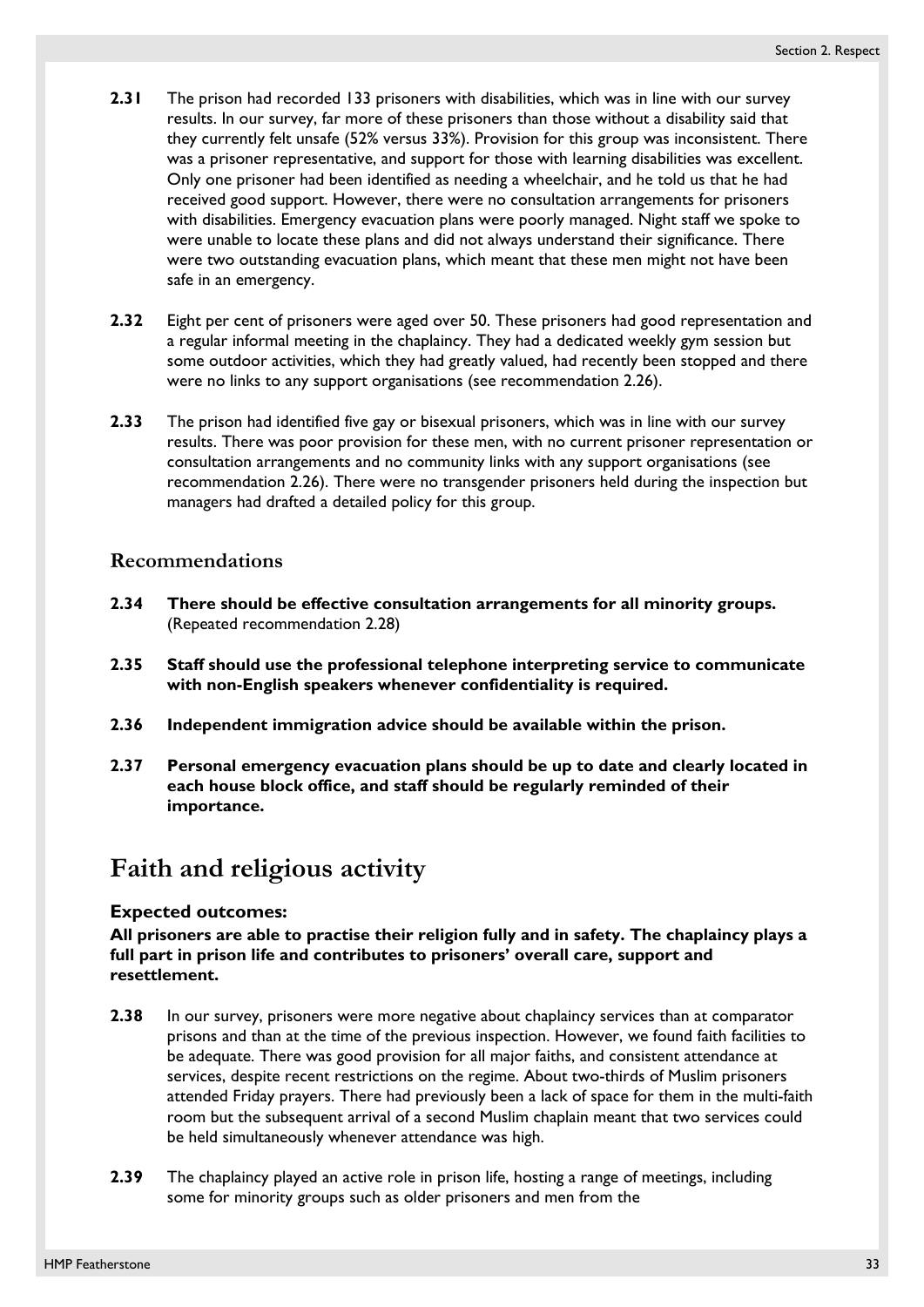Gypsy/Romany/Traveller community. The managing chaplain attended all high-level prison meetings and also had responsibility for, and considerable involvement with, the large foreign national population. The chaplaincy offered a well-used general counselling service, run by volunteers, and a range of faith study groups, but did not offer any interventions or programmes. A chaplain visited prisoners held in segregation or subject to assessment, care in custody and teamwork (ACCT) case management monitoring daily.

**2.40** Given the prison's resettlement function, too little was done to help prisoners to build links and resettle in their faith communities on release. Chaplaincy staff met prisoners who were close to discharge but were not proactive enough in involving or inviting in community faith groups.

#### **Recommendation**

**2.41 The chaplaincy should have a clear strategy for resettling prisoners in their faith communities, including stronger ties with community faith leaders and arrangements for support on release.**

### **Complaints**

#### **Expected outcomes:**

**Effective complaints procedures are in place for prisoners, which are easy to access, easy to use and provide timely responses. Prisoners feel safe from repercussions when using these procedures and are aware of an appeal procedure.** 

- **2.42** A total of 1,101 complaints had been submitted in the previous six months (171 per 100 of the population), which was much higher than we usually see. Quality assurance processes were in place and some complaints were discussed at senior management team meetings. A sample of about 20% responses was checked each month by senior managers. We found that, although the quality of most replies was good, a small but significant number were superficial and did not demonstrate sufficient investigation.
- **2.43** We were not assured that complaints about staff were always dealt with properly and there were examples of a few that did not reflect a full investigation of the evidence. We also saw replies that promised a full investigation of a complaint but there was little evidence that this had been followed through. Few prisoners had confidence in the complaints system. In our survey, only about a quarter of respondents said that it operated fairly or quickly.

#### **Recommendation**

**2.44 Complaints, particularly those against staff, should be fully investigated.**

### **Legal rights**

#### **Expected outcomes:**

**Prisoners are fully aware of, and understand their sentence or remand, both on arrival and release. Prisoners are supported by the prison staff to freely exercise their legal rights.** 

**2.45** Legal services provision had deteriorated and was inadequate. As a result of a national decision, there was no longer a dedicated legal services officer. Instead, there was only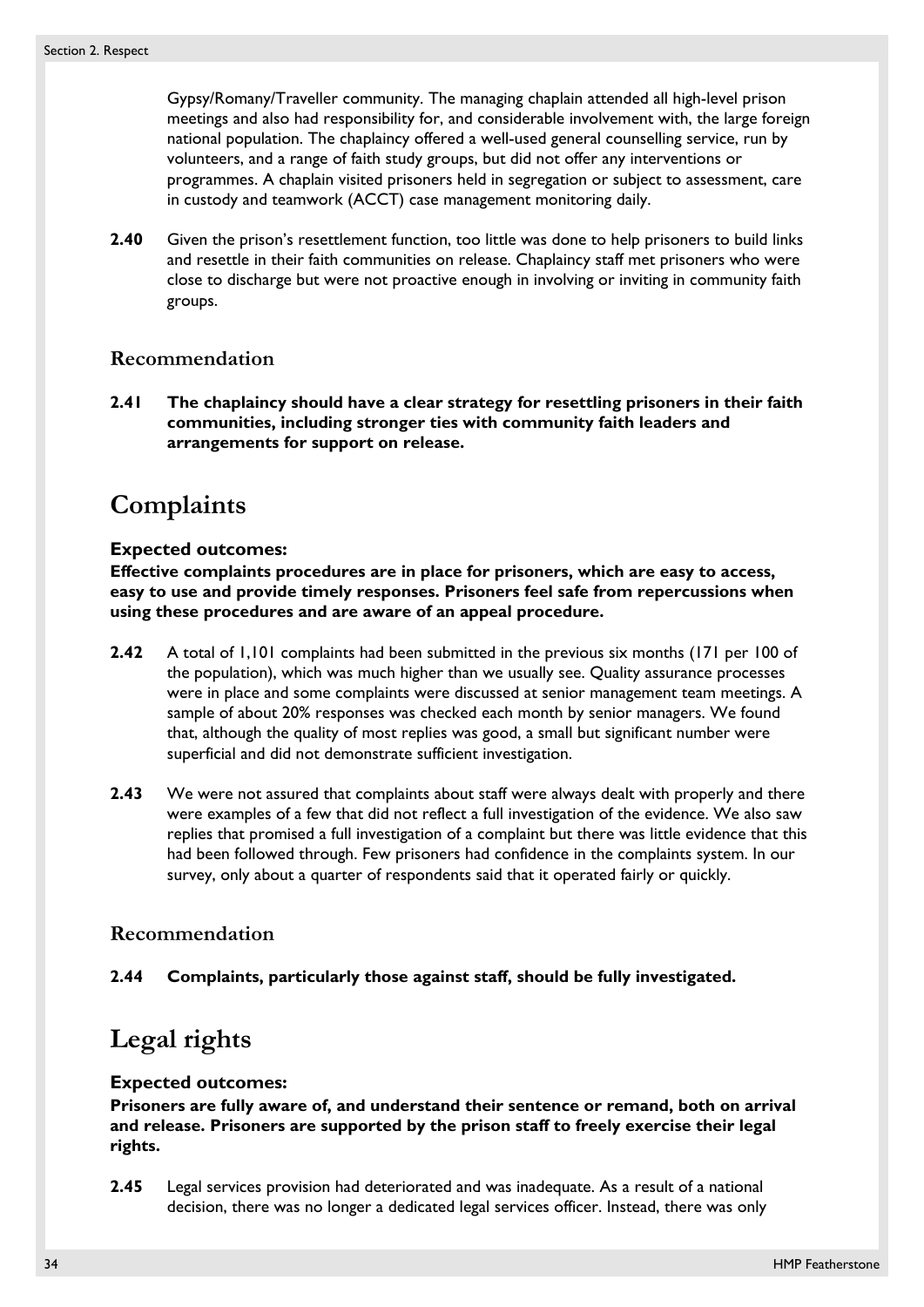limited support available from the offender management unit. In our survey, prisoners reported more negatively about legal services than at comparator prisons and than at the time of the previous inspection.

**2.46** The design of the visits area made it impossible to have a private legal visit, which was a serious deficiency. Rather than opening legal correspondence in front of a prisoner, managers had decided to put these letters aside for a sniffer dog to check for drugs. However, the dog handler's visits were sometimes a week apart, so prisoners could wait up to seven days before receiving their legal correspondence.

#### **Recommendations**

- **2.47 Prisoners should be able to have a private legal visit.**
- **2.48 Prisoners should be given their legal correspondence without a delay.**

### **Health services**

#### **Expected outcomes:**

**Prisoners are cared for by a health service that assesses and meets their health needs while in prison and which promotes continuity of health and social care on release. The standard of health service provided is equivalent to that which prisoners could expect to receive elsewhere in the community.** 

**2.49** The inspection of health services was jointly undertaken by the Care Quality Commission (CQC)[6](#page-34-0) and HM Inspectorate of Prisons under a memorandum of understanding between the agencies. A number of areas have been identified that require improvement with subsequent notices issued by the CQC which have been detailed within Appendix III of this report.

#### **Governance arrangements**

- **2.50** NHS England (Health and Justice North Midlands) had commissioned Care UK to provide health services since April 2016. Care UK subcontracted several services but maintained primary responsibility for the provision. A current health needs assessment informed service delivery. Joint working between the providers, commissioners and prison was good. Regular, reasonably well-attended joint governance and strategic meetings addressed all essential areas. Learning from adverse incidents, audits and complaints informed service improvement. Feedback from patient satisfaction questionnaires was analysed regularly and a patient forum had held its first meeting in October 2016.
- **2.51** The clinical nurse manager provided effective leadership. Ongoing significant staffing shortages in all health teams had adversely affected service development, including nurse-led clinics for life-long conditions. However, the adverse impact was mitigated by strong team working and the use of regular agency staff. Delegation was appropriate and staff worked within their competence. Care UK had initially struggled to obtain regular sessional GP cover, which had created excessive waiting times and some inconsistency in care, but this

 $\overline{a}$ 

<span id="page-34-0"></span><sup>6</sup> CQC is the independent regulator of health and adult social care in England. It monitors, inspects and regulates services to make sure they meet fundamental standards of quality and safety. For information on CQC's standards of care and the action it takes to improve services, please visit: http://www.cqc.org.uk.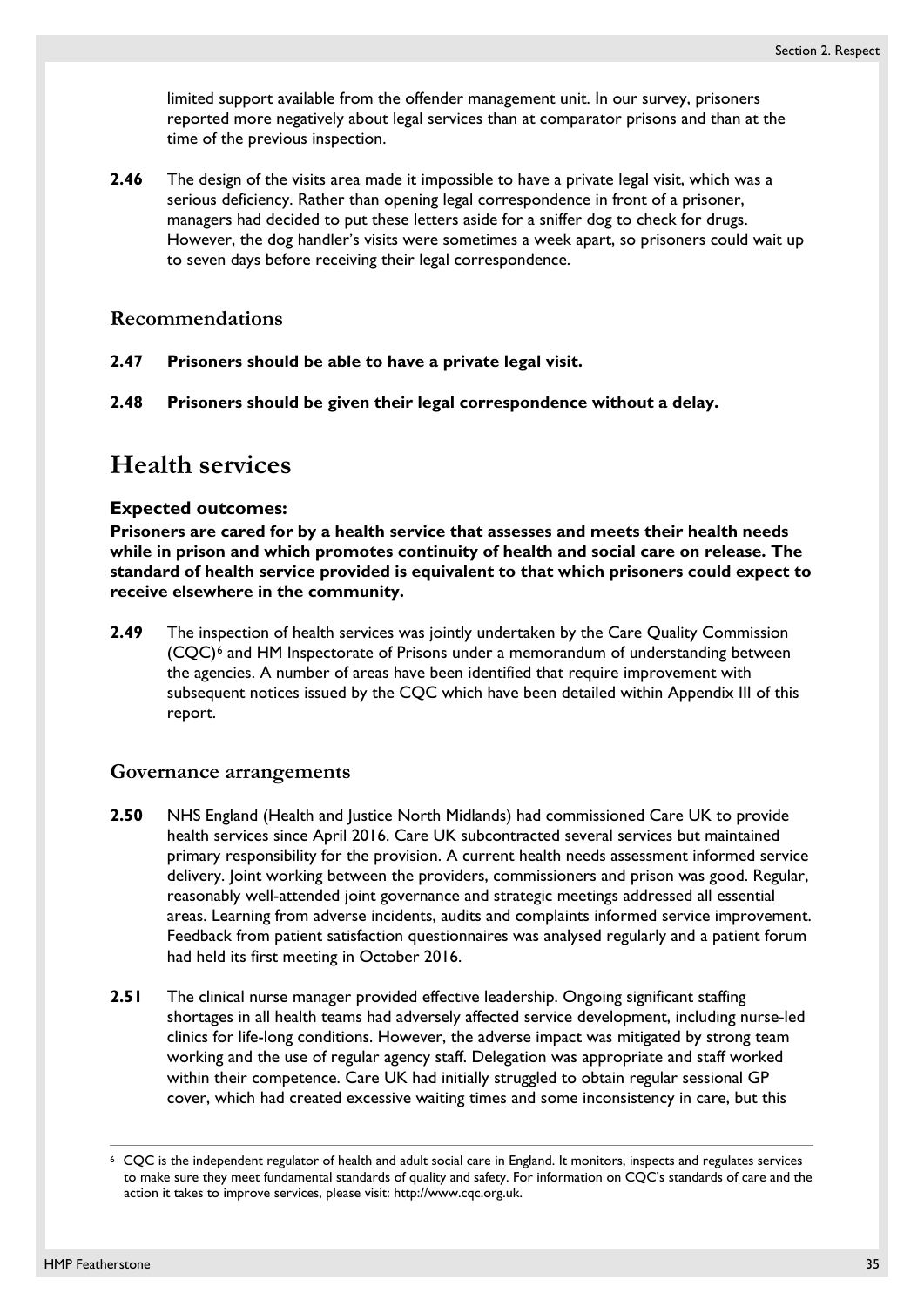was improving. Health services staff were on site daily during the core day and GPs provided daily weekday clinics.

- **2.52** Daily meetings, attended by all health teams, supported effective communication. The health interactions we observed were good. Some staff were not in date with the Care UK mandatory training and some did not have current appraisals, although this was being addressed. Access to other development opportunities had improved. Recorded supervision had started in September 2016. Health services staff had access to relevant current health policies.
- **2.53** The main health care department and waiting room were clean and bright, although the house block-based treatment rooms were not adequately cleaned. Regular infection control audits were completed. Insufficient rooms sometimes restricted clinic provision but the prison was providing extra rooms.
- **2.54** Appropriate emergency equipment was held in clinical areas, although we found some expired emergency drugs, despite daily checks; this was addressed during the inspection. Health services staff reported that medical emergencies relating to new psychoactive substances (NPS; new drugs that are developed or chosen to mimic the effects of illegal drugs such as cannabis, heroin or amphetamines and may have unpredictable and lifethreatening effects) were regular but episodic; however, we were not assured that all these instances were recorded systematically to inform drug supply reduction (see section on security and main recommendation [S51](#page-17-0)). Appropriately maintained defibrillators were located throughout the establishment but not all prison officers we spoke to knew where they were. Ambulances were called promptly for medical emergencies.
- **2.55** Prisoners could access written information about the available health services throughout the prison. Professional telephone interpreting services were used when required. Prisoners knew how to complain through the confidential health care complaints system. Those who submitted a complaint had a prompt interview with a senior team member, to attempt to resolve the issue quickly; if they were dissatisfied with the outcome, the complaint was escalated appropriately.
- **2.56** A Care UK regional health promotion lead chaired the health promotion action group. The annual prisoner health fair, held during the inspection, increased prisoner awareness of available in-house and community services effectively. The prisoner peer health trainer programme had temporarily reduced while new applicants were being trained but remained an excellent initiative. Access to immunisations, blood-borne virus testing and smoking cessation services was very good. Barrier protection was available from health services staff but was poorly advertised. Older prisoners could access relevant community health screening services.
- **2.57** Prisoners with social care needs could access appropriate services, although the demand was very low. Access to mobility aids and adaptations was satisfactory.

#### **Recommendation**

**2.58 Health services staff should be in date with all mandatory training, receive regular recorded supervision and have a current performance appraisal.**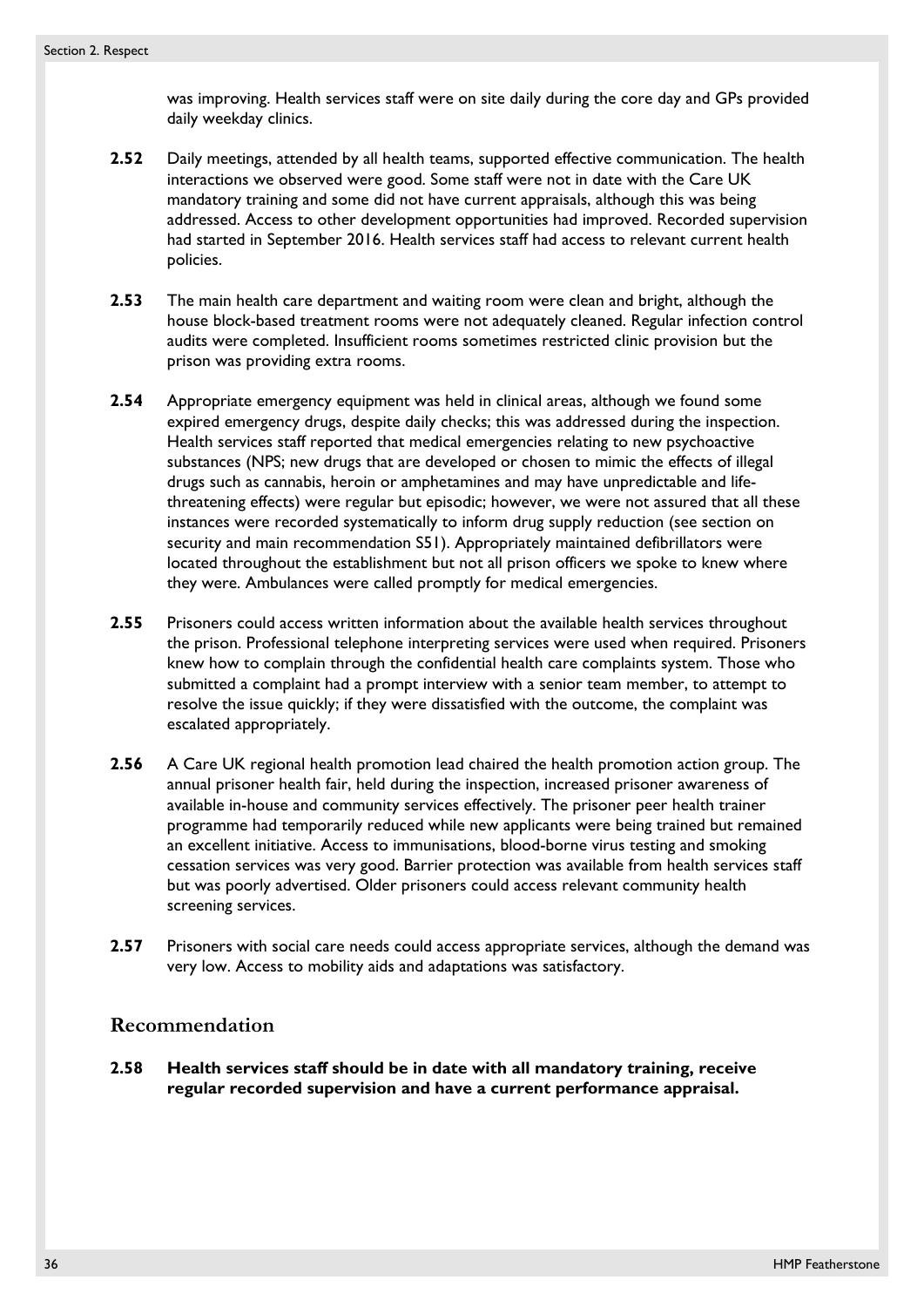# **Delivery of care (physical health)**

- **2.59** New arrivals received a comprehensive health screen and appropriate referrals in reception from either a competent associate practitioner or nurse. The consultations we observed were good.
- **2.60** Prisoners requested services by written application, which were collected daily by health services staff. An appropriate range of services was provided. Waiting times for routine GP appointments had improved but remained too long, at two to three weeks. Same day nurse or GP appointments were available for acute issues. Waiting times for other services were adequate, with effective prioritisation based on clinical need. Non-attendance rates were monitored and appropriate remedial action was taken. The community out-of-hours GP service accessed SystmOne (electronic clinical records) remotely, which improved the continuity of care.
- **2.61** An agency nurse with appropriate experience provided two life-long condition clinics a month, which was insufficient to meet the need; however, patients were prioritised based on clinical need, and additional resources were being allocated. SystmOne records were mostly satisfactory but not all the care we saw provided was recorded, and care planning was weak for those with complex needs.
- **2.62** Prisoners were referred promptly for secondary health services but too many experienced long delays in accessing appointments. The two available escorts slots provided daily for external hospital appointments did not meet the high demand, and the booking system with the local hospital did not utilise the available resource effectively. In addition, routine appointments were cancelled regularly to accommodate emergencies. The introduction of visiting X-ray and ultrasound clinics, and, to a lesser extent, Telehealth, had reduced the demand for external escorts. Systems to monitor appointments were robust.

### **Recommendations**

- <span id="page-36-0"></span>**2.63 Prisoners should be able to access routine GP appointments within two weeks.**
- <span id="page-36-1"></span>**2.64 Clinical records should accurately reflect all the care given and prisoners with complex health needs should have comprehensive care plans.**
- <span id="page-36-2"></span>**2.65 Prisoners who require secondary health services should be seen within community-equivalent waiting times.**

### **Pharmacy**

- **2.66** Lloyds pharmacy supplied medicines promptly, on a named-patient basis, although prisoners told us about, and we observed, some instances when they did not receive their medication on time. Errors, alerts, key security and refrigerator temperatures were managed appropriately. Standard operating procedures were appropriate but there was no recorded evidence that staff had read them. The storage of medicines was well organised and secure. Controlled drugs were mainly managed well, although the records and storage/destruction of patient-returned controlled drugs were poorly managed. Visiting pharmacy staff completed weekly audits and checks, and a pharmacist provided fortnightly clinics.
- **2.67** Opiate substitution treatment was administered from a dedicated treatment room, and other controlled drugs from the health care department. All other medicines were administered twice daily from dispensing rooms on the house blocks, although these opened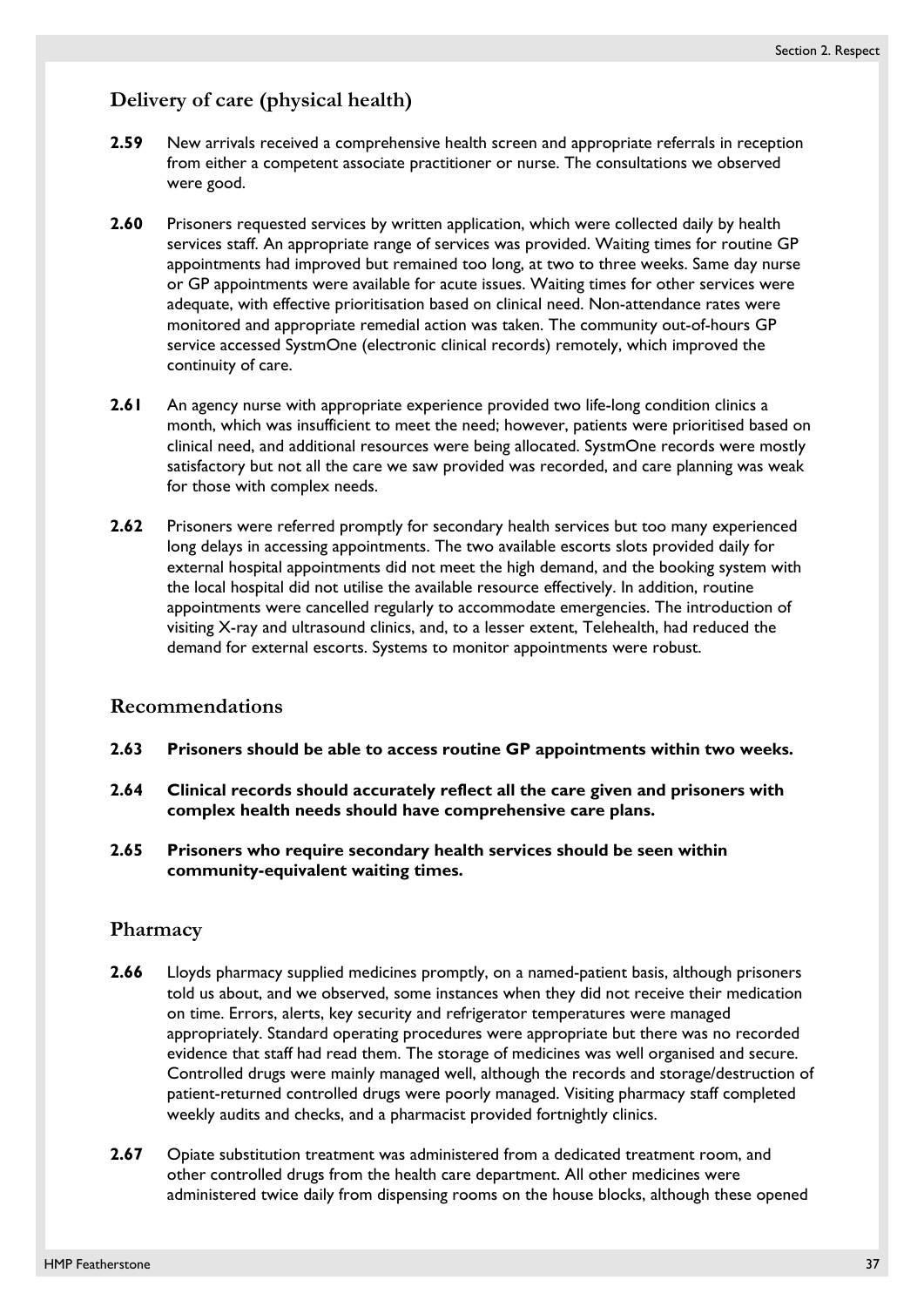onto thoroughfares, which restricted confidentiality. Poor officer supervision of medication queues meant that prisoners crowded around the treatment hatch, which created opportunities for diversion and bullying, and further reduced confidentiality. We observed gaps in drug administration records and we were not assured that prisoners who missed doses were followed up systematically.

- **2.68** Around 60% of medicines were supplied in-possession. Some highly tradable medicines were appropriately administered only as supervised doses. Most (95%) patients had an inpossession risk assessment but they were not reviewed regularly or when new medicines were added.
- **2.69** Health services staff could administer an appropriate range of medicines without a prescription, although often prisoners were either given a single dose or were booked for nurse assessment before administration. Health services staff could access an appropriate range of medicines out of hours but there was no clear audit trail of usage.
- **2.70** Most pertinent issues were discussed at the regular medicines and therapeutics meeting, except for prescribing data, which meant that the committee could not be assured that prescribing was appropriate.

### **Recommendations**

- <span id="page-37-0"></span>**2.71 Prison officers should consistently monitor and manage medication administration queues, to reduce the opportunities for bullying and diversion and maintain patient confidentiality.**
- <span id="page-37-1"></span>**2.72 Prisoners who do not attend for prescribed medication should be followed up systematically.**
- <span id="page-37-2"></span>**2.73 Prisoners should receive in-possession medication following a consistent recorded risk assessment that is regularly reviewed.**
- <span id="page-37-3"></span>**2.74 There should be effective oversight of prescribing trends to ensure appropriate prescribing.**

### **Dentistry**

- **2.75** NHS England (Health and Justice North Midlands) commissioned a community dentist to provide an NHS-equivalent range of dental services. Up to two dental sessions a week had been held, depending on patient need. However, in October 2016, a broken dental chair had resulted in all sessions being cancelled. The required replacement parts were expected in mid-November. At the time of the inspection, emergency antibiotics and pain relief were provided by primary health services, with 110 patients waiting up to six weeks for a routine dental appointment. Extra dental sessions were planned, to address the backlog of patients, once the dental chair had been repaired.
- **2.76** There was good provision of oral health advice and information. Dental records contained detailed patient treatment plans. The dental facility was of a good size, clean and had a separate decontamination area room. However, it did not fully meet infection control standards owing to some non-compliant fixtures and fittings. All equipment was maintained appropriately.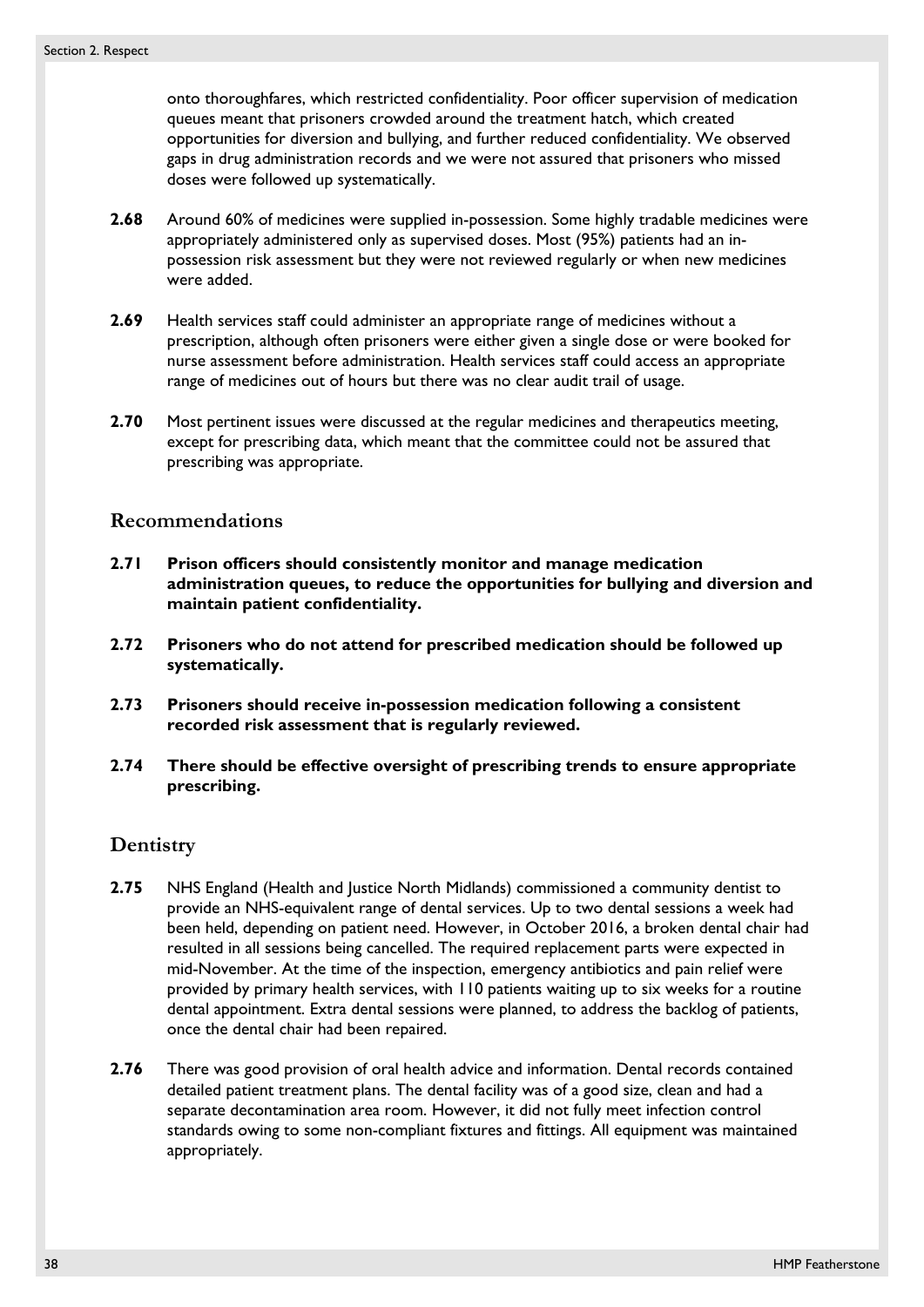# **Delivery of care (mental health)**

- **2.77** South Staffordshire and Shropshire Healthcare NHS Foundation Trust (SSSFT) provided integrated mental health and psychosocial substance misuse services. Prisoners were referred through the open referral system. All referrals were reviewed daily at the joint mental health and recovery practitioner allocation meeting, and prisoners were assigned either a named mental health nurse or a recovery practitioner. The Threshold Assessment Grid was used to prioritise clinical need. In our survey, the percentage of patients saying that they had mental health problems was in line the comparator but higher than at the time of the previous inspection (38% versus 28%).
- **2.78** Mental health services were provided from Monday to Friday, between 9am and 5pm. Staffing shortages restricted service provision, although the limited care provided was mostly good. Prisoners did not have access to the full range of mental health services, including regular one-to-one support and group work, although recruitment for a psychologist was under way. The team prioritised patients with severe and enduring mental health needs and those in crisis, including those on ACCTs, which meant those with mild-to-moderate needs were not seen sufficiently often.
- **2.79** At the time of the inspection, the team was supporting 74 prisoners with varied mental health needs. Fourteen of these had severe mental health issues and needed management under the care programme approach (CPA); however, this was not happening effectively as the team did not have access to their CPA care records and the dates of some reviews were unknown.
- **2.80** Mental health staff and recovery practitioners did not receive regular management supervision, and they were not up to date with mandatory training. Assessments were recorded on SystmOne but interventions were not always recorded in a timely way and care planning was underdeveloped (see Appendix III).
- **2.81** There was good joint working and communication between the SSSFT team, primary care staff and prison staff. There was no ongoing programme of mental health awareness training for officers, to help them to identify and support prisoners with mental health problems.
- **2.82** There had been two transfers to secure mental health units in the community in the previous six months, and both had taken longer than the transfer guideline of 14 days, mainly because of external factors, including bed availability.

### **Recommendations**

- <span id="page-38-0"></span>**2.83 The integrated mental health and substance misuse team should be sufficiently staffed to meet patients' mental health needs. All staff should have access to regular structured managerial supervision and undertake mandatory training to support their role.**
- <span id="page-38-1"></span>**2.84 All discipline officers should receive mental health awareness training, to enable them to recognise and support prisoners with mental health problems.**
- <span id="page-38-2"></span>**2.85 Patients requiring a transfer under the Mental Health Act should be assessed promptly and transferred within the current transfer guidelines.**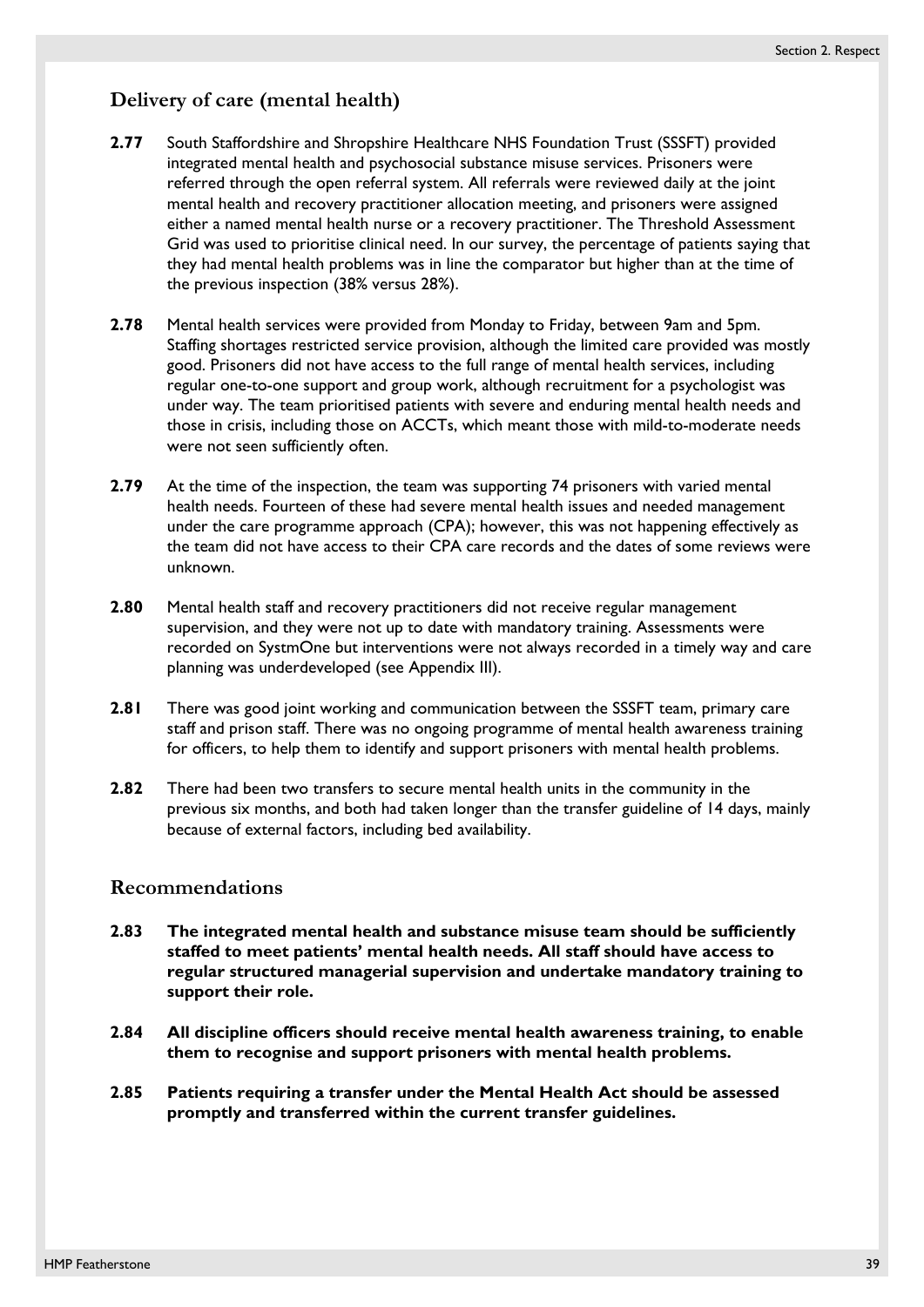# **Catering**

### **Expected outcomes:**

**Prisoners are offered varied meals to meet their individual requirements and food is prepared and served according to religious, cultural and prevailing food safety and hygiene regulations.** 

- **2.86** The kitchen was worn and grubby, with lots of broken equipment. Areas under refrigerators and ovens were dirty, and the flooring throughout the kitchen was in a poor state of repair.
- **2.87** Serveries on the house blocks and nearly all food trolleys were filthy. Servery workers on the house blocks did not wear protective clothing and there was poor supervision by staff.
- **2.88** Lunch and dinner were selected from a four-week rolling menu that offered a reasonable variety of healthy options, but meals were served too early. Although prisoners could eat their meals together in large association rooms, many of the tables and chairs provided were damaged or broken.
- **2.89** Although we found the food we sampled to be reasonably good, it was unpopular with many prisoners. In our survey, only 23% of respondents said that the quality of the food provided was good. There were food comments books on each house block and prisoners were surveyed twice a year. The catering manager attended meetings with prisoner representatives and there was evidence that their views were taken seriously and their suggestions acted on.

# **Recommendations**

- <span id="page-39-0"></span>**2.90 The kitchen should be clean and in a good state of repair.**
- <span id="page-39-1"></span>**2.91 House block serveries and food trolleys should be clean and well maintained, and servery workers should wear appropriate protective clothing.**

# **Purchases**

### **Expected outcomes:**

**Prisoners can purchase a suitable range of goods at reasonable prices to meet their diverse needs, and can do so safely.** 

- **2.92** In our survey, far fewer prisoners than at comparator prisons and than at the time of the previous inspection said that there was a wide enough range of goods available from the prison shop to meet their needs (31% versus 48% and 44%, respectively). Black and minority ethnic prisoners reported particularly negatively, and there had not been sufficient consultation to determine the needs or concerns of these prisoners. The shop list was reviewed quarterly but consultation arrangements were too informal and did not yet involve the recently appointed black and minority ethnic prisoner representative.
- **2.93** New arrivals could wait up to two weeks for their first shop order, which was too long. This delay was compounded by the decision not to make reception packs (grocery packs which usually contain basic food and drink items such as tea, milk, sugar and sweets or tobacco) available in reception (see also paragraph [1.6](#page-18-0) and recommendation [1.12\)](#page-19-0).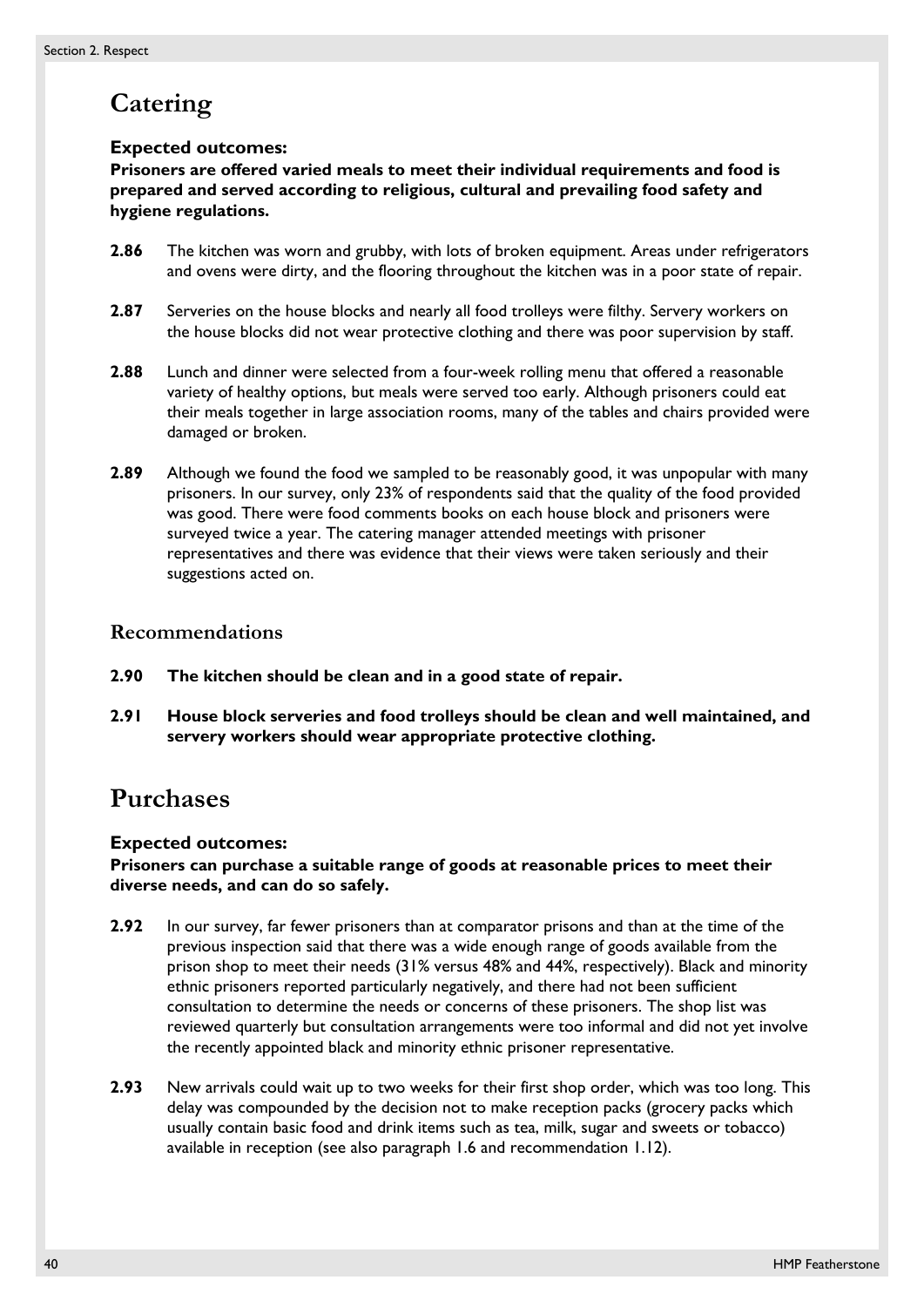**2.94** Prisoners could order from a range of catalogues. There was a nationally imposed administration fee for orders but delivery costs were only imposed if the supplier charged, and were spread fairly among prisoners.

### **Recommendations**

- <span id="page-40-0"></span>**2.95 Consultation arrangements to update the prison shop list should be formalised and include prisoner representatives from each protected characteristic.**
- <span id="page-40-1"></span>**2.96 Prisoners should not have to pay a catalogue administration fee.** (Repeated recommendation 2.125)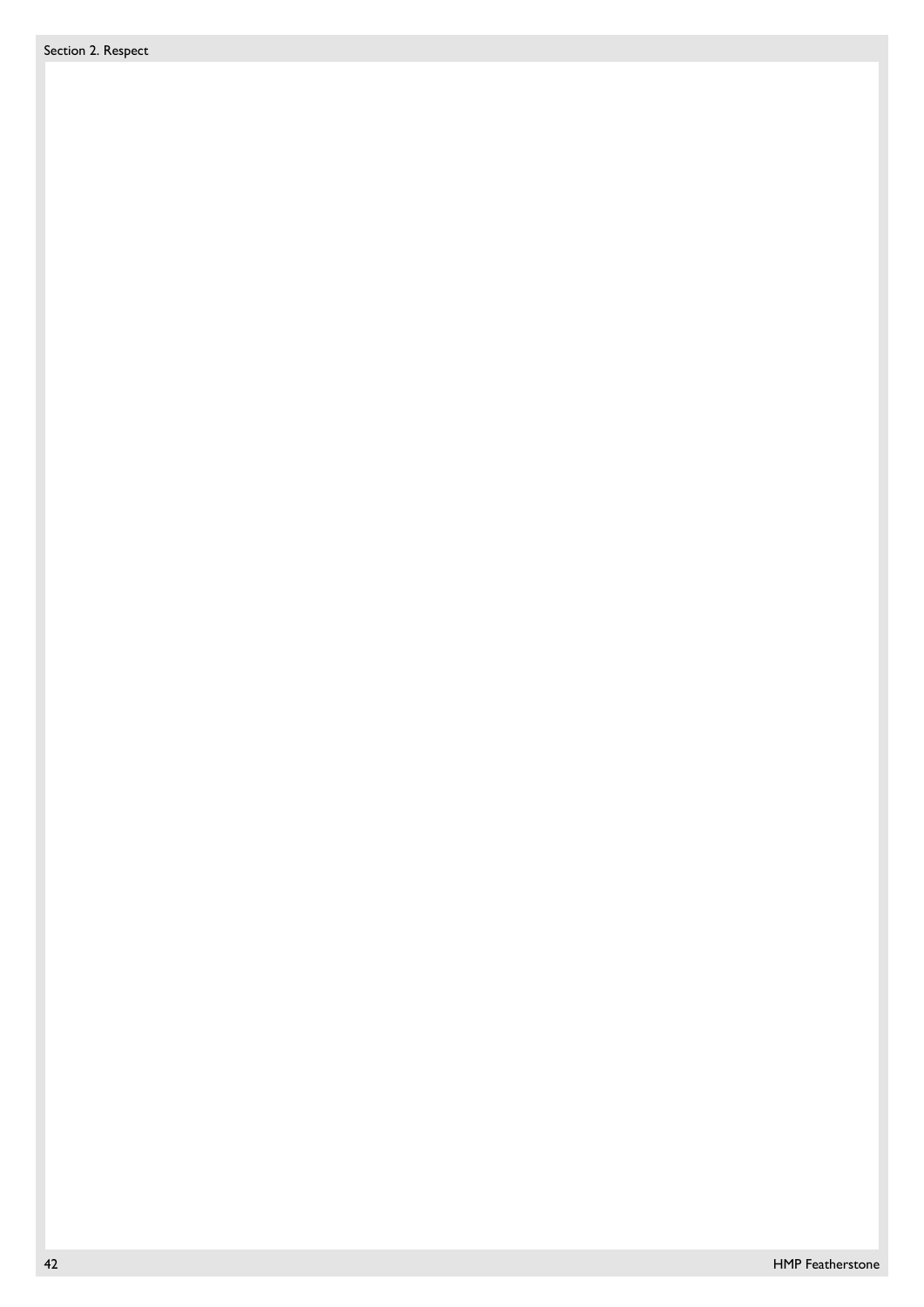# **Section 3. Purposeful activity**

# **Time out of cell**

### **Expected outcomes:**

**All prisoners are actively encouraged to engage in activities available during unlock and the prison offers a timetable of regular and varied activities.[7](#page-42-0)**

- **3.1** Staffing shortages had reduced the prison's ability to deliver a full and decent category C regime. A temporary regime had been in place for around three months. While this afforded a level of predictability, it did not provide sufficient opportunity for association or, for some, the opportunity to contact families or shower daily. Exercise provision was inadequate and only available to most on one day during the working week. Many prisoners were locked up for the day by 5.30pm, which was too early.
- **3.2** The amount of time unlocked for the relatively small number of prisoners on house blocks 6 and 7 was good, at around 12 hours a day. However, for the remainder of the population it was less. Those in full-time employment could be unlocked for around eight and a half hours a day during the week. Those who were unemployed, retired or not required for work were only out of their cells for around two hours a day. Weekend unlock periods had also been reduced, and prisoners could expect to be out of their cells for no more than five hours a day. Our roll checks showed that 26% of prisoners were locked up during the working day, which was twice that found at the time of the previous inspection.

### **Recommendations**

- <span id="page-42-1"></span>**3.3 The prison should operate a full category C regime, with daily association and unlock of at least 10 hours a day.**
- <span id="page-42-2"></span>**3.4 Daily exercise periods of at least one hour should be available to all prisoners.**

 $\overline{a}$ 

<span id="page-42-0"></span><sup>7</sup> Time out of cell, in addition to formal 'purposeful activity', includes any time prisoners are out of their cells to associate or use communal facilities to take showers or make telephone calls.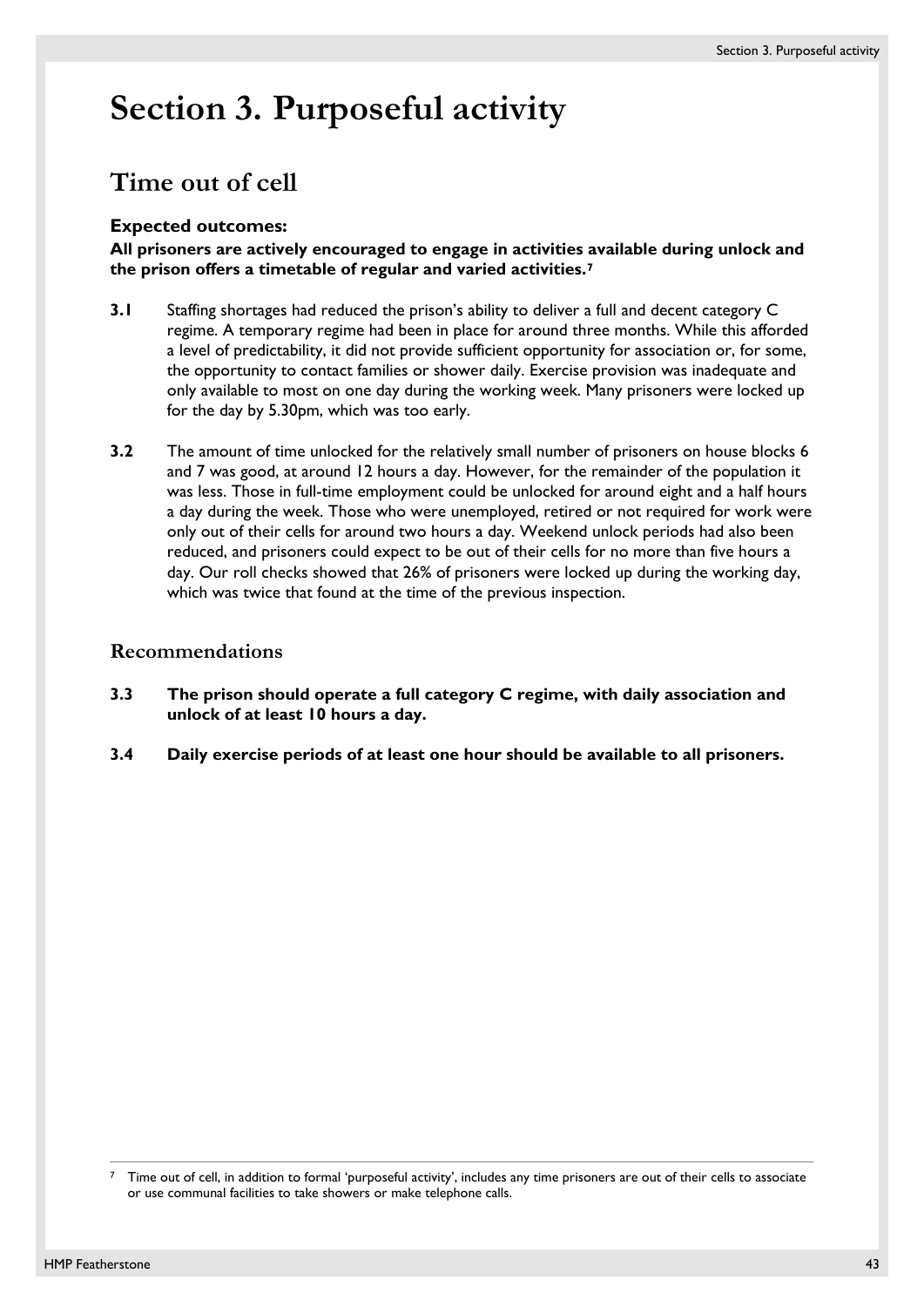# **Learning and skills and work activities**

### **Expected outcomes:**

**All prisoners can engage in activities that are purposeful, benefit them and increase their employability. Prisoners are encouraged and enabled to learn both during and after their sentence. The learning and skills and work provision is of a good standard and is effective in meeting the needs of all prisoners.** 

| 3.5 | Ofsted <sup>8</sup> made the following assessments about the learning and skills and work provision:                        |                      |
|-----|-----------------------------------------------------------------------------------------------------------------------------|----------------------|
|     | Overall effectiveness of learning and skills and work:                                                                      | Requires improvement |
|     | Achievements of prisoners engaged in learning and skills and work:                                                          | Good                 |
|     | Quality of learning and skills and work provision, including the quality of<br>teaching, training, learning and assessment: | Good                 |
|     | Personal development and behaviour:                                                                                         | Requires improvement |
|     | Leadership and management of learning and skills and work:                                                                  | Requires improvement |

# **Management of learning and skills and work**

- **3.6** The strategic leadership of learning and skills and work required improvement. Senior managers had recently introduced a number of useful strategies to improve the range of the provision. They had worked hard to identify sources of funding and willing external partners, in order to introduce a wider range of vocational qualifications, but there was too little focus on improving employability through training (see recommendation [3.14](#page-44-0)).
- <span id="page-43-1"></span>**3.7** Senior managers were unsuccessful in ensuring that prisoners attended their planned activities. While attendance for the small number of prisoners who were in education classes had recently improved and was good, in workshops it remained low. Overall, around 30% of prisoners failed to attend their activity or had other activities interrupting work and education sessions (see main recommendation [S53](#page-17-0)).
- **3.8** The operational management of the education and training provided by Milton Keynes College was good. The education manager had applied performance management procedures effectively. The results of observations of teaching, learning and assessment were used well to support staff training and development, and maintain the good quality of the provision.
- **3.9** The most recent self-assessment report was reasonably accurate but did not give sufficient weight to the impact of low attendance rates at work.

 $\overline{a}$ 

<span id="page-43-0"></span>Ofsted is the Office for Standards in Education, Children's Services and Skills. It reports directly to the UK Parliament and is independent and impartial. It (inter alia) inspects and regulates services that provide education and skills for all ages, including those in custody. For information on Ofsted's inspection framework, please visit: http://www.ofsted.gov.uk.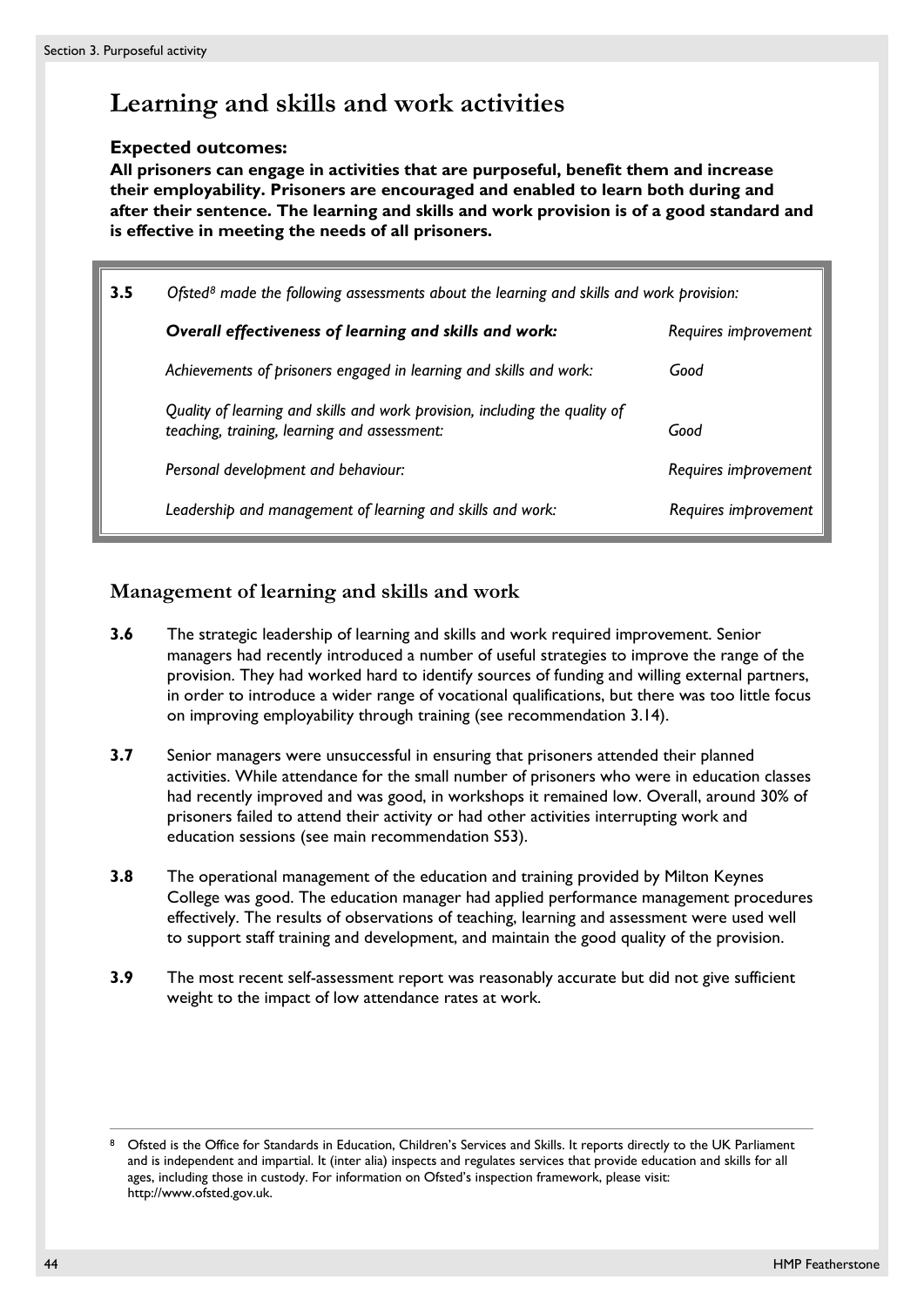## **Provision of activities**

- **3.10** The prison provided 631 activity places, almost all full time, which was sufficient for all prisoners to engage in purposeful activities, although too many failed to attend (see above). Prisoners were allocated efficiently to activities that reflected their skills action plans. However, these plans focused on the activities available within the prison rather than the development of skills which supported future employability. Most prisoners were engaged in work in prison workshops, without accredited training.
- **3.11** The range of education courses was narrow; it met the needs of many prisoners but not those with the longest sentences or significant prior attainment. Prisoners were able to attend courses from entry level up to level 2 in English, mathematics, information technology (IT) and business venture. A discrete employability course was offered periodically.
- **3.12** The range of accredited vocational training had increased, and included performing manufacturing operations, landscaping, painting and decorating, carpentry and joinery, tiling, motor mechanics, and motorcycle maintenance, with a growing number of courses at level 2. However, only 27% of prisoners were receiving accredited training at the time of the inspection. Prison managers had recognised this and planned to introduce new work-based courses, including welding and graphic design, before the end of 2016 Thirty-three learners were undertaking a range of Open University (OU) and other distance learning courses.
- **3.13** Work was available in textiles, engineering, printing, general assembly, kitchens, recycling, cleaning and stores. The large prison workshops provided a realistic working environment and employed over 200 prisoners. Some work on the house blocks and workshop jobs did not offer enough work to fill the working day. A small number of prisoners, working as mentors, had achieved a level 3 teaching qualification funded through the National Careers Service.

#### **Recommendations**

- <span id="page-44-0"></span>**3.14 Senior managers should introduce a greater number and range of employabilityrelated courses, better to meet the resettlement needs of the population.**
- <span id="page-44-1"></span>**3.15 The number of vocational training opportunities should be increased across all work areas.**
- <span id="page-44-2"></span>**3.16 Senior managers should further extend education and training provision to include higher-level learning and a greater range of subjects, better to meet the needs of those serving longer sentences or with higher prior academic attainment.**

### **Quality of provision**

- **3.17** The quality of teaching, learning and assessment in education and vocational training was good. Induction and initial assessment were effective and ensured that prisoners were promptly placed on an appropriate learning, skills and work activity. Teachers made good use of the outcomes of initial assessments to plan group learning in education classes, but instructors in work areas did not use this information sufficiently well to plan work activities.
- **3.18** Trainers on vocational courses had high expectations for prisoners, especially in painting and decorating. They ensured that prisoners worked to good standards and produced work of a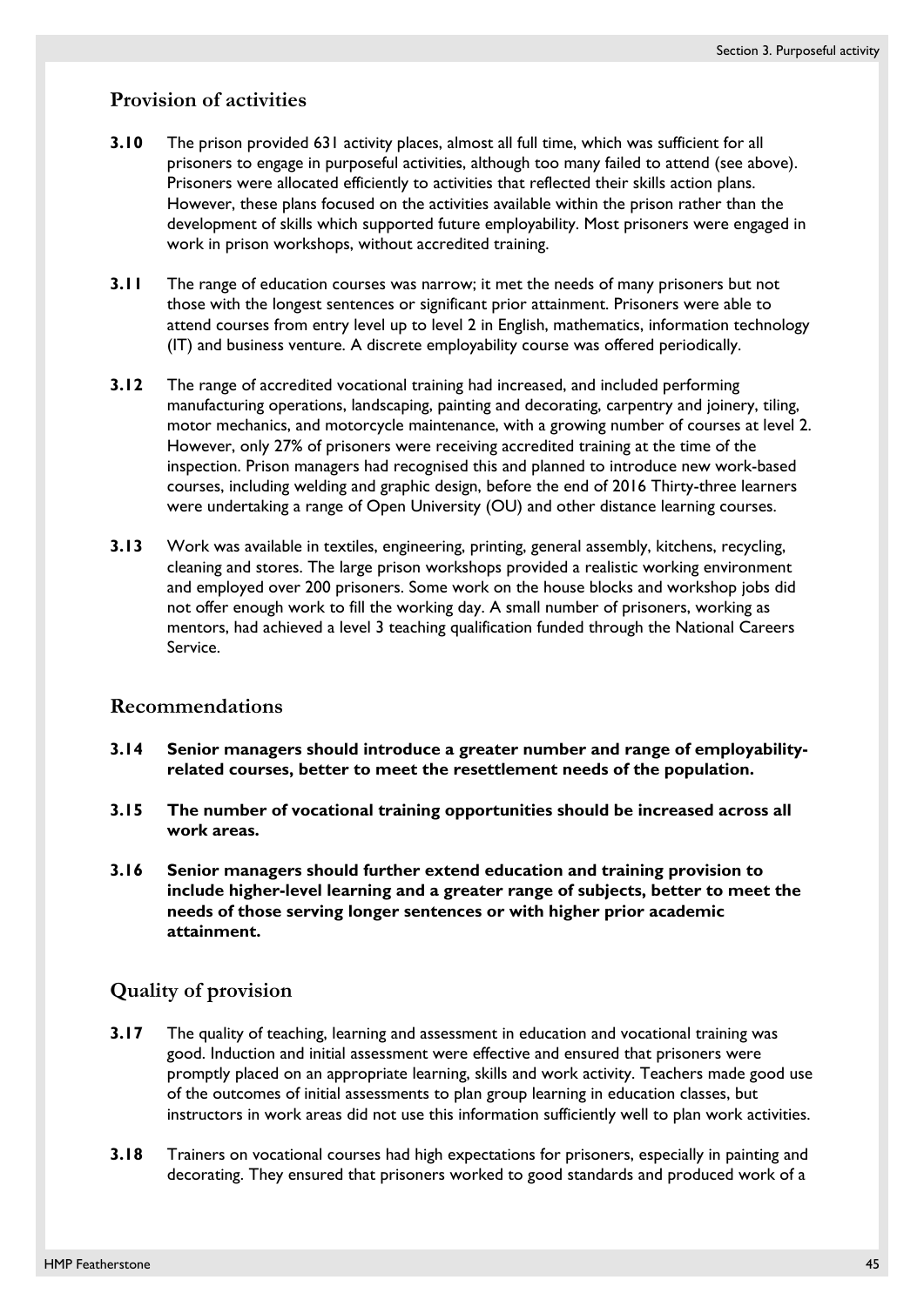high quality. Learning logs were used well by trainers to reinforce learning and help learners to recognise the progress they were making.

- **3.19** Additional learning support arrangements were excellent and, as a consequence, learners receiving additional support, including those with disabilities (see also paragraph [2.31](#page-32-0)), achieved very well. College staff carried out a detailed assessment of learners' specific barriers to learning and took prompt action to ensure that those who needed extra help received it. Teachers and trainers directed well-qualified prisoner peer mentors effectively to provide support for learners who needed it. Specialist teachers visited learners in workshops twice a week to provide useful one-to-one English and mathematics support. Outstanding support was provided for OU/distance learning.
- **3.20** Target setting and the monitoring of learners' progress were good in education classes. Teachers kept detailed records of individuals' progress against learning targets. As a result, learners progressed quickly in their studies.
- **3.21** In education classes, teachers corrected errors routinely and regularly emphasised the importance of accurate English and mathematics in the workplace. In work areas, instructors did not guide prisoners sufficiently on the use of English and mathematics, or set targets to improve their personal skills, in order to improve their employability.
- **3.22** Most vocational training workshops were well equipped, particularly the print and the motor vehicle workshops, although some of the equipment in the engineering workshop was old and unserviceable. Some engineering instructors required technical updating on the operation of their equipment.

### **Recommendations**

- <span id="page-45-0"></span>**3.23 Teachers should ensure that they use the results of initial assessment well to deliver teaching and assessment that meets the needs of all learners, including those with high levels of prior attainment.**
- <span id="page-45-1"></span>**3.24 Instructors in all work areas should provide detailed feedback to prisoners, to help them to develop useful employability and personal skills, including English and mathematics.**
- <span id="page-45-2"></span>**3.25 All instructors should be qualified in the technical aspects of the work that they oversee.**

### **Personal development and behaviour**

- **3.26** Prisoners' personal development and behaviour required improvement. Those in work and vocational training developed useful employment skills. However, low attendance rates and frequent interruptions (see paragraph [3.7](#page-43-1) and main recommendation [S53](#page-17-0)) interrupted progress and inhibited the development of a good work ethic.
- **3.27** Prisoners worked well in most areas. The behaviour of most of those in training and education was good. They were respectful to each other and to their supervisors.
- **3.28** Prisoners working towards vocational qualifications were keen to learn new skills and took pride in their achievements – for example, when accurately cutting tiles to fit an irregular floor area, or rewiring the electrics on a motorcycle.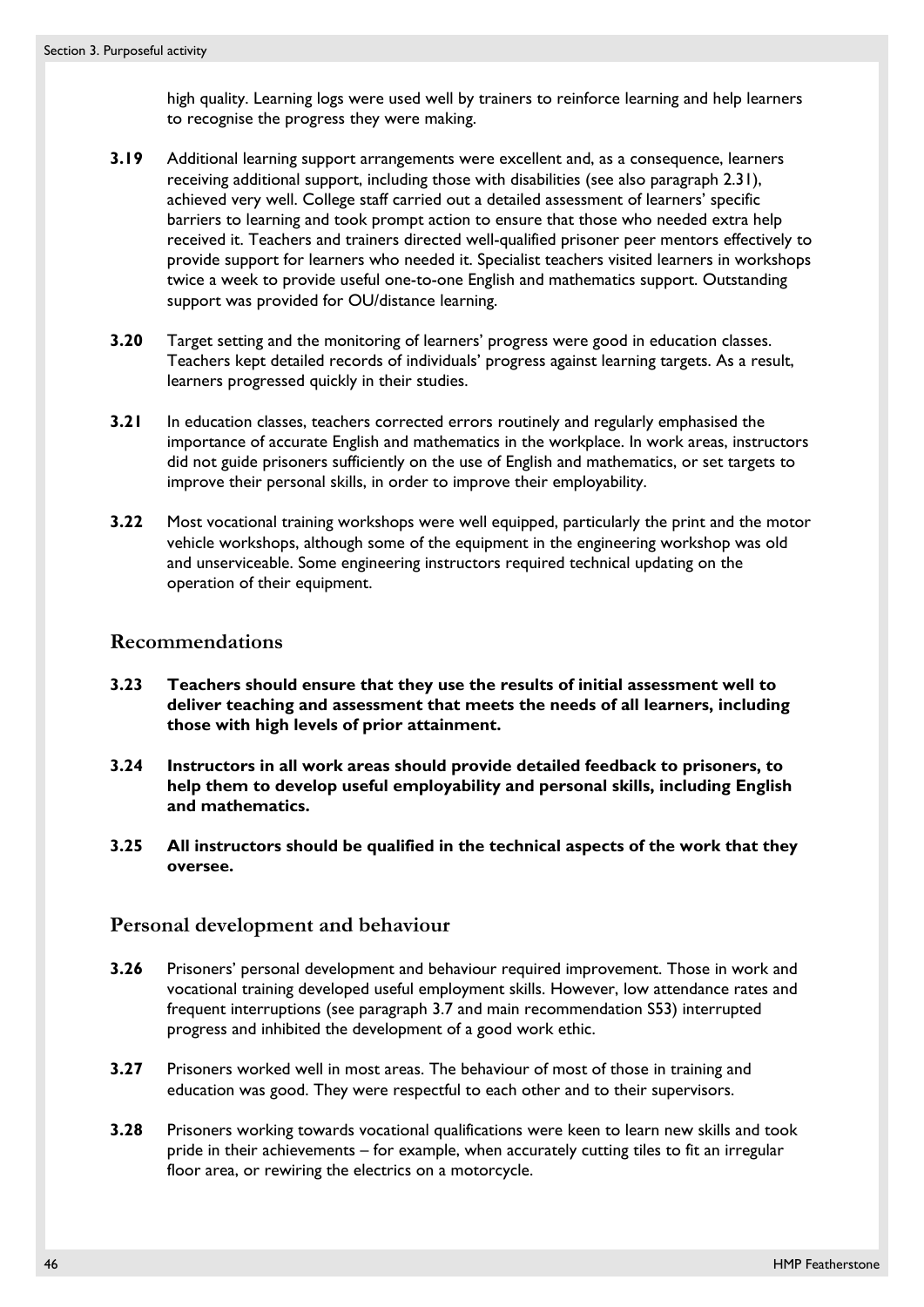- **3.29** Learners in vocational training developed useful work-related English and mathematical skills. Many prisoners enjoyed their work but few believed that it had relevance for their future career prospects.
- **3.30** Trainers, assessors and instructors paid good attention to health and safety.

### **Education and vocational achievements**

- **3.31** Educational and vocational achievements were good. Success rates on almost all education and vocational training courses were very high. There were no identified gaps in achievement between different groups of learners. Prisoners with learning difficulties, or disabilities, succeeded at least as well as their peers.
- **3.32** Achievement rates on functional skill English and mathematics courses at entry level had improved in recent months, although success rates on English courses at level 1 and mathematics courses at levels 1 and 2 required further improvement. Education learners made good progress from entry level to level 1 courses but few had progressed from level 1 to level 2 courses.
- **3.33** Learners in education and training were enthusiastic, made good progress with their learning and swiftly developed a range of useful employment-related, personal and social skills.
- **3.34** Most prisoners in workshops worked well to meet production deadlines and gained a good understanding of safe working practices.

### **Recommendation**

<span id="page-46-0"></span>**3.35 Senior managers should take immediate action to drive up success rates on courses in English at level 1 and mathematics at levels 1 and 2.**

### **Library**

- **3.36** Staffordshire County Council provided the prison's library service. One librarian had day-today responsibility for the running of the library, supported by seven prisoner orderlies.
- **3.37** The library was well stocked to meet the needs of the prison population. There was an adequate supply of resources and printed materials, and the rate of book loss was low.
- **3.38** Library staff actively promoted the development of prisoners' reading skills through participation in the Reading Plan initiative, the 'Six-Book Challenge' (an initiative inviting individuals to select six books and record their reading in a diary), Storybook Dads (in which prisoners record stories for their children; see paragraph 4.53) and by inviting a wide range of external inspirational speakers to attend the prison. They also supported the 'Me and my Dad' programme activities, to help prisoners to maintain contact with their families.
- **3.39** Planned access to the library was good and a large proportion of prisoners were registered users. However, there had been a considerable decline in usage, primarily due to a shortage of prison officers, and the percentage of respondents to our survey who said that they visited the library at least once a week was lower than at comparator establishments. The library was well used during the core day by OU students and current education learners.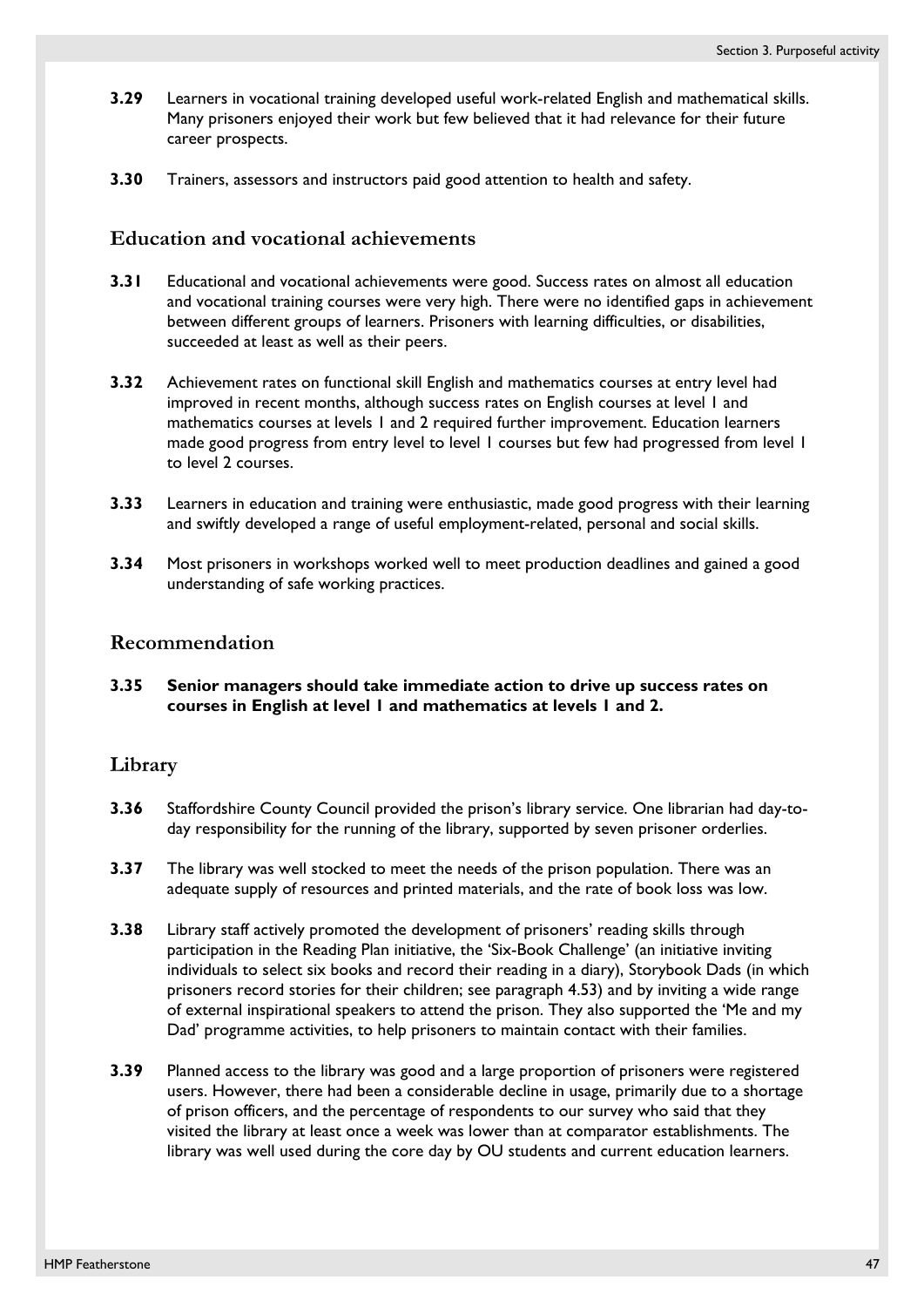**3.40** Library staff collected data on the number of visits made to the library but did not carry out sufficient analysis of data on which prisoners were using these facilities. As a consequence, library staff could not clearly identify whether particular groups of prisoners were being disadvantaged.

### **Recommendations**

- <span id="page-47-0"></span>**3.41 Prisoners should be able to access the library at least once a week.**
- <span id="page-47-1"></span>**3.42 Library staff should collect data on library usage, so that they can identify whether particular groups of prisoners are not benefiting from library services and activities, and take appropriate action.**

# **Physical education and healthy living**

### **Expected outcomes:**

**All prisoners understand the importance of healthy living, and are encouraged and enabled to participate in physical education in safe and decent surroundings.** 

- **3.43** Prisoners had access to a wide range of facilities, including a sports hall, a dedicated weights room, an artificial pitch and a large grass sports field, but accredited training had been discontinued. The gym induction process was effective, introducing prisoners to the full range of facilities and the safe use of exercise equipment. Close working with health services staff ensured swift reviews of newly arrived prisoners with identified health conditions.
- **3.44** There was a regular, planned programme of recreational PE sessions and activities that promoted the benefits of exercise and healthy lifestyles for prisoners. These activities included specific sessions for prisoners over the age of 50. PE staff made efforts to maintain the regular schedule of fixtures against local sporting teams.
- **3.45** Our survey showed that fewer prisoners than at comparator establishments and than at the time of the previous inspection went to the gym regularly. A number of sessions were cancelled owing to the redeployment of staff. Managers had not completed an analysis of available data to identify whether particular groups of prisoners were being disadvantaged in their participation in activities.
- **3.46** A range of additional fitness equipment had been provided in the house blocks. Prison officers did not monitor or supervise prisoners' safe use of this equipment adequately.

### **Recommendations**

- <span id="page-47-2"></span>**3.47 Managers should analyse available data to monitor participation in activities and take appropriate action to ensure good access by all groups of prisoners.**
- <span id="page-47-3"></span>**3.48 Staff should monitor and manage the safe use of fitness equipment in the house blocks.**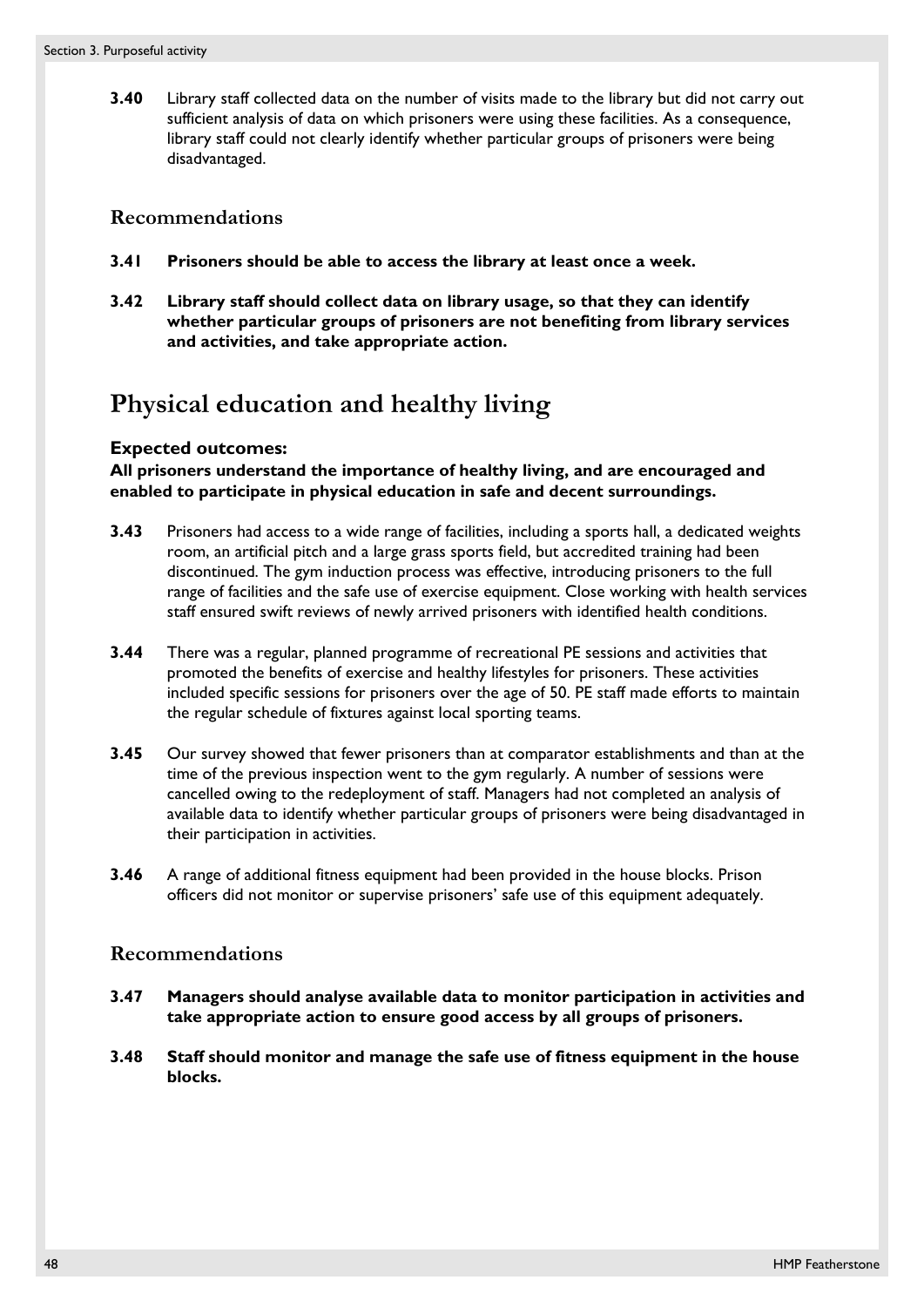# **Section 4. Resettlement**

# **Strategic management of resettlement**

### **Expected outcomes:**

**Planning for a prisoner's release or transfer starts on their arrival at the prison. Resettlement underpins the work of the whole prison, supported by strategic partnerships in the community and informed by assessment of prisoner risk and need. Good planning ensures a seamless transition into the community.** 

- **4.1** There was no overarching needs analysis to inform offender management and resettlement provision; an analysis was planned but the scope of this was still being developed. The reducing reoffending action plan was up to date and provided a reasonable overview of the resettlement pathways but it did not place offender management at the centre of the work or emphasise its important role in managing risk of harm to others.
- **4.2** Communication and joint working between the community rehabilitation company (CRC) and the offender management unit (OMU) had improved and was reasonably well established and appropriately focused on the risk of harm to others. Efforts had been made to improve understanding of the importance of offender management among the wider prison staff but the OMU staff we spoke to felt that their purpose and role were still not sufficiently understood by all.
- **4.3** In our survey, only 11% of prisoners (compared with 20% at the time of the previous inspection) said that a member of staff had helped them to prepare for release, and there were some gaps in interventions, particularly those designed to address offending behaviour (see section on attitudes, thinking and behaviour).

### **Recommendations**

- <span id="page-48-0"></span>**4.4 Offender management and resettlement provision should be fully informed by a comprehensive and robust analysis of needs, including evidence gathered from an analysis of offender assessment system (OASys) data, and be specific to the different types of prisoner held at the establishment.**
- <span id="page-48-1"></span>**4.5 Offender management should be fully integrated into the reducing reoffending strategy and action plan, in order to ensure that it is at the heart of the work undertaken across the prison.**

# **Offender management and planning**

#### **Expected outcomes:**

**All prisoners have a sentence plan based on an individual assessment of risk and need, which is regularly reviewed and implemented throughout and after their time in custody. Prisoners, together with all relevant staff, are involved in drawing up and reviewing plans.** 

**4.6** Almost three-quarters of the population were serving long sentences and almost half presented a high risk of harm or had committed serious violent offences.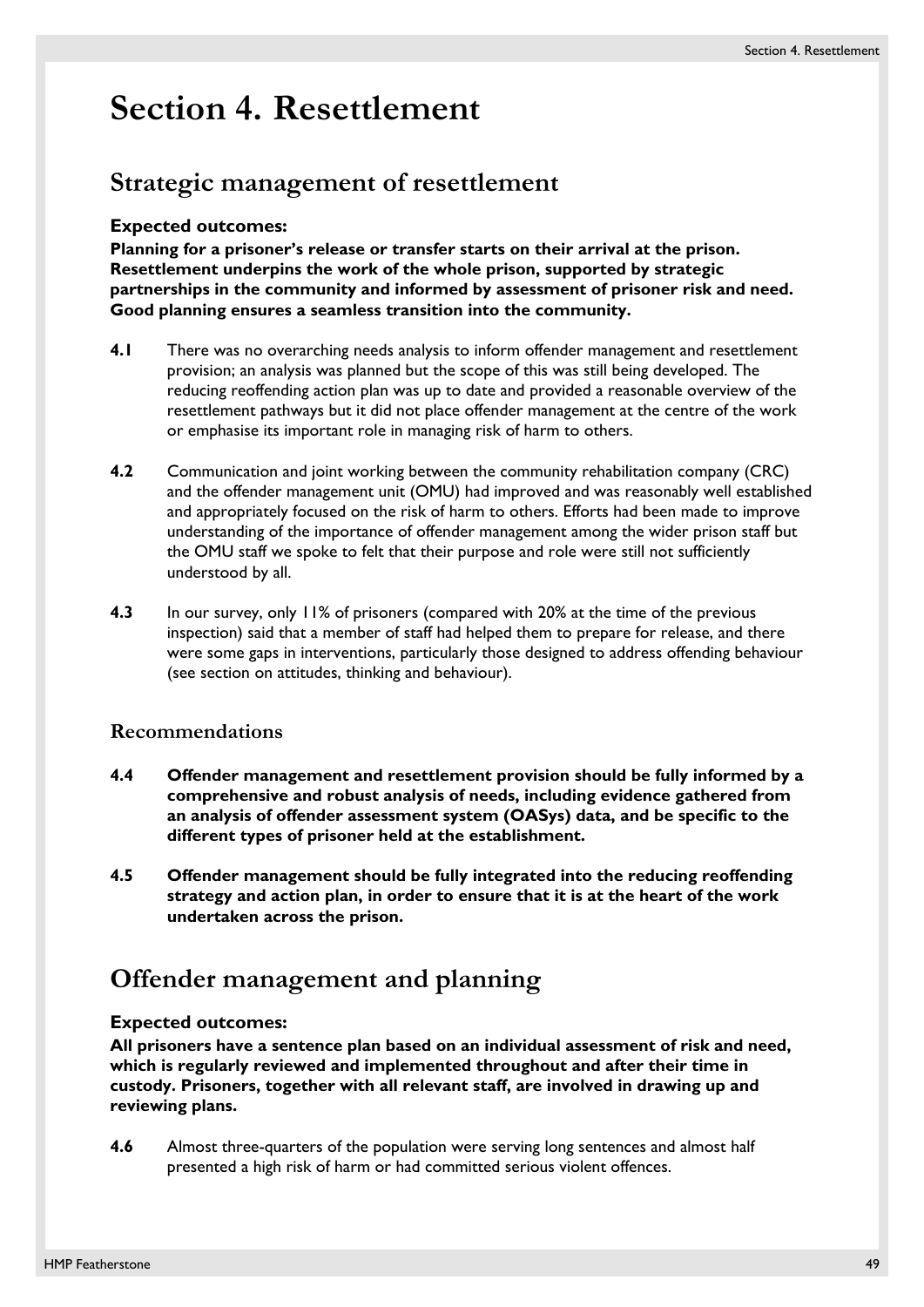- **4.7** At the time of the inspection, a third of eligible prisoners did not have a current offender assessment system (OASys) assessment or plan. Two issues contributed to this backlog. Over the previous three months, half of all new prisoners had arrived from local prisons without a completed OASys assessment. The prison had worked hard to address this gap but it was having a huge impact on the work of the OMU as a significant amount of time was being spent completing initial assessments which should have been done at other prisons. This reduced the amount of time available for managing caseloads. In addition, too many reviews (117) were overdue and some had not been updated for a couple of years, which had led to some prisoners, particularly those serving long sentences, feeling disengaged and unsure about how they would progress.
- **4.8** The quality of completed OASys assessments was variable. Too many of those prepared by offender supervisors did not have an adequate risk management plan. Offender supervisors were using a template to assist them with these but were not adapting them sufficiently to match the individual risk management needs of the prisoner. Too few sentence plans were outcome focused or up to date.
- **4.9** The model of offender management had been reviewed, to provide uniformed staff with more dedicated offender management time. However, in reality they still experienced crossdeployment to operational duties, which further reduced the amount of time they had to manage their caseload and also led to the last-minute cancellation of planned events such as meetings with prisoners in their care or the completion of OASys assessments (see main recommendation [S54](#page-17-1)).
- **4.10** All prisoners were allocated an offender supervisor, and in our survey 78% of respondents said that they knew they had one. They were seen by OMU staff during their induction and issued with a helpful participation pack, to start them thinking about their sentence plan, and completion of the initial OASys assessment followed within four to eight weeks. In addition, house block-based surgeries promoted access to staff from the OMU. However, ongoing contact between offender supervisors and prisoners on their caseload was poor in too many cases we examined, including high risk of harm cases. Offender supervisors responded to events such as sentence plan meetings, parole report preparation and home detention curfew (HDC) assessments. However, they acknowledged that they struggled to maintain ongoing and meaningful contact with prisoners. Most prisoners we met spoke disparagingly about the frequency of contact with their offender supervisor, and many said that they were left to their own devices and unable to demonstrate progression. In our survey, almost half of the respondents said that no one was helping them to achieve their sentence plan targets, and only 39% that their offender supervisor was helping with this (see main recommendation [S54\)](#page-17-1).
- **4.11** The role of the probation officers in the OMU was developing well. They were beginning to manage prisoners serving an indeterminate sentence for public protection (IPP) and some other high-risk prisoners, which was a sensible model. They also provided quality assurance oversight to other offender supervisors as well as supporting them in risk management, which afforded a good opportunity for uniformed staff to develop their skills. The case administrative team was strong and provided valuable support to the offender supervisors.
- **4.12** HDC processes were well managed and most applications were approved. Some prisoners were released after their HDC eligibility date but mainly owing to issues beyond the control of the prison – for example, delays in receiving reports from community-based offender managers and prisoners arriving at the establishment with little time left to serve.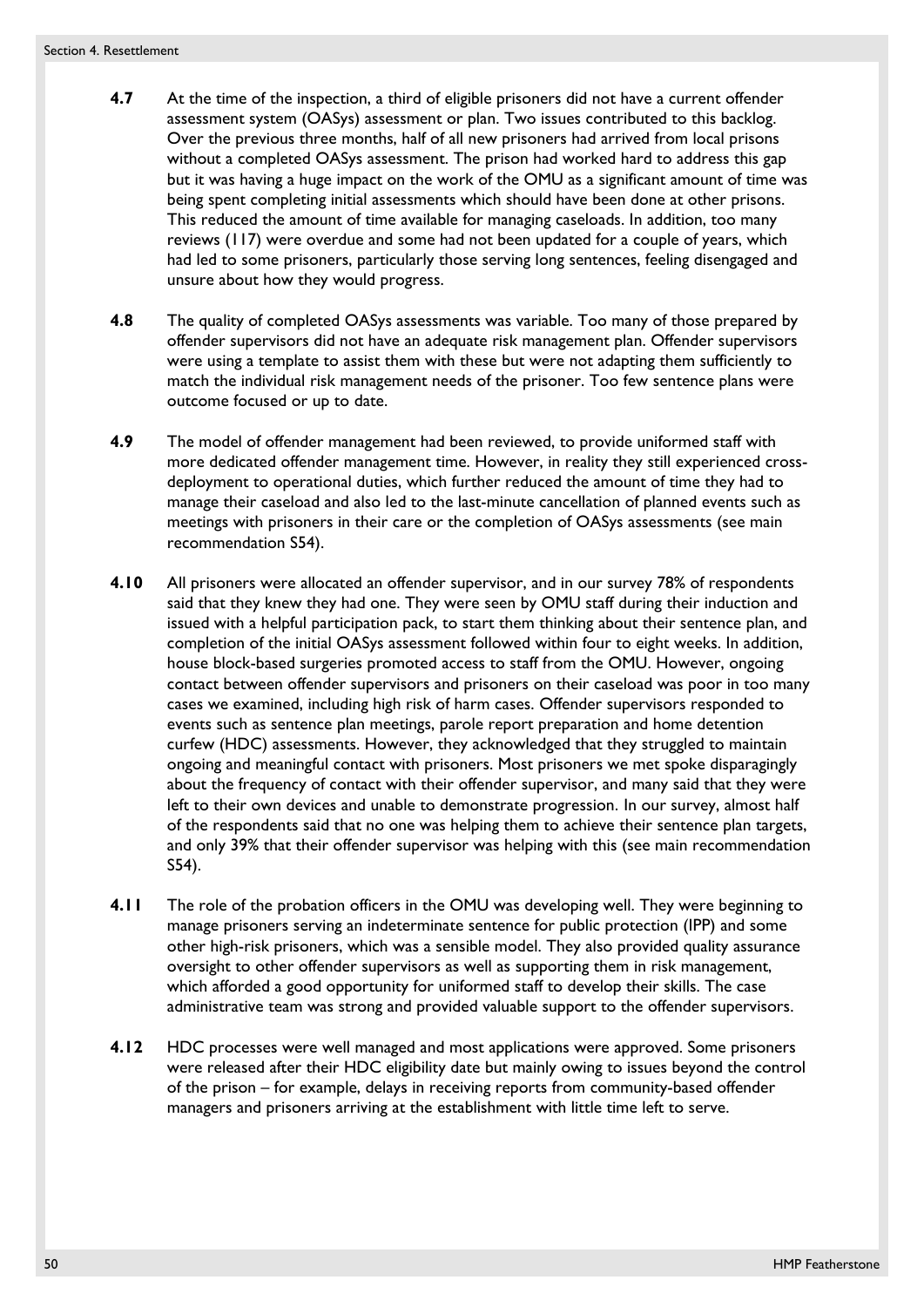### **Recommendations**

- <span id="page-50-0"></span>**4.13 Initial OASys assessments and sentence plans should be completed at the local prison before transfer.**
- <span id="page-50-1"></span>**4.14 OASys assessments and sentence plans should be reviewed regularly, and be of a good quality and tailored to the individual prisoner.**

### **Public protection**

- **4.15** Public protection restrictions were managed adequately. The initial screening of new prisoners for public protection issues was satisfactory and the management of contact restrictions was well managed. Visits staff were fully informed about prisoners under child contact restrictions, so that they could monitor this during visit sessions.
- **4.16** The interdepartmental risk management team (IRMT) had an important role in overseeing high risk of harm cases but we were not assured that all relevant cases were discussed during the six months before release. There was also a lack of detailed risk management planning recorded by the IRMT and a lack of ongoing review of actions taken and the outcomes.
- **4.17** In too many cases we looked at, we found poor information exchange with offender managers in the community. While there were some good examples, too many failed to maintain contact, to share relevant information about behaviour in custody; this could have affected how the case was to be managed on release.
- **4.18** Multi-agency public protection arrangements (MAPPA) management levels were not confirmed well enough ahead of release, potentially limiting the prison's involvement in risk management. There were 25 MAPPA-eligible cases due for release in the three months after the inspection, and most had been assessed as presenting a high or very high risk of harm to others. Despite attempts by the OMU, half of these cases did not have a clear MAPPA management level confirmed by the National Probation Service, which indicated a lack of information exchange with the prison.

### **Recommendations**

- <span id="page-50-2"></span>**4.19 All high risk of harm cases should be reviewed by the interdepartmental risk management team, and comprehensive risk management plans should be developed and reviewed each month to monitor progress made.**
- <span id="page-50-3"></span>**4.20 Multi-agency public protection arrangements (MAPPA) management levels should be confirmed at least six months before release, to promote the offender management unit's involvement in risk management release plans.**

### **Categorisation**

- **4.21** Categorisation reviews were up to date and were informed by relevant information but few reports were received from community-based offender managers.
- **4.22** The recommendation was reviewed by a governor. The prisoner was told about the outcome in writing and could appeal against the decision made.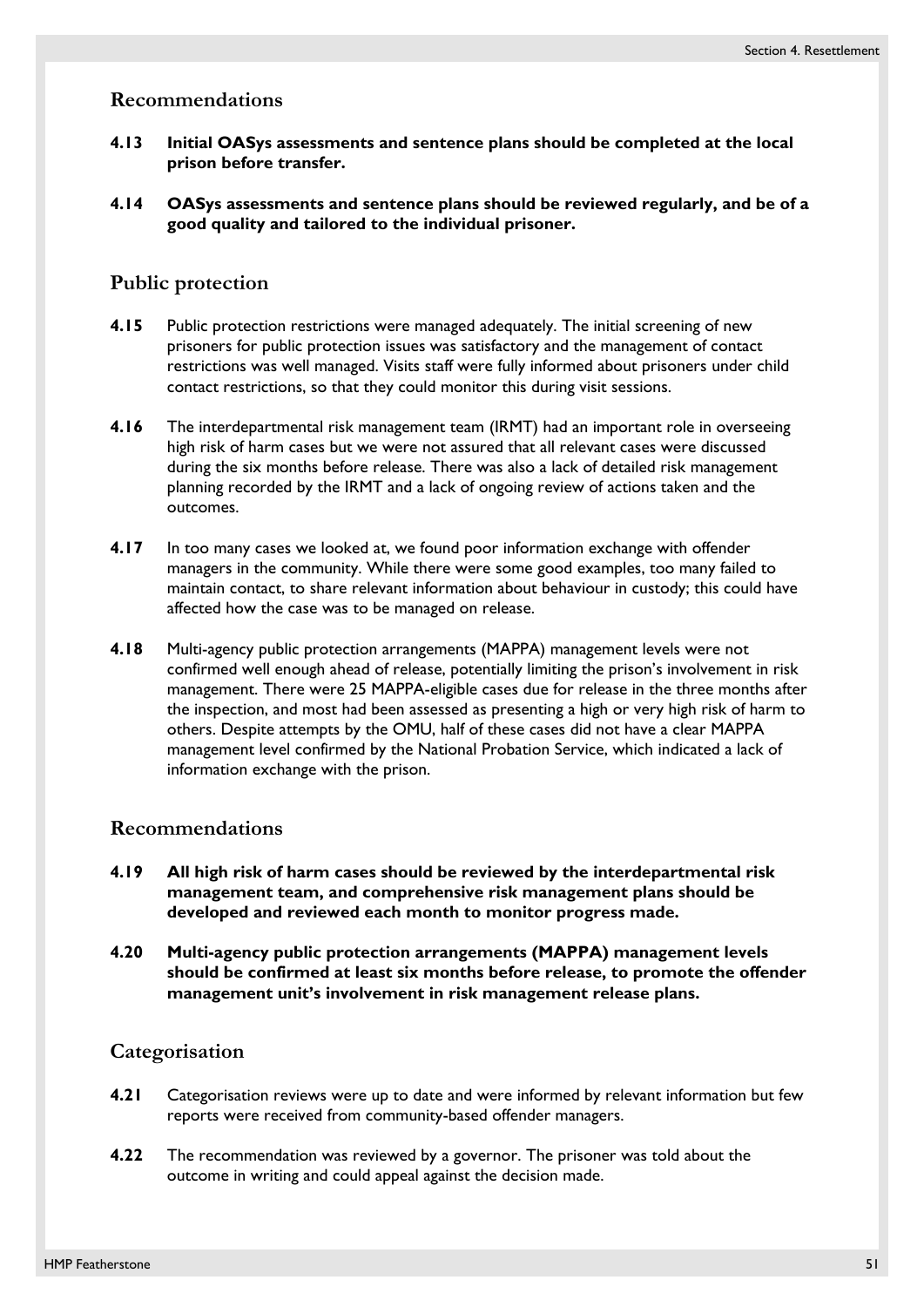- **4.23** Most category D prisoners did not wait too long to move to an open prison but some category C prisoners experienced delays in transferring owing to the lack of National Offender Management Service escort transport.
- **4.24** Some long-term prisoners stayed too long at the prison, with little focus on their progression and little opportunity to demonstrate a reduction in risk (see main recommendation [S54](#page-17-1)). Offender supervisors were not well enough focused on transferring prisoners to establishments which offered more opportunities for them to progress.

## **Recommendation**

### <span id="page-51-0"></span>**4.25 Prisoner transfers should not be delayed owing to a lack of escort arrangements.**

### **Indeterminate sentence prisoners**

- **4.26** The establishment held about 100 indeterminate-sentenced prisoners (ISPs). Life-sentenced prisoners had a dedicated offender supervisor, who provided good practical support, including discussion forums and family days, and probation officers were beginning to take on the management of prisoners sentenced to indeterminate sentences for public protection (IPPs).
- **4.27** Some individual sessions had been undertaken with some of the life-sentenced prisoners but, overall, there had been too little offence-focused work or engagement with offender supervisors in the cases we looked at. Some ISPs had been at the prison for several years with little opportunity to undertake offending behaviour work or evidence their progression to the parole board (see main recommendation [S54](#page-17-1)).
- **4.28** Life-sentenced prisoners were further supported by taking part in parole board familiarisation sessions, which was an excellent initiative. This provided a role play session to help the prisoner know what to expect from the parole board hearing, helping them to gain more confidence in attending the reviews.

# **Good practice**

<span id="page-51-1"></span>**4.29** *Parole board familiarisation sessions, including role play, helped indeterminate-sentenced prisoners to gain an understanding of, and confidence in, the parole board processes*.

# **Reintegration planning**

### **Expected outcomes:**

**Prisoners' resettlement needs are addressed prior to release. An effective multi-agency response is used to meet the specific needs of each individual prisoner in order to maximise the likelihood of successful reintegration into the community.** 

- **4.30** Around 40 prisoners were released each month, which was in line with the number at other resettlement prisons. Our survey indicated that prisoners' knowledge about who to turn to for resettlement help was similar to that of prisoners at other prisons and to that at the time of the previous inspection.
- **4.31** There was a reasonable range of resettlement help available. Warwickshire and West Mercia CRC provided assessments on arrival and 12 weeks before release. Referrals were made as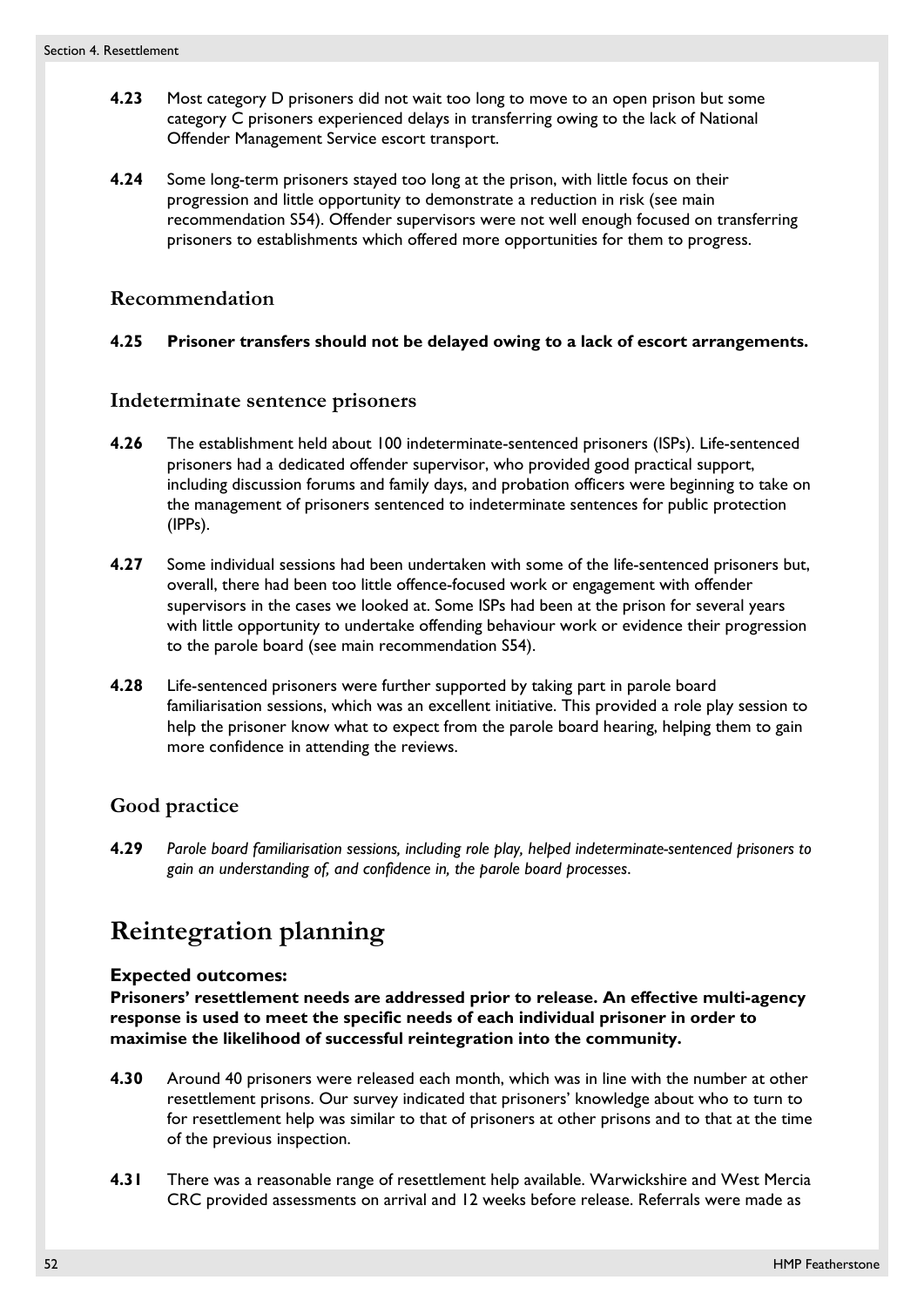needed and the quality of resettlement plan reviews was good. There was little formal monitoring of the outcome of referrals, so it made it difficult for the CRC to see if problems had been resolved.

- **4.32** The Prison Advice and Care Trust (PACT) delivered a European social fund project which also provided some resettlement help for the more complex cases and those who were more disengaged.
- **4.33** There was little monitoring of outcomes following release, to evidence the effectiveness of the resettlement services (see below).

### **Recommendation**

<span id="page-52-0"></span>**4.34 Resettlement outcomes following release should be gathered and analysed, to evidence the effectiveness of the resettlement services.** 

### **Accommodation**

- **4.35** The CRC provided adequate help with accommodation problems, supporting prisoners on arrival to maintain or close down tenancies. Support in finding and applying for accommodation before release was also adequate, but more difficult for prisoners being released outside of the local CRC area. PACT was also able to provide support for some prisoners with housing problems.
- **4.36** There was no reliable monitoring of the number of prisoners released homeless, which was a concern (see recommendation [4.34](#page-52-0))

### **Education, training and employment**

- **4.37** The quality of the provision delivered on behalf of the National Careers Service (NCS) by Unique Partnerships Limited was good. Advisers worked well with college staff to provide a good induction, which provided prisoners with effective careers advice and guidance. Unique Partnerships staff helped prisoners to develop skills action plans, and these were used to guide allocation to activities in the prison.
- **4.38** The range of pre-release courses was limited. A small number of prisoners were able to attend an employability course through the Timpson Academy, and two had been offered jobs as a result.
- **4.39** Prisoners approaching release were contacted by both Warwickshire and West Mercia CRC and Unique Partnerships staff to establish a release plan. These detailed the progress made in custody and further actions required, such as completing all training courses if possible before release. A group session on disclosure of criminal records was provided by the CRC, and the NCS offered one-to-one help with CV writing.
- **4.40** Little use was made of the virtual campus (internet access for prisoners to community education, training and employment opportunities). A job club was planned to start soon after the inspection, provided by Jobcentre Plus and the NCS jointly. Three employment fairs had been provided, where prisoners approaching release met staff from employment and training agencies to discuss opportunities after release.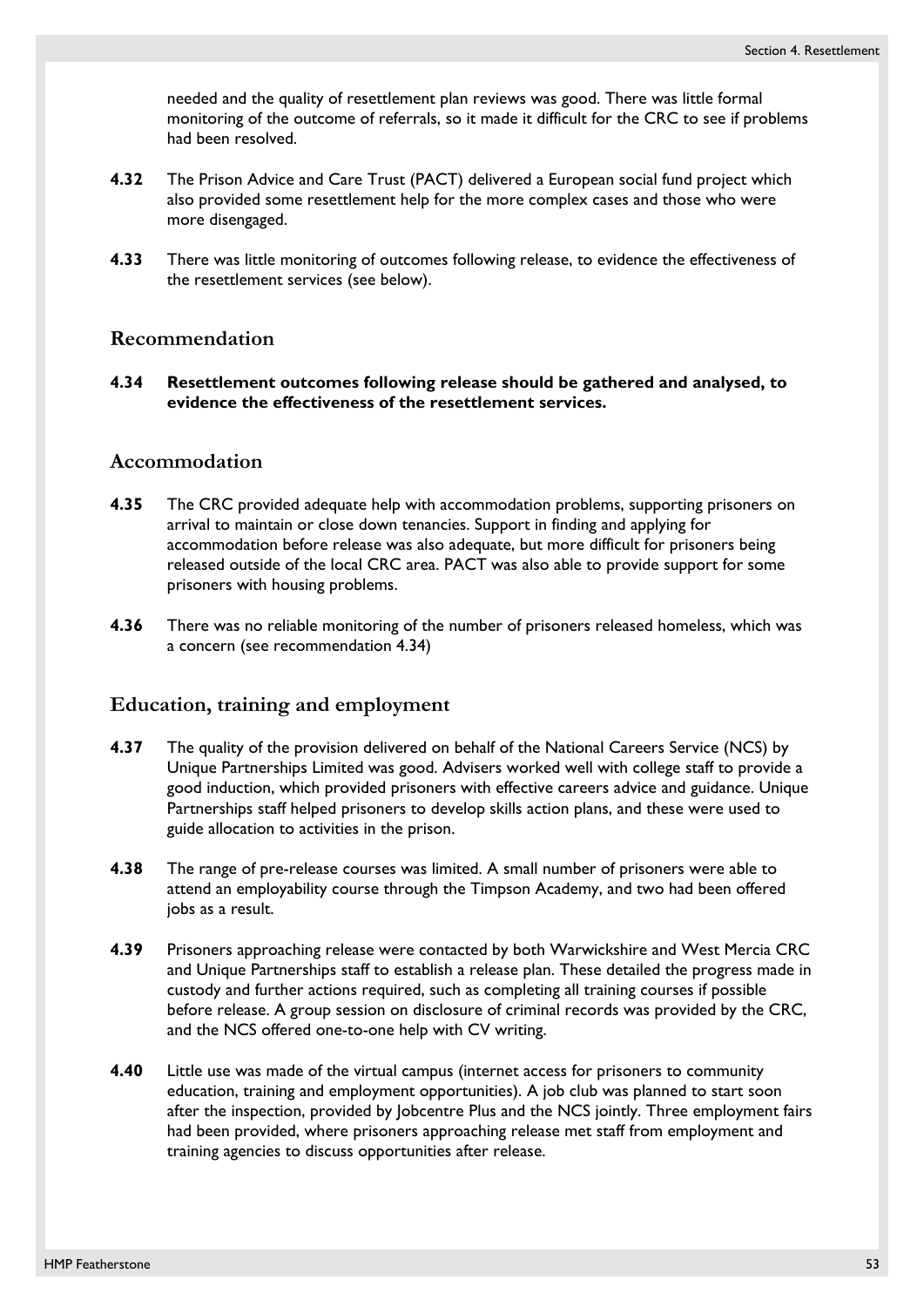**4.41** Managers collected little data to establish the number of prisoners gaining employment, training or education on release (see recommendation [4.34\)](#page-52-0). Although there was developing cooperation between resettlement agencies, this remained insufficient. There was no sharing of information about outcomes for prisoners, and no agreed joint strategy for improving the provision.

## **Recommendation**

<span id="page-53-0"></span>**4.42 The use of the virtual campus should be increased, to help with electronic CV preparation and support 'live' job searches and applications.**

### **Health care**

- **4.43** All prisoners were routinely seen by primary health services staff a week before release, to identify health needs, including take-home medication. Liaison with community GPs was appropriate. The mental health team communicated effectively with the OMU and community services as required.
- **4.44** There was no current palliative care or end-of-life policy. However, clinical records demonstrated effective joint working to support patients with these needs. A two-year MacMillan Adopted Prison Standards (MAPS) project was under way to develop effective pathways and train staff.

## **Drugs and alcohol**

**4.45** Release plans were instigated around six weeks before release, and the drug and alcohol recovery service psychosocial team had effective links with local drug intervention programmes and CRCs delivering post-release support for prisoners with substance use problems. However, release plans were not routinely requested by, or sent to, the OMU.

### **Recommendation**

<span id="page-53-1"></span>**4.46 Drug and alcohol recovery service release plans should be shared with the offender management unit, to ensure a coordinated approach to resettlement planning.**

### **Finance, benefit and debt**

- **4.47** Prisoners could access a reasonable range of help with debt problems from the CRC, delivered by a part-time worker from Citizens Advice. A large number of debts, mainly court fines, had been managed over the previous few months and PACT could also access help through the Langley House Trust. Jobcentre Plus was available to help with benefit claims. However, there was little help with developing financial management skills.
- **4.48** A basic bank account with HSBC could be opened and 100 applications had been processed over the previous year.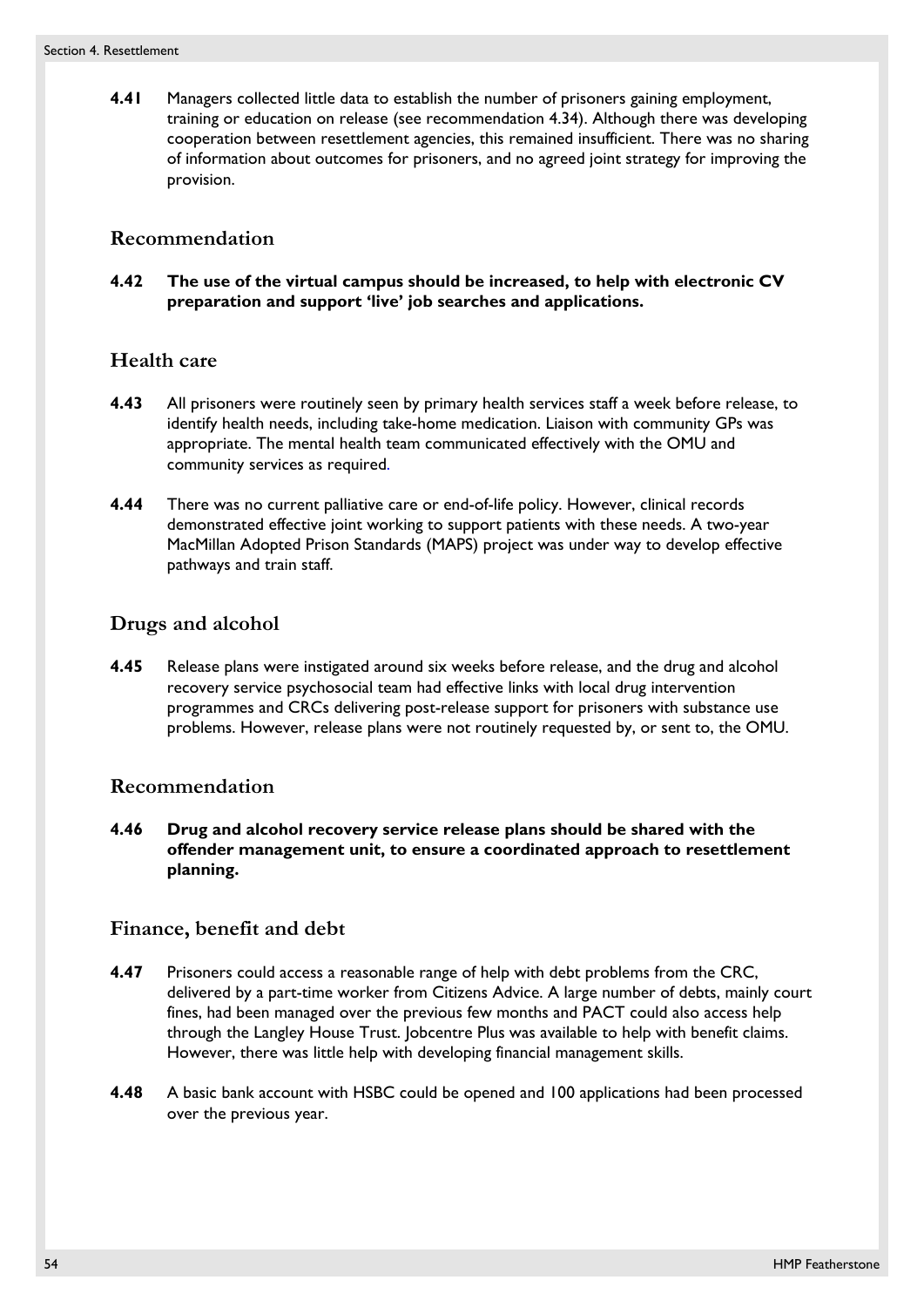### **Recommendation**

#### <span id="page-54-1"></span>**4.49 Prisoners should be provided with money management skills.**

### **Children, families and contact with the outside world**

- **4.50** The visitors centre was a bright, well-equipped building with plentiful information available, operated by the Help and Advice Line for Offenders, Wives and Families (HALOW), a community-based family support service. Paid and volunteer staff helped visitors and there was a dedicated family support worker who provided a wide range of advice and support to families. Hot meals were available and there were indoor and outdoor children's play facilities. An annual survey of prisoners and visitors monitored the suitability of provision.
- **4.51** Visitors were moved promptly into the visits hall and visitors we spoke to said that the process was managed well and that they had no problems in booking a visit. The visits hall was large and spacious, with supervised children's play facilities and hot meals available to buy. Supervision was adequate but not intrusive or restrictive.
- **4.52** Family days, open to all prisoners, were available every month. The parentcraft course which was linked to these days had not run for six months but was due to be reinstated.
- **4.53** The library provided a popular Storybook Dads facility (in which prisoners record stories for their children), which helped prisoners to maintain contact with their children, and 85 recordings had been sent to families in the previous six months. Activity books for use at family days had been introduced.

#### **Attitudes, thinking and behaviour**

- **4.54** There was no comprehensive offending behaviour needs analysis, so it was difficult to ascertain the number of prisoners needing the various types of intervention.
- **4.55** Prisoners had little opportunity to undertake offence-focused work (see main recommendation [S54](#page-17-1)). The only accredited programme available was Resolve but few prisoners were eligible for this. There were few other interventions available and we were concerned about the lack of a domestic violence programme, given that a large proportion of the population had been convicted of such offences. There was also limited victim awareness work as the 'supporting offenders through restoration inside' (SORI) programme was not being delivered at the time of the inspection.
- **4.56** The 'self-awareness and relationship management' (SARM) programme included some thinking skills modules but it was available only to prisoners being managed on release by the Warwickshire and West Mercia CRC, and only 12 prisoners had completed it in the previous six months. The Chrysalis programme provided 60 places a year and helped prisoners to develop some key social and well-being skills but the waiting lists were long.

### **Recommendation**

<span id="page-54-0"></span>**4.57 A comprehensive analysis of the offending behaviour needs of the population should be completed and used to develop the appropriate range and number of interventions to meet prisoners' needs.**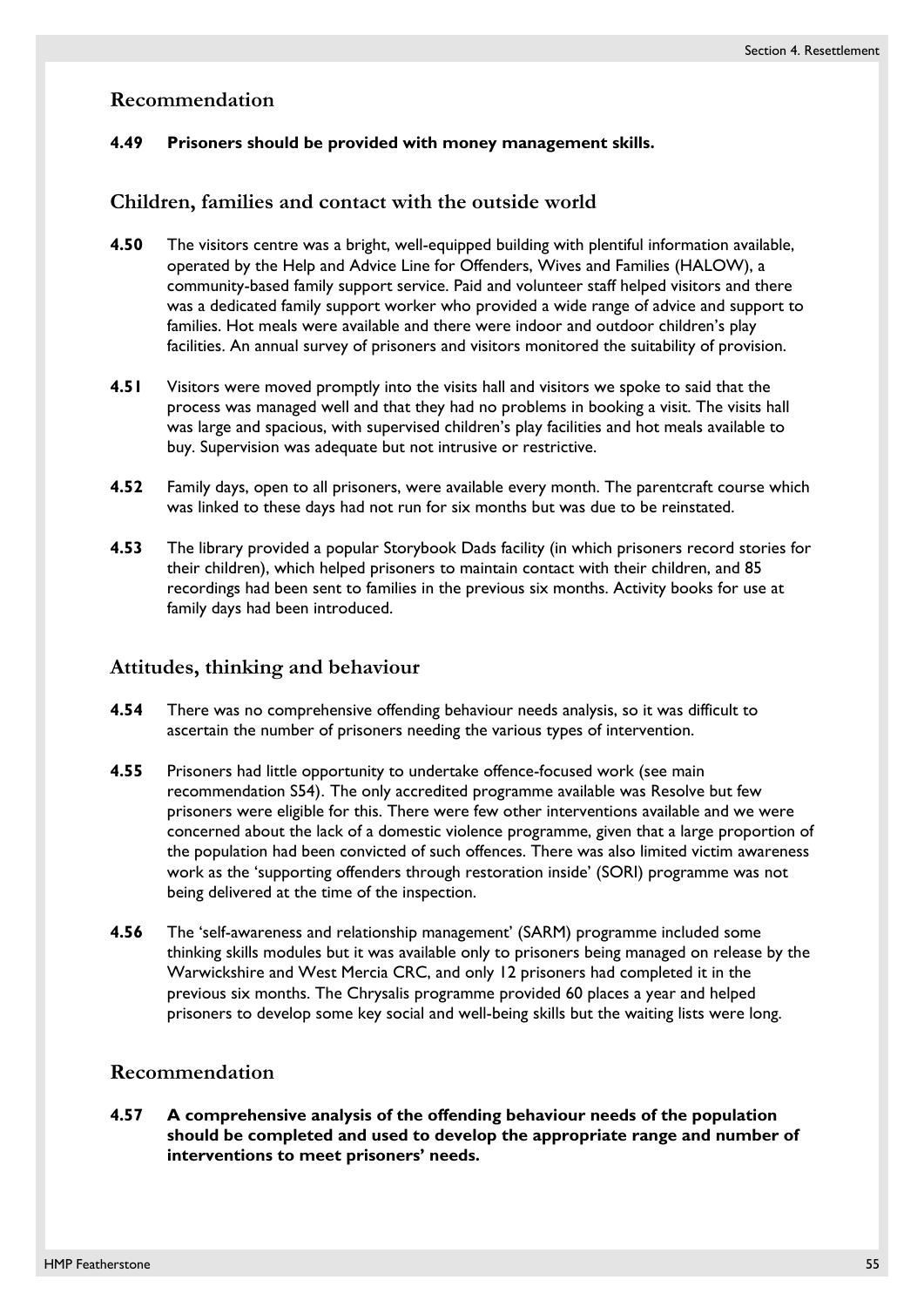# **Additional resettlement services**

**4.58** A small number of prisoners (16) had identified themselves as veterans. They were well supported in custody and in preparation for release. A prisoner representative interviewed new arrivals and made referrals to the officer assigned to veterans in custody. Good links had been developed with a number of agencies offering support to veterans in custody, such as the Royal British Legion and Combat Stress. A monthly veterans meeting was well attended and provided a forum in which prisoners could seek additional support.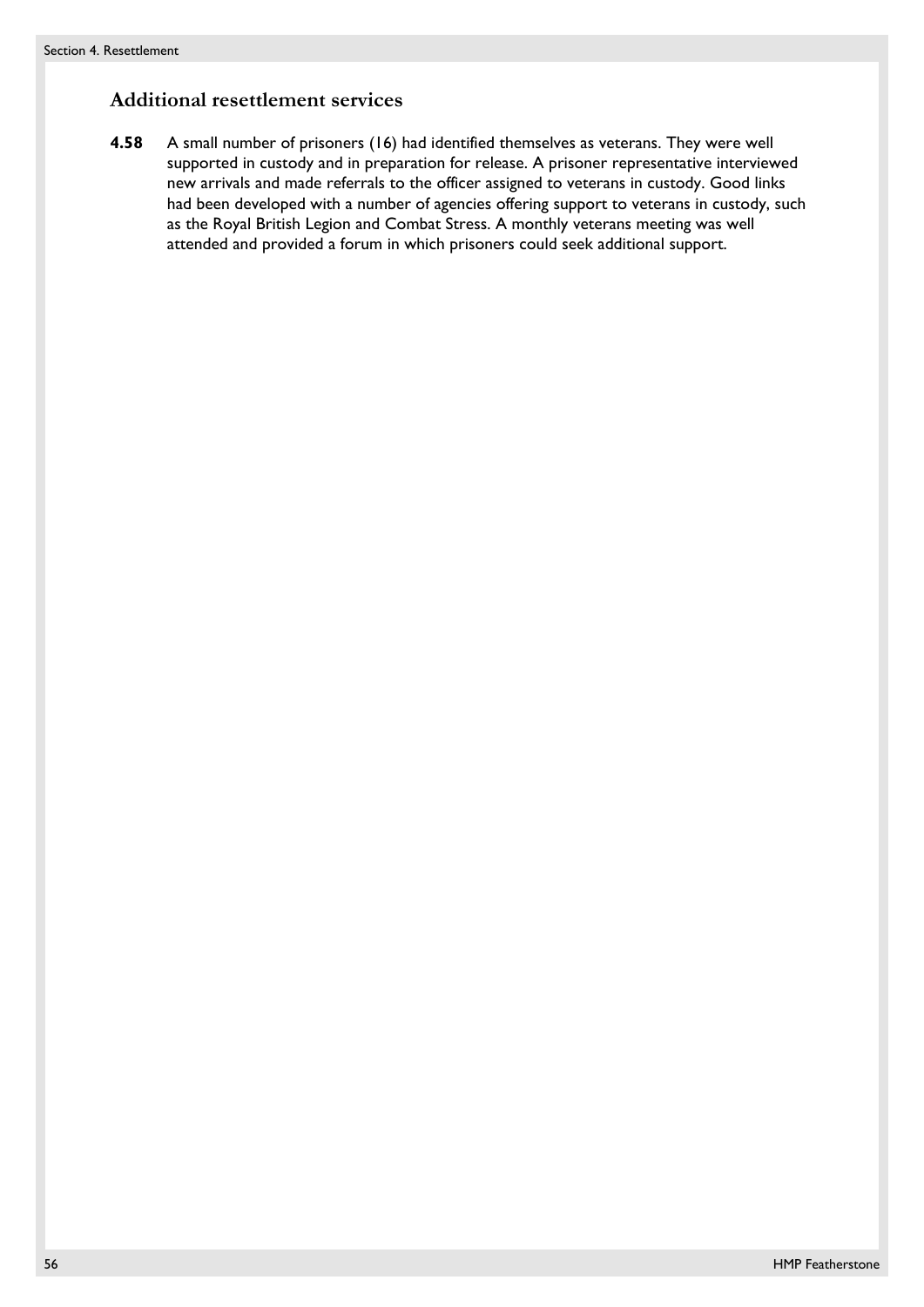# **Section 5. Summary of recommendations and good practice**

The following is a listing of repeated and new recommendations and examples of good practice included in this report. The reference numbers at the end of each refer to the paragraph location in the main report, and in the previous report where recommendations have been repeated.

# **Main recommendation** To NOMS

**5.1** The showers should be fully refurbished. Cells and communal areas should be maintained and decorated to an acceptable and decent standard. [\(S52](#page-17-2))

# **Main recommendations** To the governor

- **5.2** All violent incidents should be analysed, to understand the causes and identify patterns and trends. Coordinated action should be taken to make the prison safer. [\(S49](#page-16-0))
- **5.3** Prisoners who are described as self–isolating and are effectively in unregulated segregation should have adequate safeguards and managerial oversight. These prisoners and also those officially segregated should have an adequate regime which safeguards their mental wellbeing. The underlying causes behind problems or vulnerable behaviour should be addressed effectively and appropriately, and options for prisoners' safe reintegration back into the main prison or transfer should be identified. [\(S50](#page-16-1))
- **5.4** The full extent of drug availability should be monitored, and a strategy and action plan put in place to reduce drug supply. [\(S51](#page-17-3))
- **5.5** Learning and skills and work activities should be given a far higher priority. The number of activities interrupting the working day should be reduced. Staff at all levels should cooperate to promote participation and attendance at learning and skills and work activities, and prisoners who do not attend should be challenged. [\(S53](#page-17-0))
- **5.6** Prisoners should receive regular structured and meaningful contact from their offender supervisors. There should be sufficient opportunities for them to address their offending behaviour, reduce their risk and progress. [\(S54](#page-17-1))

# Recommendations To NOMS

### **Equality and diversity**

**5.7** Establishments should be provided with timely and relevant equality monitoring data. ([2.22\)](#page-31-0)

### **Offender management and planning**

**5.8** Initial OASys assessments and sentence plans should be completed at the local prison before transfer. ([4.13](#page-50-0))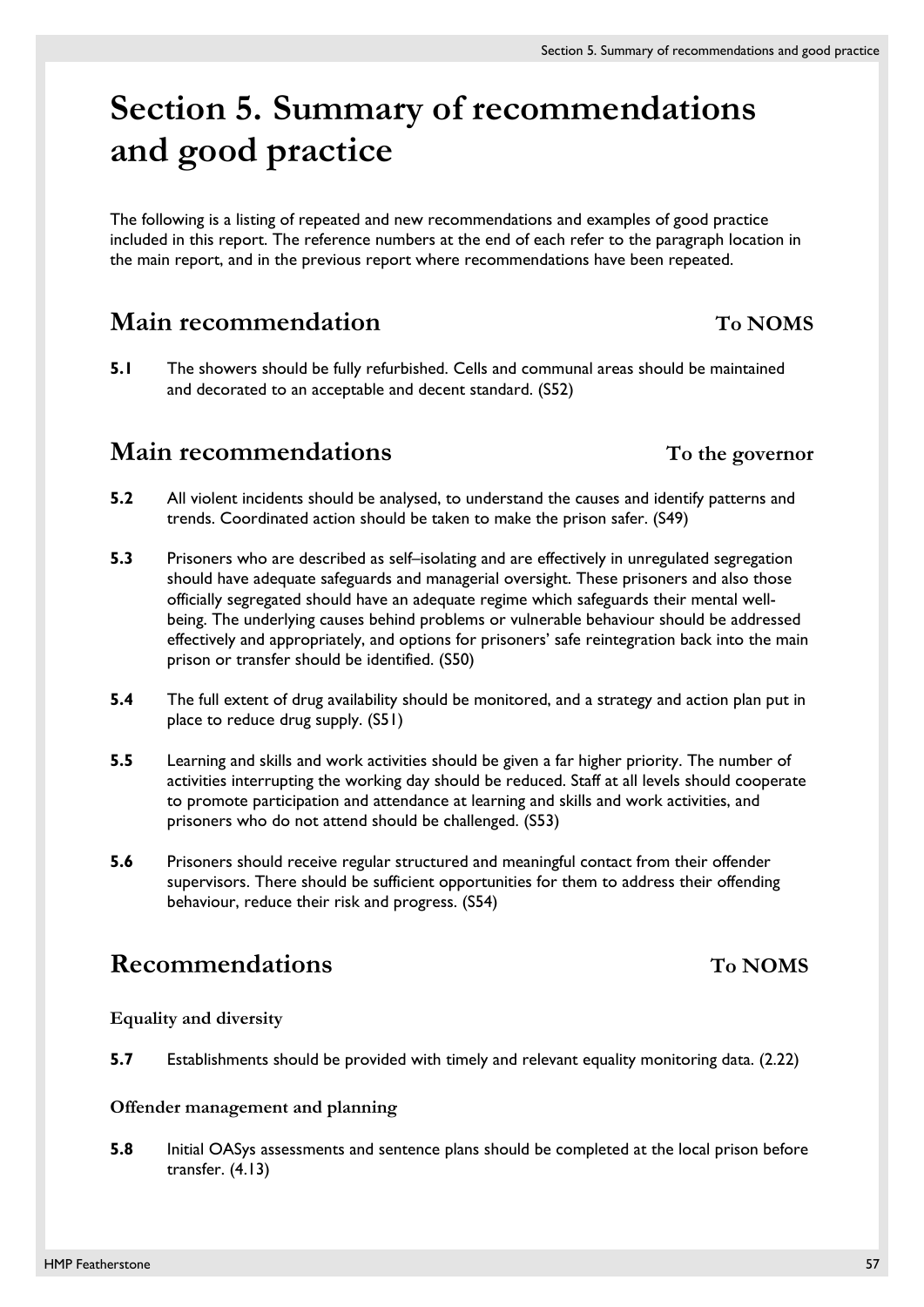**5.9** Prisoner transfers should not be delayed owing to a lack of escort arrangements. [\(4.25](#page-51-0))

# **Recommendations** To the governor

### **Early days in custody**

- **5.10** First night risk interviews should take account of all prisoner issues and ensure that these are adequately dealt with and relevant departments notified. [\(1.11](#page-19-1), repeated recommendation 1.14)
- **5.11** New arrivals should be able to buy a reception pack. [\(1.12](#page-19-0))

### **Bullying and violence reduction**

- **5.12** Investigations into and formal monitoring of perpetrators of violent and antisocial incidents should be improved and should include interventions that are evaluated for effectiveness. [\(1.17](#page-20-0), repeated recommendation, 1.26)
- **5.13** Support for victims of violent and antisocial behaviour, including those in debt, should be improved. [\(1.18](#page-20-1), repeated recommendation, 1.28)

### **Self-harm and suicide**

- **5.14** Information about self-harm incidents and trends should be analysed and shared with relevant departments, to identify appropriate strategic action. ([1.24\)](#page-21-0)
- **5.15** Entries in assessment, care in custody and teamwork (ACCT) documents should clearly demonstrate meaningful interaction with prisoners and decisions made at MASH meetings should inform and be informed by the ACCT document. [\(1.25](#page-21-1))
- **5.16** All suicide attempts with potentially the most serious consequences should be investigated quickly and action taken to prevent similar incidents. ([1.26,](#page-21-2) repeated recommendation, 1.41)
- **5.17** Prisoners should be able to speak to a Listener or to the Samaritans when they wish. ([1.27\)](#page-21-3)

### **Safeguarding**

**5.18** The governor should initiate contact with the local director of adult social services (DASS) and the local safeguarding adults board (LSAB) to develop local safeguarding processes. [\(1.29](#page-22-0), repeated recommendation, 1.47)

### **Security**

- **5.19** Security meetings should have clear monthly security objectives, communicated to staff, relating to the threats and actions required to mitigate the risk. [\(1.36\)](#page-23-0)
- **5.20** All serious incidents should be reported and recorded accurately. [\(1.37](#page-23-1))
- **5.21** Prisoners should only be strip-searched on the basis of intelligence or specific suspicion. [\(1.38](#page-23-2), repeated recommendation, 1.53)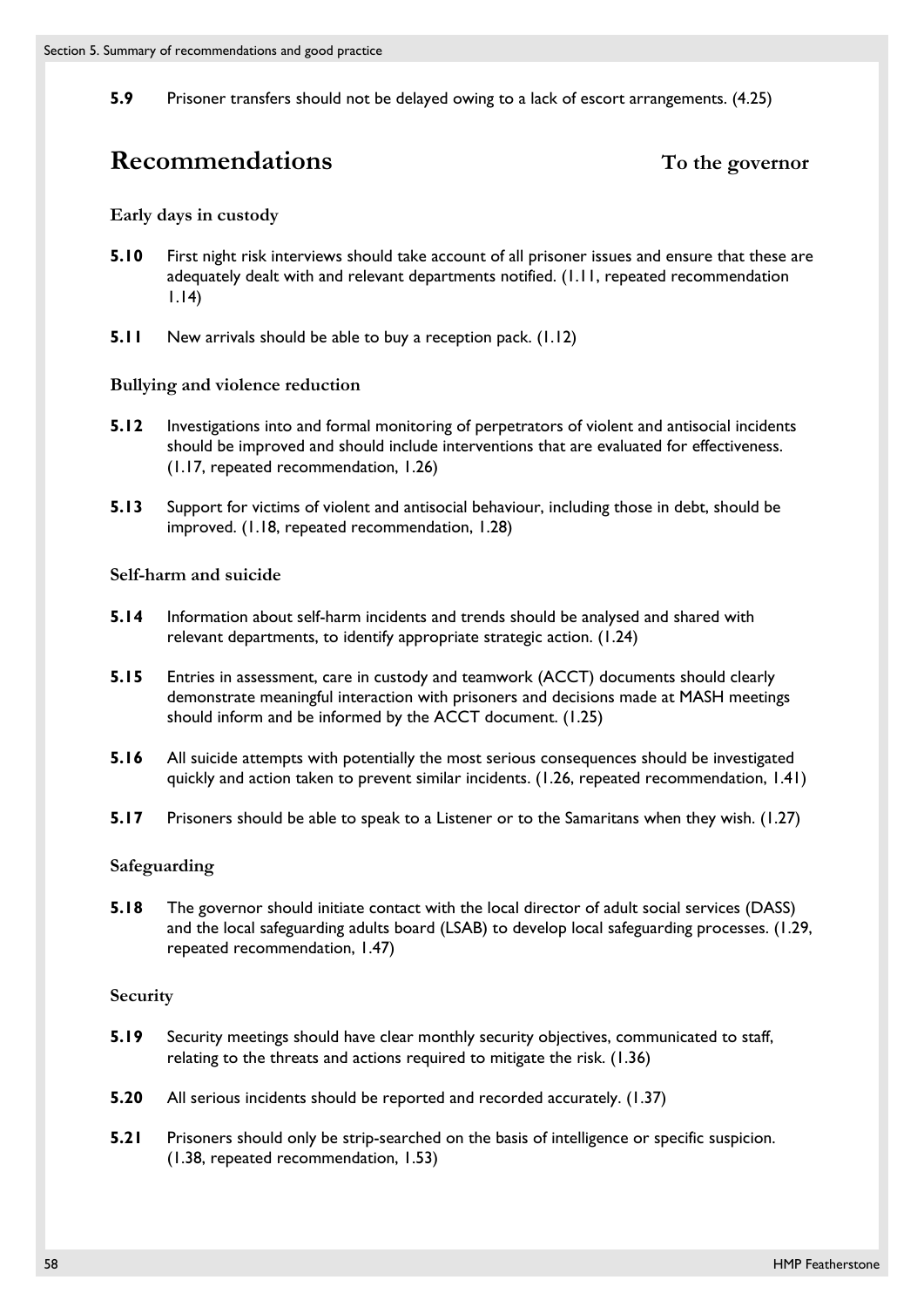**5.22** All suspicion drug testing should be undertaken in time. [\(1.39,](#page-23-3) repeated recommendation, 1.54)

### **Discipline**

- **5.23** Data on adjudications should be routinely analysed to identify emerging patterns, with trends investigated and appropriate action taken to address them. [\(1.46](#page-24-0))
- **5.24** Adjudications should be completed within the proper timescales. ([1.47\)](#page-24-1)
- **5.25** Oversight of use of force should be improved to ensure that documentation is completed, force is used appropriately and as a last resort, and that information about trends and patterns is used strategically to help to reduce the use of force. [\(1.52](#page-25-0))
- **5.26** Living conditions in the segregation unit should be improved. ([1.59\)](#page-26-0)

### **Substance misuse**

- **5.27** The drug and alcohol health needs assessment should include clear recommendations to develop future services. [\(1.65](#page-26-1), repeated recommendation, 1.85)
- **5.28** The psychosocial team should be sufficiently well staffed to ensure the consistent delivery of group work and one-to-one interventions. ([1.66\)](#page-26-2)

### **Residential units**

- **5.29** Prisoners should be able to access basic essentials such as adequate clean clothing, bedding, kettles, cell furniture and televisions. [\(2.9\)](#page-29-0)
- **5.30** Cell bells should be answered within five minutes. ([2.10](#page-29-1))
- **5.31** The application system should be managed effectively and prisoners should be able to have their applications dealt with quickly and fairly. [\(2.11](#page-29-2))

#### **Staff-prisoner relationships**

**5.32** Prison officers should consistently challenge and report inappropriate conduct. [\(2.17](#page-30-0))

#### **Equality and diversity**

- **5.33** Monitoring data should be routinely interrogated, to determine if any minority groups are being disadvantaged, and remedial action taken where necessary. ([2.23\)](#page-31-1)
- **5.34** The prison should have an equality policy which is specific to the population at Featherstone, including arrangements for the monitoring of equality against all protected characteristics and detailing the provision for prisoners from each minority group. [\(2.24](#page-31-2), repeated recommendation 2.27)
- **5.35** Discrimination incident report forms should be freely available on all house blocks. ([2.25\)](#page-31-3)
- **5.36** Managers should develop links with community organisations to provide support and advice for each protected characteristic. [\(2.26](#page-31-4))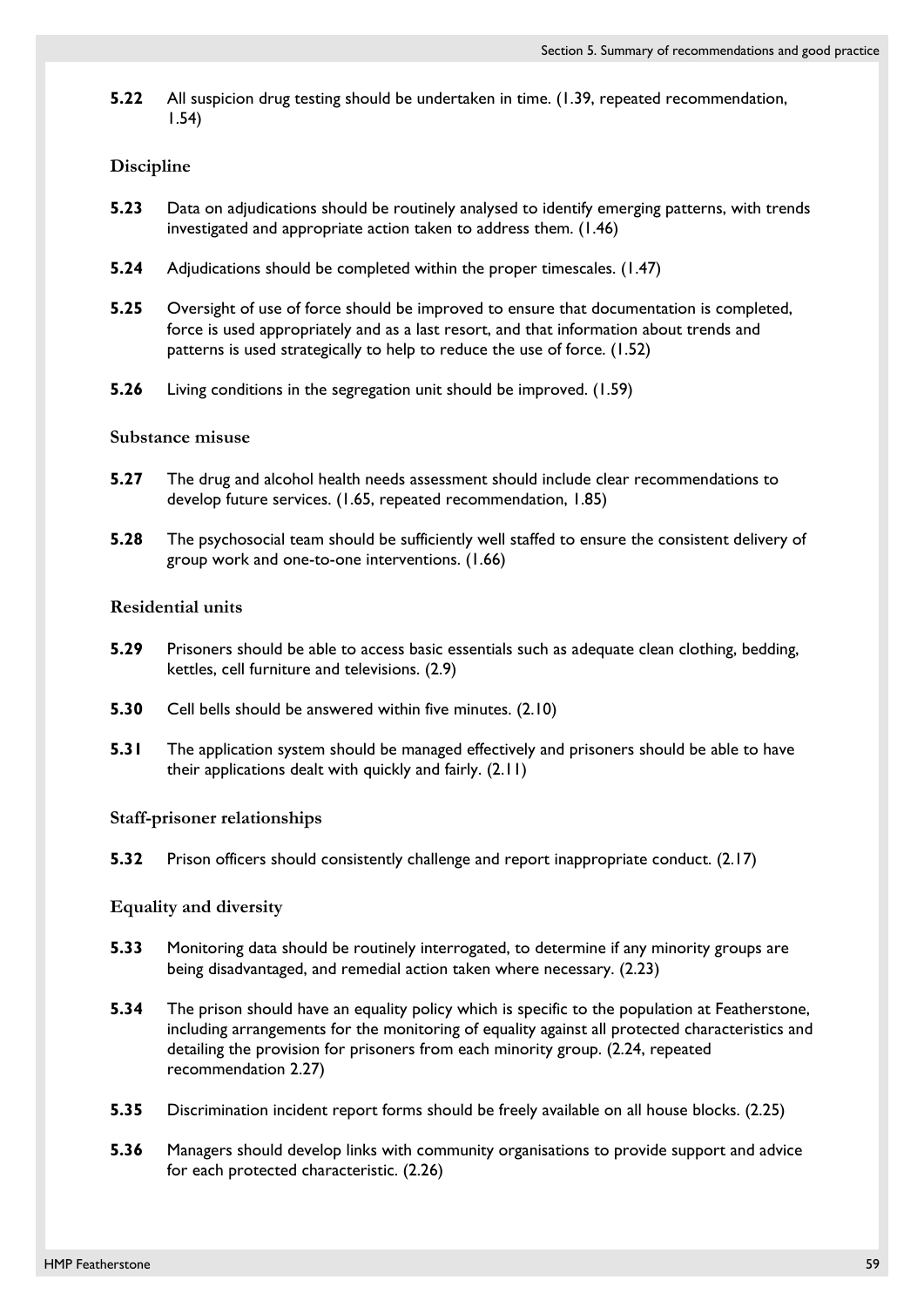- **5.37** There should be effective consultation arrangements for all minority groups. [\(2.34](#page-32-1), repeated recommendation 2.28)
- **5.38** Staff should use the professional telephone interpreting service to communicate with non-English speakers whenever confidentiality is required. ([2.35\)](#page-32-2)
- **5.39** Independent immigration advice should be available within the prison. [\(2.36](#page-32-3))
- **5.40** Personal emergency evacuation plans should be up to date and clearly located in each house block office, and staff should be regularly reminded of their importance. ([2.37\)](#page-32-4)

**Faith and religious activity** 

**5.41** The chaplaincy should have a clear strategy for resettling prisoners in their faith communities, including stronger ties with community faith leaders and arrangements for support on release. ([2.41\)](#page-33-0)

#### **Complaints**

**5.42** Complaints, particularly those against staff, should be fully investigated. [\(2.44](#page-33-1))

#### **Legal rights**

- **5.43** Prisoners should be able to have a private legal visit. ([2.47\)](#page-34-0)
- **5.44** Prisoners should be given their legal correspondence without a delay. ([2.48](#page-34-1))

#### **Health services**

- **5.45** Health services staff should be in date with all mandatory training, receive regular recorded supervision and have a current performance appraisal. [\(2.58](#page-35-0))
- **5.46** Prisoners should be able to access routine GP appointments within two weeks. [\(2.63](#page-36-0))
- **5.47** Clinical records should accurately reflect all the care given and prisoners with complex health needs should have comprehensive care plans. ([2.64\)](#page-36-1)
- **5.48** Prisoners who require secondary health services should be seen within communityequivalent waiting times. [\(2.65](#page-36-2))
- **5.49** Prison officers should consistently monitor and manage medication administration queues, to reduce the opportunities for bullying and diversion and maintain patient confidentiality. [\(2.71](#page-37-0))
- **5.50** Prisoners who do not attend for prescribed medication should be followed up systematically. [\(2.72](#page-37-1))
- **5.51** Prisoners should receive in-possession medication following a consistent recorded risk assessment that is regularly reviewed. [\(2.73](#page-37-2))
- **5.52** There should be effective oversight of prescribing trends to ensure appropriate prescribing. [\(2.74](#page-37-3))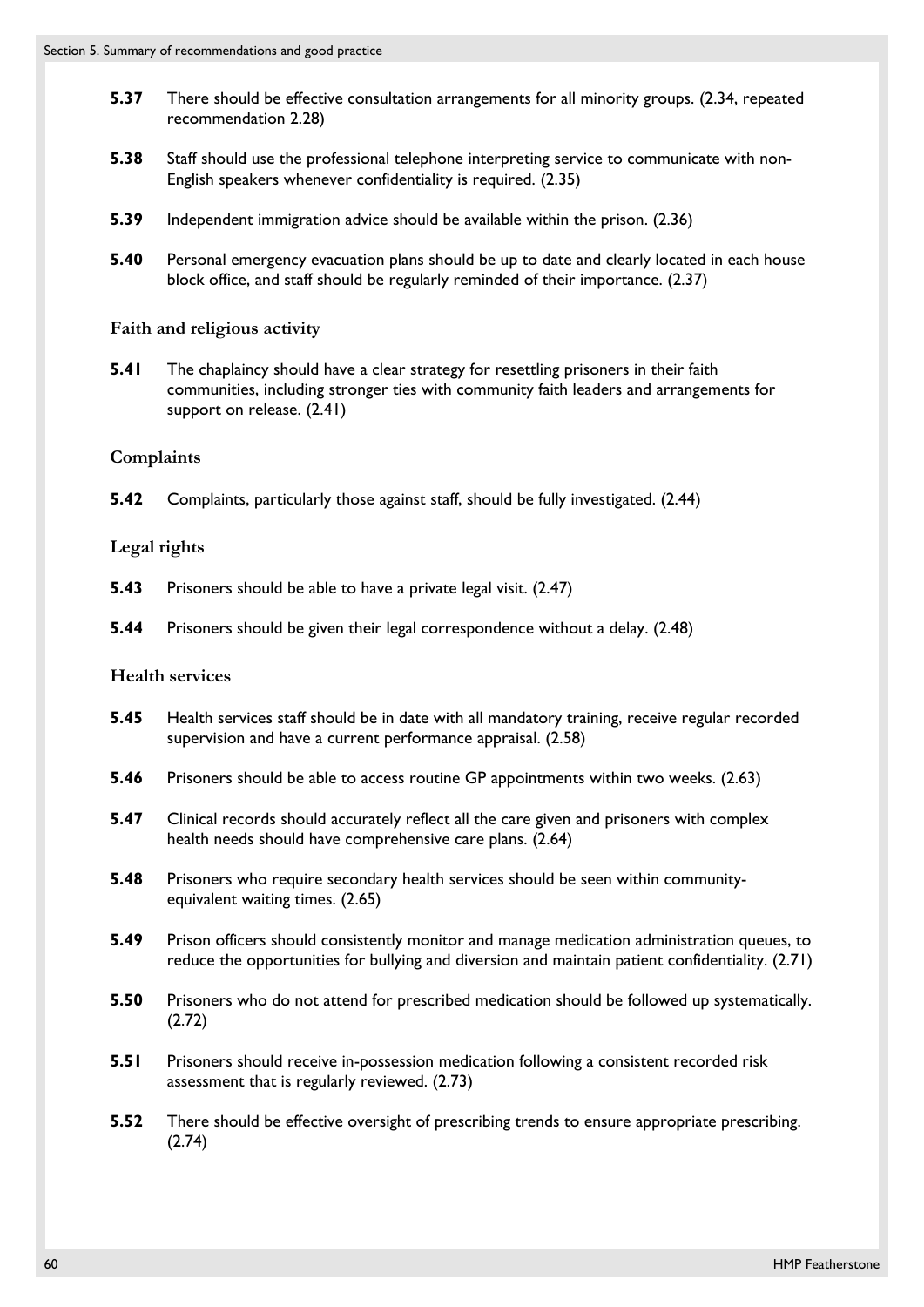- **5.53** The integrated mental health and substance misuse team should be sufficiently staffed to meet patients' mental health needs. All staff should have access to regular structured managerial supervision and undertake mandatory training to support their role. ([2.83\)](#page-38-0)
- **5.54** All discipline officers should receive mental health awareness training, to enable them to recognise and support prisoners with mental health problems. ([2.84\)](#page-38-1)
- **5.55** Patients requiring a transfer under the Mental Health Act should be assessed promptly and transferred within the current transfer guidelines. [\(2.85](#page-38-2))

### **Catering**

- **5.56** The kitchen should be clean and in a good state of repair. ([2.90\)](#page-39-0)
- **5.57** House block serveries and food trolleys should be clean and well maintained, and servery workers should wear appropriate protective clothing. [\(2.91\)](#page-39-1)

#### **Purchases**

- **5.58** Consultation arrangements to update the prison shop list should be formalised and include prisoner representatives from each protected characteristic. [\(2.95](#page-40-0))
- **5.59** Prisoners should not have to pay a catalogue administration fee. [\(2.96](#page-40-1), repeated recommendation 2.125)

#### **Time out of cell**

- **5.60** The prison should operate a full category C regime, with daily association and unlock of at least 10 hours a day. ([3.3](#page-42-1))
- **5.61** Daily exercise periods of at least one hour should be available to all prisoners. ([3.4\)](#page-42-2)

#### **Learning and skills and work activities**

- **5.62** Senior managers should introduce a greater number and range of employability-related courses, better to meet the resettlement needs of the population. [\(3.14](#page-44-0))
- **5.63** The number of vocational training opportunities should be increased across all work areas. [\(3.15](#page-44-1))
- **5.64** Senior managers should further extend education and training provision to include higherlevel learning and a greater range of subjects, better to meet the needs of those serving longer sentences or with higher prior academic attainment. ([3.16\)](#page-44-2)
- **5.65** Teachers should ensure that they use the results of initial assessment well to deliver teaching and assessment that meets the needs of all learners, including those with high levels of prior attainment. [\(3.23](#page-45-0))
- **5.66** Instructors in all work areas should provide detailed feedback to prisoners, to help them to develop useful employability and personal skills, including English and mathematics. [\(3.24](#page-45-1))
- **5.67** All instructors should be qualified in the technical aspects of the work that they oversee. [\(3.25](#page-45-2))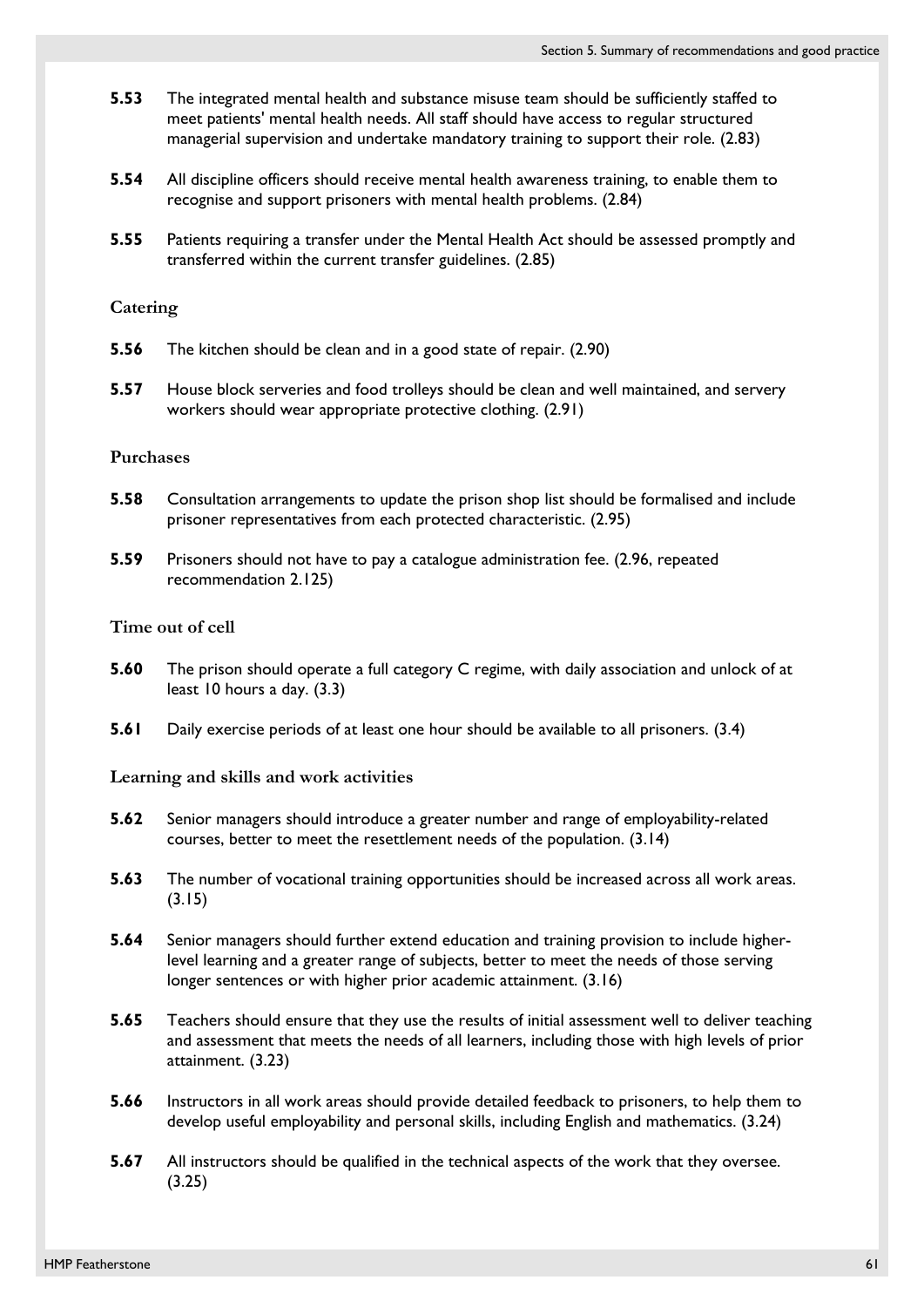- **5.68** Senior managers should take immediate action to drive up success rates on courses in English at level 1 and mathematics at levels 1 and 2. ([3.35\)](#page-46-0)
- **5.69** Prisoners should be able to access the library at least once a week. ([3.41\)](#page-47-0)
- **5.70** Library staff should collect data on library usage, so that they can identify whether particular groups of prisoners are not benefiting from library services and activities, and take appropriate action. ([3.42\)](#page-47-1)

# **Physical education and healthy living**

- **5.71** Managers should analyse available data to monitor participation in activities and take appropriate action to ensure good access by all groups of prisoners. ([3.47\)](#page-47-2)
- **5.72** Staff should monitor and manage the safe use of fitness equipment in the house blocks. ([3.48\)](#page-47-3)

# **Strategic management of resettlement**

- **5.73** Offender management and resettlement provision should be fully informed by a comprehensive and robust analysis of needs, including evidence gathered from an analysis of offender assessment system (OASys) data, and be specific to the different types of prisoner held at the establishment. [\(4.4\)](#page-48-0)
- **5.74** Offender management should be fully integrated into the reducing reoffending strategy and action plan, in order to ensure that it is at the heart of the work undertaken across the prison. ([4.5](#page-48-1))

# **Offender management and planning**

- **5.75** OASys assessments and sentence plans should be reviewed regularly, and be of a good quality and tailored to the individual prisoner. ([4.14\)](#page-50-1)
- **5.76** All high risk of harm cases should be reviewed by the interdepartmental risk management team, and comprehensive risk management plans should be developed and reviewed each month to monitor progress made. [\(4.19](#page-50-2))
- **5.77** Multi-agency public protection arrangements (MAPPA) management levels should be confirmed at least six months before release, to promote the offender management unit's involvement in risk management release plans. ([4.20](#page-50-3))

# **Reintegration planning**

- **5.78** Resettlement outcomes following release should be gathered and analysed, to evidence the effectiveness of the resettlement services. ([4.34\)](#page-52-0)
- **5.79** The use of the virtual campus should be increased, to help with electronic CV preparation and support 'live' job searches and applications. ([4.42](#page-53-0))
- **5.80** Drug and alcohol recovery service release plans should be shared with the offender management unit, to ensure a coordinated approach to resettlement planning. ([4.46\)](#page-53-1)
- **5.81** A comprehensive analysis of the offending behaviour needs of the population should be completed and used to develop the appropriate range and number of interventions to meet prisoners' needs. ([4.57\)](#page-54-0)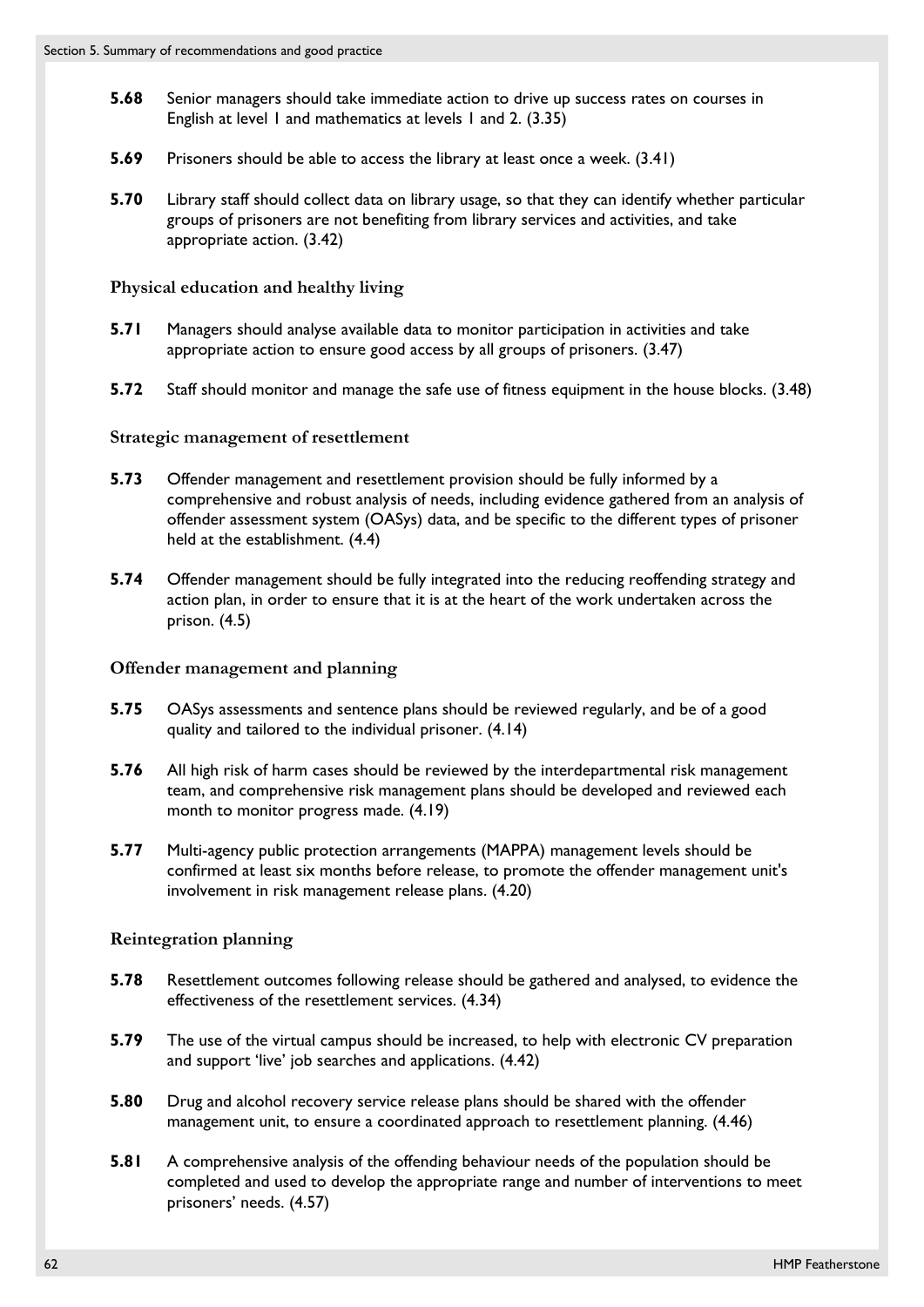**5.82** Prisoners should be provided with money management skills. ([4.49\)](#page-54-1)

# **Example of good practice**

### **Offender management and planning**

**5.83** Parole board familiarisation sessions, including role play, helped indeterminate-sentenced prisoners to gain an understanding of, and confidence in, the parole board processes. [\(4.29](#page-51-1))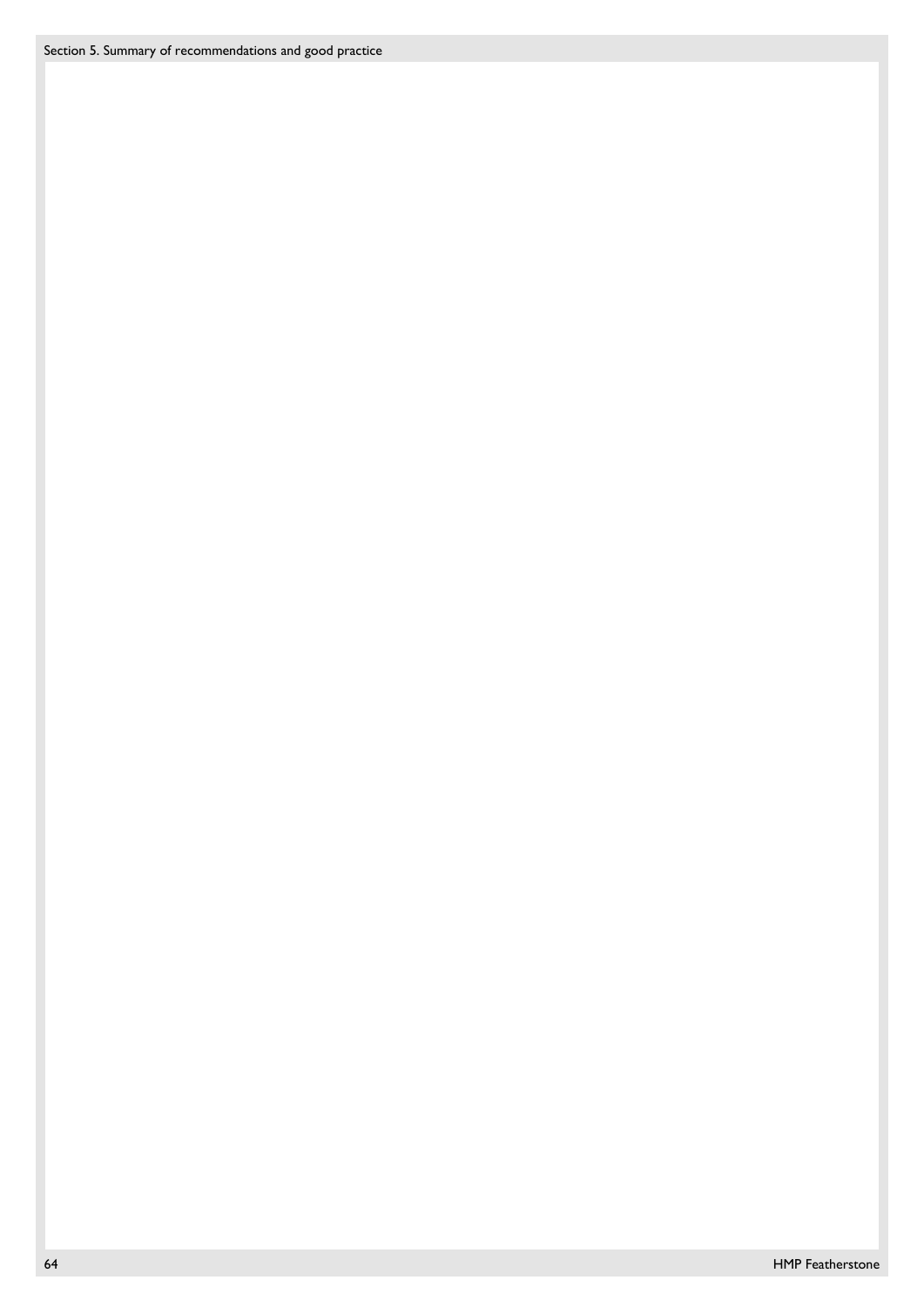# **Section 6. Appendices**

# **Appendix I: Inspection team**

Peter Clarke Chief Inspector Alison Perry Team leader Paul Rowlands **Inspector** Sandra Fieldhouse **Inspector** Jonathan Tickner **Inspector** Maneer Afsar **Inspector** Inspector Gordon Riach **Inspector** Inspector Andrew Rooke Inspector Patricia Taflan **Researcher** Researcher Alissa Redmond **Researcher** Emma Seymour **Researcher** Laura Green and the Cause Researcher Richard Chapman **Pharmacist** Gerard McGrath **Canadian Construction** Ofsted inspector Charles Searle **Charles** Searle **Charles** Searle Steve Oliver-Watts **CERNATE:** Ofsted inspector

Paul Roberts **Paul Roberts** Substance misuse inspector Majella Pearce **Health services** inspector Kathleen Byrne **Care Quality Commission inspector** Cat Reeves **Care Quality Commission inspector** Paddy Doyle **Communist Communist Communist Communist Communist Communist Communist Communist Communist Communist Communist Communist Communist Communist Communist Communist Communist Communist Communist Communist Communist** Simi Badachha Offender management inspector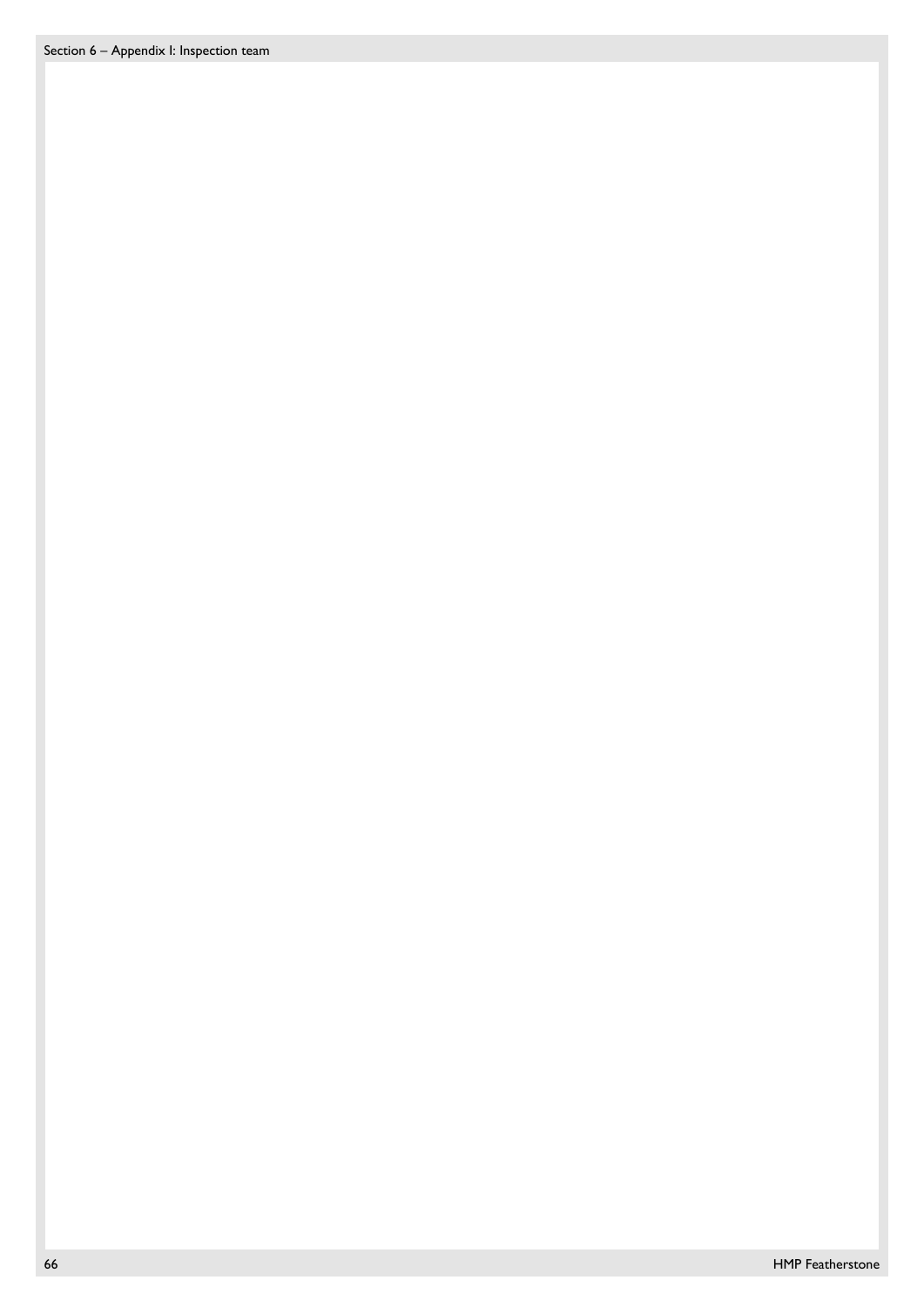# **Appendix II: Progress on recommendations from the last report**

The following is a summary of the main findings from the last report and a list of all the recommendations made, organised under the four tests of a healthy prison. The reference numbers at the end of each recommendation refer to the paragraph location in the previous report. If a recommendation has been repeated in the main report, its new paragraph number is also provided.

# **Safety**

**Prisoners, particularly the most vulnerable, are held safely.** 

*At the last inspection, in 2013, journey times to the prison were short for most and the reception experience for the majority of prisoners was positive. Most prisoners felt safe on their first night and induction was adequate. There were a large number of violent incidents but many were low level. The prison had a positive culture, and at a personal level staff demonstrated care for prisoners and were identifying risk factors; but formal monitoring was poor and some prisoners in crisis felt unsupported. Arrangements to support victims of anti-social behaviour were inadequate. Security was broadly proportionate. The IEP scheme was used effectively and to encourage positive behaviour, but the scheme required scrutiny regarding demotions. Too many prisoners said that drugs were easily available and current testing methods did not enable the prison to get an accurate picture of the extent of the problem, but the prison was taking action to address this. Use of force was high and some oversight was weak. The segregation unit was a poor environment with a limited regime but most prisoners spoke positively about staff support. Support for those with substance misuse issues was good. Outcomes for prisoners were reasonably good against this healthy prison test.* 

### **Main recommendations**

The collection and collation of data on violent and antisocial behaviour should be improved, with more effective data analysis and action taken to address these issues. (S39) **Not achieved** 

Data for disciplinary procedures, use of force and segregation should be collated, analysed and used more effectively. (S40) **Not achieved**

### **Recommendations**

Prisoners should be processed through reception expeditiously. (1.13) **Not achieved** 

First night risk interviews should take account of all prisoner issues and ensure that these are adequately dealt with and relevant departments notified. (1.14) **Not achieved** (recommendation repeated, 1.11)

There should be a consolidated safer custody action plan. (1.25) **Not achieved** 

Investigations into and formal monitoring of perpetrators of violent and antisocial incidents should be improved and should include interventions that are evaluated for effectiveness. (1.26) **Not achieved** (recommendation repeated, 1.17)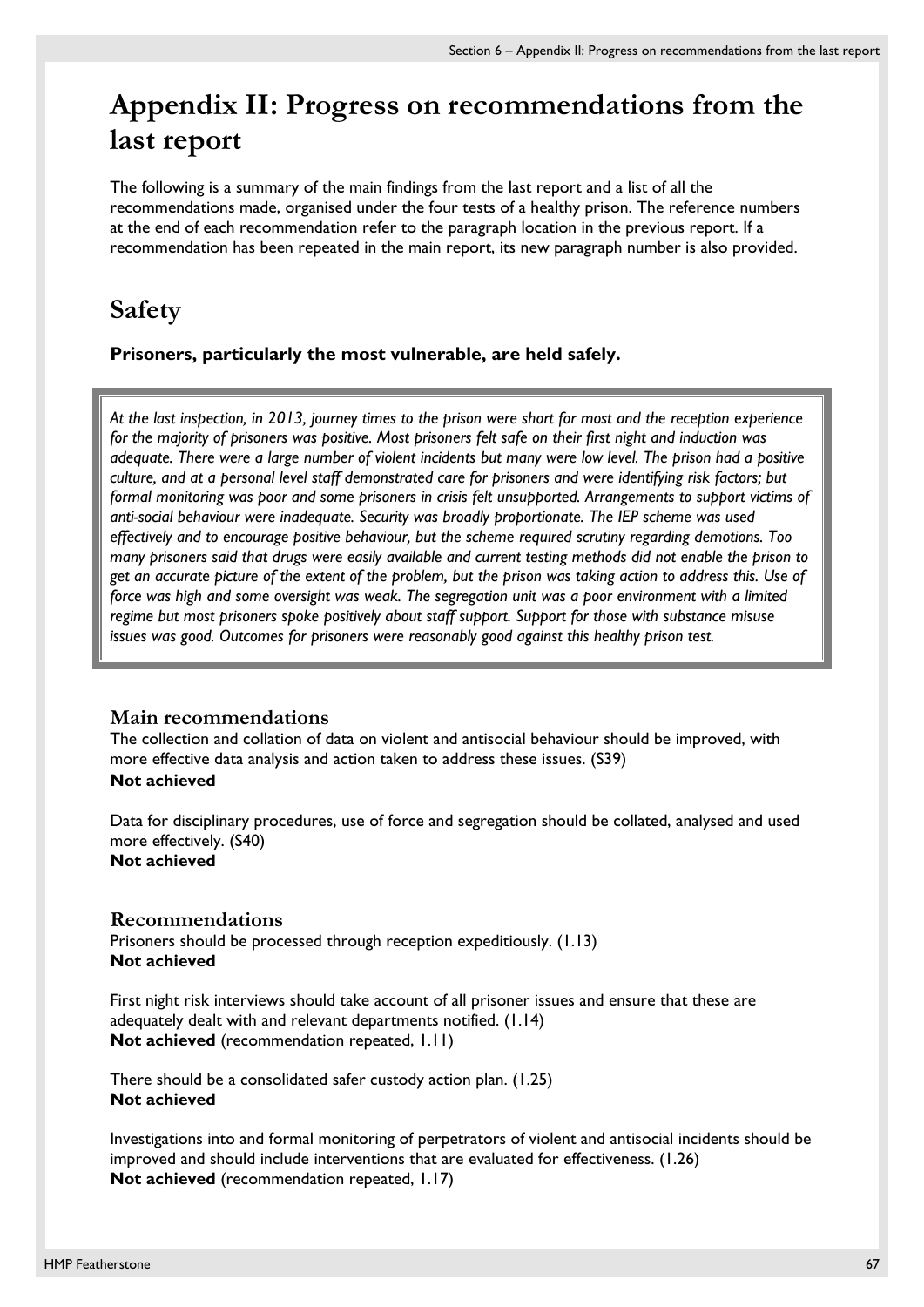There should be careful oversight of the violence reduction representatives and their work, and mediation should be monitored for its effectiveness. (1.27) **Not achieved** 

Support for victims of violent and antisocial behaviour, including those in debt, should be improved. (1.28)

**Not achieved** (recommendation repeated, 1.18)

All staff should receive safer custody training and subsequent refresher training. (1.39) **Not achieved**

The quality of assessment, care in custody and teamwork (ACCT) documents and support for those in crisis should be improved. (1.40) **Achieved** 

All suicide attempts with potentially the most serious consequences should be investigated quickly and action taken to prevent similar incidents. (1.41) **Not achieved** (recommendation repeated, 1.26)

The governor should initiate contact with the local director of adult social services (DASS) and the local safeguarding adults board (LSAB) to develop local safeguarding processes. (1.47) **Not achieved** (recommendation repeated, 1.29)

Prisoners should only be strip-searched on the basis of intelligence or specific suspicion. (1.53) **Not achieved** (recommendation repeated, 1.38)

All suspicion drug testing should be undertaken in time. (1.54) **Not achieved** (recommendation repeated, 1.39)

Prisoners on the basic level of the IEP scheme should be set behaviour improvement targets that are linked to the behaviour that resulted in the original demotion. (1.59) **Not achieved** 

All disciplinary charges should be fully investigated, with clear reasons given for the decisions reached, and the quality assurance of adjudication records should be improved. (1.64) **Achieved** 

The quality of use of force records and management oversight of them should be improved. (1.68) **Not achieved** 

The environment and regime in the segregation unit, including the exercise yard, should be improved. (1.76)

### **Not achieved**

Segregation review documentation should be completed thoroughly and include meaningful targets.  $(1.77)$ 

### **Not achieved**

The drug and alcohol health needs assessment should include clear recommendations to develop future services. (1.85) **Not achieved** (recommendation repeated, 1.65)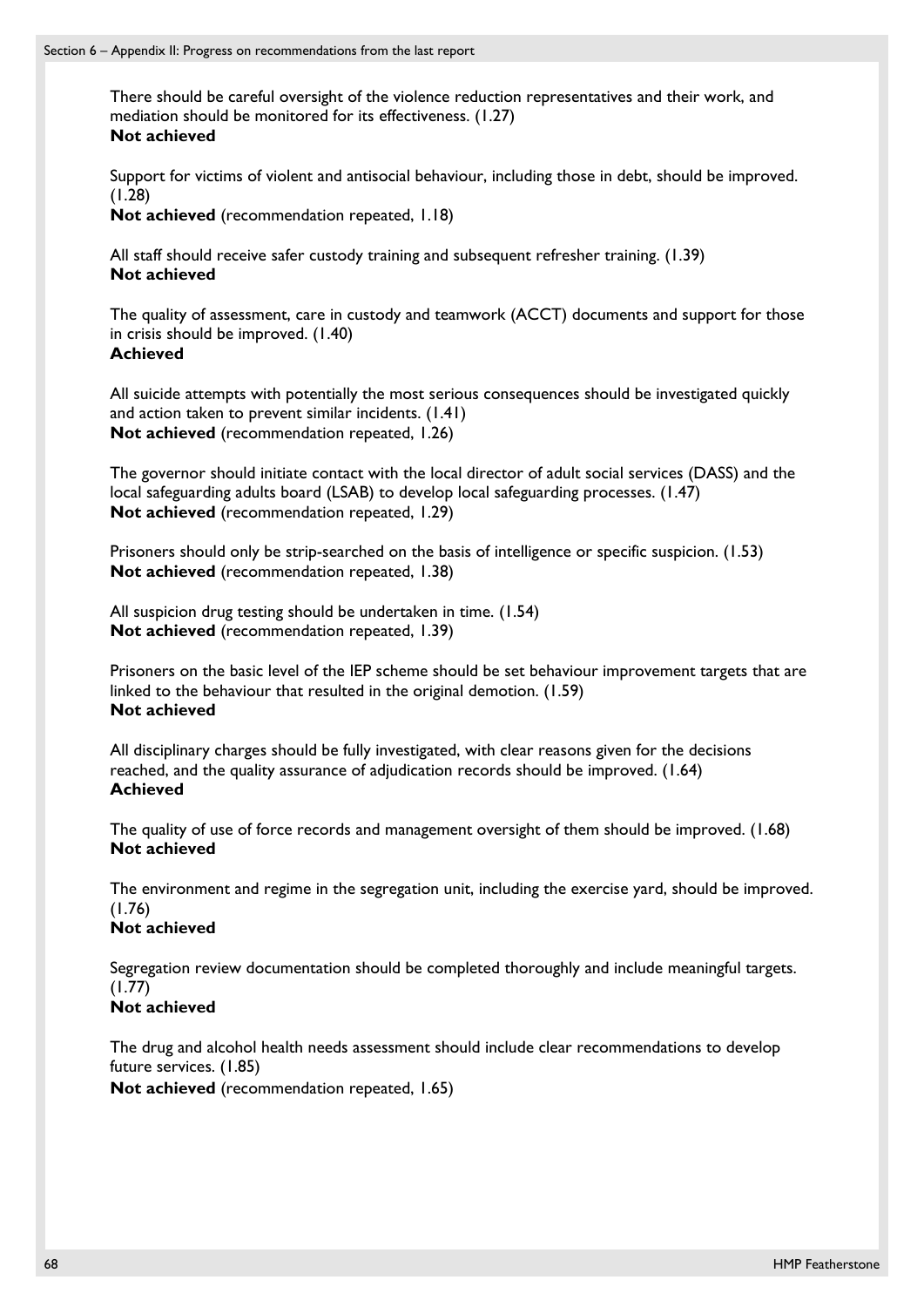# **Respect**

### **Prisoners are treated with respect for their human dignity.**

*At the last inspection, in 2013, the prison provided a clean and decent environment. Staff–prisoner engagement was mostly positive but a minority of staff had a negative impact. Arrangements for equality, diversity and faith were effective and there was good support across the protected characteristics. The management of applications, complaints, clothing and legal services provision needed attention. Arrangements for prisoner consultation were good. Health service provision was reasonable, with some evidence of good practice. Prisoners were critical about the food provided. Outcomes for prisoners were good against this healthy prison test.* 

### **Main recommendation**

There should be vigilant supervision of medication administration by discipline staff to reduce the potential for diversion of tradable medicines and for bullying, and to preserve confidentiality around the hatch. (S41) **Not achieved**

### **Recommendations**

Cells designed for one prisoner should not be used to hold two. (2.11) **Not achieved** 

Toilets in cells should be sufficiently screened. (2.12) **Not achieved** 

Prisoners should be issued with high-quality clothing each week. (2.13) **Not achieved** 

The prison should have an equality policy which is specific to the population at Featherstone, including arrangements for the monitoring of equality against all protected characteristics and detailing the provision for prisoners from each minority group. (2.27) **Not achieved** (recommendation repeated, 2.24)

There should be effective consultation arrangements for all minority groups. (2.28) **Not achieved** (recommendation repeated, 2.34)

Support for foreign national prisoners should be improved, including access to independent immigration advice. (2.37) **Not achieved** 

The prison should investigate and address the negative perceptions of Muslim and black and minority ethnic prisoners. (2.38) **Not achieved** 

The room allocated for Friday prayers should be suitable for the numbers attending. (2.43) **Achieved** 

Quality assurance processes should be reviewed to ensure that responses to complaints are timely, answer the points being raised and use appropriate language. (2.47) **Partially achieved**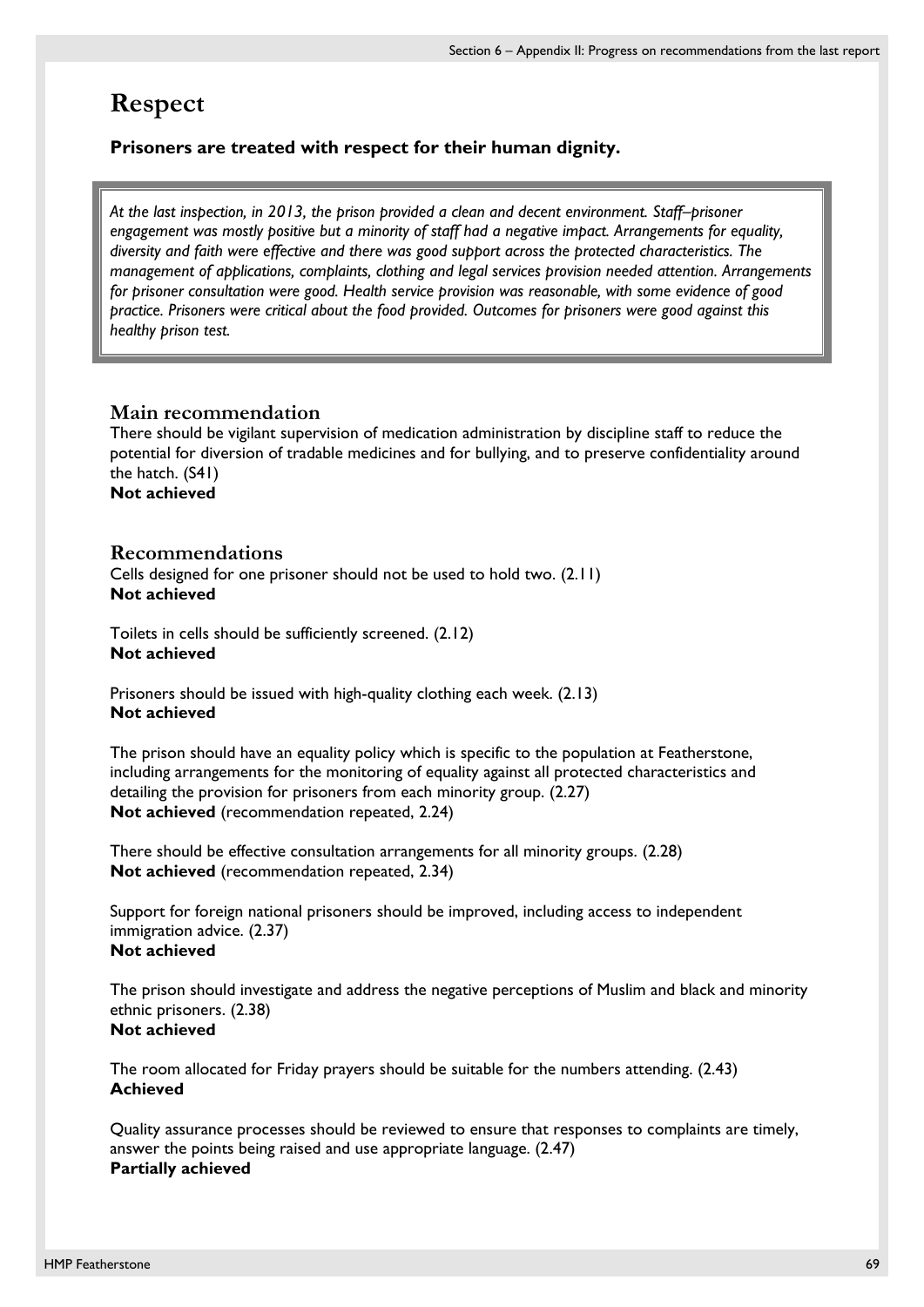All new arrivals should have access to appropriate legal services advice. (2.51) **Not achieved** 

Staff should only open mail from solicitors or legal advisers in the presence of the prisoner. (2.52) **Not achieved** 

The health needs assessment and health care policies should be up to date, readily available to staff and adapted where necessary to reflect the prison environment. The health needs assessment should include mental health needs. (2.64)

### **Achieved**

There should be increased use of professional telephone interpreting services, and health care literature, in a range of languages, should be readily available for prisoners with a poor understanding of English. (2.65)

#### **Partially achieved**

A risk assessment should be carried out on the impact of low nursing staff levels and reduced discipline officer cover on health outcomes for prisoners. (2.66) **Achieved** 

Health screening on arrival or transfer should be robust and ensure that prisoners' health needs are identified early, with attention to those men who may not disclose issues immediately. (2.76) **Partially achieved** 

Joint care planning with prison staff should ensure positive health outcomes and identify any deterioration in health promptly.  $(2.77)$ **Partially achieved**

### Missed medications should be followed up and prescribers informed, to ensure therapeutic prescribing and that complete records of administration of medicines are routinely available to the pharmacist. (2.90)

### **Partially achieved**

Pharmacy clinics should be provided, to reflect community arrangements. (2.91) **Achieved** 

Arrangements for in-possession medicines should ensure that up-to-date risk assessments are readily accessible to prescribers and nursing staff. (2.92) **Partially achieved**

Talking therapies should be available, to support good rehabilitation. (2.109) **Not achieved** 

Regular multidisciplinary team meetings between primary and in-reach clinicians should be scheduled, to enable formal clinical case management. (2.110) **Achieved** 

Staff supervising the serveries should ensure that portions of food are adequate and consistent. (2.117) **Not achieved** 

Breakfast packs should be issued on the day they are to be eaten. (2.118) **Not achieved** 

Prisoners should be able to place a full shop order within 24 hours of arrival. (2.124) **Not achieved**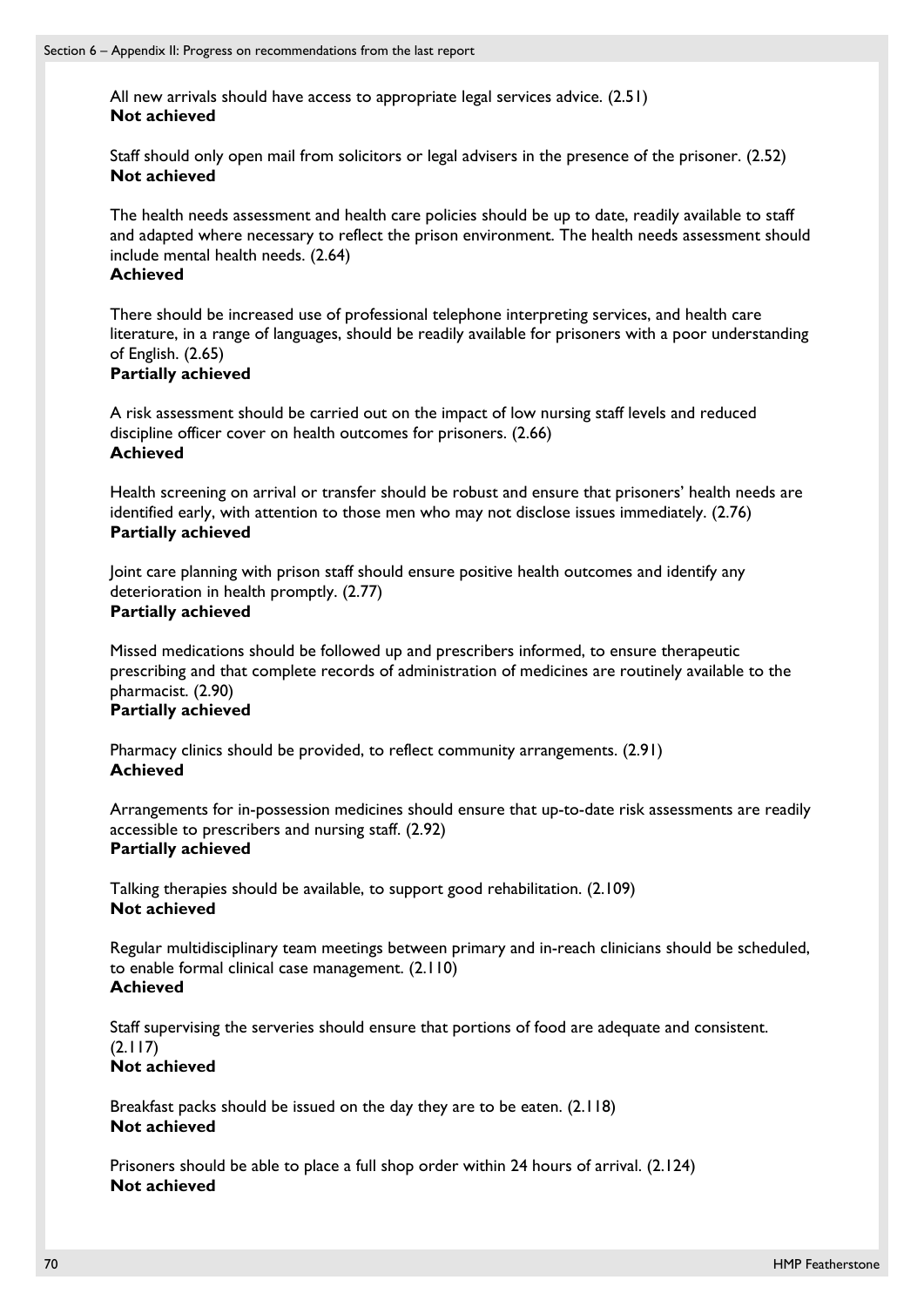Prisoners should not have to pay a catalogue administration fee. (2.125) **Not achieved** (recommendation repeated, 2.96)

# **Purposeful activity**

**Prisoners are able, and expected, to engage in activity that is likely to benefit them.** 

*At the last inspection, in 2013, time out of cell for most prisoners was good and there were sufficient activity places. The quality of education and vocational provision was good and achievement outcomes were high. Peer workers were used effectively to encourage and support learning. prisoners had satisfactory access to the library, which was well resourced and provided good opportunities for learning. The gym offered a good balance of courses. Outcomes for prisoners were good against this healthy prison test.* 

### **Recommendations**

Opportunities for learners to progress to higher-level qualifications in construction programmes should be provided. (3.12)

### **Achieved**

Education and training requirements should be included in sentence plan targets if identified as potential barriers to progression by the National Careers Service during initial advice sessions. (3.13) **Achieved** 

The content and quality of learning statements in learning logs should be checked to help prisoners to understand their progress better and improve individual learning plans. (3.27) **Achieved** 

English and mathematics qualifications that are vocationally contextualised to provide relevance and maintain interest should be provided in vocational training and work areas. (3.28) **Not achieved** 

Performance data should be analysed, to identify and correct any differences in progress and achievement between different groups of learners. (3.35) **Not achieved** 

Managers should investigate how to minimise the noise level from the gym, to reduce the disruption caused in education classes. (3.48) **Achieved** 

Quality improvement procedures should be further developed to include lesson observations and self-assessment. (3.49) **No longer relevant**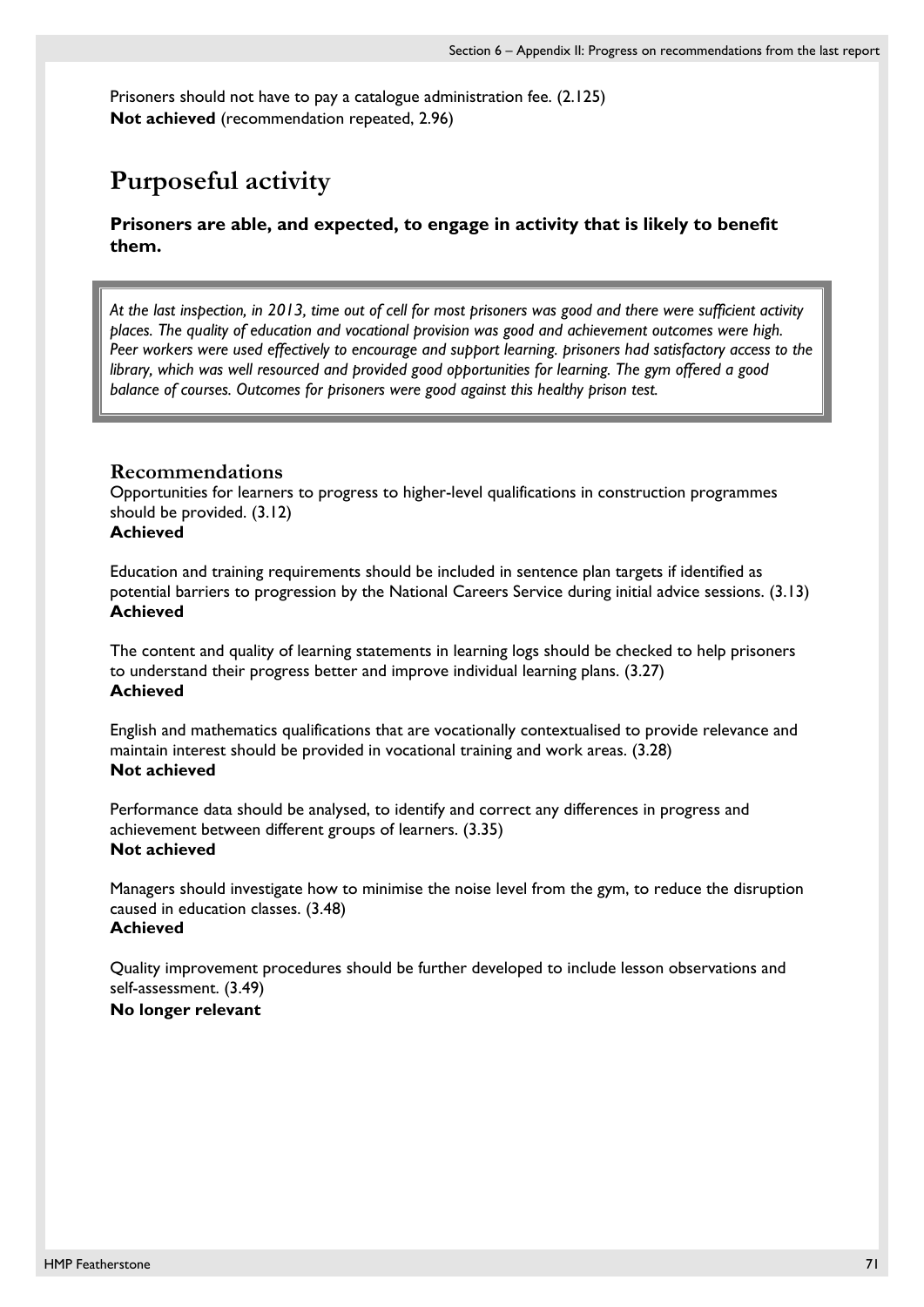# **Resettlement**

**Prisoners are prepared for their release back into the community and effectively helped to reduce the likelihood of reoffending.** 

*At the last inspection, in 2013, the offender management and resettlement policies were not current and many aspects of delivery were fragmented. Sentence planning was poor and lacked a whole-prison approach. Caseloads for offender supervisors were high and there was insufficient regular contact with prisoners. There was a large backlog of offender assessment system (OASys) assessments. There was good support for indeterminate-sentenced prisoners. Aspects of public protection arrangements were sound but offender supervisors were insufficiently engaged in the process. Pathway provision was generally good but offender supervisor involvement was minimal. Outcomes for prisoners were not sufficiently good against this healthy prison test.* 

## **Main recommendation**

The strategic functioning of offender management should be better integrated across the prison, be informed by a comprehensive and up-to-date needs analysis and meet the overall requirements of the population. (S42)

**Not achieved** 

### **Recommendations**

The provision of offender supervision should be consistent and reflect the level of prisoner needs. (4.18)

**Not achieved** 

Prisoners should not be transferred to the establishment without an up-to-date offender assessment system (OASys) assessment. (4.19) **Not achieved** 

All appropriate prisoners should have a completed and up-to-date OASys assessment. (4.20) **Not achieved** 

All departments working with a prisoner, including their personal officer; education, training and employment providers; and drug and alcohol services, should attend sentence planning boards, or at least provide written contributions. (4.21) **Partially achieved** 

Casework reviews and regular professional supervision should be introduced for all offender supervisors, to ensure consistent standards of service delivery and effective case management. (4.22) **Partially achieved** 

The role of the probation department should be clearly defined and their work effectively integrated with that of offender supervisors. (4.23) **Achieved** 

An agreed system for escalating concerns regarding late contributions to reports from community offender managers should be introduced. (4.24) **Not achieved**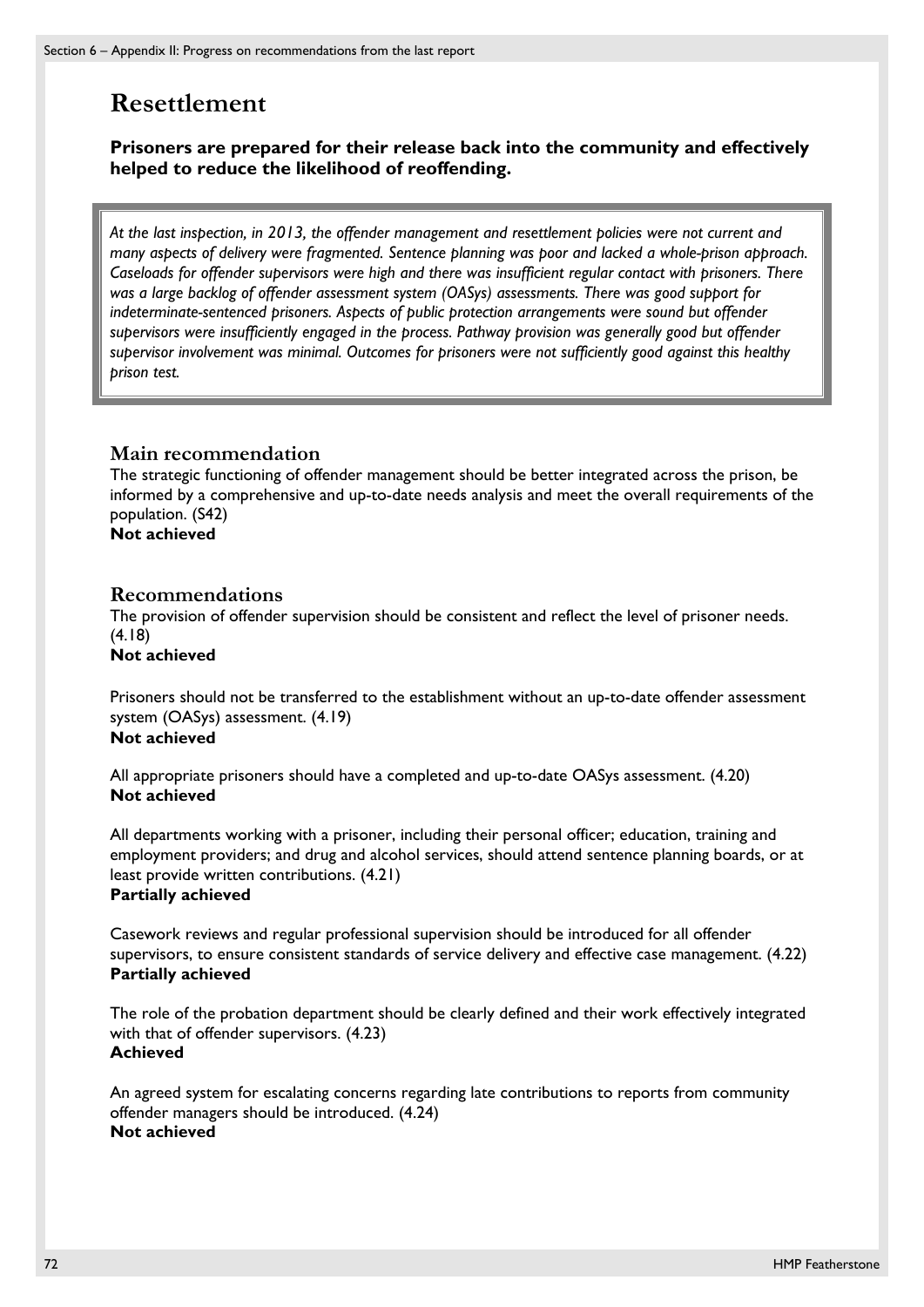Offender supervisors should record information about, and contact with, prisoners on P-Nomis rather than in separate contact logs. (4.25) **Achieved** 

The role of offender supervisors in the management of high risk offenders through public protection arrangements should be clarified and appropriate and consistent management scrutiny applied. (4.30) **Achieved** 

The prison should ensure that work undertaken by resettlement pathway providers is properly and effectively coordinated with the work of offender supervisors to support release. (4.38) **Partially achieved** 

Pertinent learner education activity information should be recorded accurately and in a timely manner, and the time available for discussion at prisoners' National Careers Service interviews should be maximised. (4.45)

### **Achieved**

An up-to-date palliative care policy and protocol should clearly identify the arrangements for prisoners requiring palliative or end-of-life care. (4.49) **Not achieved**

All prisoners and visitors should be able to receive the full visit length entitlement. (4.57) **Achieved** 

The offending behaviour needs of all prisoners should be met at the prison or prisoners should be transferred, without delay, to an establishment that can deliver the necessary interventions. (4.62) **Not achieved**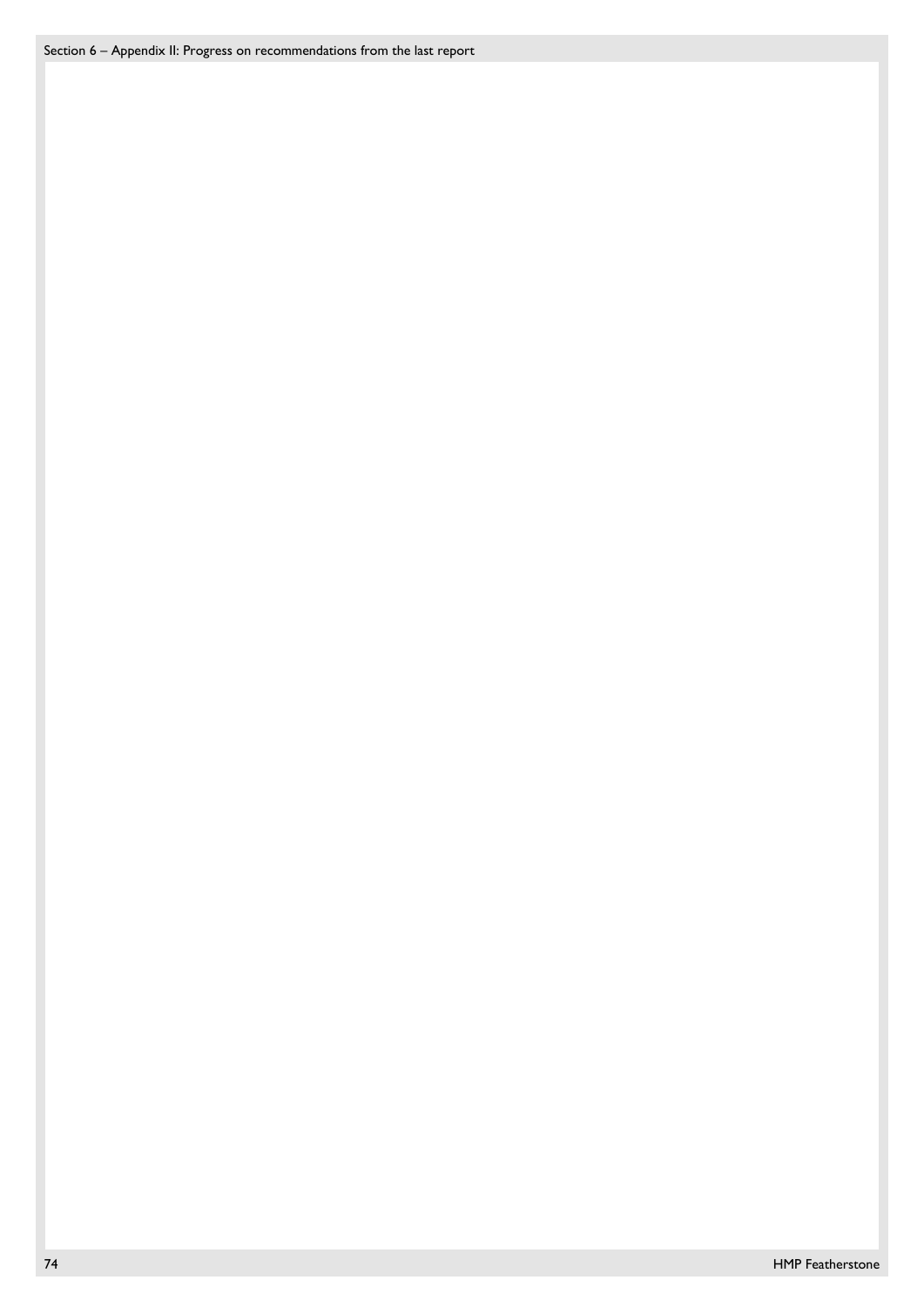## **Appendix III: Care Quality Commission Requirement Notice**



# **Requirement Notices**

**Provider**: South Staffordshire and Shropshire Healthcare NHS Foundation Trust Provider ID: RRE

Regulated activities: Treatment of disease, disorder, or injury, Diagnostic and screening procedures.

## **Action we have told the provider to take**

The table below shows the regulations that were not being met. The provider must send CQC a report that says what action it is going to take to meet these regulations.

| <b>Regulation 18 Staffing</b> | Regulation $18 - (1)$ Sufficient numbers of<br>suitably qualified, competent, skilled and<br>experienced persons must be deployed<br>in order to meet the requirements of this<br>part. |
|-------------------------------|-----------------------------------------------------------------------------------------------------------------------------------------------------------------------------------------|
|-------------------------------|-----------------------------------------------------------------------------------------------------------------------------------------------------------------------------------------|

## **How the regulation was not being met:**

To meet this requirement, providers must provide sufficient numbers of suitably qualified, competent, skilled and experienced staff to meet the needs of the people using the service. Staff must receive the support, training, professional development and supervision that are necessary for them to carry out their role and responsibilities.

The primary mental health team was short staffed. The team comprised one full time senior registered mental health nurse and one full time registered mental health nurse.

The team had two vacancies one of which was covered by an agency nurse whose contract was to end on the 18 November 2016. A consequence of the low numbers of staff was that the range of primary mental health services provided to patients was limited.

Nursing staff and recovery practitioners were not up to date with mandatory training such as infection control and the trust did not sufficiently monitor mandatory training for staff.

Nursing staff, including the team manager, and recovery practitioners did not receive regular structured supervision. The trust did not sufficiently monitor supervision arrangements for staff.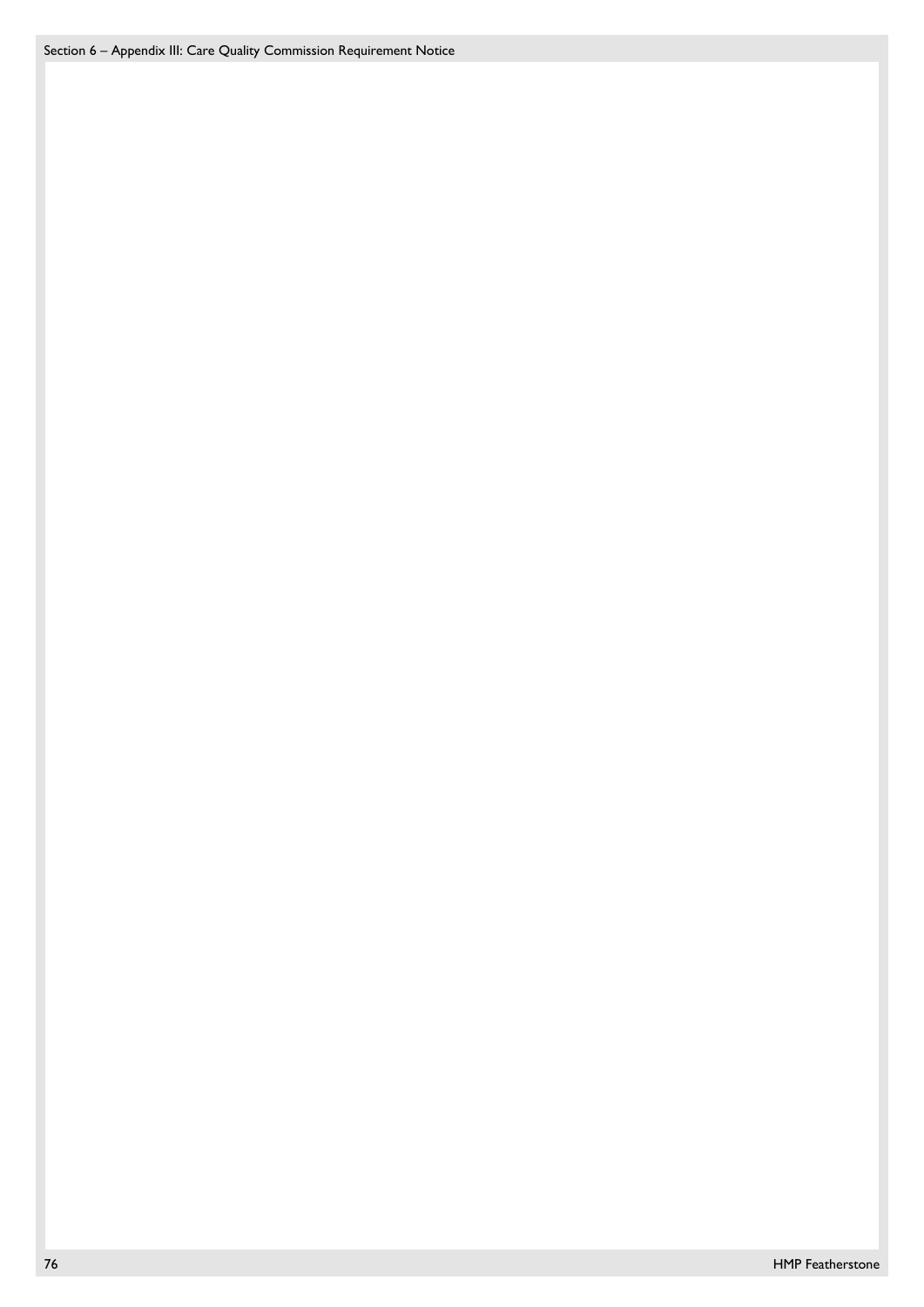## **Appendix IV: Prison population profile**

*Please note: the following figures were supplied by the establishment and any errors are the establishment's own.*

| <b>Status</b>         | 18-20-year-olds | 21 and over | %    |
|-----------------------|-----------------|-------------|------|
| Sentenced             | u               | 574         | 89.1 |
| Recall                |                 | 69          | 10.7 |
| Convicted unsentenced |                 |             | 0.0  |
| Remand                |                 |             | 0.0  |
| Civil prisoners       |                 |             | 0.0  |
| <b>Detainees</b>      |                 |             | 0.2  |
| <b>Total</b>          |                 | 644         | 100  |

| <b>Sentence</b>                  | 18-20-year-olds | 21 and over | %    |
|----------------------------------|-----------------|-------------|------|
| Unsentenced                      |                 |             | 0.2  |
| Less than six months             | 0               |             | 0.2  |
| six months to less than 12       | $\mathbf{0}$    | 0           | 0.0  |
| months                           |                 |             |      |
| 12 months to less than 2 years   | $\Omega$        | 48          | 7.5  |
| 2 years to less than 4 years     | 0               | 164         | 25.4 |
| 4 years to less than 10 years    | 0               | 278         | 43.2 |
| 10 years and over (not life)     | 0               | 53          | 8.2  |
| ISPP (indeterminate sentence for | $\Omega$        | 45          | 15.4 |
| public protection)               |                 |             |      |
| Life                             | 0               | 54          | 7.0  |
| Total                            | 0               | 644         | 100  |

| Age                            | <b>Number of prisoners</b> | %              |
|--------------------------------|----------------------------|----------------|
| Please state minimum age here: | 21                         | $\blacksquare$ |
| Under 21 years                 | 0                          | 0.0            |
| 21 years to 29 years           | 215                        | 33.4           |
| 30 years to 39 years           | 253                        | 39.3           |
| 40 years to 49 years           | 126                        | 19.6           |
| 50 years to 59 years           | 42                         | 6.5            |
| 60 years to 69 years           |                            | $\mathsf{L}$   |
| 70 plus years                  |                            | 0.2            |
| Please state maximum age here: | 72                         | ٠              |
| <b>Total</b>                   | 644                        | 100            |

| <b>Nationality</b> | 18-20-year-olds | 21 and over | %    |
|--------------------|-----------------|-------------|------|
| <b>British</b>     |                 | 549         | 85.2 |
| Foreign nationals  |                 | 95          | 14.8 |
| Total              |                 | 644         | 100  |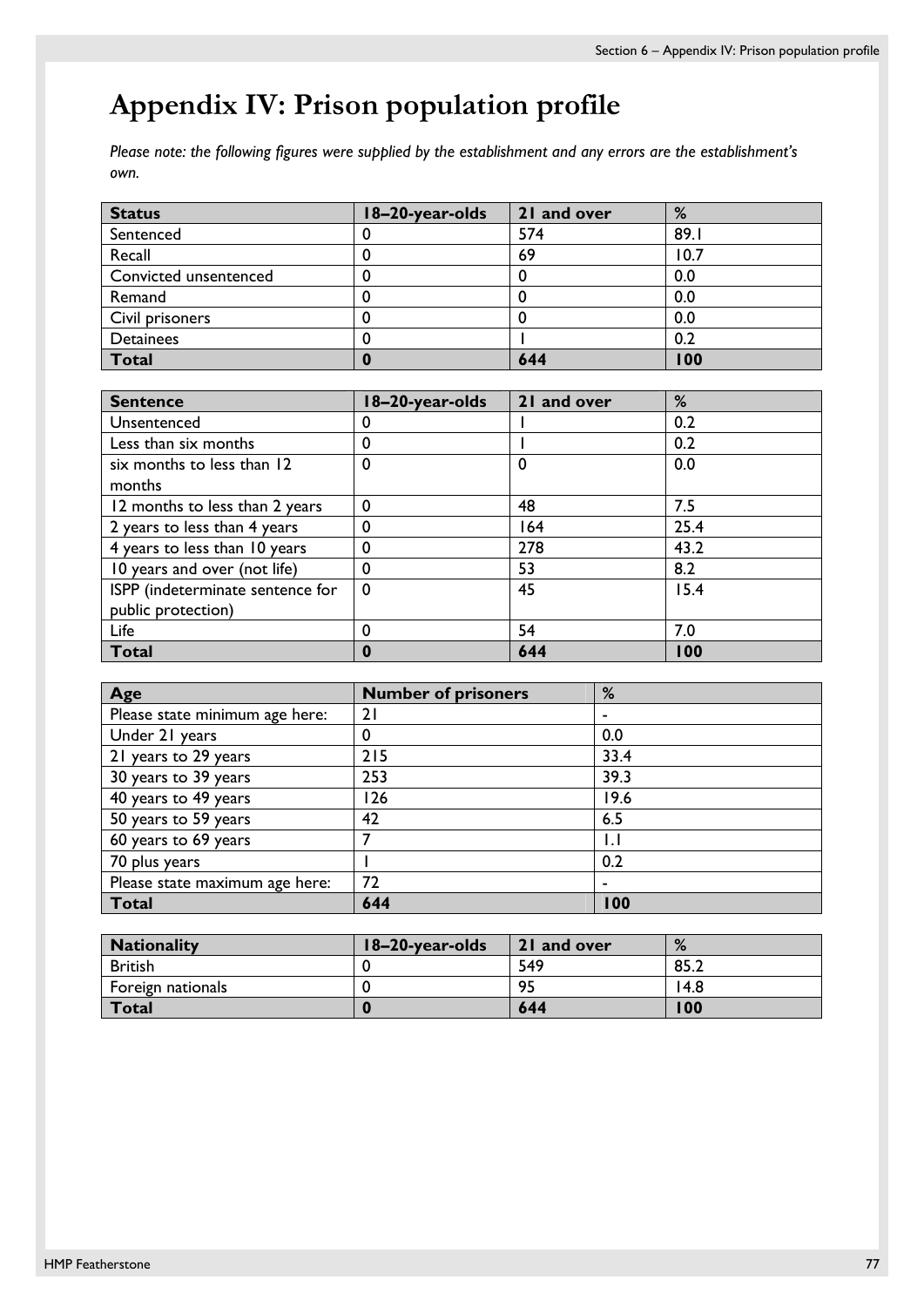| <b>Security category</b>  | 18-20-year-olds | 21 and over | %    |
|---------------------------|-----------------|-------------|------|
| Uncategorised unsentenced |                 |             | 0.0  |
| Uncategorised sentenced   |                 |             | 0.2  |
| Category A                |                 |             | 0.0  |
| Category B                |                 |             | 0.0  |
| Category C                |                 | 624         | 96.8 |
| Category D                |                 | ۱9          | 3.0  |
| Other                     |                 |             | 0.0  |
| Total                     |                 | 644         | 100  |

| <b>Ethnicity</b>              | 18-20-year-olds | 21 and over             | %           |
|-------------------------------|-----------------|-------------------------|-------------|
| White                         |                 |                         |             |
| <b>British</b>                | $\mathbf 0$     | 387                     | 60.1        |
| Irish                         | $\mathbf 0$     | $\overline{\mathbf{4}}$ | 0.6         |
| Gypsy/Irish Traveller         | $\mathbf 0$     | $\overline{\mathbf{3}}$ | 0.5         |
| Other white                   | $\mathbf 0$     | 42                      | 6.5         |
|                               |                 |                         |             |
| Mixed                         |                 |                         |             |
| White and black Caribbean     | $\mathbf 0$     | 8                       | 2.8         |
| White and black African       | $\mathbf 0$     | 5                       | 0.8         |
| White and Asian               | $\mathbf 0$     | $\overline{5}$          | 0.8         |
| Other mixed                   | $\mathbf 0$     | $\overline{7}$          | $  \cdot  $ |
|                               |                 |                         |             |
| Asian or Asian British        |                 |                         |             |
| Indian                        | $\mathbf 0$     | 25                      | 3.9         |
| Pakistani                     | $\mathbf 0$     | 35                      | 5.4         |
| Bangladeshi                   | $\mathbf 0$     | $\overline{5}$          | 0.8         |
| Chinese                       | $\mathbf 0$     |                         | 0.2         |
| Other Asian                   | $\mathbf 0$     | 5                       | 0.8         |
|                               |                 |                         |             |
| <b>Black or black British</b> |                 |                         |             |
| Caribbean                     | $\mathbf 0$     | 57                      | 8.9         |
| African                       | $\mathbf 0$     | 22                      | 3.4         |
| Other black                   | $\mathbf 0$     | 9                       | 1.4         |
|                               | $\mathbf 0$     |                         |             |
| Other ethnic group            |                 |                         |             |
| Arab                          | $\mathbf 0$     | $\mathbf 0$             | 0.0         |
| Other ethnic group            | $\mathbf 0$     | 8                       | 1.2         |
|                               |                 |                         |             |
| Not stated                    | $\mathbf 0$     | 6                       | 0.9         |
| <b>Total</b>                  | $\bf{0}$        | 644                     | 100         |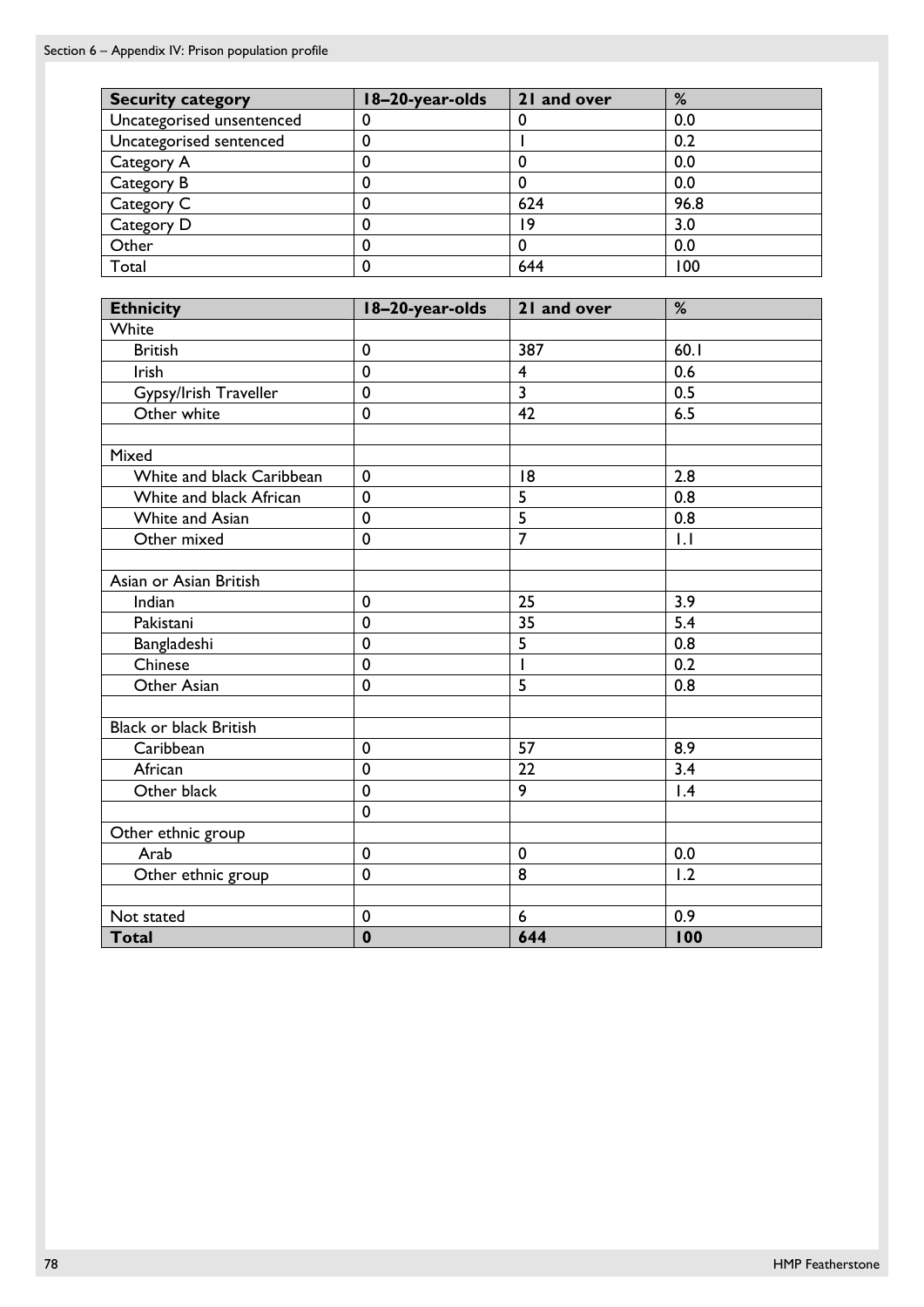| <b>Religion</b>               | 18-20-year-olds | 21 and over | %    |
|-------------------------------|-----------------|-------------|------|
| <b>Baptist</b>                | 0               | 0           | 0.0  |
| Church of England             | 0               | 94          | 14.6 |
| Roman Catholic                | 0               | 89          | 13.8 |
| Other Christian denominations | 0               | 120         | 18.6 |
| Muslim                        | 0               | 108         | 16.8 |
| Sikh                          | 0               | 14          | 2.2  |
| Hindu                         | 0               | C           | 0.3  |
| <b>Buddhist</b>               | 0               | Ħ           | 1.7  |
| <b>Jewish</b>                 | 0               |             | 0.2  |
| Other                         | 0               |             | l.7  |
| No religion                   | 0               | 194         | 30.1 |
| <b>Total</b>                  | 0               | 644         | 100  |

| Other demographics          | 18-20-year-olds | 21 and over | % |
|-----------------------------|-----------------|-------------|---|
| Veteran (ex-armed services) |                 |             |   |
|                             |                 |             |   |
| Total                       |                 |             |   |

## **Sentenced prisoners only**

| Length of stay         | 18-20-year-olds |   | 21 and over   |      |
|------------------------|-----------------|---|---------------|------|
|                        | <b>Number</b>   | % | <b>Number</b> | %    |
| Less than I month      |                 |   | 81            | 12.6 |
| I month to 3 months    |                 |   | 2             | 18.8 |
| 3 months to six months |                 |   | 160           | 24.8 |
| six months to I year   |                 |   | 142           | 22.0 |
| I year to 2 years      |                 |   | 93            | 14.4 |
| 2 years to 4 years     |                 |   | 36            | 5.6  |
| 4 years or more        |                 |   | 10            | 1.6  |
| <b>Total</b>           |                 |   | 643           | 99.8 |

## **Sentenced prisoners only**

|                                 | 18-20-year-olds | 21 and over | %   |
|---------------------------------|-----------------|-------------|-----|
| Foreign nationals detained post |                 |             | 0.0 |
| sentence expiry                 |                 |             |     |
| Public protection cases         |                 |             | 0.0 |
| (this does not refer to public  |                 |             |     |
| protection sentence categories  |                 |             |     |
| but cases requiring monitoring/ |                 |             |     |
| restrictions).                  |                 |             |     |
| <b>Total</b>                    |                 |             |     |

### **Unsentenced prisoners only**

| Length of stay         | 18-20-year-olds |   | 21 and over   |     |
|------------------------|-----------------|---|---------------|-----|
|                        | <b>Number</b>   | % | <b>Number</b> | %   |
| Less than I month      |                 |   | O             | 0.0 |
| I month to 3 months    |                 |   |               | 0.0 |
| 3 months to six months |                 |   |               | 0.0 |
| six months to I year   |                 |   |               | 0.2 |
| year to 2 years        |                 |   |               | 0.0 |
| 2 years to 4 years     |                 |   | 0             | 0.0 |
| 4 years or more        |                 |   |               | 0.0 |
| Total                  |                 |   |               | 0.2 |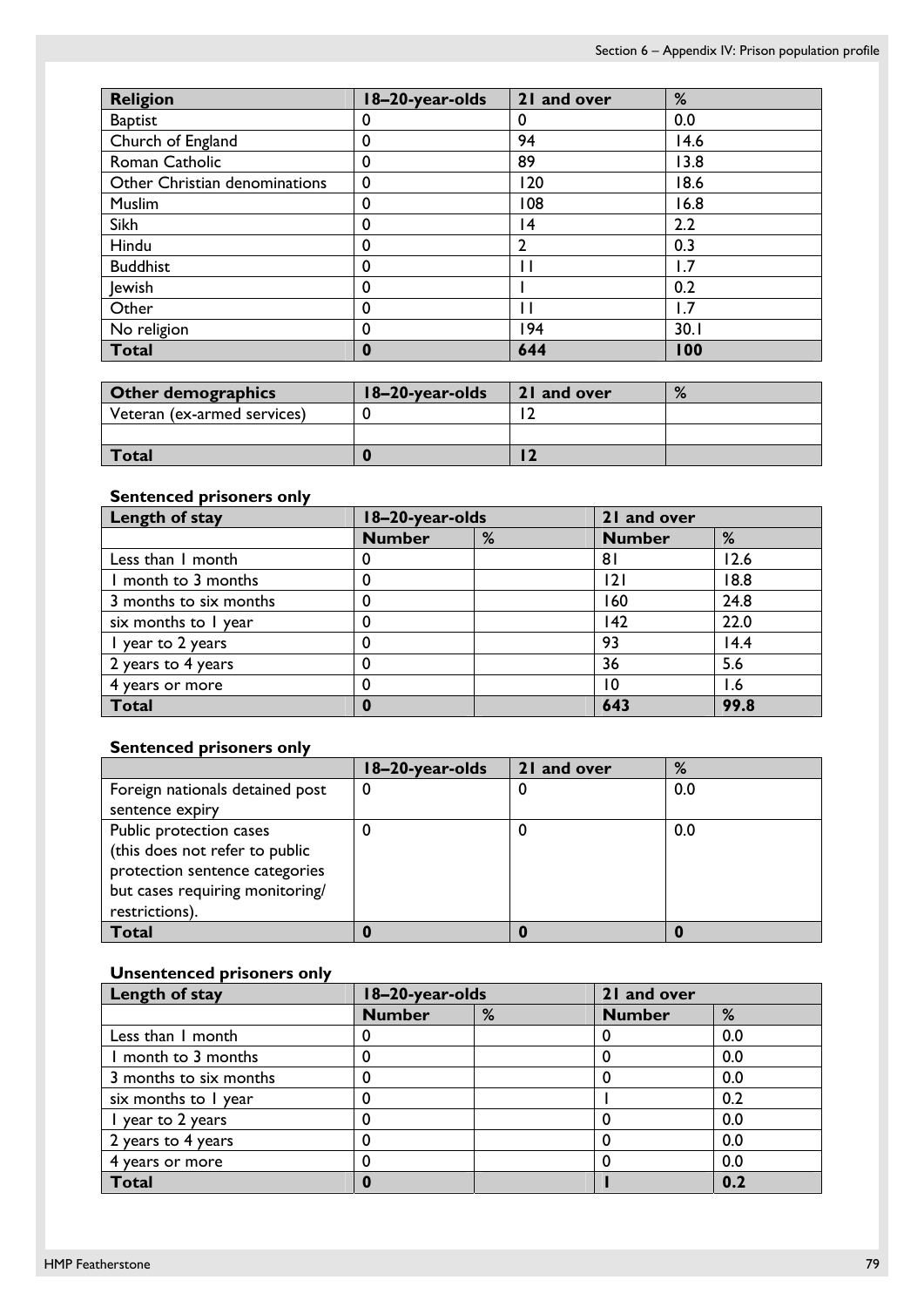| <b>Main offence</b>           | 18-20-year-olds | 21 and over | % |
|-------------------------------|-----------------|-------------|---|
| Violence against the person   | O               |             |   |
| Sexual offences               | 0               |             |   |
| <b>Burglary</b>               | 0               |             |   |
| Robbery                       | 0               |             |   |
| Theft and handling            | 0               |             |   |
| Fraud and forgery             | 0               |             |   |
| Drugs offences                |                 |             |   |
| Other offences                |                 |             |   |
| Civil offences                |                 |             |   |
| Offence not recorded /holding | 0               |             |   |
| warrant                       |                 |             |   |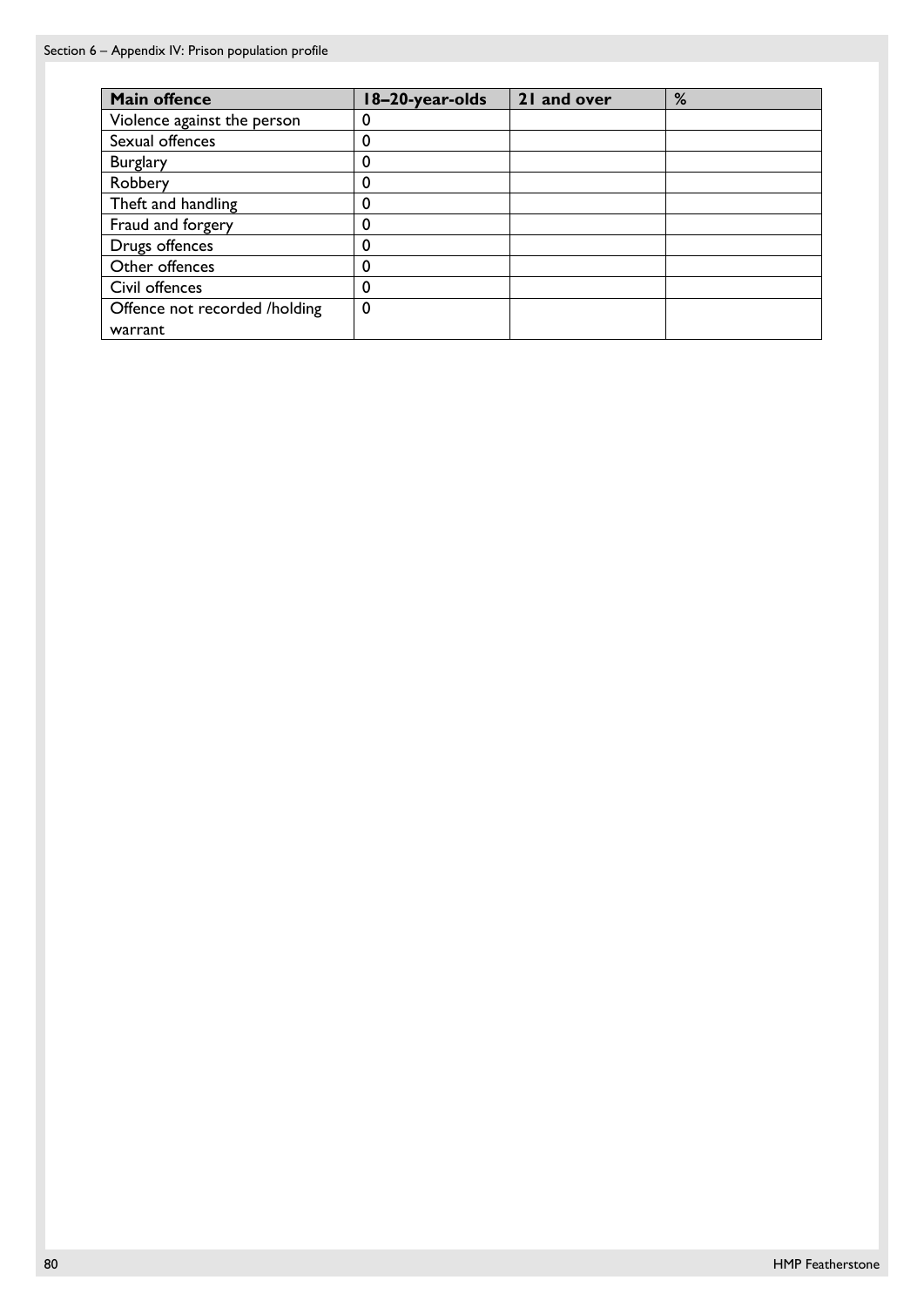## **Appendix V: Summary of prisoner questionnaires and interviews**

### **Prisoner survey methodology**

A voluntary, confidential and anonymous survey of a representative proportion of the prisoner population was carried out for this inspection. The results of this survey formed part of the evidence base for the inspection.

#### **Sampling**

The prisoner survey was conducted on a representative sample of the prison population. Using a robust statistical formula provided by a government department statistician we calculated the sample size required to ensure that our survey findings reflected the experiences of the entire population of the establishment<sup>[9](#page-80-0)</sup>. Respondents were then randomly selected from a P-NOMIS prisoner population printout using a stratified systematic sampling method. We also ensured that the proportion of black and minority ethnic prisoners in the sample reflected the proportion in the prison as a whole.

#### **Distributing and collecting questionnaires**

Every attempt was made to distribute the questionnaires to respondents individually. This gave researchers an opportunity to explain the purpose of the survey and to answer respondents' questions. We also stressed the voluntary nature of the survey and provided assurances about confidentiality and the independence of the Inspectorate. This information is also provided in writing on the front cover of the questionnaire.

Our questionnaire is available in a number of different languages and via a telephone translation service for respondents who do not read English. Respondents with literacy difficulties were offered the option of an interview.

Respondents were not asked to put their names on their questionnaire. In order to ensure confidentiality, respondents were asked to seal their completed questionnaire in the envelope provided and either hand it back to a member of the research team at a specified time or leave it in their room for collection.

Refusals were noted and no attempts were made to replace them.

#### **Survey response**

At the time of the survey on 24 October 2016 the prisoner population at HMP Featherstone was 639. Using the method described above, questionnaires were distributed to a sample of 202 prisoners.

We received a total of 148 completed questionnaires, a response rate of 73%. Seventeen respondents refused to complete a questionnaire and 37 questionnaires were not returned.

<span id="page-80-0"></span>9 95% confidence interval with a sampling error of 7%. The formula assumes a 75% response rate (65% in open establishments) and we routinely 'oversample' to ensure we achieve the minimum number of responses required.

 $\overline{a}$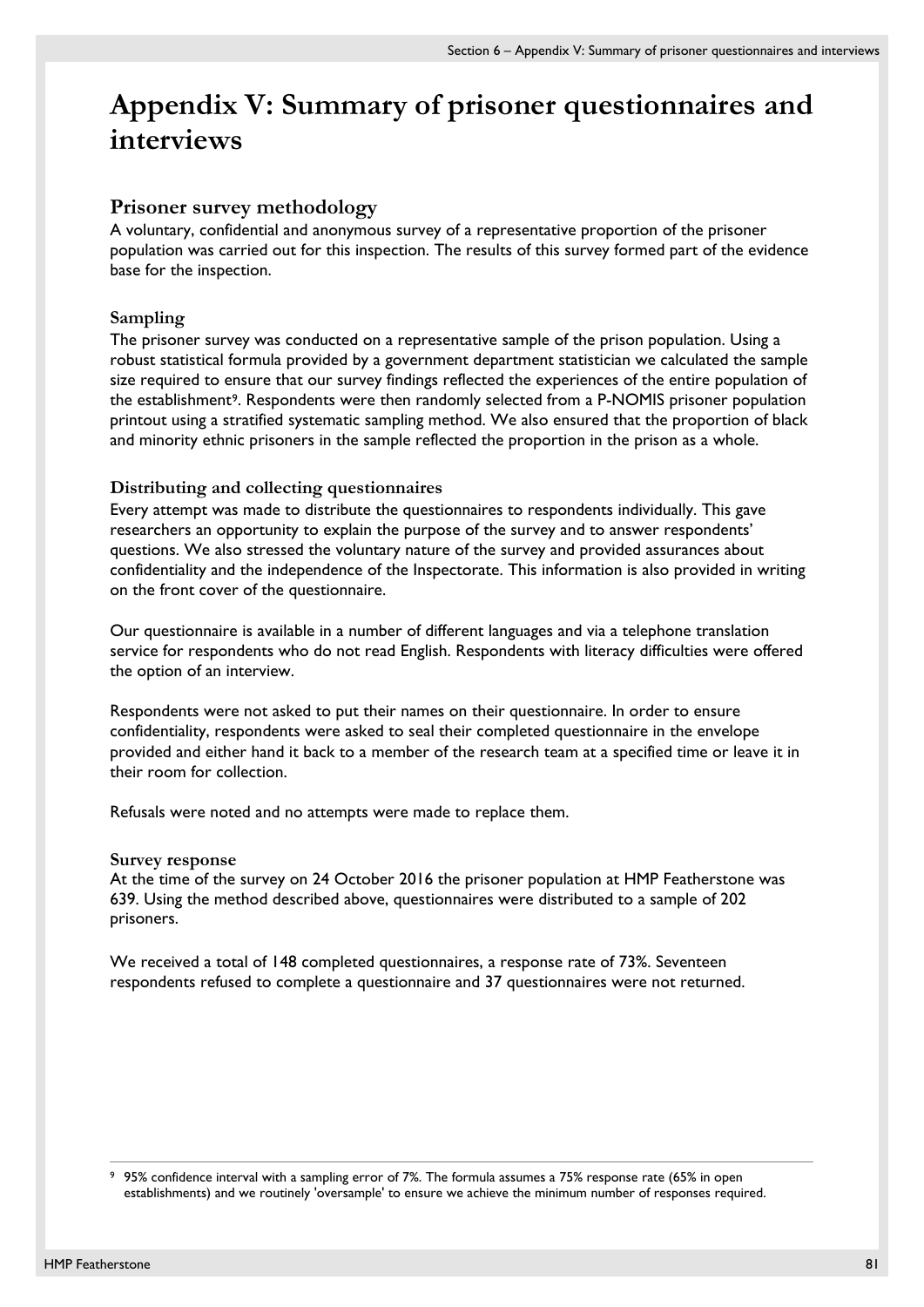| <b>Wing/Unit</b> | <b>Number of completed survey returns</b> |
|------------------|-------------------------------------------|
|                  |                                           |
|                  | 20                                        |
|                  | 23                                        |
|                  | 30                                        |
|                  |                                           |
|                  |                                           |
|                  | 8                                         |
| Segregation unit |                                           |

**Presentation of survey results and analyses** 

Over the following pages, we present the survey results for HMP Featherstone.

First a full breakdown of responses is provided for each question. In this full breakdown, all percentages, including those for filtered questions, refer to the full sample. Percentages have been rounded and therefore may not add up to 100%.

We also present a number of comparative analyses. In all the comparative analyses that follow, statistically significant differences<sup>[10](#page-81-0)</sup> are indicated by shading. Results that are significantly better are indicated by green shading, results that are significantly worse are indicated by blue shading. If the difference is not statistically significant there is no shading. Orange shading has been used to show a statistically significant difference in prisoners' background details.

Filtered questions are clearly indented and preceded by an explanation of how the filter has been applied. Percentages for filtered questions refer to the number of respondents filtered to that question. For all other questions, percentages refer to the entire sample. All missing responses have been excluded from analyses.

Percentages shown in the full breakdown may differ slightly from those shown in the comparative analyses. This is because the data have been weighted to enable valid statistical comparison between establishments.

The following comparative analyses are presented:

- The current survey responses from HMP Featherstone in 2016 compared with responses from prisoners surveyed in all other Category C training prisons. This comparator is based on all responses from prisoner surveys carried out in 37 Category C training prisons since April 2013.
- The current survey responses from HMP Featherstone in 2016 compared with the responses of prisoners surveyed at HMP Featherstone in 2013.
- A comparison within the 2016 survey between the responses of white prisoners and those from a black and minority ethnic group.
- A comparison within the 2016 survey between the responses of Muslim prisoners and non-Muslim prisoners.
- A comparison within the 2016 survey between the responses of prisoners who consider themselves to have a disability and those who do not consider themselves to have a disability.

 $\overline{a}$ 

<span id="page-81-0"></span><sup>&</sup>lt;sup>10</sup> A statistically significant difference between the two samples is one that is unlikely to have arisen by chance alone, and can therefore be assumed to represent a real difference between the two populations. Our significance level is set at 0.01 which means that there is only a 1% likelihood that the difference is due to chance.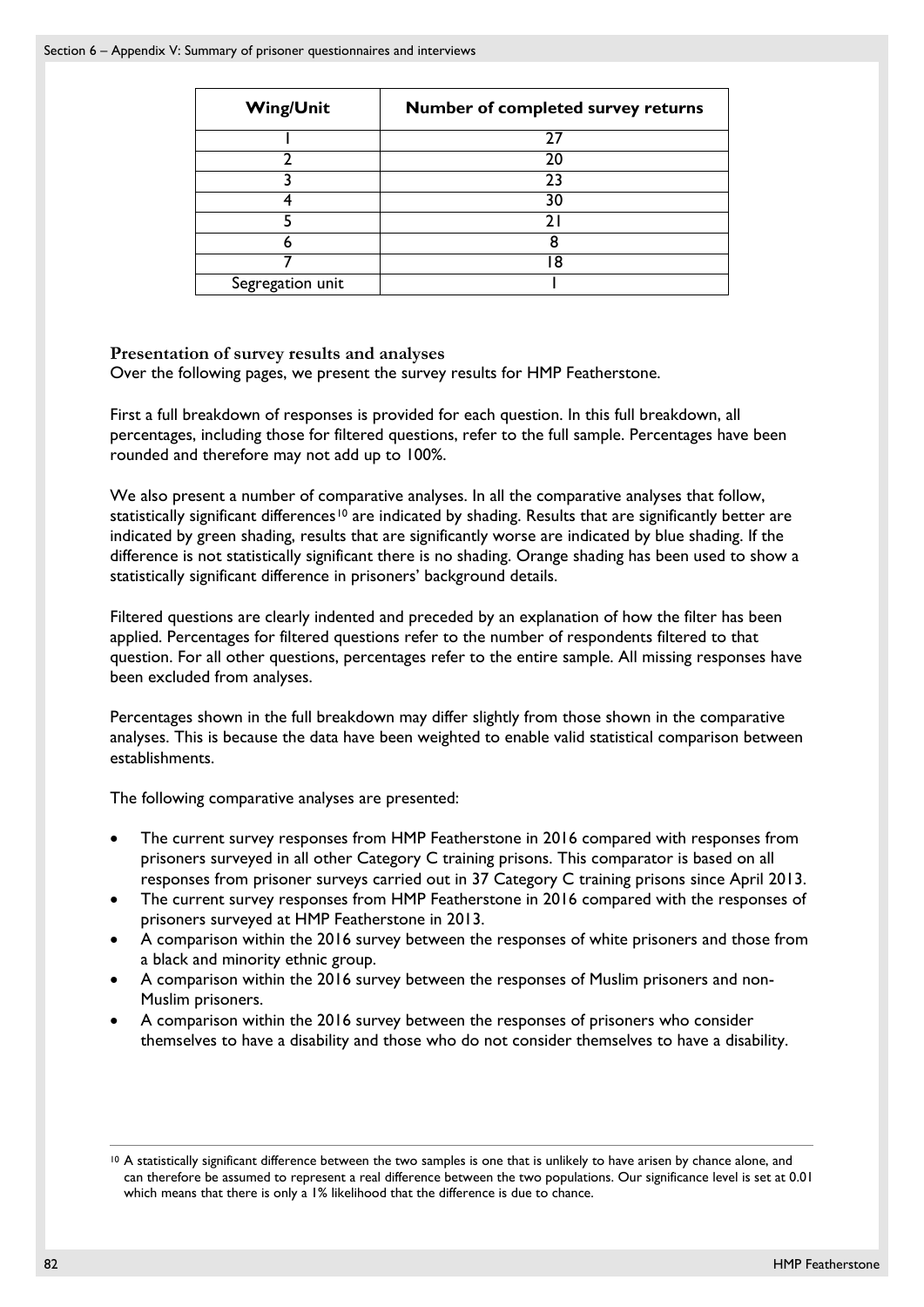## Survey summary

## Section I: About You

| Q1.2 | How old are you?                                              |          |                                           |                 |
|------|---------------------------------------------------------------|----------|-------------------------------------------|-----------------|
|      |                                                               |          |                                           | $0(0\%)$        |
|      |                                                               |          |                                           | 55 (37%)        |
|      |                                                               |          |                                           | 55 (37%)        |
|      |                                                               |          |                                           | 27 (18%)        |
|      |                                                               |          |                                           | 11(7%)          |
|      |                                                               |          |                                           | $0(0\%)$        |
|      |                                                               |          |                                           | $0(0\%)$        |
| Q1.3 | Are you sentenced?                                            |          |                                           |                 |
|      |                                                               |          |                                           | 128 (86%)       |
|      |                                                               |          |                                           | 20 (14%)        |
|      |                                                               |          |                                           | $0(0\%)$        |
|      |                                                               |          |                                           | $0(0\%)$        |
|      |                                                               |          |                                           | $0(0\%)$        |
| Q1.4 | How long is your sentence?                                    |          |                                           |                 |
|      |                                                               |          |                                           | $0(0\%)$        |
|      |                                                               |          |                                           | 1(1%)           |
|      |                                                               |          |                                           | 7(5%)           |
|      |                                                               |          |                                           | 10(7%)          |
|      |                                                               |          |                                           | 35 (24%)        |
|      |                                                               |          |                                           | 58 (40%)        |
|      |                                                               |          |                                           | 16(11%)         |
|      |                                                               |          |                                           |                 |
|      |                                                               |          |                                           | 7(5%)<br>12(8%) |
|      |                                                               |          |                                           |                 |
| Q1.5 | Are you a foreign national (i.e. do not have UK citizenship)? |          |                                           |                 |
|      |                                                               |          |                                           | 14(10%)         |
|      |                                                               |          |                                           | 132 (90%)       |
| Q1.6 | Do you understand spoken English?                             |          |                                           |                 |
|      |                                                               |          |                                           |                 |
|      |                                                               |          |                                           | 3(2%)           |
|      |                                                               |          |                                           |                 |
| Q1.7 | Do you understand written English?                            |          |                                           |                 |
|      |                                                               |          |                                           |                 |
|      |                                                               |          |                                           |                 |
| Q1.8 | What is your ethnic origin?                                   |          |                                           |                 |
|      | White - British (English/ Welsh/                              |          | 77 (53%) Asian or Asian British - Chinese | $0(0\%)$        |
|      | Scottish/ Northern Irish)                                     |          |                                           |                 |
|      |                                                               | 2(1%)    | Asian or Asian British - other            | 2(1%)           |
|      |                                                               | 10(7%)   | Mixed race - white and black Caribbean    | 6(4%)           |
|      | Black or black British - Caribbean                            | 22 (15%) | Mixed race - white and black African      | 1(1%)           |
|      | Black or black British - African                              | 6(4%)    | Mixed race - white and Asian              | 1(1%)           |
|      | Black or black British - other                                | 1(1%)    |                                           | 1(1%)           |
|      | Asian or Asian British - Indian                               | 4(3%)    |                                           | 1(1%)           |
|      | Asian or Asian British - Pakistani                            | 10(7%)   |                                           | 1(1%)           |
|      | Asian or Asian British - Bangladeshi                          | 1(1%)    |                                           |                 |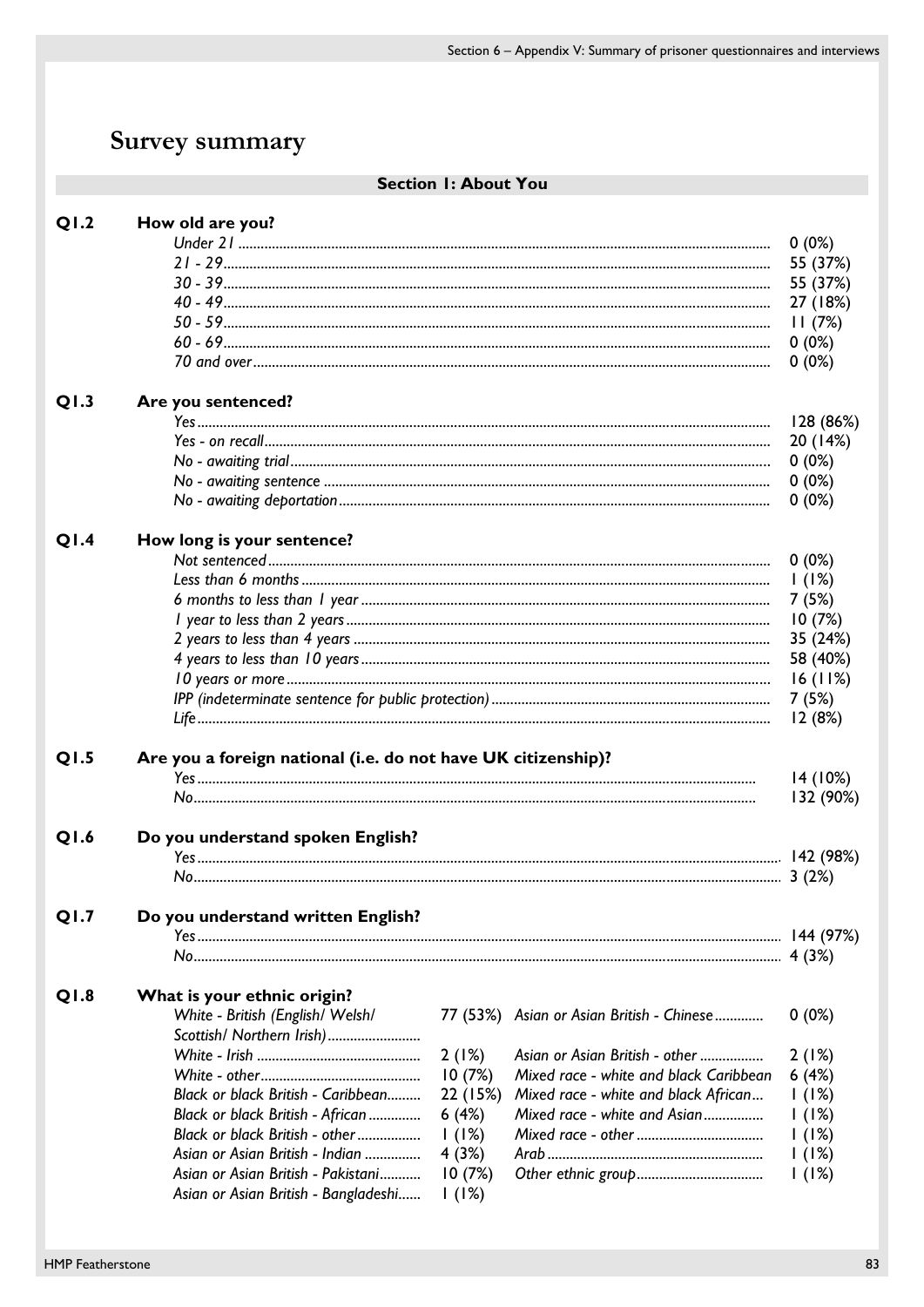| Q1.9         | Do you consider yourself to be Gypsy/ Romany/ Traveller?                                                                        | 7(5%)     |
|--------------|---------------------------------------------------------------------------------------------------------------------------------|-----------|
|              |                                                                                                                                 | 126 (95%) |
|              |                                                                                                                                 |           |
| <b>Q1.10</b> | What is your religion?                                                                                                          |           |
|              |                                                                                                                                 | $0(0\%)$  |
|              |                                                                                                                                 | 0(0%)     |
|              | 21(15%)                                                                                                                         | 26 (18%)  |
|              | 2(1%)                                                                                                                           | 4(3%)     |
|              | 4(3%)<br>Other Christian denomination                                                                                           | 3(2%)     |
|              | 3(2%)                                                                                                                           |           |
| <b>QI.II</b> | How would you describe your sexual orientation?                                                                                 |           |
|              |                                                                                                                                 |           |
|              |                                                                                                                                 |           |
|              |                                                                                                                                 |           |
|              |                                                                                                                                 |           |
| <b>Q1.12</b> | Do you consider yourself to have a disability (i.e. do you need help with any long-term<br>physical, mental or learning needs)? |           |
|              |                                                                                                                                 | 32 (22%)  |
|              |                                                                                                                                 | 116 (78%) |
|              |                                                                                                                                 |           |
| Q1.13        | Are you a veteran (ex- armed services)?                                                                                         |           |
|              |                                                                                                                                 | 10(7%)    |
|              |                                                                                                                                 | 134 (93%) |
| <b>Q1.14</b> | Is this your first time in prison?                                                                                              |           |
|              |                                                                                                                                 | 45 (31%)  |
|              |                                                                                                                                 | 101 (69%) |
|              |                                                                                                                                 |           |
| Q1.15        | Do you have children under the age of 18?                                                                                       |           |
|              |                                                                                                                                 | 80 (55%)  |
|              |                                                                                                                                 | 65 (45%)  |
|              | Section 2: Courts, transfers and escorts                                                                                        |           |
|              |                                                                                                                                 |           |
| Q2.1         | On your most recent journey here, how long did you spend in the van?                                                            | 95 (64%)  |
|              |                                                                                                                                 | 41 (28%)  |
|              |                                                                                                                                 | 12(8%)    |
|              |                                                                                                                                 |           |
| Q2.2         | On your most recent journey here, were you offered anything to eat or drink?                                                    |           |
|              |                                                                                                                                 | 95 (65%)  |
|              |                                                                                                                                 | 35 (24%)  |
|              |                                                                                                                                 | 13(9%)    |
|              |                                                                                                                                 | 4(3%)     |
| Q2.3         | On your most recent journey here, were you offered a toilet break?                                                              |           |
|              |                                                                                                                                 | 95 (64%)  |
|              |                                                                                                                                 | 2(1%)     |
|              |                                                                                                                                 | 49 (33%)  |
|              |                                                                                                                                 | 2(1%)     |
|              |                                                                                                                                 |           |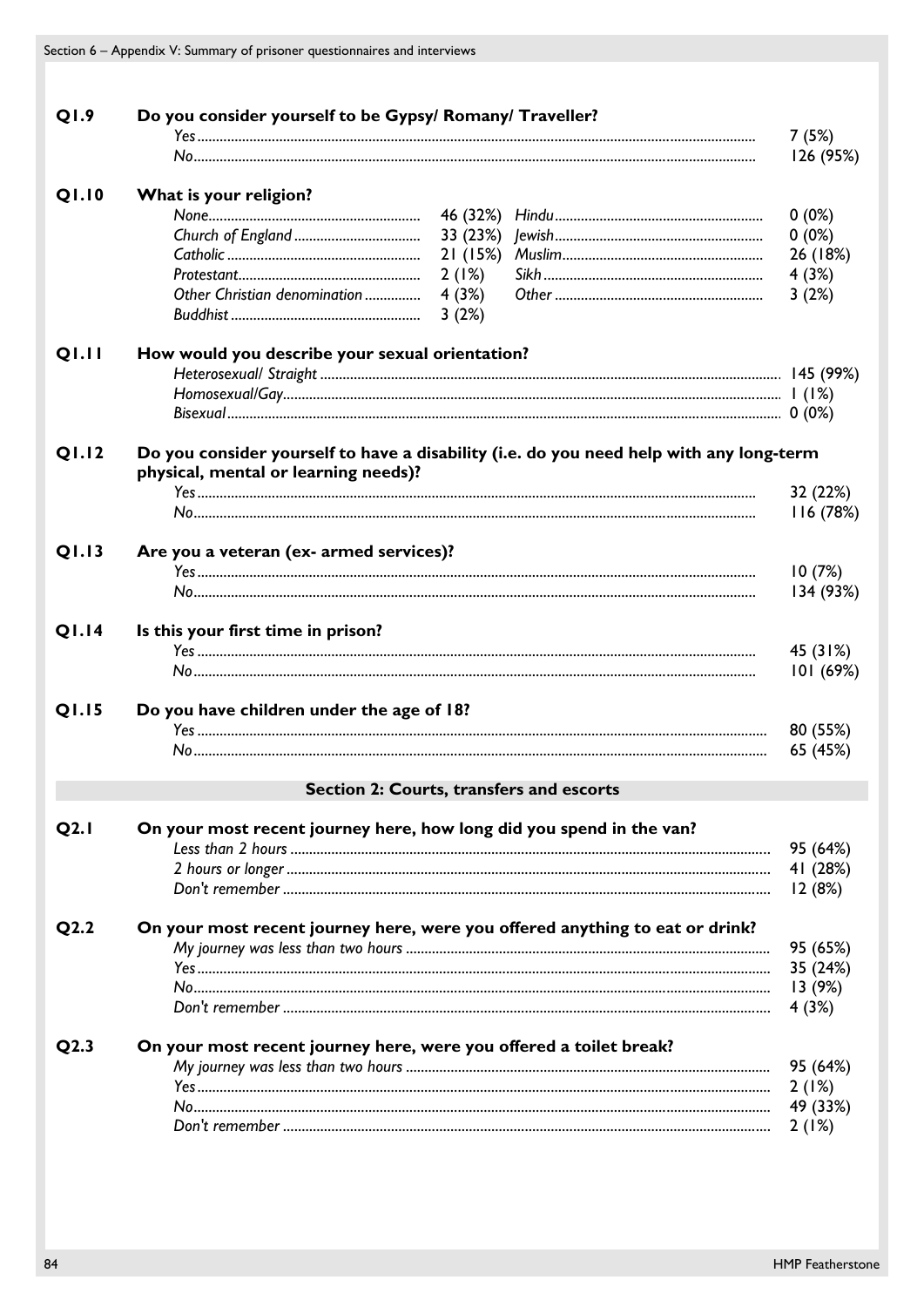| Q <sub>2.4</sub> | On your most recent journey here, was the van clean?                                                                   |                      |
|------------------|------------------------------------------------------------------------------------------------------------------------|----------------------|
|                  |                                                                                                                        | 80 (54%)             |
|                  |                                                                                                                        | 58 (39%)             |
|                  |                                                                                                                        | 10(7%)               |
| Q <sub>2.5</sub> | On your most recent journey here, did you feel safe?                                                                   |                      |
|                  |                                                                                                                        | 101 (69%)            |
|                  |                                                                                                                        | 42 (29%)             |
|                  |                                                                                                                        | 3(2%)                |
| Q <sub>2.6</sub> | On your most recent journey here, how were you treated by the escort staff?                                            |                      |
|                  |                                                                                                                        | 36 (24%)             |
|                  |                                                                                                                        | 70 (47%)             |
|                  |                                                                                                                        | 30 (20%)             |
|                  |                                                                                                                        | 5(3%)                |
|                  |                                                                                                                        | 6(4%)                |
|                  |                                                                                                                        | 1(1%)                |
| Q2.7             | Before you arrived, were you given anything or told that you were coming here?<br>(Please tick all that apply to you.) |                      |
|                  |                                                                                                                        | 97 (66%)             |
|                  |                                                                                                                        | 10(7%)               |
|                  |                                                                                                                        | 38 (26%)             |
|                  |                                                                                                                        | 2(1%)                |
| Q2.8             | When you first arrived here did your property arrive at the same time as you?                                          |                      |
|                  |                                                                                                                        | 114(79%)<br>30 (21%) |
|                  |                                                                                                                        |                      |
|                  |                                                                                                                        |                      |
|                  |                                                                                                                        | 1(1%)                |
|                  | Section 3: Reception, first night and induction                                                                        |                      |
| Q3.1             | How long were you in reception?                                                                                        |                      |
|                  |                                                                                                                        |                      |
|                  |                                                                                                                        |                      |
|                  |                                                                                                                        |                      |
| Q3.2             | When you were searched, was this carried out in a respectful way?                                                      |                      |
|                  |                                                                                                                        |                      |
|                  |                                                                                                                        |                      |
|                  |                                                                                                                        |                      |
| Q3.3             | Overall, how were you treated in reception?                                                                            |                      |
|                  |                                                                                                                        | 28 (19%)             |
|                  |                                                                                                                        | 63 (43%)             |
|                  |                                                                                                                        | 36 (25%)             |
|                  |                                                                                                                        | 13(9%)               |
|                  |                                                                                                                        | 5(3%)                |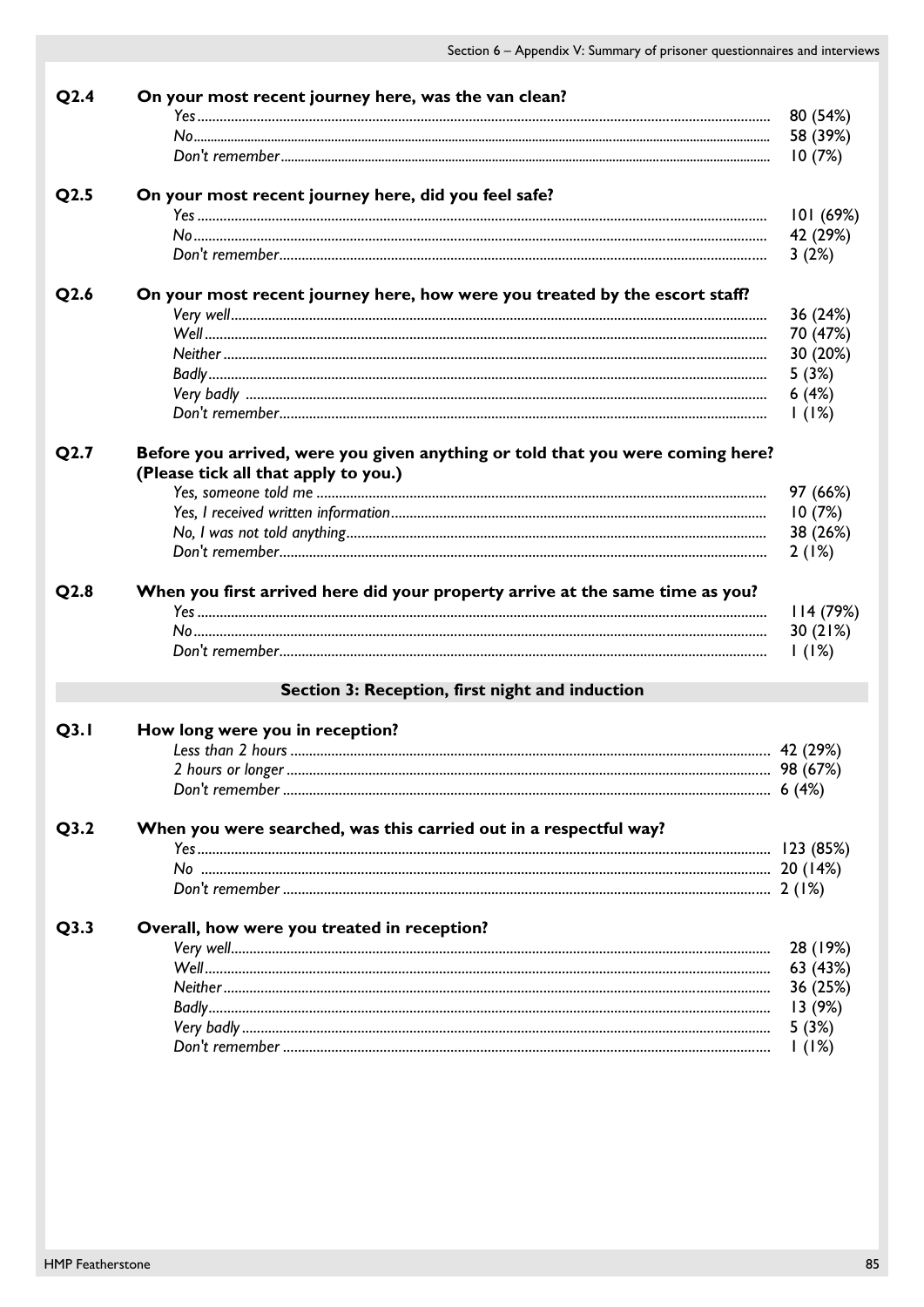| Q3.4 | Did you have any of the following problems when you first arrived here?<br>(Please tick all that apply to you.) |          |                                         |                                  |
|------|-----------------------------------------------------------------------------------------------------------------|----------|-----------------------------------------|----------------------------------|
|      |                                                                                                                 |          |                                         | 16(11%)                          |
|      |                                                                                                                 |          |                                         | 38 (27%)                         |
|      |                                                                                                                 | 2(1%)    | Needing protection from other prisoners | 13 (9%)                          |
|      |                                                                                                                 | 34 (24%) |                                         | 23 (16%)                         |
|      |                                                                                                                 | $0(0\%)$ |                                         | 9(6%)                            |
|      |                                                                                                                 |          |                                         | 45 (32%)                         |
|      | Feeling depressed or suicidal                                                                                   | 21(15%)  |                                         |                                  |
|      | arrived here?                                                                                                   |          |                                         |                                  |
|      |                                                                                                                 |          |                                         | 33 (24%)<br>62 (44%)<br>45 (32%) |
| Q3.6 | When you first arrived here, were you offered any of the following?                                             |          |                                         |                                  |
|      | (Please tick all that apply to you.)                                                                            |          |                                         |                                  |
|      |                                                                                                                 |          |                                         | 92 (63%)<br>37 (26%)             |
|      |                                                                                                                 |          |                                         | 61(42%)                          |
|      |                                                                                                                 |          |                                         | 88 (61%)                         |
|      |                                                                                                                 |          |                                         | 62 (43%)                         |
|      |                                                                                                                 |          |                                         | 42 (29%)<br>19(13%)              |

| $\mu$ i icase tick all triat apply to you. |  |
|--------------------------------------------|--|
|                                            |  |
|                                            |  |
|                                            |  |
|                                            |  |
|                                            |  |

#### $Q3.8$ When you first arrived here, were you offered information on the following? (Please tick all that apply to you.)

| 65 (46%) |
|----------|
| 54 (39%) |
| 37 (26%) |

| Q3.9  | Did you feel safe on your first night here?                                              |          |
|-------|------------------------------------------------------------------------------------------|----------|
|       |                                                                                          | 100(71%) |
|       |                                                                                          | 37 (26%) |
|       |                                                                                          | 4 (3%)   |
| A3 IA | l la conta a contra de concerto de la contradidad de la contra de la decada de la concel |          |

#### How soon after you arrived here did you go on an induction course? Q3.10

| They been and you arrived note and you go on an induction course. |          |
|-------------------------------------------------------------------|----------|
|                                                                   | 20 (14%) |
|                                                                   | 87 (60%) |
|                                                                   | 33 (23%) |
|                                                                   | 4 (3%)   |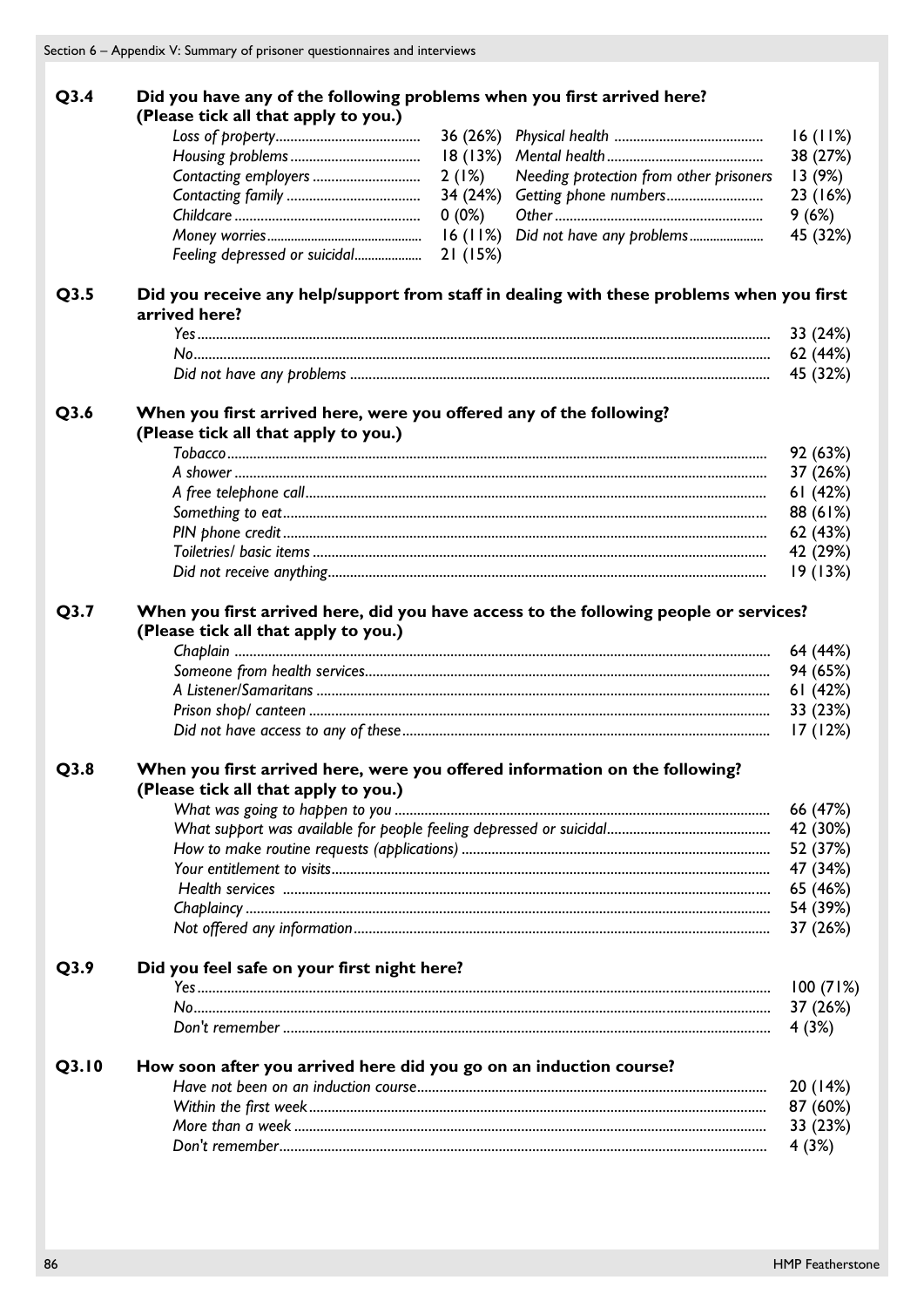| Q3.11       | Did the induction course cover everything you needed to know about the prison?                                                                                                                                                                                                                                                                                                                                                                                          |                  |                   |                                                |                                                                      |                                                                                             | 20 (14%)<br>76 (52%)<br>48 (33%)<br>3(2%)                       |
|-------------|-------------------------------------------------------------------------------------------------------------------------------------------------------------------------------------------------------------------------------------------------------------------------------------------------------------------------------------------------------------------------------------------------------------------------------------------------------------------------|------------------|-------------------|------------------------------------------------|----------------------------------------------------------------------|---------------------------------------------------------------------------------------------|-----------------------------------------------------------------|
| Q3.12       | How soon after you arrived here did you receive an education ('skills for life') assessment?                                                                                                                                                                                                                                                                                                                                                                            |                  |                   |                                                |                                                                      |                                                                                             | 24 (16%)<br>46 (32%)<br>62 (42%)<br>14(10%)                     |
|             |                                                                                                                                                                                                                                                                                                                                                                                                                                                                         |                  |                   | Section 4: Legal rights and respectful custody |                                                                      |                                                                                             |                                                                 |
| <b>Q4.1</b> | How easy is it to                                                                                                                                                                                                                                                                                                                                                                                                                                                       | Very easy        |                   | Easy Neither                                   |                                                                      | Difficult Very difficult                                                                    | N/A                                                             |
|             | Communicate with your solicitor or<br>legal representative?                                                                                                                                                                                                                                                                                                                                                                                                             | 17 (12%)         | 27 (19%)          | 23 (17%)                                       |                                                                      | 35 (25%) 18 (13%)                                                                           | 19(14%)                                                         |
|             | Attend legal visits?<br>Get bail information?                                                                                                                                                                                                                                                                                                                                                                                                                           | 12 (9%)<br>4(3%) | 38 (30%)<br>8(7%) | 20 (16%)                                       |                                                                      | $20(16%)$ $14(11%)$ 7(6%)<br>$13(11%)$ $16(13%)$                                            | 36 (28%)<br>61(50%)                                             |
| Q4.2        | Have staff here ever opened letters from your solicitor or your legal representative when<br>you were not with them?                                                                                                                                                                                                                                                                                                                                                    |                  |                   |                                                |                                                                      |                                                                                             |                                                                 |
|             |                                                                                                                                                                                                                                                                                                                                                                                                                                                                         |                  |                   |                                                |                                                                      |                                                                                             | 30 (22%)<br>65 (47%)<br>44 (32%)                                |
| Q4.3        | Can you get legal books in the library?                                                                                                                                                                                                                                                                                                                                                                                                                                 |                  |                   |                                                |                                                                      |                                                                                             | 62 (45%)<br>12(9%)<br>65 (47%)                                  |
| Q4.4        | Please answer the following questions about the wing/unit you are currently living on:                                                                                                                                                                                                                                                                                                                                                                                  |                  |                   |                                                | Yes                                                                  | No                                                                                          | Don't know                                                      |
|             | Do you normally have enough clean, suitable clothes for the week?<br>Are you normally able to have a shower every day?<br>Do you normally receive clean sheets every week?<br>Do you normally get cell cleaning materials every week?<br>Is your cell call bell normally answered within five minutes?<br>Is it normally quiet enough for you to be able to relax or sleep in your cell<br>at night time?<br>If you need to, can you normally get your stored property? |                  |                   |                                                | 60 (42%)<br>80 (58%)<br>57 (40%)<br>34 (24%)<br>92 (66%)<br>30 (22%) | 80 (56%)<br>$111(79%)$ 26 (19%)<br>53 (38%)<br>79 (56%)<br>89 (64%)<br>44 (32%)<br>76 (55%) | 3(2%)<br>3(2%)<br>6(4%)<br>5(4%)<br>17(12%)<br>3(2%)<br>31(23%) |
| Q4.5        | What is the food like here?                                                                                                                                                                                                                                                                                                                                                                                                                                             |                  |                   |                                                |                                                                      |                                                                                             | 2(1%)<br>30(21%)<br>28 (20%)<br>40 (28%)<br>42 (30%)            |
| Q4.6        | Does the shop/canteen sell a wide enough range of goods to meet your needs?                                                                                                                                                                                                                                                                                                                                                                                             |                  |                   |                                                |                                                                      |                                                                                             | 6(4%)<br>45 (31%)<br>92 (64%)                                   |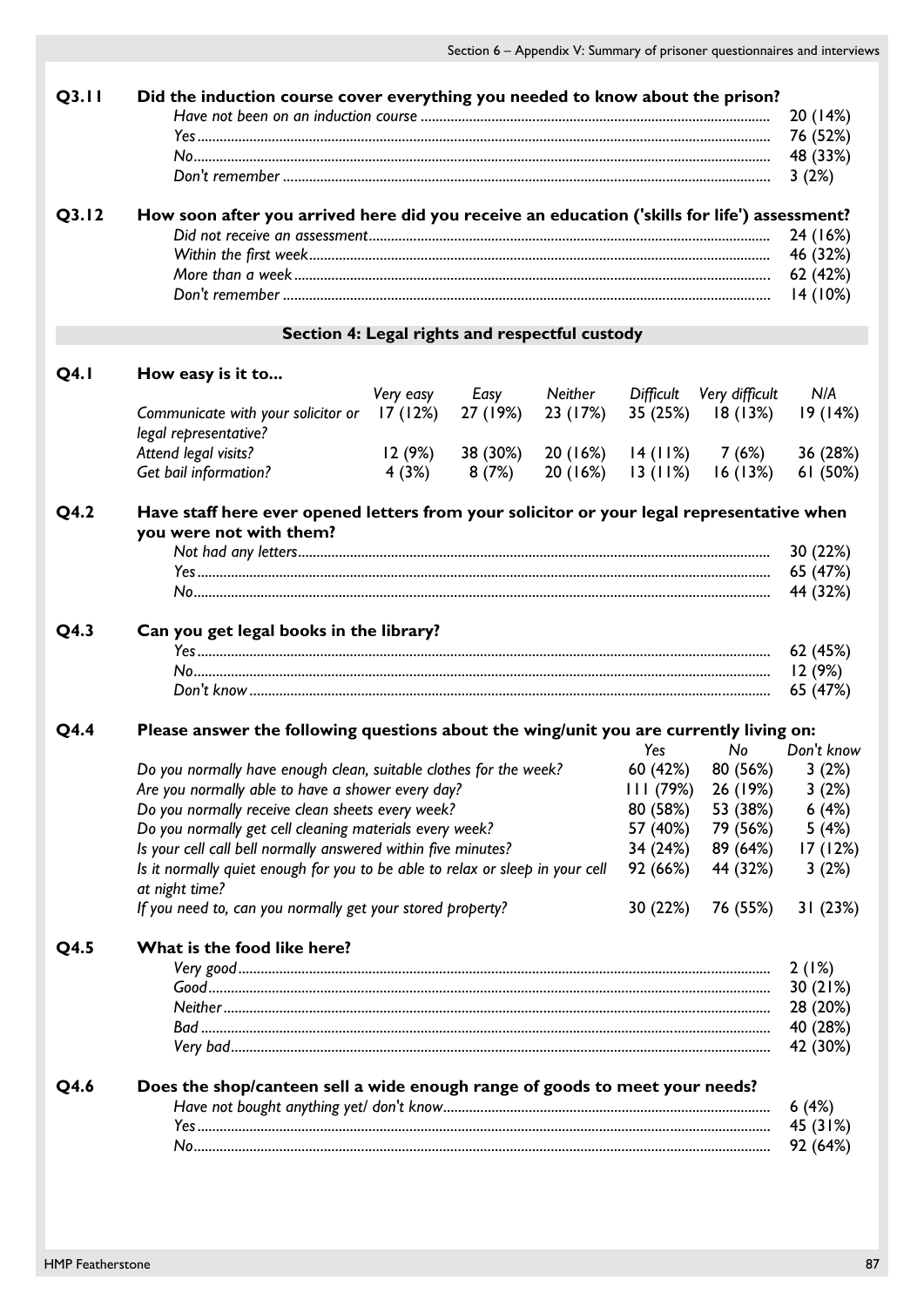Section 6 - Appendix V: Summary of prisoner questionnaires and interviews

| Q4.7  | Can you speak to a Listener at any time, if you want to?                                  |          |          |                             |
|-------|-------------------------------------------------------------------------------------------|----------|----------|-----------------------------|
|       |                                                                                           |          |          | 70 (48%)                    |
|       |                                                                                           |          |          | 24 (17%)                    |
|       |                                                                                           |          |          | 51 (35%)                    |
| Q4.8  | Are your religious beliefs respected?                                                     |          |          |                             |
|       |                                                                                           |          |          | 64 (44%)                    |
|       |                                                                                           |          |          | 24 (17%)                    |
|       |                                                                                           |          |          | 56 (39%)                    |
| Q4.9  | Are you able to speak to a Chaplain of your faith in private if you want to?              |          |          |                             |
|       |                                                                                           |          |          | 75 (52%)                    |
|       |                                                                                           |          |          | 13(9%)                      |
|       |                                                                                           |          |          | 57 (39%)                    |
| Q4.10 | How easy or difficult is it for you to attend religious services?                         |          |          |                             |
|       |                                                                                           |          |          | 29 (20%)                    |
|       |                                                                                           |          |          | 27 (19%)                    |
|       |                                                                                           |          |          | 35 (25%)                    |
|       |                                                                                           |          |          | 12(8%)                      |
|       |                                                                                           |          |          | 10(7%)                      |
|       |                                                                                           |          |          | 3(2%)                       |
|       |                                                                                           |          |          | 26 (18%)                    |
|       | <b>Section 5: Applications and complaints</b>                                             |          |          |                             |
|       |                                                                                           |          |          |                             |
| Q5.1  | Is it easy to make an application?                                                        |          |          | 107 (74%)                   |
|       |                                                                                           |          |          | 31 (22%)                    |
|       |                                                                                           |          |          | 6(4%)                       |
|       | Please answer the following questions about applications. (If you have not made an        |          |          |                             |
| Q5.2  | application please tick the 'not made one' option.)                                       |          |          |                             |
|       |                                                                                           | Not made | Yes      | No                          |
|       |                                                                                           | nne      |          |                             |
|       | Are applications dealt with fairly?                                                       |          |          | $16(11%)$ 52 (37%) 72 (51%) |
|       | Are applications dealt with quickly (within seven days)?                                  |          |          | 16 (12%) 36 (28%) 77 (60%)  |
| Q5.3  | Is it easy to make a complaint?                                                           |          |          |                             |
|       |                                                                                           |          |          | 74 (52%)                    |
|       |                                                                                           |          |          | 36 (26%)                    |
|       |                                                                                           |          |          | 31(22%)                     |
| Q5.4  | Please answer the following questions about complaints. (If you have not made a complaint |          |          |                             |
|       | please tick the 'not made one' option.)                                                   |          |          |                             |
|       |                                                                                           | Not made | Yes      | No                          |
|       |                                                                                           | one      |          |                             |
|       | Are complaints dealt with fairly?                                                         | 51 (36%) | 22 (16%) | 68 (48%)                    |
|       | Are complaints dealt with quickly (within seven days)?                                    | 51 (38%) | 20 (15%) | 65 (48%)                    |
| Q5.5  | Have you ever been prevented from making a complaint when you wanted to?                  |          |          |                             |
|       |                                                                                           |          |          | 48 (35%)                    |
|       |                                                                                           |          |          | 90 (65%)                    |
|       |                                                                                           |          |          |                             |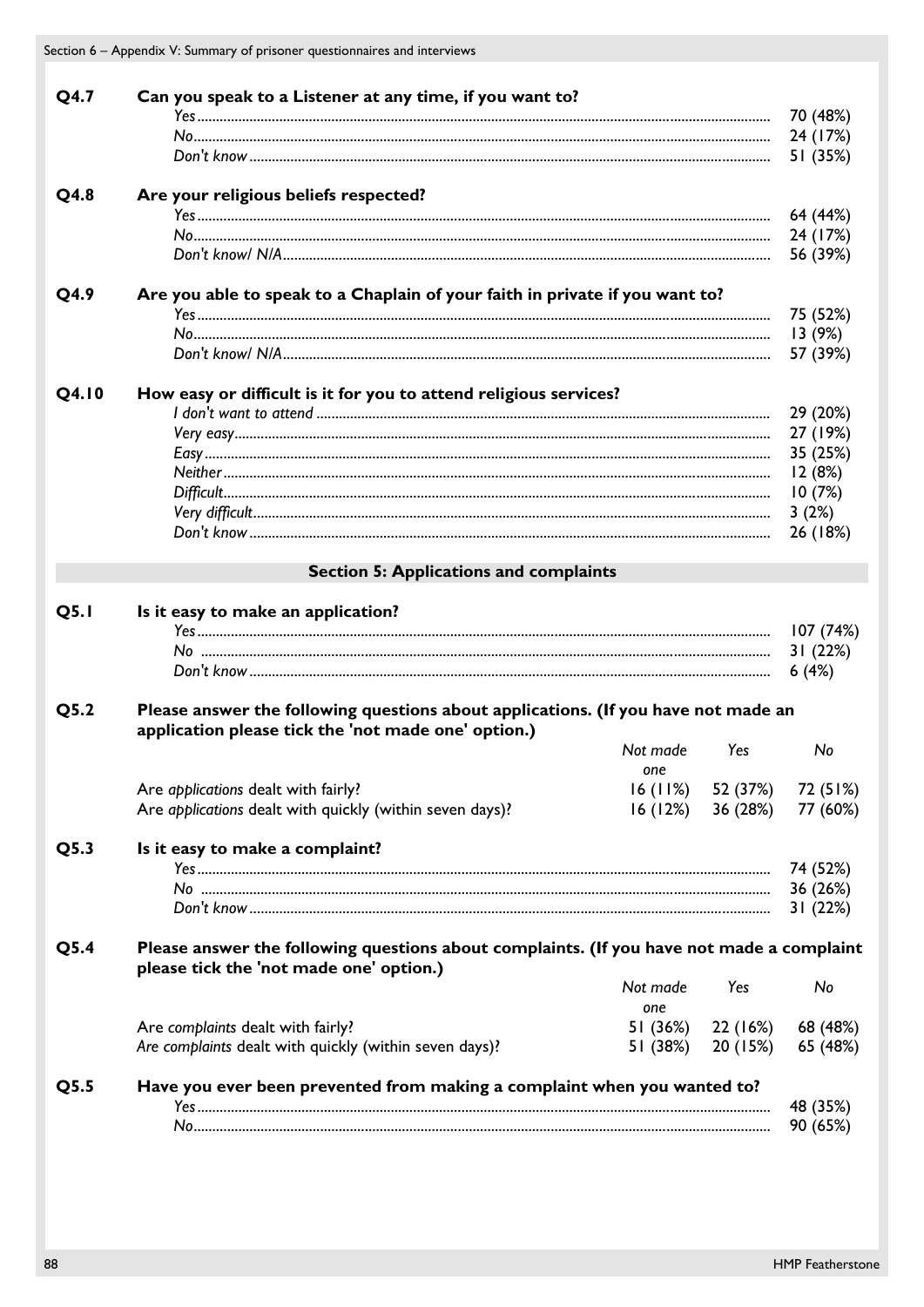| Q5.6 | How easy or difficult is it for you to see the Independent Monitoring Board (IMB)?            |           |
|------|-----------------------------------------------------------------------------------------------|-----------|
|      |                                                                                               | 45 (32%)  |
|      |                                                                                               | 8(6%)     |
|      |                                                                                               | 19(13%)   |
|      |                                                                                               | 22 (15%)  |
|      |                                                                                               | 30(21%)   |
|      |                                                                                               | 18(13%)   |
|      | Section 6: Incentive and earned privileges scheme                                             |           |
| Q6.1 | Have you been treated fairly in your experience of the incentive and earned privileges (IEP)  |           |
|      | scheme? (This refers to enhanced, standard and basic levels.)                                 |           |
|      |                                                                                               | 10(7%)    |
|      |                                                                                               | 68 (48%)  |
|      |                                                                                               | 47 (33%)  |
|      |                                                                                               | 16(11%)   |
| Q6.2 | Do the different levels of the IEP scheme encourage you to change your behaviour?             |           |
|      | (This refers to enhanced, standard and basic levels.)                                         |           |
|      |                                                                                               | 10(7%)    |
|      |                                                                                               | 56 (41%)  |
|      |                                                                                               | 56 (41%)  |
|      |                                                                                               | 15(11%)   |
| Q6.3 | In the last six months have any members of staff physically restrained you (C&R)?             |           |
|      |                                                                                               | 23 (16%)  |
|      |                                                                                               | 118 (84%) |
|      |                                                                                               |           |
| Q6.4 | If you have spent a night in the segregation/care and separation unit in the last six months, |           |
|      | how were you treated by staff?                                                                |           |
|      |                                                                                               |           |
|      |                                                                                               |           |
|      |                                                                                               |           |
|      |                                                                                               |           |
|      |                                                                                               |           |
|      |                                                                                               |           |
|      | Section 7: Relationships with staff                                                           |           |
| Q7.1 | Do most staff treat you with respect?                                                         |           |
|      |                                                                                               | 103(74%)  |
|      |                                                                                               | 37 (26%)  |
| Q7.2 | Is there a member of staff you can turn to for help if you have a problem?                    |           |
|      |                                                                                               | 89 (64%)  |
|      |                                                                                               | 49 (36%)  |
| Q7.3 | Has a member of staff checked on you personally in the last week to see how you are           |           |
|      | getting on?                                                                                   |           |
|      |                                                                                               | 27 (19%)  |
|      |                                                                                               | 114(81%)  |
|      |                                                                                               |           |
|      |                                                                                               |           |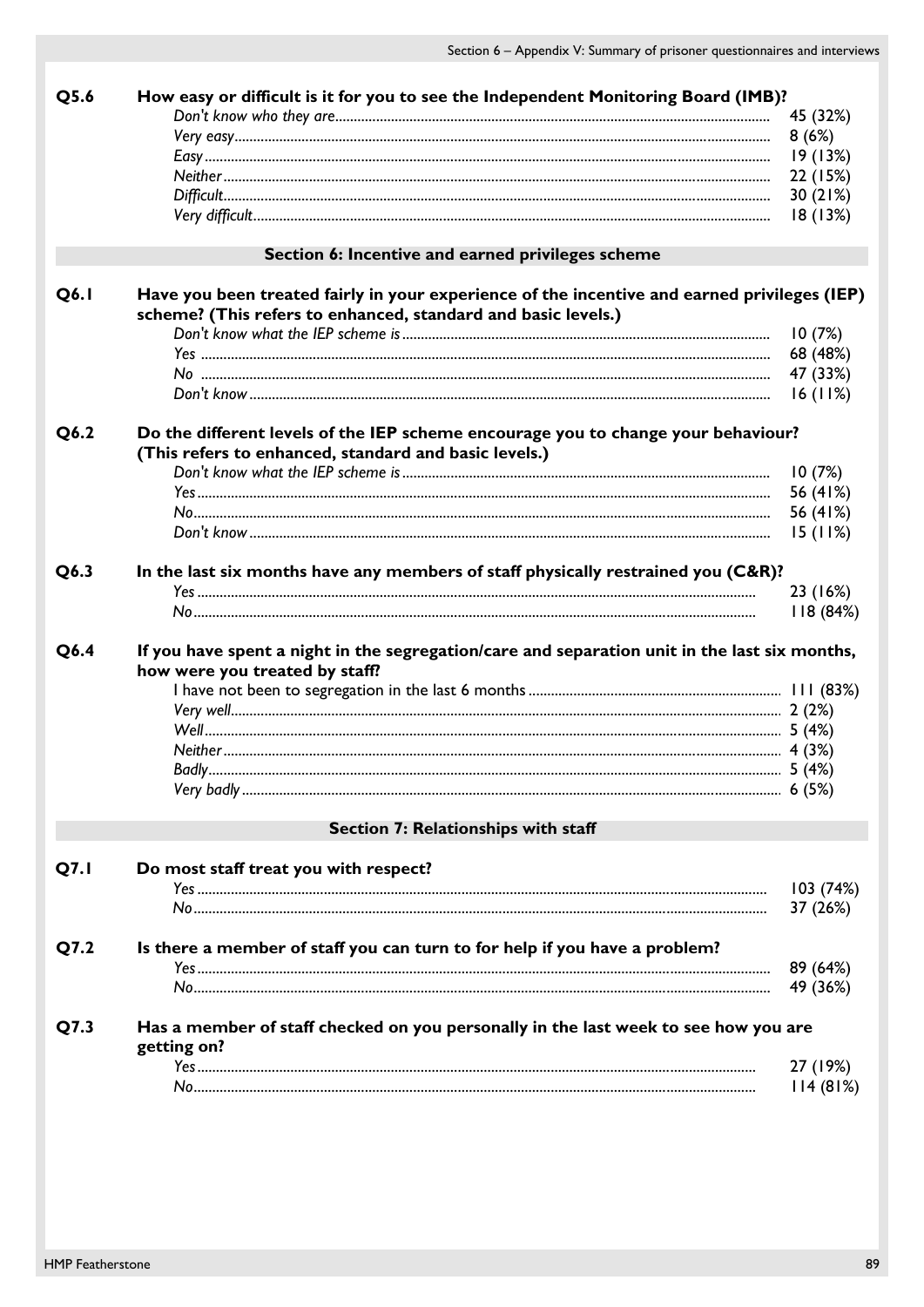Section 6 - Appendix V: Summary of prisoner questionnaires and interviews

|      |                                                        |                                                                           | 10(7%)   |
|------|--------------------------------------------------------|---------------------------------------------------------------------------|----------|
|      |                                                        |                                                                           | 41 (29%) |
|      |                                                        |                                                                           | 38 (27%) |
|      |                                                        |                                                                           | 38 (27%) |
|      |                                                        |                                                                           | 10(7%)   |
|      |                                                        |                                                                           | 5(4%)    |
| Q7.5 | When did you first meet your personal (named) officer? |                                                                           |          |
|      |                                                        |                                                                           | 91(66%)  |
|      |                                                        |                                                                           | 11(8%)   |
|      |                                                        |                                                                           | 23 (17%) |
|      |                                                        |                                                                           | 12(9%)   |
| Q7.6 | How helpful is your personal (named) officer?          |                                                                           |          |
|      |                                                        |                                                                           | 91(65%)  |
|      |                                                        |                                                                           | 17 (12%) |
|      |                                                        |                                                                           | 9(6%)    |
|      |                                                        |                                                                           | 10(7%)   |
|      |                                                        |                                                                           | 7(5%)    |
|      |                                                        |                                                                           | 6(4%)    |
|      |                                                        | <b>Section 8: Safety</b>                                                  |          |
| Q8.1 | Have you ever felt unsafe here?                        |                                                                           |          |
|      |                                                        |                                                                           | 80 (57%) |
|      |                                                        |                                                                           | 61(43%)  |
| Q8.2 | Do you feel unsafe now?                                |                                                                           |          |
|      |                                                        |                                                                           | 50 (37%) |
|      |                                                        |                                                                           | 86 (63%) |
| Q8.3 |                                                        | In which areas have you felt unsafe? (Please tick all that apply to you.) |          |
|      |                                                        |                                                                           | 16(12%)  |
|      |                                                        |                                                                           | 12 (9%)  |
|      |                                                        | 6(4%)                                                                     | 12(9%)   |
|      |                                                        | 24 (18%)                                                                  | 21(15%)  |
|      |                                                        | 9(7%)                                                                     | 10(7%)   |
|      |                                                        | 11(8%)                                                                    | 26 (19%) |
|      |                                                        | 15(11%)                                                                   | 23 (17%) |
|      |                                                        | 16(12%)                                                                   | 13(9%)   |
|      |                                                        | 30 (22%)                                                                  | 5(4%)    |
|      |                                                        | 10(7%)                                                                    |          |
| Q8.4 | Have you been victimised by other prisoners here?      |                                                                           |          |
|      |                                                        |                                                                           | 54 (39%) |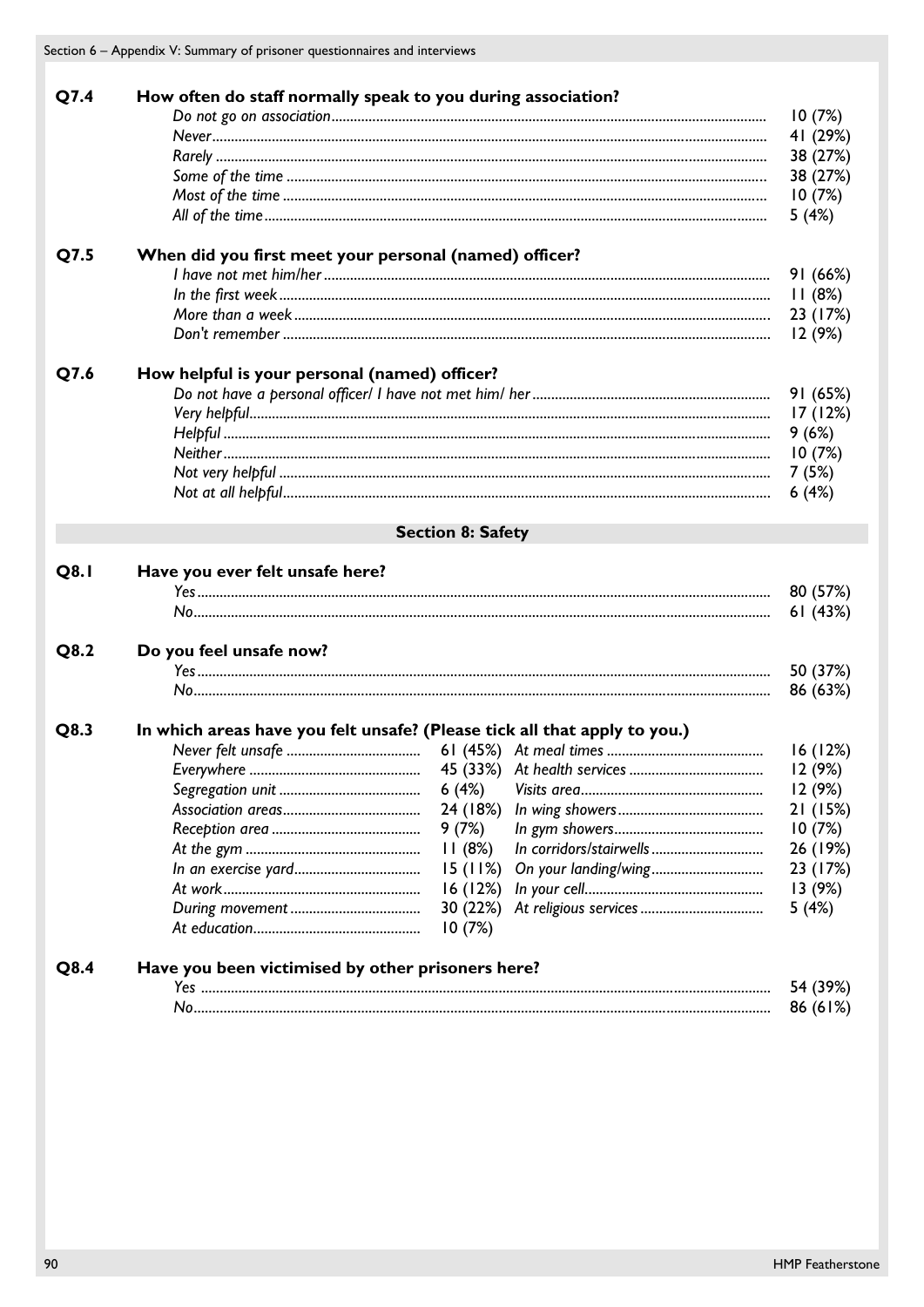| Q8.5 | If yes, what did the incident(s) involve/ what was it about? (Please tick all that apply to you.) |                                   |          |          |         |           |                |
|------|---------------------------------------------------------------------------------------------------|-----------------------------------|----------|----------|---------|-----------|----------------|
|      |                                                                                                   |                                   |          |          |         |           | 24 (17%)       |
|      |                                                                                                   |                                   |          |          |         |           | 24 (17%)       |
|      |                                                                                                   |                                   |          |          |         |           | 3(2%)          |
|      |                                                                                                   |                                   |          |          |         |           | 28 (20%)       |
|      |                                                                                                   |                                   |          |          |         |           | 16(11%)        |
|      |                                                                                                   |                                   |          |          |         |           | 10(7%)         |
|      |                                                                                                   |                                   |          |          |         |           | 19(14%)        |
|      |                                                                                                   |                                   |          |          |         |           | 14(10%)        |
|      |                                                                                                   |                                   |          |          |         |           | 7(5%)          |
|      |                                                                                                   |                                   |          |          |         |           | 6(4%)          |
|      |                                                                                                   |                                   |          |          |         |           | 8(6%)          |
|      |                                                                                                   |                                   |          |          |         |           | 8(6%)          |
|      |                                                                                                   |                                   |          |          |         |           | $0(0\%)$       |
|      |                                                                                                   |                                   |          |          |         |           | 1(1%)          |
|      |                                                                                                   |                                   |          |          |         |           |                |
|      |                                                                                                   |                                   |          |          |         |           | 2(1%)          |
|      |                                                                                                   |                                   |          |          |         |           | 6(4%)          |
|      |                                                                                                   |                                   |          |          |         |           | 10(7%)         |
|      |                                                                                                   |                                   |          |          |         |           | 7(5%)          |
|      |                                                                                                   |                                   |          |          |         |           | 13(9%)         |
|      | Have you been victimised by staff here?                                                           |                                   |          |          |         |           |                |
| Q8.6 |                                                                                                   |                                   |          |          |         |           |                |
|      |                                                                                                   |                                   |          |          |         |           | 49 (36%)       |
|      |                                                                                                   |                                   |          |          |         |           | 88 (64%)       |
| Q8.7 | If yes, what did the incident(s) involve/ what was it about? (Please tick all that apply to you.) |                                   |          |          |         |           |                |
|      |                                                                                                   |                                   |          |          |         |           |                |
|      |                                                                                                   |                                   |          |          |         |           | 28 (20%)       |
|      |                                                                                                   |                                   |          |          |         |           | 8(6%)          |
|      |                                                                                                   |                                   |          |          |         |           | 1(1%)          |
|      |                                                                                                   |                                   |          |          |         |           | 21(15%)        |
|      |                                                                                                   |                                   |          |          |         |           | 6(4%)          |
|      |                                                                                                   |                                   |          |          |         |           | 6(4%)          |
|      |                                                                                                   |                                   |          |          |         |           | 3(2%)          |
|      |                                                                                                   |                                   |          |          |         |           | 10(7%)         |
|      |                                                                                                   |                                   |          |          |         |           | 10(7%)         |
|      |                                                                                                   |                                   |          |          |         |           | 7(5%)          |
|      |                                                                                                   |                                   |          |          |         |           | 7(5%)          |
|      |                                                                                                   |                                   |          |          |         |           | 1(1%)          |
|      |                                                                                                   |                                   |          |          |         |           | 1(1%)          |
|      |                                                                                                   |                                   |          |          |         |           | 3(2%)          |
|      |                                                                                                   |                                   |          |          |         |           | 4(3%)          |
|      |                                                                                                   |                                   |          |          |         |           | 6(4%)          |
|      |                                                                                                   |                                   |          |          |         |           | 5(4%)          |
|      |                                                                                                   |                                   |          |          |         |           | 2(1%)          |
|      |                                                                                                   |                                   |          |          |         |           |                |
| Q8.8 | If you have been victimised by prisoners or staff, did you report it?                             |                                   |          |          |         |           |                |
|      |                                                                                                   |                                   |          |          |         |           | 64 (48%)       |
|      |                                                                                                   |                                   |          |          |         |           | 26 (20%)       |
|      |                                                                                                   |                                   |          |          |         |           | 42 (32%)       |
|      |                                                                                                   |                                   |          |          |         |           |                |
|      |                                                                                                   | <b>Section 9: Health services</b> |          |          |         |           |                |
| Q9.1 | How easy or difficult is it to see the following people?                                          |                                   |          |          |         |           |                |
|      |                                                                                                   | Don't know Very easy              |          | Easy     | Neither | Difficult | Very difficult |
|      | The doctor                                                                                        | 23 (17%)                          | 8(6%)    | 22 (16%) | 14(10%) | 35 (25%)  | 36 (26%)       |
|      | The nurse                                                                                         | <u> 19 (14%)</u>                  | 21 (15%) | 50 (36%) | 15(11%) | 16 (12%)  | 17 (12%)       |
|      | The dentist                                                                                       | 30 (22%)                          | 4 (3%)   | 16(12%)  | 10(7%)  | 33(24%)   | 44 (32%)       |
|      |                                                                                                   |                                   |          |          |         |           |                |
|      |                                                                                                   |                                   |          |          |         |           |                |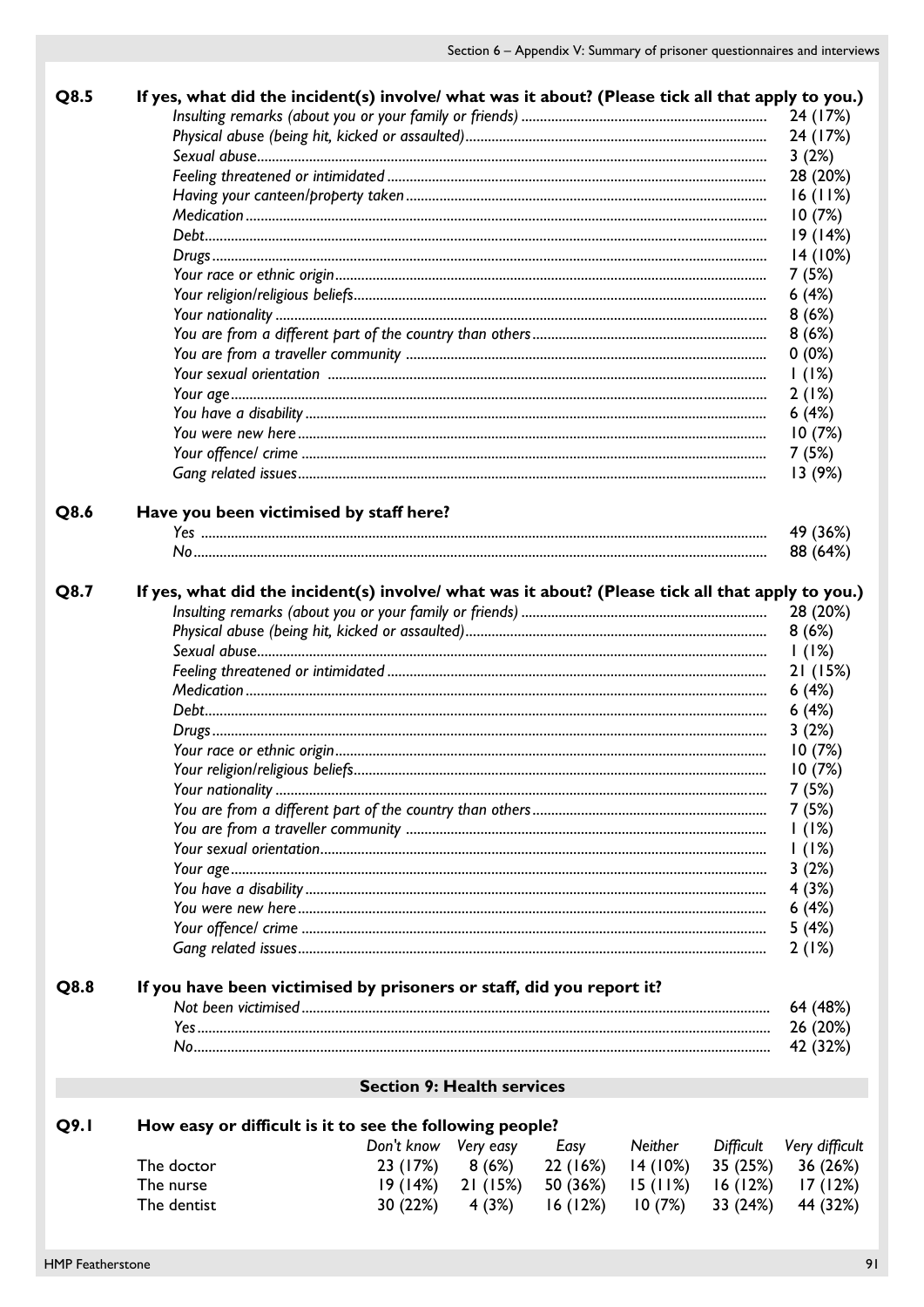| Q9.2  | What do you think of the quality of the health service from the following people?            |                               |           |          |          |          |                     |
|-------|----------------------------------------------------------------------------------------------|-------------------------------|-----------|----------|----------|----------|---------------------|
|       |                                                                                              | Not been                      | Very good | Good     | Neither  | Bad      | Very bad            |
|       | The doctor                                                                                   | 29(21%)                       | 16(12%)   | 28 (20%) | 18(13%)  | 27 (19%) | 21(15%)             |
|       | The nurse                                                                                    | 21(16%)                       | 26 (19%)  | 41 (30%) | 22 (16%) | 9 (7%)   | 16(12%)             |
|       | The dentist                                                                                  | 39 (29%)                      | 15(11%)   | 23 (17%) | 15(11%)  | 21(16%)  | 21(16%)             |
| Q9.3  | What do you think of the overall quality of the health services here?                        |                               |           |          |          |          |                     |
|       |                                                                                              |                               |           |          |          |          | 12(9%)              |
|       |                                                                                              |                               |           |          |          |          | 11(8%)              |
|       |                                                                                              |                               |           |          |          |          | 35 (26%)            |
|       |                                                                                              |                               |           |          |          |          | 25 (18%)            |
|       |                                                                                              |                               |           |          |          |          | 26 (19%)            |
|       |                                                                                              |                               |           |          |          |          | 27 (20%)            |
| Q9.4  | Are you currently taking medication?                                                         |                               |           |          |          |          |                     |
|       |                                                                                              |                               |           |          |          |          | 68 (49%)            |
|       |                                                                                              |                               |           |          |          |          | 72 (51%)            |
| Q9.5  | If you are taking medication, are you allowed to keep some/ all of it in your own cell?      |                               |           |          |          |          |                     |
|       |                                                                                              |                               |           |          |          |          | 72 (52%)            |
|       |                                                                                              |                               |           |          |          |          | 31(22%)             |
|       |                                                                                              |                               |           |          |          |          | 16(12%)             |
|       |                                                                                              |                               |           |          |          |          | 20 (14%)            |
| Q9.6  | Do you have any emotional or mental health problems?                                         |                               |           |          |          |          |                     |
|       |                                                                                              |                               |           |          |          |          | 52 (38%)            |
|       |                                                                                              |                               |           |          |          |          | 85 (62%)            |
|       |                                                                                              |                               |           |          |          |          |                     |
| Q9.7  | Are you being helped/ supported by anyone in this prison (e.g. a psychologist, psychiatrist, |                               |           |          |          |          |                     |
|       | nurse, mental health worker, counsellor or any other member of staff)?                       |                               |           |          |          |          |                     |
|       |                                                                                              |                               |           |          |          |          | 85 (63%)            |
|       |                                                                                              |                               |           |          |          |          | 22 (16%)            |
|       |                                                                                              |                               |           |          |          |          | 28 (21%)            |
|       |                                                                                              | Section 10: Drugs and alcohol |           |          |          |          |                     |
| Q10.1 | Did you have a problem with drugs when you came into this prison?                            |                               |           |          |          |          |                     |
|       |                                                                                              |                               |           |          |          |          | 45 (33%)            |
|       |                                                                                              |                               |           |          |          |          | 92 (67%)            |
| Q10.2 | Did you have a problem with alcohol when you came into this prison?                          |                               |           |          |          |          |                     |
|       |                                                                                              |                               |           |          |          |          | 28 (21%)            |
|       |                                                                                              |                               |           |          |          |          | 108 (79%)           |
| Q10.3 | Is it easy or difficult to get illegal drugs in this prison?                                 |                               |           |          |          |          |                     |
|       |                                                                                              |                               |           |          |          |          |                     |
|       |                                                                                              |                               |           |          |          |          | 70 (52%)<br>15(11%) |
|       |                                                                                              |                               |           |          |          |          |                     |
|       |                                                                                              |                               |           |          |          |          | 5(4%)               |
|       |                                                                                              |                               |           |          |          |          | 2(1%)               |
|       |                                                                                              |                               |           |          |          |          |                     |
|       |                                                                                              |                               |           |          |          |          | 1(1%)<br>42 (31%)   |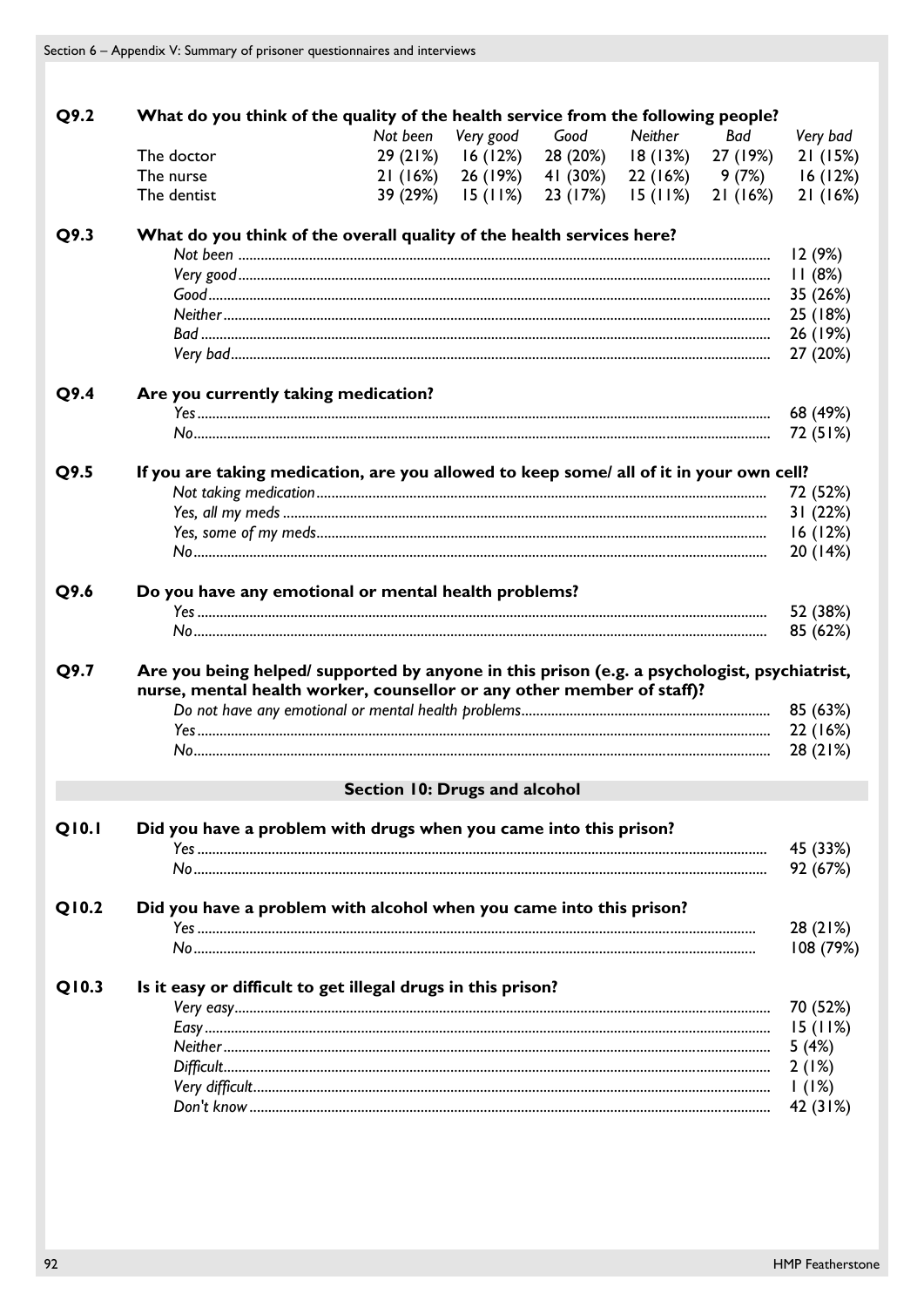| Q10.4        | Is it easy or difficult to get alcohol in this prison?                                    |                      |                               |          |          |           |                |
|--------------|-------------------------------------------------------------------------------------------|----------------------|-------------------------------|----------|----------|-----------|----------------|
|              |                                                                                           |                      |                               |          |          |           | 24 (18%)       |
|              |                                                                                           |                      |                               |          |          |           | 24 (18%)       |
|              |                                                                                           |                      |                               |          |          |           | 15(11%)        |
|              |                                                                                           |                      |                               |          |          |           | 9(7%)          |
|              |                                                                                           |                      |                               |          |          |           | 7(5%)          |
|              |                                                                                           |                      |                               |          |          |           | 57 (42%)       |
| Q10.5        | Have you developed a problem with illegal drugs since you have been in this prison?       |                      |                               |          |          |           |                |
|              |                                                                                           |                      |                               |          |          |           | 30 (22%)       |
|              |                                                                                           |                      |                               |          |          |           | 105 (78%)      |
|              |                                                                                           |                      |                               |          |          |           |                |
| Q10.6        | Have you developed a problem with diverted medication since you have been in this prison? |                      |                               |          |          |           | 13(10%)        |
|              |                                                                                           |                      |                               |          |          |           | 123 (90%)      |
|              |                                                                                           |                      |                               |          |          |           |                |
| Q10.7        | Have you received any support or help (for example substance misuse teams) for your drug  |                      |                               |          |          |           |                |
|              | problem, while in this prison?                                                            |                      |                               |          |          |           |                |
|              |                                                                                           |                      |                               |          |          |           | 79 (62%)       |
|              |                                                                                           |                      |                               |          |          |           | 25 (20%)       |
|              |                                                                                           |                      |                               |          |          |           | 24 (19%)       |
| Q10.8        | Have you received any support or help (for example substance misuse teams) for your       |                      |                               |          |          |           |                |
|              | alcohol problem, whilst in this prison?                                                   |                      |                               |          |          |           |                |
|              |                                                                                           |                      |                               |          |          |           | 108 (80%)      |
|              |                                                                                           |                      |                               |          |          |           | 12(9%)         |
|              |                                                                                           |                      |                               |          |          |           | 15(11%)        |
| Q10.9        | Was the support or help you received, whilst in this prison, helpful?                     |                      |                               |          |          |           |                |
|              |                                                                                           |                      |                               |          |          |           | 94 (77%)       |
|              |                                                                                           |                      |                               |          |          |           | 15(12%)        |
|              |                                                                                           |                      |                               |          |          |           | 13(11%)        |
|              |                                                                                           |                      | <b>Section II: Activities</b> |          |          |           |                |
|              |                                                                                           |                      |                               |          |          |           |                |
| <b>QII.I</b> | How easy or difficult is it to get into the following activities, in this prison?         |                      |                               |          |          |           |                |
|              |                                                                                           | Don't know Very Easy |                               | Easy     | Neither  | Difficult | Very difficult |
|              | Prison job                                                                                | 8(6%)                | 33 (24%)                      | 53 (38%) | 14 (10%) | 21(15%)   | 10(7%)         |
|              | Vocational or skills training                                                             |                      | $23(17%)$ 15 (11%)            | 54 (40%) | 20 (15%) | l 3 (10%) | 10(7%)         |
|              | Education (including basic skills)                                                        |                      | 23 (18%) 19 (15%) 55 (42%)    |          | 19 (15%) | 7 (5%)    | 7 (5%)         |
|              | Offending behaviour                                                                       | 41 (32%)             | 8 (6%)                        | 23 (18%) | 18(14%)  | 19(15%)   | 21(16%)        |
|              | programmes                                                                                |                      |                               |          |          |           |                |
| Q11.2        | Are you currently involved in the following? (Please tick all that apply to you.)         |                      |                               |          |          |           |                |
|              |                                                                                           |                      |                               |          |          |           | 24 (18%)       |
|              |                                                                                           |                      |                               |          |          |           | 89 (68%)       |
|              |                                                                                           |                      |                               |          |          |           | 14(11%)        |
|              |                                                                                           |                      |                               |          |          |           | 21(16%)        |
|              |                                                                                           |                      |                               |          |          |           | 4(3%)          |
|              |                                                                                           |                      |                               |          |          |           |                |
|              |                                                                                           |                      |                               |          |          |           |                |
|              |                                                                                           |                      |                               |          |          |           |                |
|              |                                                                                           |                      |                               |          |          |           |                |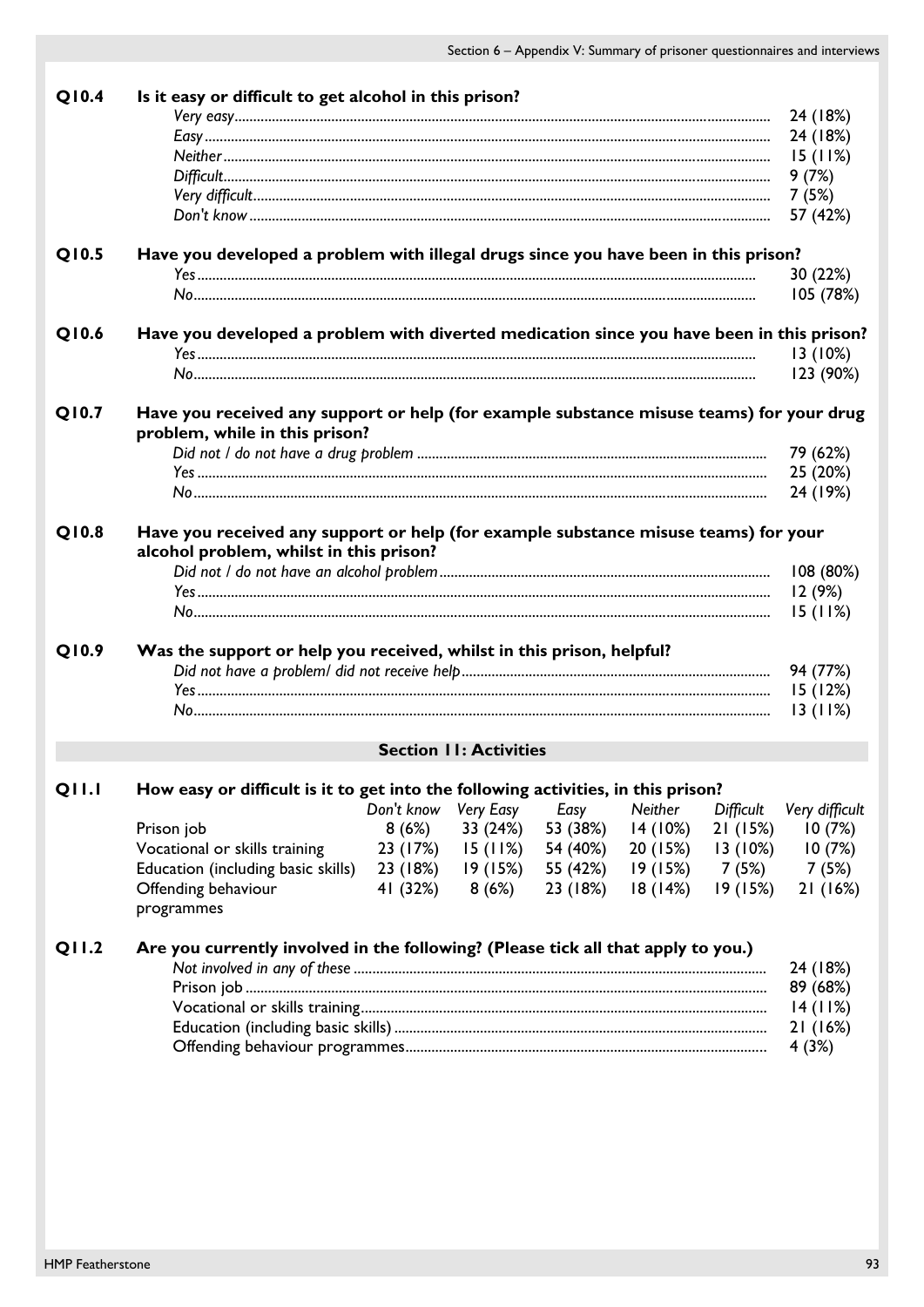| Q11.3        | If you have been involved in any of the following, while in this prison, do you think they will<br>help you on release? |                      |          |          |            |
|--------------|-------------------------------------------------------------------------------------------------------------------------|----------------------|----------|----------|------------|
|              |                                                                                                                         | Not been<br>involved | Yes      | No       | Don't know |
|              | Prison job                                                                                                              | 12(10%)              | 47 (39%) | 48 (40%) | 13(11%)    |
|              | Vocational or skills training                                                                                           | 18(18%)              | 44 (44%) | 28 (28%) | 9 (9%)     |
|              | Education (including basic skills)                                                                                      | 15(15%)              | 47 (47%) | 26 (26%) | 11(11%)    |
|              | Offending behaviour programmes                                                                                          | 28 (29%)             | 31(32%)  | 26 (27%) | 13(13%)    |
| <b>Q11.4</b> | How often do you usually go to the library?                                                                             |                      |          |          |            |
|              |                                                                                                                         |                      |          |          | 30 (22%)   |
|              |                                                                                                                         |                      |          |          | 22 (16%)   |
|              |                                                                                                                         |                      |          |          | 35 (26%)   |
|              |                                                                                                                         |                      |          |          | 45 (33%)   |
|              |                                                                                                                         |                      |          |          | 3(2%)      |
| Q11.5        | Does the library have a wide enough range of materials to meet your needs?                                              |                      |          |          | 38 (29%)   |
|              |                                                                                                                         |                      |          |          | 53 (40%)   |
|              |                                                                                                                         |                      |          |          | 42 (32%)   |
| Q11.6        | How many times do you usually go to the gym each week?                                                                  |                      |          |          |            |
|              |                                                                                                                         |                      |          |          | 29(21%)    |
|              |                                                                                                                         |                      |          |          | 41 (30%)   |
|              |                                                                                                                         |                      |          |          | 45 (33%)   |
|              |                                                                                                                         |                      |          |          | 21 (15%)   |
|              |                                                                                                                         |                      |          |          | 0(0%)      |
| Q11.7        | How many times do you usually go outside for exercise each week?                                                        |                      |          |          |            |
|              |                                                                                                                         |                      |          |          | 11(8%)     |
|              |                                                                                                                         |                      |          |          | 35 (26%)   |
|              |                                                                                                                         |                      |          |          | 53 (39%)   |
|              |                                                                                                                         |                      |          |          | 25 (18%)   |
|              |                                                                                                                         |                      |          |          | 12(9%)     |
| Q11.8        | How many times do you usually have association each week?                                                               |                      |          |          | 3(2%)      |
|              |                                                                                                                         |                      |          |          | 6(4%)      |
|              |                                                                                                                         |                      |          |          | 34 (25%)   |
|              |                                                                                                                         |                      |          |          | 50 (37%)   |
|              |                                                                                                                         |                      |          |          | 41 $(31%)$ |
| Q11.9        | How many hours do you usually spend out of your cell on a weekday?<br>(Please include hours at education, at work etc.) |                      |          |          |            |
|              |                                                                                                                         |                      |          |          | 18(14%)    |
|              |                                                                                                                         |                      |          |          | 28(21%)    |
|              |                                                                                                                         |                      |          |          | 26 (20%)   |
|              |                                                                                                                         |                      |          |          | 19(14%)    |
|              |                                                                                                                         |                      |          |          | 18(14%)    |
|              |                                                                                                                         |                      |          |          | 22 (17%)   |
|              |                                                                                                                         |                      |          |          | 2(2%)      |
|              |                                                                                                                         |                      |          |          |            |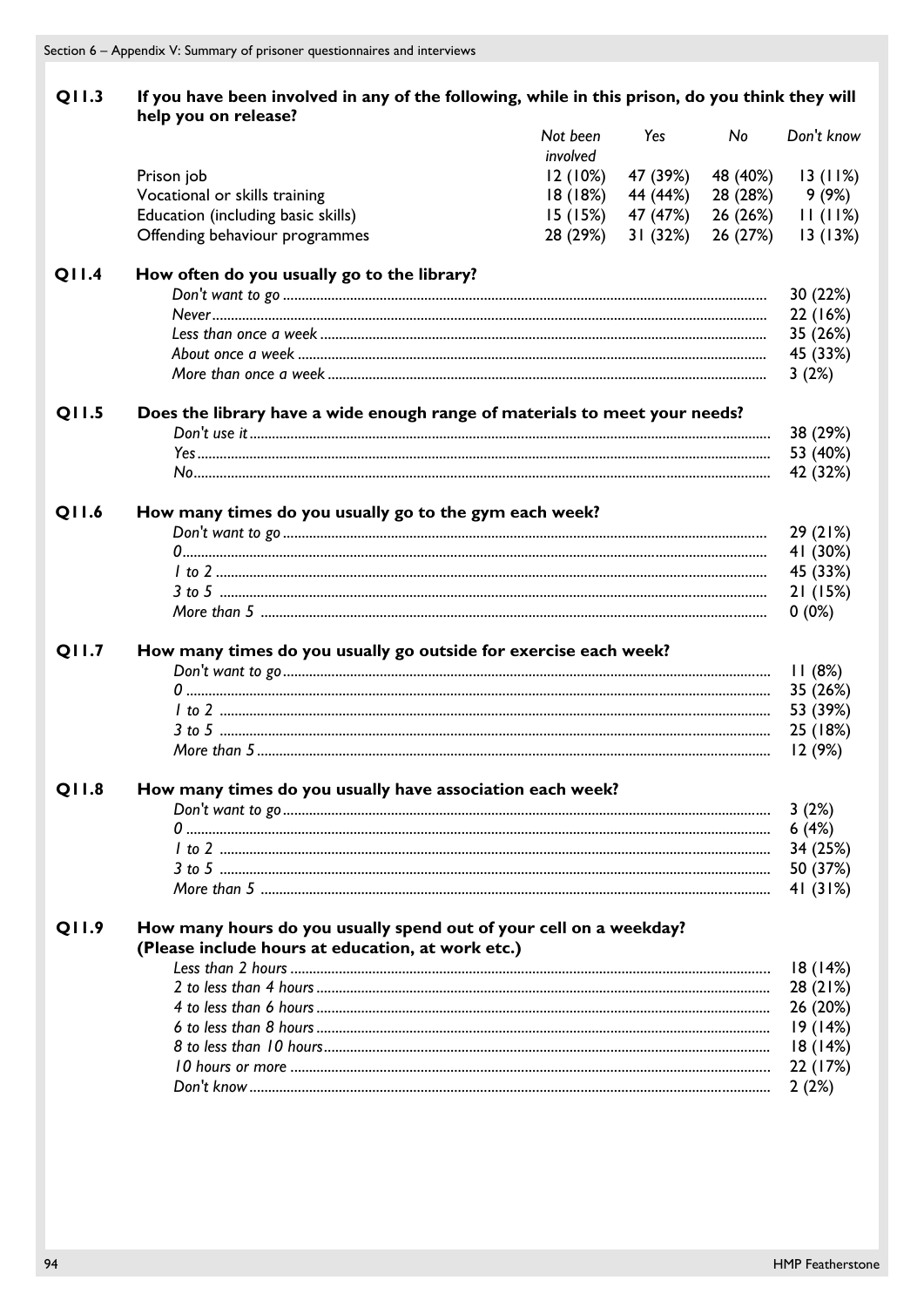|       | Section 12: Contact with family and friends                                                |                  |
|-------|--------------------------------------------------------------------------------------------|------------------|
| Q12.1 | Have staff supported you and helped you to maintain contact with your family/friends while |                  |
|       | in this prison?                                                                            |                  |
|       |                                                                                            | 31(23%)          |
|       |                                                                                            | 103 (77%)        |
| Q12.2 | Have you had any problems with sending or receiving mail (letters or parcels)?             |                  |
|       |                                                                                            | 71 (53%)         |
|       |                                                                                            | 64 (47%)         |
| Q12.3 | Have you had any problems getting access to the telephones?                                |                  |
|       |                                                                                            | 50 (37%)         |
|       |                                                                                            | 85 (63%)         |
| Q12.4 | How easy or difficult is it for your family and friends to get here?                       |                  |
|       |                                                                                            | 19(14%)          |
|       |                                                                                            | 16(12%)          |
|       |                                                                                            | 27 (20%)         |
|       |                                                                                            | 26 (19%)         |
|       |                                                                                            | 22 (16%)         |
|       |                                                                                            | 22 (16%)         |
|       |                                                                                            | 2(1%)            |
|       | Section 13: Preparation for release                                                        |                  |
|       |                                                                                            |                  |
|       |                                                                                            |                  |
| Q13.1 | Do you have a named offender manager (home probation officer) in the probation service?    |                  |
|       |                                                                                            | $0(0\%)$         |
|       |                                                                                            | 108 (79%)        |
|       |                                                                                            | 28 (21%)         |
| Q13.2 | What type of contact have you had with your offender manager since being in prison?        |                  |
|       | (Please tick all that apply to you.)                                                       |                  |
|       |                                                                                            | 28 (21%)         |
|       |                                                                                            | 40 (29%)         |
|       |                                                                                            | 33 (24%)         |
|       |                                                                                            | 29 (21%)         |
|       |                                                                                            | 35 (26%)         |
| Q13.3 | Do you have a named offender supervisor in this prison?                                    |                  |
|       |                                                                                            | 105 (78%)        |
|       |                                                                                            | 30 (22%)         |
| Q13.4 | Do you have a sentence plan?                                                               |                  |
|       |                                                                                            | $0(0\%)$         |
|       |                                                                                            | 74 (55%)         |
|       |                                                                                            | 60 (45%)         |
| Q13.5 | How involved were you in the development of your sentence plan?                            |                  |
|       |                                                                                            | 60 (45%)         |
|       |                                                                                            |                  |
|       |                                                                                            | 22 (17%)         |
|       |                                                                                            | 19(14%)          |
|       |                                                                                            | 4(3%)<br>14(11%) |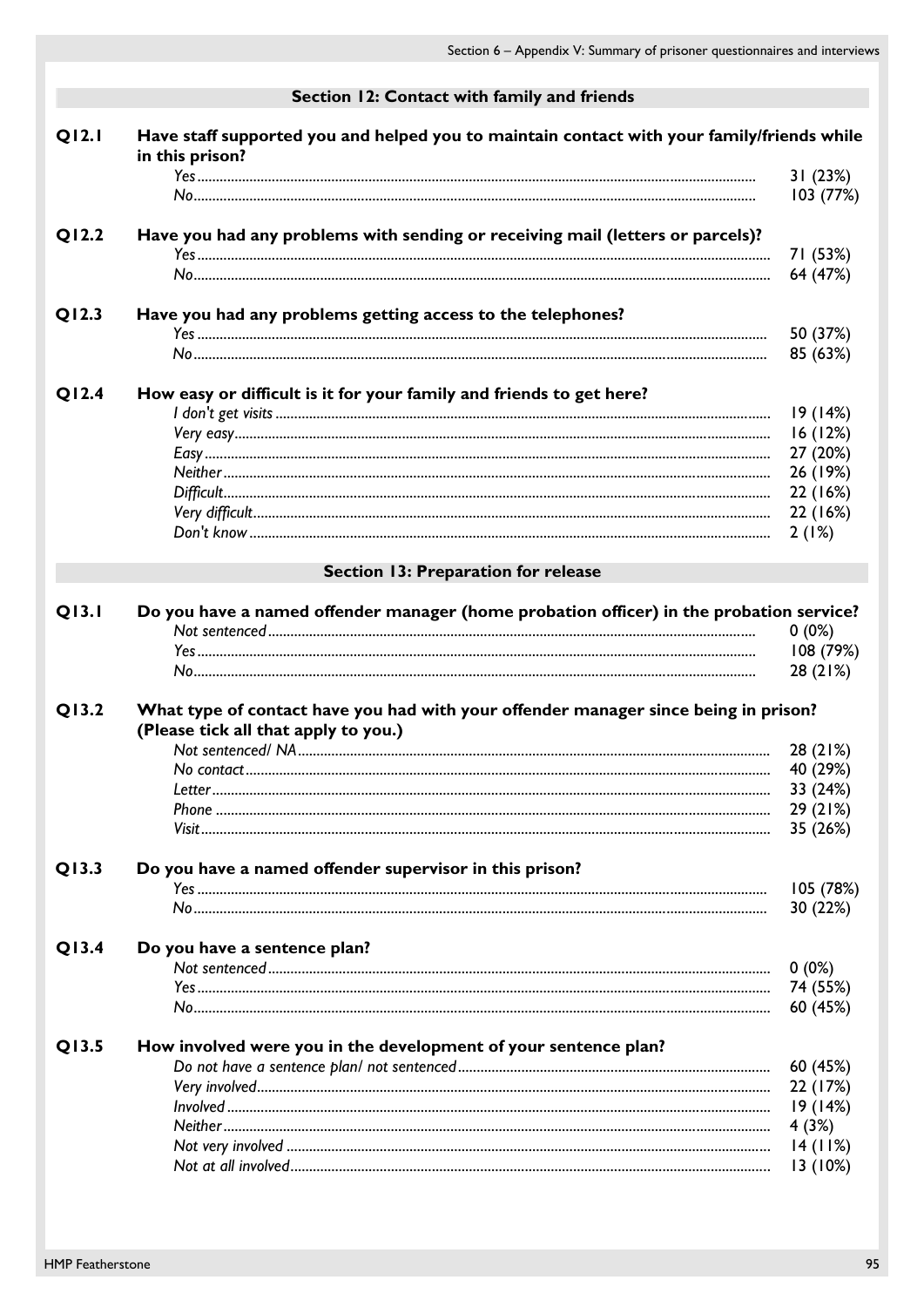| Who is working with you to achieve your sentence plan targets? (Please tick all that apply |                                                                                                                                                                                                    |                     |                                                                                                                                                                                                                                                                                                                                                                                                                                                                                                                                                                                                                                           |
|--------------------------------------------------------------------------------------------|----------------------------------------------------------------------------------------------------------------------------------------------------------------------------------------------------|---------------------|-------------------------------------------------------------------------------------------------------------------------------------------------------------------------------------------------------------------------------------------------------------------------------------------------------------------------------------------------------------------------------------------------------------------------------------------------------------------------------------------------------------------------------------------------------------------------------------------------------------------------------------------|
|                                                                                            |                                                                                                                                                                                                    |                     |                                                                                                                                                                                                                                                                                                                                                                                                                                                                                                                                                                                                                                           |
|                                                                                            |                                                                                                                                                                                                    |                     | 60 (45%)                                                                                                                                                                                                                                                                                                                                                                                                                                                                                                                                                                                                                                  |
|                                                                                            |                                                                                                                                                                                                    |                     | 35 (26%)                                                                                                                                                                                                                                                                                                                                                                                                                                                                                                                                                                                                                                  |
|                                                                                            |                                                                                                                                                                                                    |                     | 29 (22%)                                                                                                                                                                                                                                                                                                                                                                                                                                                                                                                                                                                                                                  |
|                                                                                            |                                                                                                                                                                                                    |                     | 20 (15%)                                                                                                                                                                                                                                                                                                                                                                                                                                                                                                                                                                                                                                  |
|                                                                                            |                                                                                                                                                                                                    |                     | 8(6%)                                                                                                                                                                                                                                                                                                                                                                                                                                                                                                                                                                                                                                     |
|                                                                                            |                                                                                                                                                                                                    |                     | 6(4%)                                                                                                                                                                                                                                                                                                                                                                                                                                                                                                                                                                                                                                     |
| Can you achieve any of your sentence plan targets in this prison?                          |                                                                                                                                                                                                    |                     |                                                                                                                                                                                                                                                                                                                                                                                                                                                                                                                                                                                                                                           |
|                                                                                            |                                                                                                                                                                                                    |                     | 60 (46%)                                                                                                                                                                                                                                                                                                                                                                                                                                                                                                                                                                                                                                  |
|                                                                                            |                                                                                                                                                                                                    |                     | 40 (31%)                                                                                                                                                                                                                                                                                                                                                                                                                                                                                                                                                                                                                                  |
|                                                                                            |                                                                                                                                                                                                    |                     | 19 (15%)                                                                                                                                                                                                                                                                                                                                                                                                                                                                                                                                                                                                                                  |
|                                                                                            |                                                                                                                                                                                                    |                     | 12(9%)                                                                                                                                                                                                                                                                                                                                                                                                                                                                                                                                                                                                                                    |
|                                                                                            |                                                                                                                                                                                                    |                     |                                                                                                                                                                                                                                                                                                                                                                                                                                                                                                                                                                                                                                           |
|                                                                                            |                                                                                                                                                                                                    |                     | 60 (45%)                                                                                                                                                                                                                                                                                                                                                                                                                                                                                                                                                                                                                                  |
|                                                                                            |                                                                                                                                                                                                    |                     | 18(14%)                                                                                                                                                                                                                                                                                                                                                                                                                                                                                                                                                                                                                                   |
|                                                                                            |                                                                                                                                                                                                    |                     | 38 (29%)                                                                                                                                                                                                                                                                                                                                                                                                                                                                                                                                                                                                                                  |
|                                                                                            |                                                                                                                                                                                                    |                     | 17(13%)                                                                                                                                                                                                                                                                                                                                                                                                                                                                                                                                                                                                                                   |
|                                                                                            |                                                                                                                                                                                                    |                     |                                                                                                                                                                                                                                                                                                                                                                                                                                                                                                                                                                                                                                           |
|                                                                                            |                                                                                                                                                                                                    |                     |                                                                                                                                                                                                                                                                                                                                                                                                                                                                                                                                                                                                                                           |
|                                                                                            |                                                                                                                                                                                                    |                     | 60 (46%)                                                                                                                                                                                                                                                                                                                                                                                                                                                                                                                                                                                                                                  |
|                                                                                            |                                                                                                                                                                                                    |                     | 19(15%)                                                                                                                                                                                                                                                                                                                                                                                                                                                                                                                                                                                                                                   |
|                                                                                            |                                                                                                                                                                                                    |                     | 30 (23%)                                                                                                                                                                                                                                                                                                                                                                                                                                                                                                                                                                                                                                  |
|                                                                                            |                                                                                                                                                                                                    |                     | 22 (17%)                                                                                                                                                                                                                                                                                                                                                                                                                                                                                                                                                                                                                                  |
|                                                                                            |                                                                                                                                                                                                    |                     |                                                                                                                                                                                                                                                                                                                                                                                                                                                                                                                                                                                                                                           |
|                                                                                            |                                                                                                                                                                                                    |                     | 9(7%)                                                                                                                                                                                                                                                                                                                                                                                                                                                                                                                                                                                                                                     |
|                                                                                            |                                                                                                                                                                                                    |                     | 62 (46%)                                                                                                                                                                                                                                                                                                                                                                                                                                                                                                                                                                                                                                  |
|                                                                                            |                                                                                                                                                                                                    |                     | 65 (48%)                                                                                                                                                                                                                                                                                                                                                                                                                                                                                                                                                                                                                                  |
|                                                                                            |                                                                                                                                                                                                    |                     |                                                                                                                                                                                                                                                                                                                                                                                                                                                                                                                                                                                                                                           |
|                                                                                            |                                                                                                                                                                                                    |                     | 15(11%)                                                                                                                                                                                                                                                                                                                                                                                                                                                                                                                                                                                                                                   |
|                                                                                            |                                                                                                                                                                                                    |                     | 117 (89%)                                                                                                                                                                                                                                                                                                                                                                                                                                                                                                                                                                                                                                 |
|                                                                                            |                                                                                                                                                                                                    |                     |                                                                                                                                                                                                                                                                                                                                                                                                                                                                                                                                                                                                                                           |
|                                                                                            |                                                                                                                                                                                                    |                     |                                                                                                                                                                                                                                                                                                                                                                                                                                                                                                                                                                                                                                           |
|                                                                                            |                                                                                                                                                                                                    |                     |                                                                                                                                                                                                                                                                                                                                                                                                                                                                                                                                                                                                                                           |
|                                                                                            |                                                                                                                                                                                                    |                     | No                                                                                                                                                                                                                                                                                                                                                                                                                                                                                                                                                                                                                                        |
|                                                                                            |                                                                                                                                                                                                    |                     |                                                                                                                                                                                                                                                                                                                                                                                                                                                                                                                                                                                                                                           |
|                                                                                            |                                                                                                                                                                                                    |                     | 58 (50%)                                                                                                                                                                                                                                                                                                                                                                                                                                                                                                                                                                                                                                  |
|                                                                                            |                                                                                                                                                                                                    |                     |                                                                                                                                                                                                                                                                                                                                                                                                                                                                                                                                                                                                                                           |
|                                                                                            |                                                                                                                                                                                                    |                     |                                                                                                                                                                                                                                                                                                                                                                                                                                                                                                                                                                                                                                           |
|                                                                                            |                                                                                                                                                                                                    |                     |                                                                                                                                                                                                                                                                                                                                                                                                                                                                                                                                                                                                                                           |
|                                                                                            |                                                                                                                                                                                                    |                     |                                                                                                                                                                                                                                                                                                                                                                                                                                                                                                                                                                                                                                           |
|                                                                                            |                                                                                                                                                                                                    |                     | 48 (41%)                                                                                                                                                                                                                                                                                                                                                                                                                                                                                                                                                                                                                                  |
|                                                                                            |                                                                                                                                                                                                    |                     |                                                                                                                                                                                                                                                                                                                                                                                                                                                                                                                                                                                                                                           |
| you less likely to offend in the future?                                                   |                                                                                                                                                                                                    |                     |                                                                                                                                                                                                                                                                                                                                                                                                                                                                                                                                                                                                                                           |
|                                                                                            |                                                                                                                                                                                                    |                     | $0(0\%)$                                                                                                                                                                                                                                                                                                                                                                                                                                                                                                                                                                                                                                  |
|                                                                                            |                                                                                                                                                                                                    |                     |                                                                                                                                                                                                                                                                                                                                                                                                                                                                                                                                                                                                                                           |
|                                                                                            |                                                                                                                                                                                                    |                     | 68 (54%)<br>59 (46%)                                                                                                                                                                                                                                                                                                                                                                                                                                                                                                                                                                                                                      |
|                                                                                            | to you.)<br>Do you have a needs based custody plan?<br>(Please tick all that apply to you.)<br>Employment<br>Accommodation<br><b>Benefits</b><br><b>Finances</b><br>Education<br>Drugs and alcohol | Do not need<br>help | Are there plans for you to achieve any of your sentence plan targets in another prison?<br>Are there plans for you to achieve any of your sentence plan targets in the community?<br>Do you feel that any member of staff has helped you to prepare for your release?<br>Do you know of anyone in this prison who can help you with the following on release?<br>Yes<br>23 (20%)<br>36 (31%)<br>33 (28%) 59 (50%)<br>26 (22%)<br>24 (20%) 40 (33%) 56 (47%)<br>27 (24%) 28 (25%) 58 (51%)<br>28 (24%) 35 (30%) 52 (45%)<br>37 (32%)<br>31 (27%)<br>Have you done anything, or has anything happened to you here, that you think will make |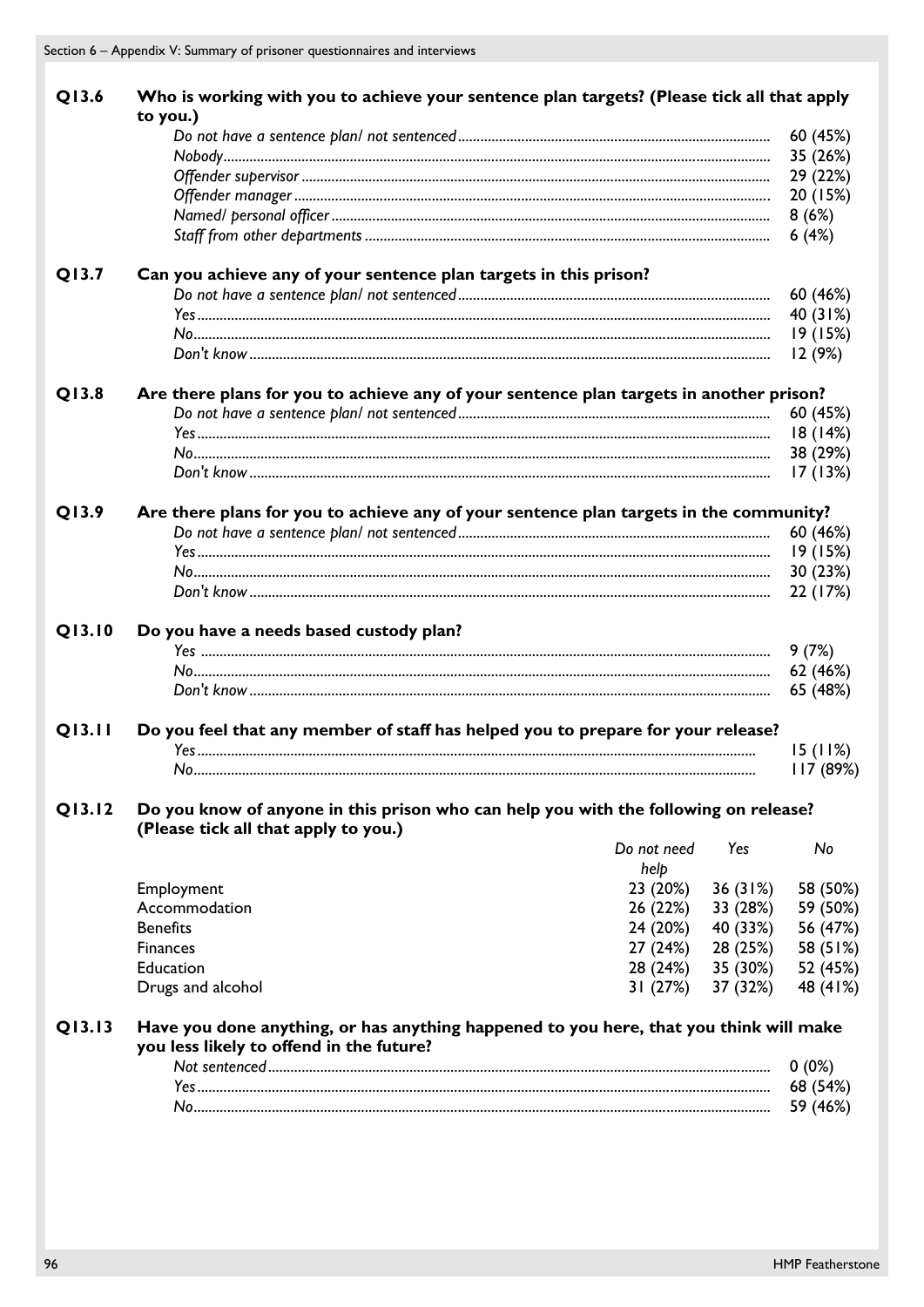

#### **Prisoner survey responses HMP Featherstone 2016**

Prisoner survey responses (missing data have been excluded for each question). Please note: where there are apparently large differences, which are not indicated as<br>statistically significant, this is likely to be due to ch

|     | Any percentage highlighted in green is significantly better                                                                           |                     |                             |                        |              |
|-----|---------------------------------------------------------------------------------------------------------------------------------------|---------------------|-----------------------------|------------------------|--------------|
|     | Any percentage highlighted in blue is significantly worse                                                                             |                     | training<br>comparator<br>Ō |                        |              |
|     | Any percentage highlighted in orange shows a significant difference in prisoners' background details                                  | <b>Featherstone</b> | ×                           | Featherstone           | Featherstone |
|     | Percentages which are not highlighted show there is no significant difference                                                         | <b>HMP</b><br>2016  | Categor<br>prisons          | <b>HMP</b><br>ø<br>201 | Ê<br>2013    |
|     | Number of completed questionnaires returned                                                                                           |                     |                             | 148                    | 162          |
|     | <b>SECTION 1: General information</b>                                                                                                 |                     |                             |                        |              |
|     | 1.2 Are you under 21 years of age?                                                                                                    | 0%                  | 2%                          | 0%                     | 1%           |
|     | 1.3 Are you sentenced?                                                                                                                | 100%                | 100%                        | 100%                   | 98%          |
|     | 1.3 Are you on recall?                                                                                                                | 14%                 | 9%                          | 14%                    | 7%           |
| 1.4 | Is your sentence less than 12 months?                                                                                                 | 6%                  | 6%                          | 6%                     | 5%           |
| 1.4 | Are you here under an indeterminate sentence for public protection (IPP prisoner)?                                                    | 5%                  | 8%                          | 5%                     | 15%          |
| 1.5 | Are you a foreign national?                                                                                                           | 10%                 | 9%                          | 10%                    | 9%           |
|     | 1.6   Do you understand spoken English?                                                                                               | 98%                 | 99%                         | 98%                    | 97%          |
| 1.7 | Do you understand written English?                                                                                                    | 97%                 | 98%                         | 97%                    | 96%          |
| 1.8 | Are you from a minority ethnic group? (Including all those who did not tick white British, white Irish or white<br>other categories.) | 39%                 | 25%                         | 39%                    | 30%          |
| 1.9 | Do you consider yourself to be Gypsy/ Romany/ Traveller?                                                                              | 5%                  | 5%                          | 5%                     | 3%           |
| 1.1 | Are you Muslim?                                                                                                                       | 18%                 | 13%                         | 18%                    | 11%          |
|     | 1.11 Are you homosexual/gay or bisexual?                                                                                              | 1%                  | 4%                          | 1%                     | 2%           |
|     | 1.12 Do you consider yourself to have a disability?                                                                                   | 22%                 | 22%                         | 22%                    | 21%          |
|     | 1.13 Are you a veteran (ex-armed services)?                                                                                           | 7%                  | 6%                          | 7%                     | 8%           |
|     | 1.14 Is this your first time in prison?                                                                                               | 31%                 | 39%                         | 31%                    | 30%          |
|     | 1.15 Do you have any children under the age of 18?                                                                                    | 55%                 | 51%                         | 55%                    | 56%          |
|     | <b>SECTION 2: Transfers and escorts</b>                                                                                               |                     |                             |                        |              |
|     | On your most recent journey here:                                                                                                     |                     |                             |                        |              |
|     | 2.1 Did you spend more than 2 hours in the van?                                                                                       | 28%                 | 46%                         | 28%                    | 24%          |
|     | For those who spent two or more hours in the escort van:                                                                              |                     |                             |                        |              |
| 2.2 | Were you offered anything to eat or drink?                                                                                            | 67%                 | 74%                         | 67%                    | 64%          |
| 2.3 | Were you offered a toilet break?                                                                                                      | 4%                  | 8%                          | 4%                     | 14%          |
| 2.4 | Was the van clean?                                                                                                                    | 54%                 | 61%                         | 54%                    | 55%          |
| 2.5 | Did you feel safe?                                                                                                                    | 69%                 | 79%                         | 69%                    | 83%          |
| 2.6 | Were you treated well/very well by the escort staff?                                                                                  | 72%                 | 73%                         | 72%                    | 70%          |
| 2.7 | Before you arrived here were you told that you were coming here?                                                                      | 66%                 | 60%                         | 66%                    | 65%          |
| 2.7 | Before you arrived here did you receive any written information about coming here?                                                    | 7%                  | 13%                         | 7%                     | 6%           |
| 2.8 | When you first arrived here did your property arrive at the same time as you?                                                         | 79%                 | 85%                         | 79%                    | 82%          |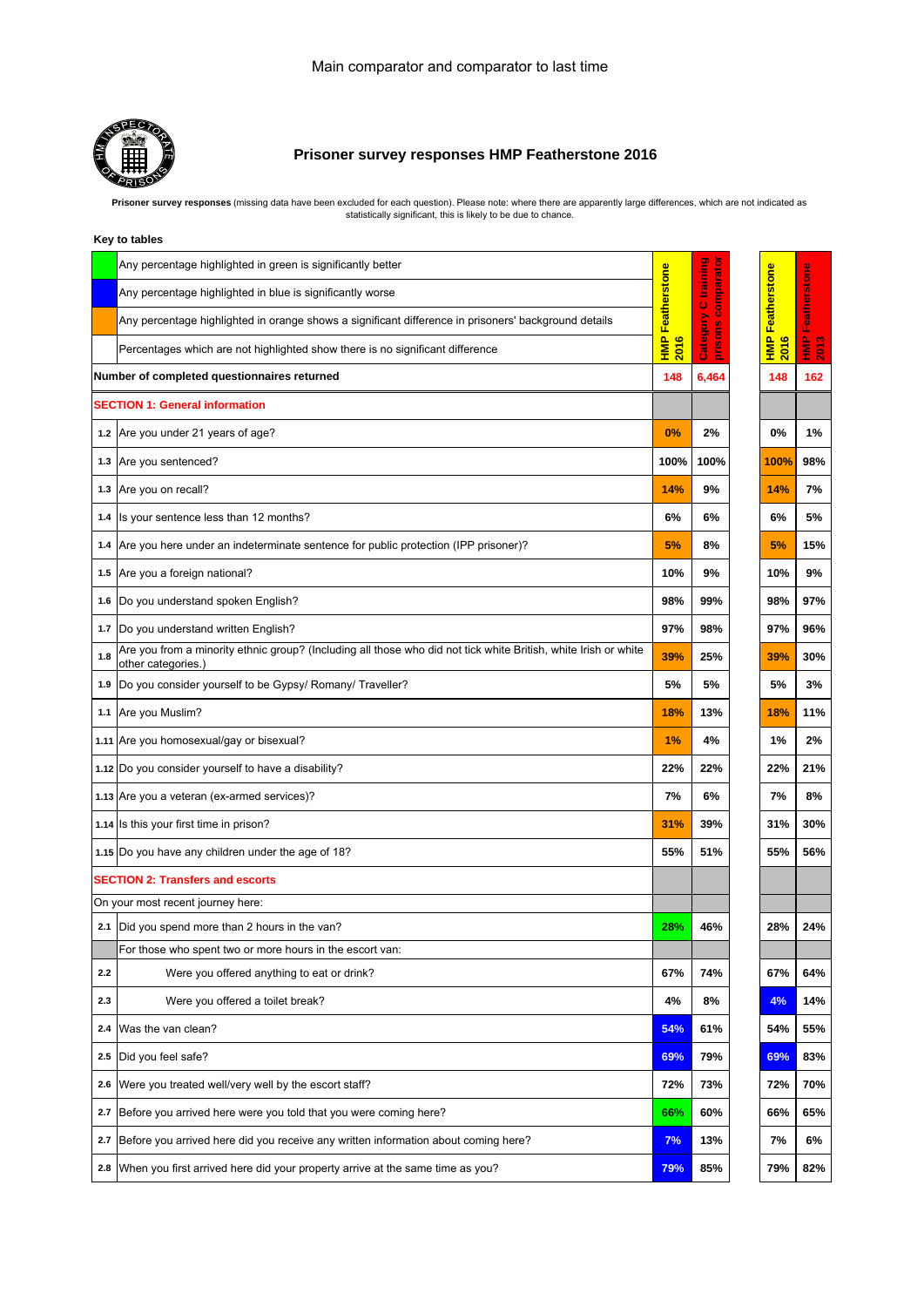|     | Any percentage highlighted in green is significantly better                                          |                     | ă                    |                       |             |
|-----|------------------------------------------------------------------------------------------------------|---------------------|----------------------|-----------------------|-------------|
|     | Any percentage highlighted in blue is significantly worse                                            |                     | C training<br>compar |                       | stone       |
|     | Any percentage highlighted in orange shows a significant difference in prisoners' background details | <b>Featherstone</b> |                      | Featherstone          | Feather     |
|     | Percentages which are not highlighted show there is no significant difference                        | <b>HNP</b><br>2016  | Category<br>prisons  | $\frac{1}{2}$<br>2016 | $rac{1}{2}$ |
|     | <b>SECTION 3: Reception, first night and induction</b>                                               |                     |                      |                       |             |
| 3.1 | Were you in reception for less than 2 hours?                                                         | 29%                 | 54%                  | 29%                   | 32%         |
| 3.2 | When you were searched in reception, was this carried out in a respectful way?                       | 85%                 | 85%                  | 85%                   | 73%         |
| 3.3 | Were you treated well/very well in reception?                                                        | 62%                 | 76%                  | 62%                   | 75%         |
|     | When you first arrived:                                                                              |                     |                      |                       |             |
| 3.4 | Did you have any problems?                                                                           | 68%                 | 61%                  | 68%                   | 68%         |
| 3.4 | Did you have any problems with loss of property?                                                     | 26%                 | 19%                  | 26%                   | 21%         |
| 3.4 | Did you have any housing problems?                                                                   | 13%                 | 13%                  | 13%                   | 10%         |
| 3.4 | Did you have any problems contacting employers?                                                      | 2%                  | 2%                   | 2%                    | 2%          |
| 3.4 | Did you have any problems contacting family?                                                         | 24%                 | 19%                  | 24%                   | 17%         |
| 3.4 | Did you have any problems ensuring dependants were being looked after?                               | 0%                  | 2%                   | 0%                    | 1%          |
| 3.4 | Did you have any money worries?                                                                      | 11%                 | 13%                  | 11%                   | 18%         |
| 3.4 | Did you have any problems with feeling depressed or suicidal?                                        | 15%                 | 15%                  | 15%                   | 15%         |
| 3.4 | Did you have any physical health problems?                                                           | 11%                 | 13%                  | 11%                   | 17%         |
| 3.4 | Did you have any mental health problems?                                                             | 27%                 | 18%                  | 27%                   | 18%         |
| 3.4 | Did you have any problems with needing protection from other prisoners?                              | 9%                  | 5%                   | 9%                    | 6%          |
| 3.4 | Did you have problems accessing phone numbers?                                                       | 16%                 | 16%                  | 16%                   | 18%         |
|     | For those with problems:                                                                             |                     |                      |                       |             |
| 3.5 | Did you receive any help/ support from staff in dealing with these problems?                         | 35%                 | 36%                  | 35%                   | 38%         |
|     | When you first arrived here, were you offered any of the following:                                  |                     |                      |                       |             |
| 3.6 | Tobacco?                                                                                             | 63%                 | 75%                  | 63%                   | 86%         |
| 3.6 | A shower?                                                                                            | 26%                 | 28%                  | 26%                   | 34%         |
| 3.6 | A free telephone call?                                                                               | 42%                 | 41%                  | 42%                   | 50%         |
| 3.6 | Something to eat?                                                                                    | 61%                 | 56%                  | 61%                   | 61%         |
| 3.6 | PIN phone credit?                                                                                    | 43%                 | 51%                  | 43%                   | 62%         |
| 3.6 | Toiletries/ basic items?                                                                             | 29%                 | 48%                  | 29%                   | 36%         |
|     |                                                                                                      |                     |                      |                       |             |

| ø<br>o. | ц.<br>$\frac{3}{5}$<br>$\frac{1}{2}$<br>Ñ<br>Ŧ, |
|---------|-------------------------------------------------|
| 29%     | 32%                                             |
| 85%     | 73%                                             |
| 62%     | 75%                                             |
|         |                                                 |
| 68%     | 68%                                             |
| 26%     | 21%                                             |
| 13%     | 10%                                             |
| 2%      | 2%                                              |
| 24%     | 17%                                             |
| 0%      | 1%                                              |
| 11%     | 18%                                             |
| 15%     | 15%                                             |
| 11%     | 17%                                             |
| 27%     | 18%                                             |
| 9%      | 6%                                              |
| 16%     | 18%                                             |
| 35%     | 38%                                             |
|         |                                                 |
| 63%     | 86%                                             |
| 26%     | 34%                                             |
| 42%     | 50%                                             |
| 61%     | 61%                                             |
| 43%     | 62%                                             |
| 29%     | 36%                                             |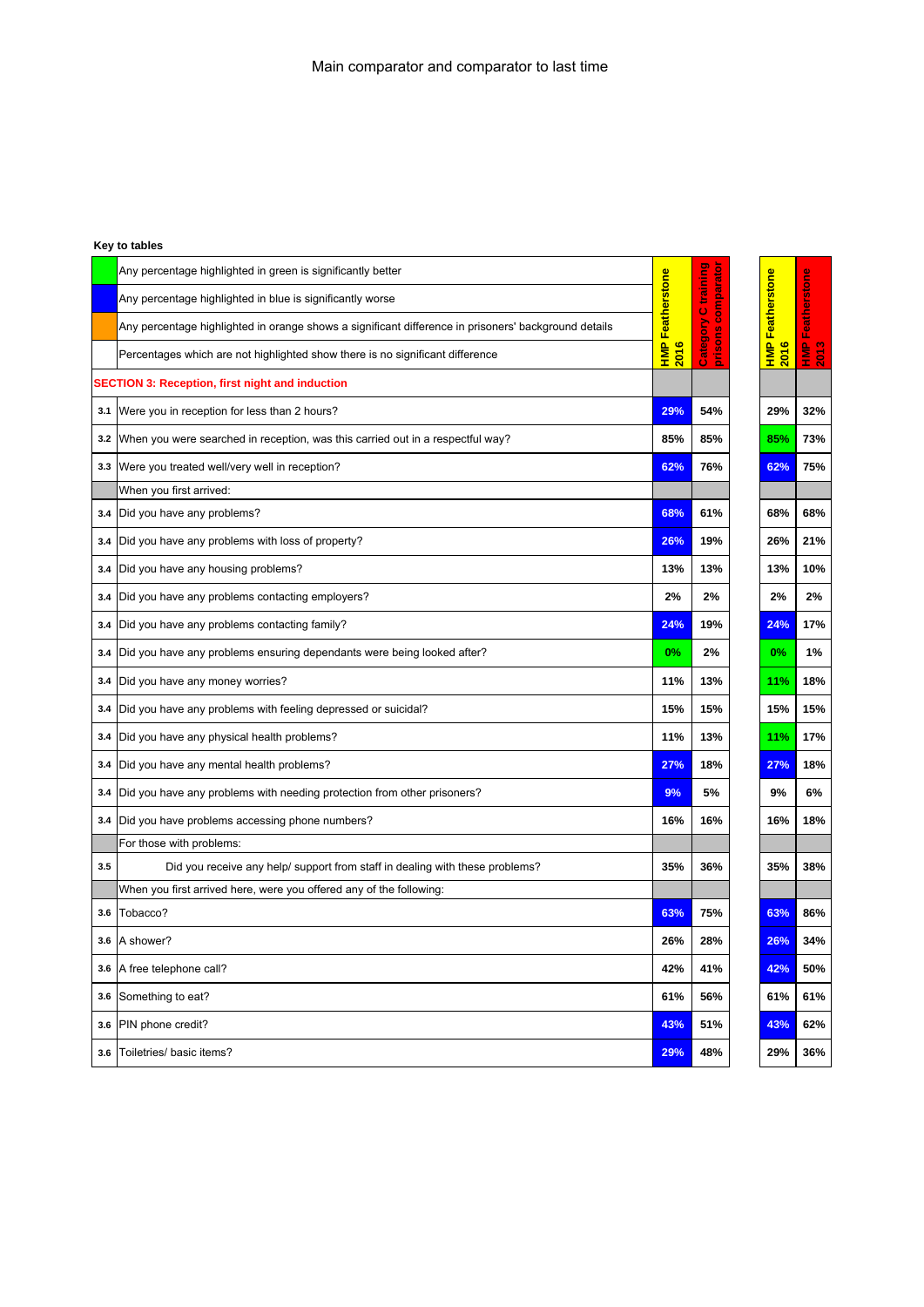#### Main comparator and comparator to last time

|      | Any percentage highlighted in green is significantly better                                             |              | <u>io ș</u>                    |                              |                       |
|------|---------------------------------------------------------------------------------------------------------|--------------|--------------------------------|------------------------------|-----------------------|
|      | Any percentage highlighted in blue is significantly worse                                               |              | <b><u>training</u></b><br>mpar |                              |                       |
|      | Any percentage highlighted in orange shows a significant difference in prisoners' background details    | Featherstone | Ò<br>Papa                      | Featherstone                 | Featherstone          |
|      | Percentages which are not highlighted show there is no significant difference                           | HMP<br>2016  | $\ddot{\bar{c}}$<br>Б          | <b>HMP</b><br>$\frac{1}{20}$ | $\frac{1}{2}$<br>2013 |
|      | <b>SECTION 3: Reception, first night and induction continued</b>                                        |              |                                |                              |                       |
|      | When you first arrived here did you have access to the following people:                                |              |                                |                              |                       |
| 3.7  | The chaplain or a religious leader?                                                                     | 44%          | 53%                            | 44%                          | 55%                   |
| 3.7  | Someone from health services?                                                                           | 65%          | 69%                            | 65%                          | 71%                   |
| 3.7  | A Listener/Samaritans?                                                                                  | 42%          | 33%                            | 42%                          | 59%                   |
| 3.7  | Prison shop/ canteen?                                                                                   | 23%          | 25%                            | 23%                          | 27%                   |
|      | When you first arrived here were you offered information about any of the following:                    |              |                                |                              |                       |
| 3.8  | What was going to happen to you?                                                                        | 47%          | 50%                            | 47%                          | 58%                   |
| 3.8  | Support was available for people feeling depressed or suicidal?                                         | 30%          | 40%                            | 30%                          | 43%                   |
| 3.8  | How to make routine requests?                                                                           | 37%          | 44%                            | 37%                          | 53%                   |
|      |                                                                                                         |              |                                |                              |                       |
| 3.8  | Your entitlement to visits?                                                                             | 34%          | 39%                            | 34%                          | 46%                   |
| 3.8  | Health services?                                                                                        | 46%          | 51%                            | 46%                          | 56%                   |
| 3.8  | The chaplaincy?                                                                                         | 39%          | 48%                            | 39%                          | 49%                   |
| 3.9  | Did you feel safe on your first night here?                                                             | 71%          | 80%                            | 71%                          | 85%                   |
|      | 3.10 Have you been on an induction course?                                                              | 86%          | 90%                            | 86%                          | 93%                   |
|      | For those who have been on an induction course:                                                         |              |                                |                              |                       |
| 3.11 | Did the course cover everything you needed to know about the prison?                                    | 60%          | 59%                            | 60%                          | 58%                   |
|      | 3.12 Did you receive an education (skills for life) assessment?                                         | 84%          | 84%                            | 84%                          | 84%                   |
|      | <b>SECTION 4: Legal rights and respectful custody</b>                                                   |              |                                |                              |                       |
|      | In terms of your legal rights, is it easy/very easy to:                                                 |              |                                |                              |                       |
| 4.1  | Communicate with your solicitor or legal representative?                                                | 32%          | 43%                            | 32%                          | 50%                   |
| 4.1  | Attend legal visits?                                                                                    | 39%          | 45%                            | 39%                          | 61%                   |
| 4.1  | Get bail information?                                                                                   | 10%          | 14%                            | 10%                          | 19%                   |
| 4.2  | Have staff ever opened letters from your solicitor or legal representative when you were not with them? | 47%          | 38%                            | 47%                          | 55%                   |
| 4.3  | Can you get legal books in the library?                                                                 | 45%          | 41%                            | 45%                          | 51%                   |
|      | For the wing/unit you are currently on:                                                                 |              |                                |                              |                       |
| 4.4  | Are you normally offered enough clean, suitable clothes for the week?                                   | 42%          | 67%                            | 42%                          | 58%                   |
| 4.4  | Are you normally able to have a shower every day?                                                       | 79%          | 91%                            | 79%                          | 97%                   |
| 4.4  | Do you normally receive clean sheets every week?                                                        | 58%          | 70%                            | 58%                          | 83%                   |
| 4.4  | Do you normally get cell cleaning materials every week?                                                 | 40%          | 65%                            | 40%                          | 69%                   |
|      |                                                                                                         | 24%          |                                | 24%                          |                       |
| 4.4  | Is your cell call bell normally answered within five minutes?                                           |              | 34%                            |                              | 55%                   |
| 4.4  | Is it normally quiet enough for you to be able to relax or sleep in your cell at night time?            | 66%          | 68%                            | 66%                          | 71%                   |
| 4.4  | Can you normally get your stored property, if you need to?                                              | 22%          | 23%                            | 22%                          | 31%                   |
| 4.5  | Is the food in this prison good/very good?                                                              | 23%          | 31%                            | 23%                          | 21%                   |
| 4.6  | Does the shop/canteen sell a wide enough range of goods to meet your needs?                             | 31%          | 48%                            | 31%                          | 44%                   |
| 4.7  | Are you able to speak to a Listener at any time, if you want to?                                        | 48%          | 56%                            | 48%                          | 69%                   |
| 4.8  | Are your religious beliefs are respected?                                                               | 44%          | 52%                            | 44%                          | 60%                   |
| 4.9  | Are you able to speak to a religious leader of your faith in private if you want to?                    | 52%          | 58%                            | 52%                          | 64%                   |
|      | 4.10 Is it easy/very easy to attend religious services?                                                 | 44%          | 49%                            | 44%                          | 55%                   |
|      |                                                                                                         |              |                                |                              |                       |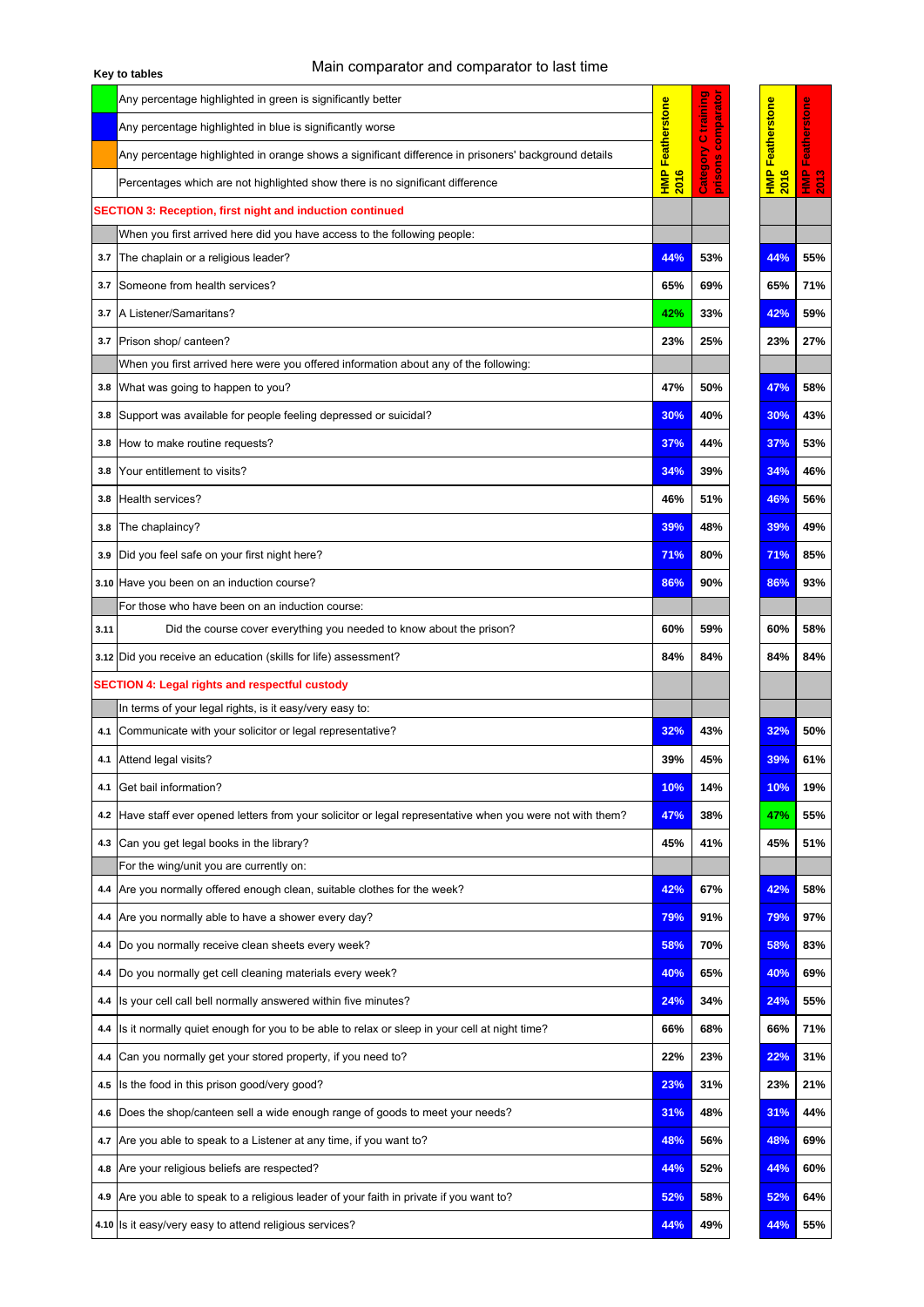|     | Any percentage highlighted in green is significantly better                                                                                  |                         | training<br>ă       |                    |              |
|-----|----------------------------------------------------------------------------------------------------------------------------------------------|-------------------------|---------------------|--------------------|--------------|
|     | Any percentage highlighted in blue is significantly worse                                                                                    | <b>HMP Featherstone</b> | prisons compar<br>Ò | Featherstone       | Featherstone |
|     | Any percentage highlighted in orange shows a significant difference in prisoners' background details                                         |                         |                     |                    |              |
|     | Percentages which are not highlighted show there is no significant difference                                                                | 2016                    | Category            | <b>HMP</b><br>2016 | È<br>2013    |
|     | <b>SECTION 5: Applications and complaints</b>                                                                                                |                         |                     |                    |              |
| 5.1 | Is it easy to make an application?                                                                                                           | 74%                     | 81%                 | 74%                | 84%          |
|     | For those who have made an application:                                                                                                      |                         |                     |                    |              |
| 5.2 | Do you feel applications are dealt with fairly?                                                                                              | 42%                     | 56%                 | 42%                | 53%          |
| 5.2 | Do you feel applications are dealt with quickly (within seven days)?                                                                         | 32%                     | 38%                 | 32%                | 35%          |
| 5.3 | Is it easy to make a complaint?                                                                                                              | 53%                     | 59%                 | 53%                | 60%          |
|     | For those who have made a complaint:                                                                                                         |                         |                     |                    |              |
| 5.4 | Do you feel complaints are dealt with fairly?                                                                                                | 24%                     | 33%                 | 24%                | 32%          |
| 5.4 | Do you feel complaints are dealt with quickly (within seven days)?                                                                           | 23%                     | 28%                 | 23%                | 29%          |
| 5.5 | Have you ever been prevented from making a complaint when you wanted to?                                                                     | 35%                     | 19%                 | 35%                | 27%          |
| 5.6 | Is it easy/very easy to see the Independent Monitoring Board?                                                                                | 19%                     | 29%                 | 19%                | 26%          |
|     | SECTION 6: Incentives and earned privileges scheme                                                                                           |                         |                     |                    |              |
| 6.1 | Do you feel you have been treated fairly in your experience of the IEP scheme?                                                               | 48%                     | 48%                 | 48%                | 43%          |
| 6.2 | Do the different levels of the IEP scheme encourage you to change your behaviour?                                                            | 41%                     | 45%                 | 41%                | 41%          |
| 6.3 | In the last six months have any members of staff physically restrained you (C&R)?                                                            | 16%                     | 8%                  | 16%                | 7%           |
| 6.4 | In the last six months, if you have spent a night in the segregation/ care and separation unit, were<br>you treated very well well by staff? | 32%                     | 36%                 | 32%                | 28%          |
|     | <b>SECTION 7: Relationships with staff</b>                                                                                                   |                         |                     |                    |              |
| 7.1 | Do most staff, in this prison, treat you with respect?                                                                                       | 74%                     | 79%                 | 74%                | 77%          |
| 7.2 | Is there a member of staff, in this prison, that you can turn to for help if you have a problem?                                             | 64%                     | 73%                 | 64%                | 72%          |
| 7.3 | Has a member of staff checked on you personally in the last week to see how you were getting on?                                             | 19%                     | 30%                 | 19%                | 36%          |
| 7.4 | Do staff normally speak to you most of the time/all of the time during association?                                                          | 11%                     | 21%                 | 11%                | 16%          |
| 7.5 | Do you have a personal officer?                                                                                                              | 34%                     | 64%                 | 34%                | 62%          |
|     | For those with a personal officer:                                                                                                           |                         |                     |                    |              |
| 7.6 | Do you think your personal officer is helpful/very helpful?                                                                                  | 53%                     | 62%                 | 53%                | 66%          |
|     |                                                                                                                                              |                         |                     |                    |              |

| e<br>P<br>û<br>è<br>Ī<br>ū | ğ<br>t<br>Ļ.<br>dMP<br>ო<br>ნ<br>$\bar{\mathbf{S}}$ |
|----------------------------|-----------------------------------------------------|
|                            |                                                     |
| 74%                        | 84%                                                 |
|                            |                                                     |
| 42%                        | 53%                                                 |
| 32%                        | 35%                                                 |
| 53%                        | 60%                                                 |
|                            |                                                     |
| 24%                        | 32%                                                 |
| 23%                        | 29%                                                 |
| 35%                        | 27%                                                 |
| 19%                        | 26%                                                 |
|                            |                                                     |
| 48%                        | 43%                                                 |
| 41%                        | 41%                                                 |
| 16%                        | 7%                                                  |
| 32%                        | 28%                                                 |
|                            |                                                     |
| 74%                        | 77%                                                 |
| 64%                        | 72%                                                 |
| 19%                        | 36%                                                 |
| 11%                        | 16%                                                 |
| 34%                        | 62%                                                 |
|                            |                                                     |
| 53%                        | 66%                                                 |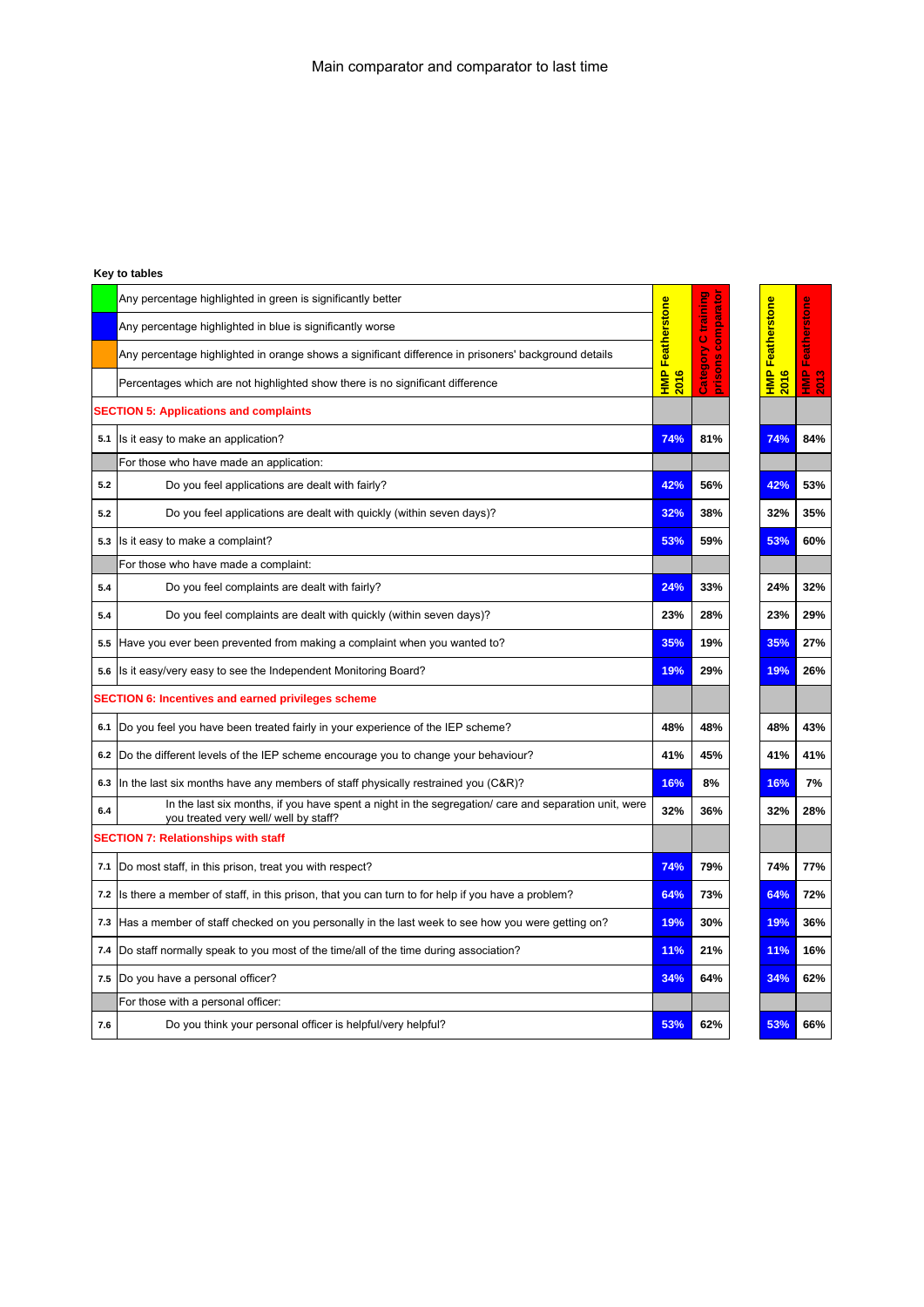|     | Any percentage highlighted in green is significantly better                                          |                         |                 |                         |                     |
|-----|------------------------------------------------------------------------------------------------------|-------------------------|-----------------|-------------------------|---------------------|
|     | Any percentage highlighted in blue is significantly worse                                            |                         | C training      |                         | <b>Featherstone</b> |
|     | Any percentage highlighted in orange shows a significant difference in prisoners' background details | <b>HMP Featherstone</b> | sons comparator | <b>HMP Featherstone</b> |                     |
|     | Percentages which are not highlighted show there is no significant difference                        | 2016                    | Category<br>Ē   | 2016                    | $rac{P}{T}$         |
|     | <b>SECTION 8: Safety</b>                                                                             |                         |                 |                         |                     |
| 8.1 | Have you ever felt unsafe here?                                                                      | 57%                     | 38%             | 57%                     | 38%                 |
| 8.2 | Do you feel unsafe now?                                                                              | 37%                     | 16%             | 37%                     | 15%                 |
| 8.4 | Have you been victimised by other prisoners here?                                                    | 39%                     | 27%             | 39%                     | 29%                 |
|     | Since you have been here, have other prisoners:                                                      |                         |                 |                         |                     |
| 8.5 | Made insulting remarks about you, your family or friends?                                            | 17%                     | 12%             | 17%                     | 15%                 |
| 8.5 | Hit, kicked or assaulted you?                                                                        | 17%                     | 8%              | 17%                     | 12%                 |
| 8.5 | Sexually abused you?                                                                                 | 2%                      | 1%              | 2%                      | 1%                  |
| 8.5 | Threatened or intimidated you?                                                                       | 20%                     | 16%             | 20%                     | 20%                 |
| 8.5 | Taken your canteen/property?                                                                         | 11%                     | 7%              | 11%                     | 12%                 |
| 8.5 | Victimised you because of medication?                                                                | 7%                      | 4%              | 7%                      | 6%                  |
| 8.5 | Victimised you because of debt?                                                                      | 14%                     | 5%              | 14%                     | 8%                  |
| 8.5 | Victimised you because of drugs?                                                                     | 10%                     | 4%              | 10%                     | 10%                 |
| 8.5 | Victimised you because of your race or ethnic origin?                                                | 5%                      | 4%              | 5%                      | 2%                  |
| 8.5 | Victimised you because of your religion/religious beliefs?                                           | 4%                      | 3%              | 4%                      | 4%                  |
| 8.5 | Victimised you because of your nationality?                                                          | 6%                      | 3%              | 6%                      | 3%                  |
| 8.5 | Victimised you because you were from a different part of the country?                                | 6%                      | 4%              | 6%                      | 6%                  |
| 8.5 | Victimised you because you are from a Traveller community?                                           | 0%                      | 1%              | 0%                      | 1%                  |
| 8.5 | Victimised you because of your sexual orientation?                                                   | 1%                      | 2%              | 1%                      | 1%                  |
| 8.5 | Victimised you because of your age?                                                                  | 2%                      | 3%              | 2%                      | 3%                  |
| 8.5 | Victimised you because you have a disability?                                                        | 4%                      | 3%              | 4%                      | 3%                  |
| 8.5 | Victimised you because you were new here?                                                            | 7%                      | 5%              | 7%                      | 5%                  |
| 8.5 | Victimised you because of your offence/crime?                                                        | 5%                      | 4%              | 5%                      | 2%                  |
| 8.5 | Victimised you because of gang related issues?                                                       | 9%                      | 5%              | 9%                      | 5%                  |
|     |                                                                                                      |                         |                 |                         |                     |

| ō<br>Ù<br>é<br>ī | ¢<br>¢<br>p<br>ц,<br>o,<br>ិ<br>ភ |
|------------------|-----------------------------------|
|                  |                                   |
| 57%              | 38%                               |
| 37%              | 15%                               |
| 39%              | 29%                               |
|                  |                                   |
| 17%              | 15%                               |
| 17%              | 12%                               |
| 2%               | 1%                                |
| 20%              | 20%                               |
| 11%              | 12%                               |
| 7%               | 6%                                |
| 14%              | 8%                                |
| 10%              | 10%                               |
| 5%               | 2%                                |
| 4%               | 4%                                |
| 6%               | 3%                                |
| 6%               | 6%                                |
| 0%               | 1%                                |
| 1%               | 1%                                |
| 2%               | 3%                                |
| 4%               | 3%                                |
| 7%               | 5%                                |
| 5%               | 2%                                |
| 9%               | 5%                                |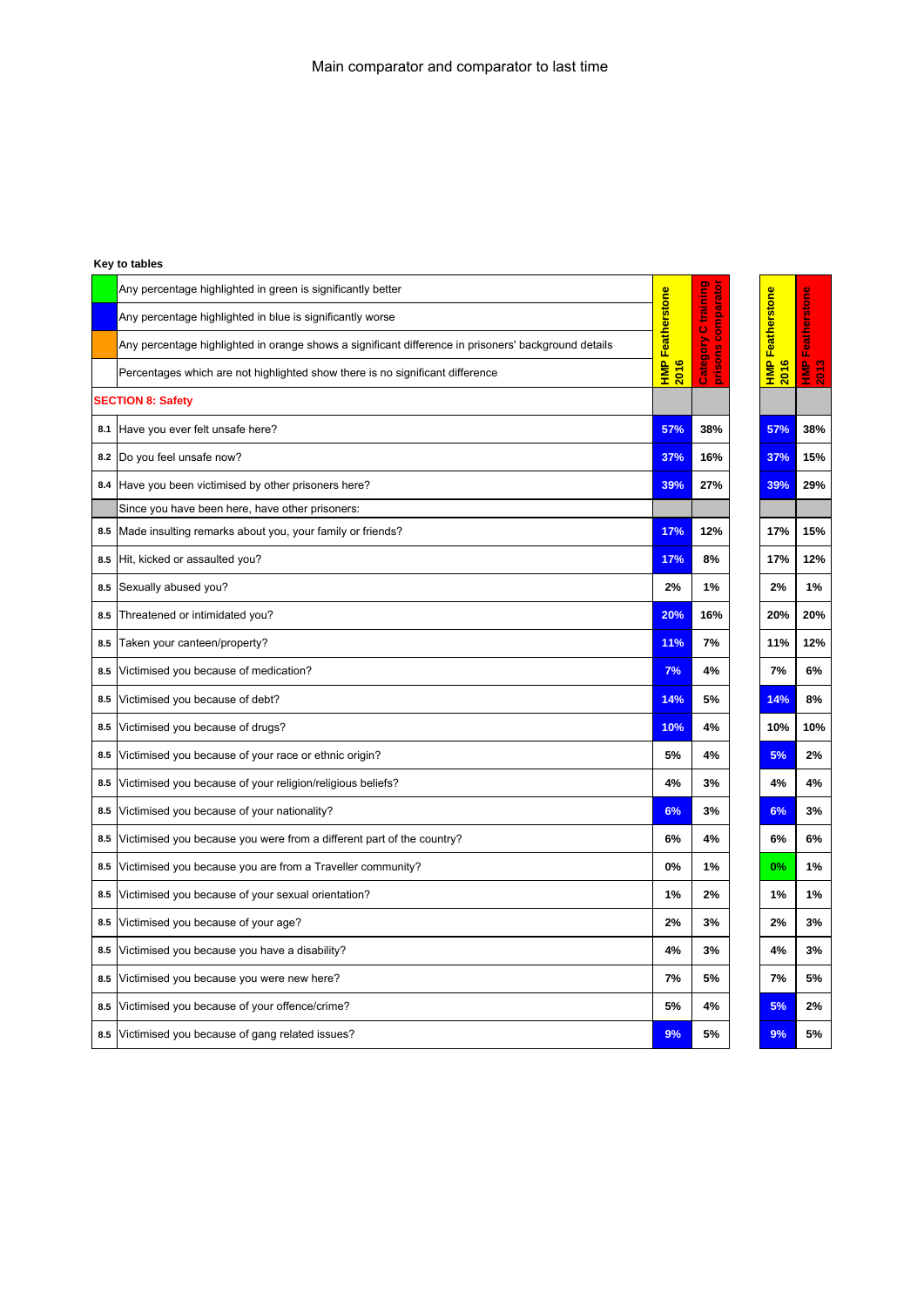|     | Any percentage highlighted in green is significantly better                                          |                          | <u>rator</u>                 |                         |                     |
|-----|------------------------------------------------------------------------------------------------------|--------------------------|------------------------------|-------------------------|---------------------|
|     | Any percentage highlighted in blue is significantly worse                                            | HMP Featherstone<br>2016 | C training<br>prisons compar | <b>HMP Featherstone</b> | <b>Featherstone</b> |
|     | Any percentage highlighted in orange shows a significant difference in prisoners' background details |                          |                              |                         |                     |
|     | Percentages which are not highlighted show there is no significant difference                        |                          | Category                     | 2016                    | È,<br>2013          |
|     | <b>SECTION 8: Safety continued</b>                                                                   |                          |                              |                         |                     |
| 8.6 | Have you been victimised by staff here?                                                              | 36%                      | 28%                          | 36%                     | 41%                 |
|     | Since you have been here, have staff:                                                                |                          |                              |                         |                     |
| 8.7 | Made insulting remarks about you, your family or friends?                                            | 20%                      | 10%                          | 20%                     | 17%                 |
| 8.7 | Hit, kicked or assaulted you?                                                                        | 6%                       | 4%                           | 6%                      | 9%                  |
| 8.7 | Sexually abused you?                                                                                 | 1%                       | 1%                           | 1%                      | 1%                  |
| 8.7 | Threatened or intimidated you?                                                                       | 15%                      | 12%                          | 15%                     | 18%                 |
| 8.7 | Victimised you because of medication?                                                                | 4%                       | 4%                           | 4%                      | 5%                  |
| 8.7 | Victimised you because of debt?                                                                      | 4%                       | 2%                           | 4%                      | 4%                  |
| 8.7 | Victimised you because of drugs?                                                                     | 2%                       | 2%                           | 2%                      | 7%                  |
| 8.7 | Victimised you because of your race or ethnic origin?                                                | 7%                       | 4%                           | 7%                      | 4%                  |
| 8.7 | Victimised you because of your religion/religious beliefs?                                           | 7%                       | 3%                           | 7%                      | 3%                  |
| 8.7 | Victimised you because of your nationality?                                                          | 5%                       | 3%                           | 5%                      | 2%                  |
| 8.7 | Victimised you because you were from a different part of the country?                                | 5%                       | 3%                           | 5%                      | 1%                  |
| 8.7 | Victimised you because you are from a Traveller community?                                           | 1%                       | 1%                           | 1%                      | 1%                  |
| 8.7 | Victimised you because of your sexual orientation?                                                   | 1%                       | 1%                           | 1%                      | 1%                  |
| 8.7 | Victimised you because of your age?                                                                  | 2%                       | 2%                           | 2%                      | 3%                  |
| 8.7 | Victimised you because you have a disability?                                                        | 3%                       | 3%                           | 3%                      | 2%                  |
| 8.7 | Victimised you because you were new here?                                                            | 4%                       | 4%                           | 4%                      | 4%                  |
| 8.7 | Victimised you because of your offence/crime?                                                        | 4%                       | 4%                           | 4%                      | 5%                  |
| 8.7 | Victimised you because of gang related issues?                                                       | 2%                       | 2%                           | 2%                      | 3%                  |
|     | For those who have been victimised by staff or other prisoners:                                      |                          |                              |                         |                     |
| 8.8 | Did you report any victimisation that you have experienced?                                          | 38%                      | 40%                          | 38%                     | 51%                 |

| g<br>ō<br>Feat<br>O<br>ľ | q<br>e<br>F<br>p |
|--------------------------|------------------|
|                          |                  |
| 36%                      | 41%              |
|                          |                  |
| 20%                      | 17%              |
| 6%                       | 9%               |
| 1%                       | 1%               |
| 15%                      | 18%              |
| 4%                       | 5%               |
| 4%                       | 4%               |
| 2%                       | 7%               |
| 7%                       | 4%               |
| 7%                       | 3%               |
| 5%                       | 2%               |
| 5%                       | 1%               |
| 1%                       | 1%               |
| 1%                       | 1%               |
| 2%                       | 3%               |
| 3%                       | 2%               |
| 4%                       | 4%               |
| 4%                       | 5%               |
| 2%                       | 3%               |
|                          |                  |
| 38%                      | 51%              |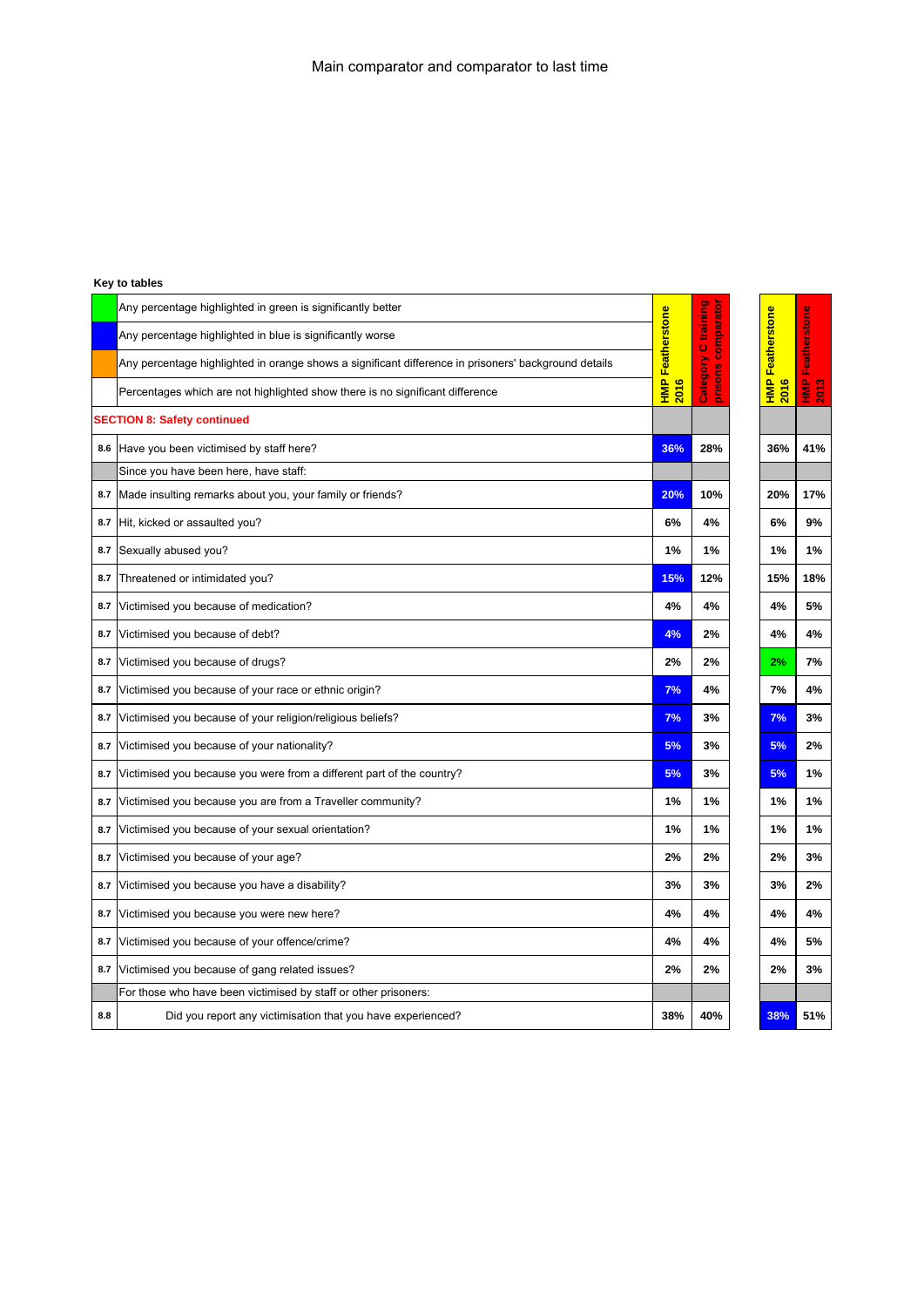|      | Any percentage highlighted in green is significantly better                                                                                |                    | ō<br>苘                      |                       |                     |
|------|--------------------------------------------------------------------------------------------------------------------------------------------|--------------------|-----------------------------|-----------------------|---------------------|
|      | Any percentage highlighted in blue is significantly worse                                                                                  | Featherstone       | training<br>Ö               | Featherstone          | <b>Featherstone</b> |
|      | Any percentage highlighted in orange shows a significant difference in prisoners' background details                                       |                    |                             |                       |                     |
|      | Percentages which are not highlighted show there is no significant difference                                                              | <b>HMP</b><br>2016 | Category<br><u>ត្ត</u><br>ក | $\frac{1}{2}$<br>2016 | $rac{1}{2}$         |
|      | <b>SECTION 9: Health services</b>                                                                                                          |                    |                             |                       |                     |
| 9.1  | Is it easy/very easy to see the doctor?                                                                                                    | 22%                | 29%                         | 22%                   | 27%                 |
| 9.1  | Is it easy/very easy to see the nurse?                                                                                                     | 52%                | 49%                         | 52%                   | 57%                 |
| 9.1  | Is it easy/very easy to see the dentist?                                                                                                   | 15%                | 14%                         | 15%                   | 17%                 |
|      | For those who have been to the following services, do you think the quality of the health service from the<br>following is good/very good: |                    |                             |                       |                     |
| 9.2  | The doctor?                                                                                                                                | 40%                | 49%                         | 40%                   | 42%                 |
| 9.2  | The nurse?                                                                                                                                 | 59%                | 57%                         | 59%                   | 52%                 |
| 9.2  | The dentist?                                                                                                                               | 40%                | 44%                         | 40%                   | 45%                 |
| 9.3  | The overall quality of health services?                                                                                                    | 37%                | 42%                         | 37%                   | 38%                 |
| 9.4  | Are you currently taking medication?                                                                                                       | 49%                | 50%                         | 49%                   | 50%                 |
|      | For those currently taking medication:                                                                                                     |                    |                             |                       |                     |
| 9.5  | Are you allowed to keep possession of some or all of your medication in your own cell?                                                     | 70%                | 83%                         | 70%                   | 74%                 |
| 9.6  | Do you have any emotional well being or mental health problems?                                                                            | 38%                | 34%                         | 38%                   | 28%                 |
|      | For those who have problems:                                                                                                               |                    |                             |                       |                     |
| 9.7  | Are you being helped or supported by anyone in this prison?                                                                                | 44%                | 50%                         | 44%                   | 52%                 |
|      | <b>SECTION 10: Drugs and alcohol</b>                                                                                                       |                    |                             |                       |                     |
|      | 10.1 Did you have a problem with drugs when you came into this prison?                                                                     | 33%                | 26%                         | 33%                   | 24%                 |
|      | 10.2 Did you have a problem with alcohol when you came into this prison?                                                                   | 21%                | 16%                         | 21%                   | 17%                 |
|      | 10.3 Is it easy/very easy to get illegal drugs in this prison?                                                                             | 63%                | 43%                         | 63%                   | 54%                 |
|      | 10.4 Is it easy/very easy to get alcohol in this prison?                                                                                   | 35%                | 25%                         | 35%                   | 39%                 |
|      | 10.5 Have you developed a problem with drugs since you have been in this prison?                                                           | 22%                | 10%                         | 22%                   | 14%                 |
| 10.6 | Have you developed a problem with diverted medication since you have been in this prison?                                                  | 10%                | 7%                          | 10%                   | 12%                 |
|      | For those with drug or alcohol problems:                                                                                                   |                    |                             |                       |                     |
| 10.7 | Have you received any support or help with your drug problem while in this prison?                                                         | 51%                | 61%                         | 51%                   | 69%                 |
| 10.8 | Have you received any support or help with your alcohol problem while in this prison?                                                      | 44%                | 63%                         | 44%                   | 62%                 |
|      | For those who have received help or support with their drug or alcohol problem:                                                            |                    |                             |                       |                     |
| 10.9 | Was the support helpful?                                                                                                                   | 54%                | 77%                         | 54%                   | 82%                 |
|      |                                                                                                                                            |                    |                             |                       |                     |

| ī<br>í<br>щ<br>ò,<br>ī | ò<br>ŧ<br>í<br>ō<br>D<br>$\frac{a}{2}$<br>ო<br>ნ<br><b>P</b><br>I, |
|------------------------|--------------------------------------------------------------------|
|                        |                                                                    |
| 22%                    | 27%                                                                |
| 52%                    | 57%                                                                |
| 15%                    | 17%                                                                |
|                        |                                                                    |
| 40%                    | 42%                                                                |
| 59%                    | 52%                                                                |
| 40%                    | 45%                                                                |
| 37%                    | 38%                                                                |
| 49%                    | 50%                                                                |
|                        |                                                                    |
| 70%                    | 74%                                                                |
| 38%                    | 28%                                                                |
|                        |                                                                    |
| 44%                    | 52%                                                                |
|                        |                                                                    |
| 33%                    | 24%                                                                |
| 21%                    | 17%                                                                |
| 63%                    | 54%                                                                |
| 35%                    | 39%                                                                |
| 22%                    | 14%                                                                |
| 10%                    | 12%                                                                |
|                        |                                                                    |
| 51%                    | 69%                                                                |
| 44%                    | 62%                                                                |
|                        |                                                                    |
| 54%                    | 82%                                                                |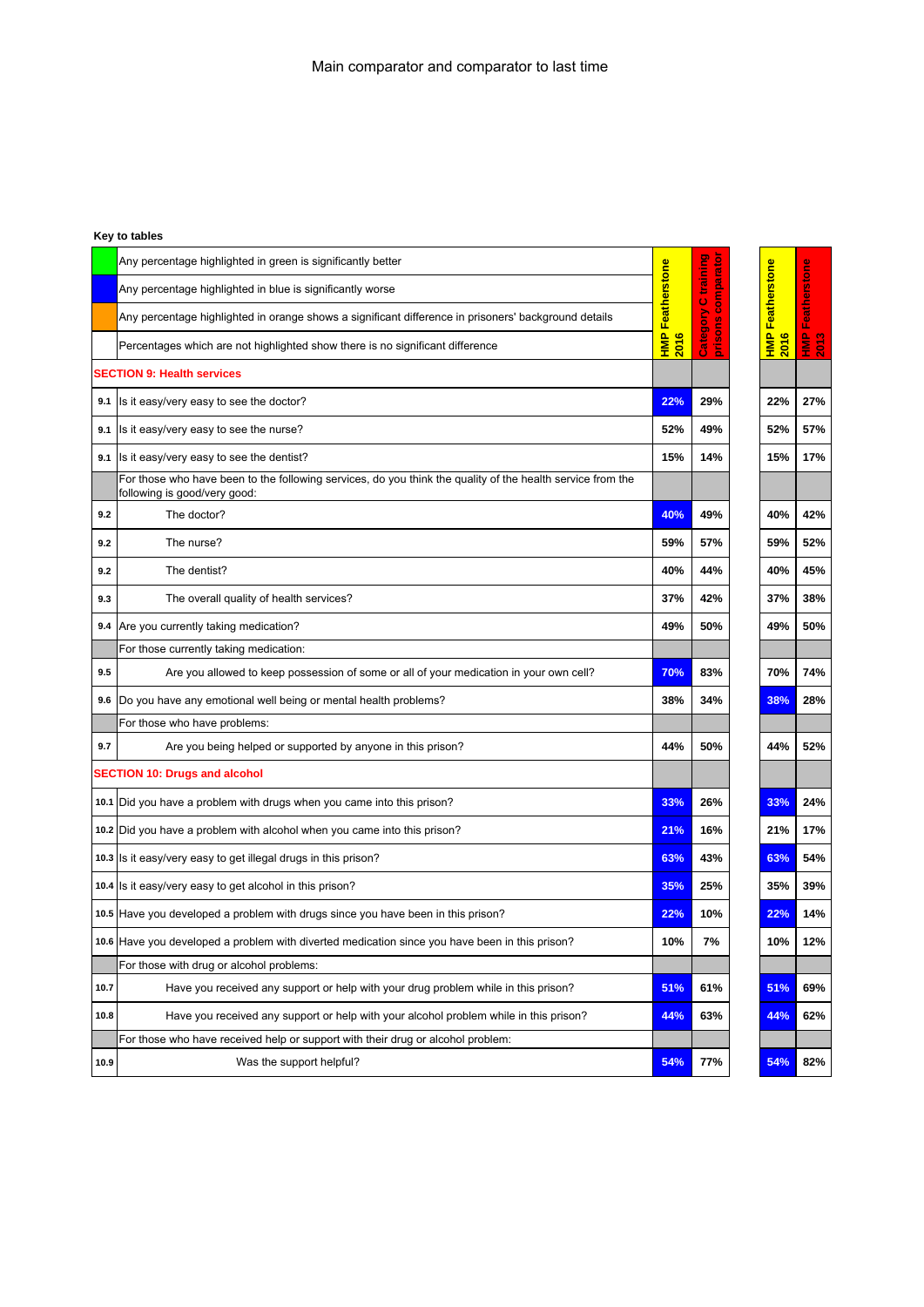|      | Any percentage highlighted in green is significantly better                                                |                                        |                         |                                 |               |
|------|------------------------------------------------------------------------------------------------------------|----------------------------------------|-------------------------|---------------------------------|---------------|
|      | Any percentage highlighted in blue is significantly worse                                                  |                                        | C training<br>comparato |                                 | Featherstone  |
|      | Any percentage highlighted in orange shows a significant difference in prisoners' background details       |                                        |                         |                                 |               |
|      | Percentages which are not highlighted show there is no significant difference                              | <b>HMP Featherstone</b><br><b>2016</b> | Category<br>prisons     | <b>HMP Featherstone</b><br>2016 | $\frac{1}{2}$ |
|      | <b>SECTION 11: Activities</b>                                                                              |                                        |                         |                                 |               |
|      | Is it very easy/ easy to get into the following activities:                                                |                                        |                         |                                 |               |
|      | 11.1 A prison job?                                                                                         | 62%                                    | 48%                     | 62%                             | 67%           |
|      | 11.1 Vocational or skills training?                                                                        | 51%                                    | 42%                     | 51%                             | 56%           |
|      | 11.1 Education (including basic skills)?                                                                   | 57%                                    | 56%                     | 57%                             | 71%           |
|      | 11.1 Offending behaviour programmes?                                                                       | 24%                                    | 24%                     | 24%                             | 27%           |
|      | Are you currently involved in any of the following activities:                                             |                                        |                         |                                 |               |
|      | 11.2 A prison job?                                                                                         | 68%                                    | 59%                     | 68%                             | 72%           |
|      | 11.2 Vocational or skills training?                                                                        | 11%                                    | 16%                     | 11%                             | 16%           |
|      | 11.2 Education (including basic skills)?                                                                   | 16%                                    | 21%                     | 16%                             | 16%           |
|      | 11.2 Offending behaviour programmes?                                                                       | 3%                                     | 12%                     | 3%                              | 8%            |
|      | 11.3 Have you had a job while in this prison?                                                              | 90%                                    | 83%                     | 90%                             | 94%           |
|      | For those who have had a prison job while in this prison:                                                  |                                        |                         |                                 |               |
| 11.3 | Do you feel the job will help you on release?                                                              | 44%                                    | 44%                     | 44%                             | 54%           |
|      | 11.3 Have you been involved in vocational or skills training while in this prison?                         | 82%                                    | 75%                     | 82%                             | 87%           |
|      | For those who have had vocational or skills training while in this prison:                                 |                                        |                         |                                 |               |
| 11.3 | Do you feel the vocational or skills training will help you on release?                                    | 54%                                    | 57%                     | 54%                             | 50%           |
|      | 11.3 Have you been involved in education while in this prison?                                             | 85%                                    | 79%                     | 85%                             | 87%           |
|      | For those who have been involved in education while in this prison:                                        |                                        |                         |                                 |               |
| 11.3 | Do you feel the education will help you on release?                                                        | 56%                                    | 57%                     | 56%                             | 63%           |
|      | 11.3 Have you been involved in offending behaviour programmes while in this prison?                        | 71%                                    | 71%                     | 71%                             | 82%           |
|      | For those who have been involved in offending behaviour programmes while in this prison:                   |                                        |                         |                                 |               |
| 11.3 | Do you feel the offending behaviour programme(s) will help you on release?                                 | 44%                                    | 50%                     | 44%                             | 51%           |
|      | 11.4 Do you go to the library at least once a week?                                                        | 36%                                    | 42%                     | 36%                             | 32%           |
| 11.5 | Does the library have a wide enough range of materials to meet your needs?                                 | 40%                                    | 45%                     | 40%                             | 39%           |
|      | 11.6 Do you go to the gym three or more times a week?                                                      | 16%                                    | 33%                     | 16%                             | 22%           |
|      | 11.7 Do you go outside for exercise three or more times a week?                                            | 27%                                    | 54%                     | 27%                             | 20%           |
|      | 11.8 Do you go on association more than five times each week?                                              | 31%                                    | 63%                     | 31%                             | 13%           |
|      | 11.9 Do you spend ten or more hours out of your cell on a weekday?                                         | 17%                                    | 17%                     | 17%                             | 18%           |
|      | <b>SECTION 12: Friends and family</b>                                                                      |                                        |                         |                                 |               |
|      | 12.1 Have staff supported you and helped you to maintain contact with family/friends while in this prison? | 23%                                    | 33%                     | 23%                             | 38%           |
|      | 12.2 Have you had any problems with sending or receiving mail?                                             | 53%                                    | 42%                     | 53%                             | 38%           |
|      | 12.3 Have you had any problems getting access to the telephones?                                           | 37%                                    | 21%                     | 37%                             | 24%           |
|      | 12.4 Is it easy/very easy for your friends and family to get here?                                         | 32%                                    | 28%                     | 32%                             | 38%           |

| ō<br>2016 | ¢<br>ł |
|-----------|--------|
|           |        |
| 62%       | 67%    |
| 51%       | 56%    |
| 57%       | 71%    |
|           |        |
| 24%       | 27%    |
| 68%       | 72%    |
| 11%       | 16%    |
| 16%       | 16%    |
| 3%        | 8%     |
| 90%       | 94%    |
|           |        |
| 44%       | 54%    |
| 82%       | 87%    |
|           |        |
| 54%       | 50%    |
| 85%       | 87%    |
|           |        |
| 56%       | 63%    |
| 71%       | 82%    |
| 44%       | 51%    |
|           |        |
| 36%       | 32%    |
| 40%       | 39%    |
| 16%       | 22%    |
| 27%       | 20%    |
| 31%       | 13%    |
| 17%       | 18%    |
|           |        |
| 23%       | 38%    |
| 53%       | 38%    |
| 37%       | 24%    |
| 32%       | 38%    |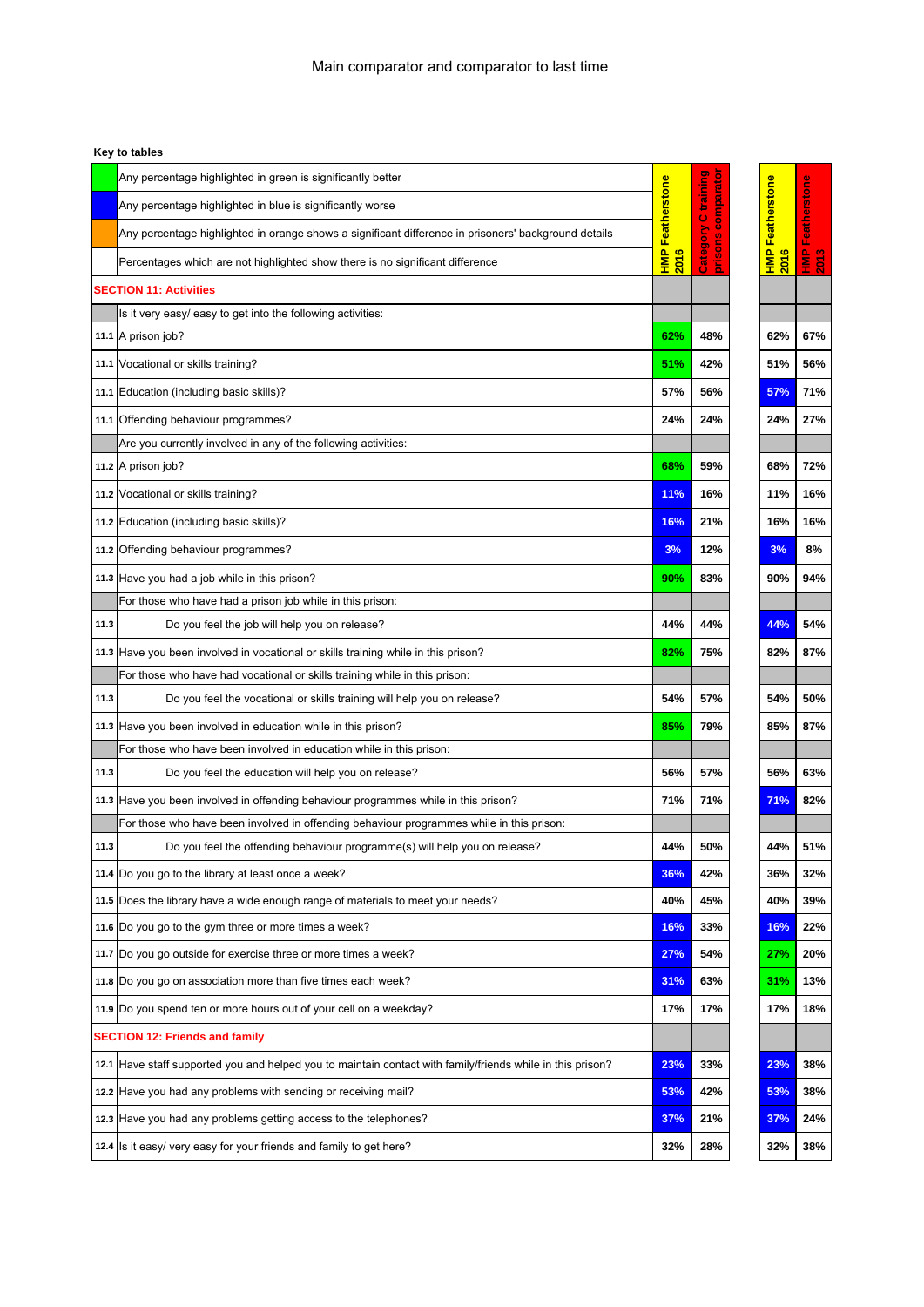|       | Any percentage highlighted in green is significantly better                                                      |                         | ator                           |                    |                     |
|-------|------------------------------------------------------------------------------------------------------------------|-------------------------|--------------------------------|--------------------|---------------------|
|       | Any percentage highlighted in blue is significantly worse                                                        | <b>HMP Featherstone</b> | puring<br>compar               | Featherstone       | <b>Featherstone</b> |
|       | Any percentage highlighted in orange shows a significant difference in prisoners' background details             |                         | O<br><b>Aobe:</b><br><b>SC</b> |                    |                     |
|       | Percentages which are not highlighted show there is no significant difference                                    | 2016                    | $\ddot{\vec{a}}$<br>Б          | <b>HMP</b><br>2016 | Ê<br><b>C</b>       |
|       | <b>SECTION 13: Preparation for release</b>                                                                       |                         |                                |                    |                     |
|       | For those who are sentenced:                                                                                     |                         |                                |                    |                     |
| 13.1  | Do you have a named offender manager (home probation officer) in the probation service?                          | 79%                     | 82%                            | 79%                | 79%                 |
|       | For those who are sentenced what type of contact have you had with your offender manager:                        |                         |                                |                    |                     |
| 13.2  | No contact?                                                                                                      | 37%                     | 36%                            | 37%                | 41%                 |
| 13.2  | Contact by letter?                                                                                               | 31%                     | 34%                            | 31%                | 38%                 |
| 13.2  | Contact by phone?                                                                                                | 27%                     | 26%                            | 27%                | 29%                 |
| 13.2  | Contact by visit?                                                                                                | 32%                     | 32%                            | 32%                | 28%                 |
|       | 13.3 Do you have a named offender supervisor in this prison?                                                     | 78%                     | 75%                            | 78%                | 74%                 |
|       | For those who are sentenced:                                                                                     |                         |                                |                    |                     |
| 13.4  | Do you have a sentence plan?                                                                                     | 55%                     | 62%                            | 55%                | 64%                 |
|       | For those with a sentence plan:                                                                                  |                         |                                |                    |                     |
| 13.5  | Were you involved/very involved in the development of your plan?                                                 | 57%                     | 53%                            | 57%                | 60%                 |
|       | Who is working with you to achieve your sentence plan targets:                                                   |                         |                                |                    |                     |
| 13.6  | Nobody?                                                                                                          | 47%                     | 46%                            | 47%                | 50%                 |
| 13.6  | Offender supervisor?                                                                                             | 39%                     | 38%                            | 39%                | 40%                 |
| 13.6  | Offender manager?                                                                                                | 27%                     | 28%                            | 27%                | 25%                 |
| 13.6  | Named/ personal officer?                                                                                         | 11%                     | 12%                            | 11%                | 12%                 |
| 13.6  | Staff from other departments?                                                                                    | 8%                      | 15%                            | 8%                 | 15%                 |
|       | For those with a sentence plan:                                                                                  |                         |                                |                    |                     |
| 13.7  | Can you achieve any of your sentence plan targets in this prison?                                                | 56%                     | 62%                            | 56%                | 69%                 |
| 13.8  | Are there plans for you to achieve any of your targets in another prison?                                        | 25%                     | 19%                            | 25%                | 24%                 |
| 13.9  | Are there plans for you to achieve any of your targets in the community?                                         | 27%                     | 28%                            | 27%                | 31%                 |
|       | 13.10 Do you have a needs based custody plan?                                                                    | 7%                      | 6%                             | 7%                 | 11%                 |
|       | 13.11 Do you feel that any member of staff has helped you to prepare for release?                                | 11%                     | 15%                            | 11%                | 20%                 |
|       | For those that need help do you know of anyone in this prison who can help you on release with the<br>following: |                         |                                |                    |                     |
| 13.12 | Employment?                                                                                                      | 38%                     | 34%                            | 38%                | 34%                 |
| 13.12 | Accommodation?                                                                                                   | 36%                     | 36%                            | 36%                | 31%                 |
| 13.12 | Benefits?                                                                                                        | 42%                     | 38%                            | 42%                | 42%                 |
| 13.12 | Finances?                                                                                                        | 33%                     | 27%                            | 33%                | 26%                 |
| 13.12 | Education?                                                                                                       | 40%                     | 34%                            | 40%                | 28%                 |
| 13.12 | Drugs and alcohol?                                                                                               | 44%                     | 42%                            | 44%                | 49%                 |
|       | For those who are sentenced:                                                                                     |                         |                                |                    |                     |
| 13.13 | Have you done anything, or has anything happened to you here to make you less likely to offend                   | 54%                     | 54%                            | 54%                | 56%                 |
|       | in future?                                                                                                       |                         |                                |                    |                     |

**HMP Featherstone**  <mark>HMP Featherstone</mark><br>2016 **HMP Featherstone 2013**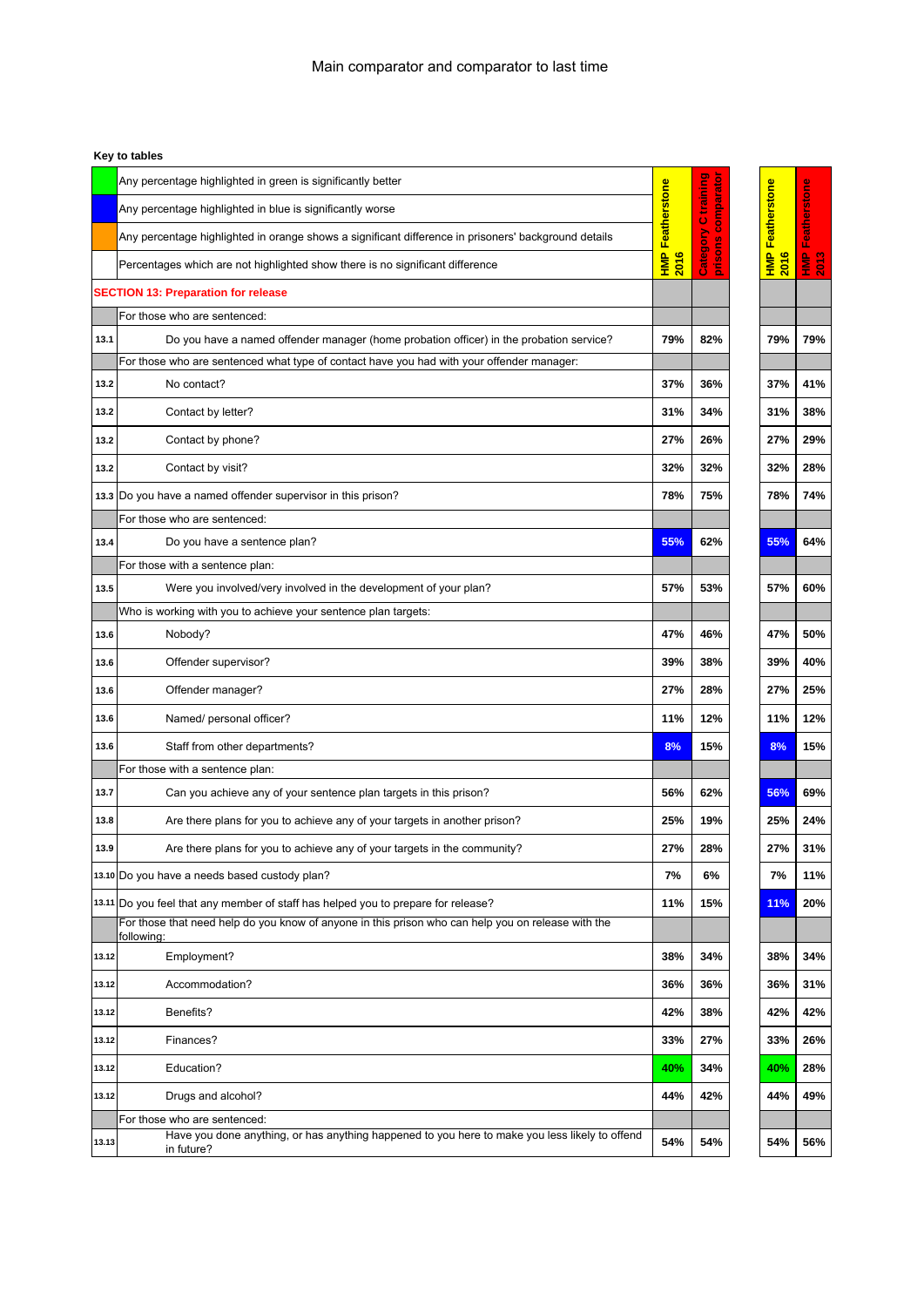

#### **Key question responses (ethnicity and religion) HMP Featherstone 2016**

**Prisoner survey responses** (missing data have been excluded for each question). Please note: where there are apparently large differences, which are not indicated as statistically significant, this is likely to be due to chance.

|      | Any percentage highlighted in green is significantly better                                                                           |                                 |                 |                         |            |
|------|---------------------------------------------------------------------------------------------------------------------------------------|---------------------------------|-----------------|-------------------------|------------|
|      | Any percentage highlighted in blue is significantly worse                                                                             |                                 |                 |                         | prisoners  |
|      | Any percentage highlighted in orange shows a significant difference in prisoners'<br>background details                               | <b>Black and minority ethni</b> | White prisoners | <b>Muslim prisoners</b> |            |
|      | Percentages which are not highlighted show there is no significant difference                                                         | prisoners                       |                 |                         | Non-Muslim |
|      | Number of completed questionnaires returned                                                                                           | 57                              | 89              | 26                      | 116        |
| 1.3  | Are you sentenced?                                                                                                                    | 100%                            | 100%            | 100%                    | 100%       |
| 1.5  | Are you a foreign national?                                                                                                           | 11%                             | 8%              | 20%                     | 7%         |
| 1.6  | Do you understand spoken English?                                                                                                     | 100%                            | 98%             | 96%                     | 98%        |
| 1.7  | Do you understand written English?                                                                                                    | 100%                            | 97%             | 96%                     | 97%        |
| 1.8  | Are you from a minority ethnic group? (Including all those who did not tick white British,<br>white Irish or white other categories.) |                                 |                 | 80%                     | 29%        |
| 1.9  | Do you consider yourself to be Gypsy/ Romany/ Traveller?                                                                              | 0%                              | 8%              | 0%                      | 6%         |
| 1.1  | Are you Muslim?                                                                                                                       | 38%                             | 6%              |                         |            |
| 1.12 | Do you consider yourself to have a disability?                                                                                        | <b>11%</b>                      | 29%             | 8%                      | 26%        |
| 1.13 | Are you a veteran (ex-armed services)?                                                                                                | 4%                              | 9%              | 0%                      | 9%         |
| 1.14 | Is this your first time in prison?                                                                                                    | 27%                             | 32%             | 27%                     | 31%        |
| 2.6  | Were you treated well/very well by the escort staff?                                                                                  | 76%                             | 69%             | 77%                     | 72%        |
| 2.7  | Before you arrived here were you told that you were coming here?                                                                      | 63%                             | 67%             | 73%                     | 65%        |
| 3.2  | When you were searched in reception, was this carried out in a respectful way?                                                        | 78%                             | 89%             | 79%                     | 87%        |
| 3.3  | Were you treated well/very well in reception?                                                                                         | 59%                             | 64%             | 71%                     | 63%        |
| 3.4  | Did you have any problems when you first arrived?                                                                                     | 64%                             | 71%             | 61%                     | 68%        |
| 3.7  | Did you have access to someone from health care when you first arrived here?                                                          | 61%                             | 69%             | 48%                     | 70%        |
| 3.9  | Did you feel safe on your first night here?                                                                                           | 69%                             | 72%             | 66%                     | 71%        |
| 3.10 | Have you been on an induction course?                                                                                                 | 88%                             | 86%             | 92%                     | 86%        |
| 4.1  | Is it easy/very easy to communicate with your solicitor or legal representative?                                                      | 33%                             | 30%             | 44%                     | 29%        |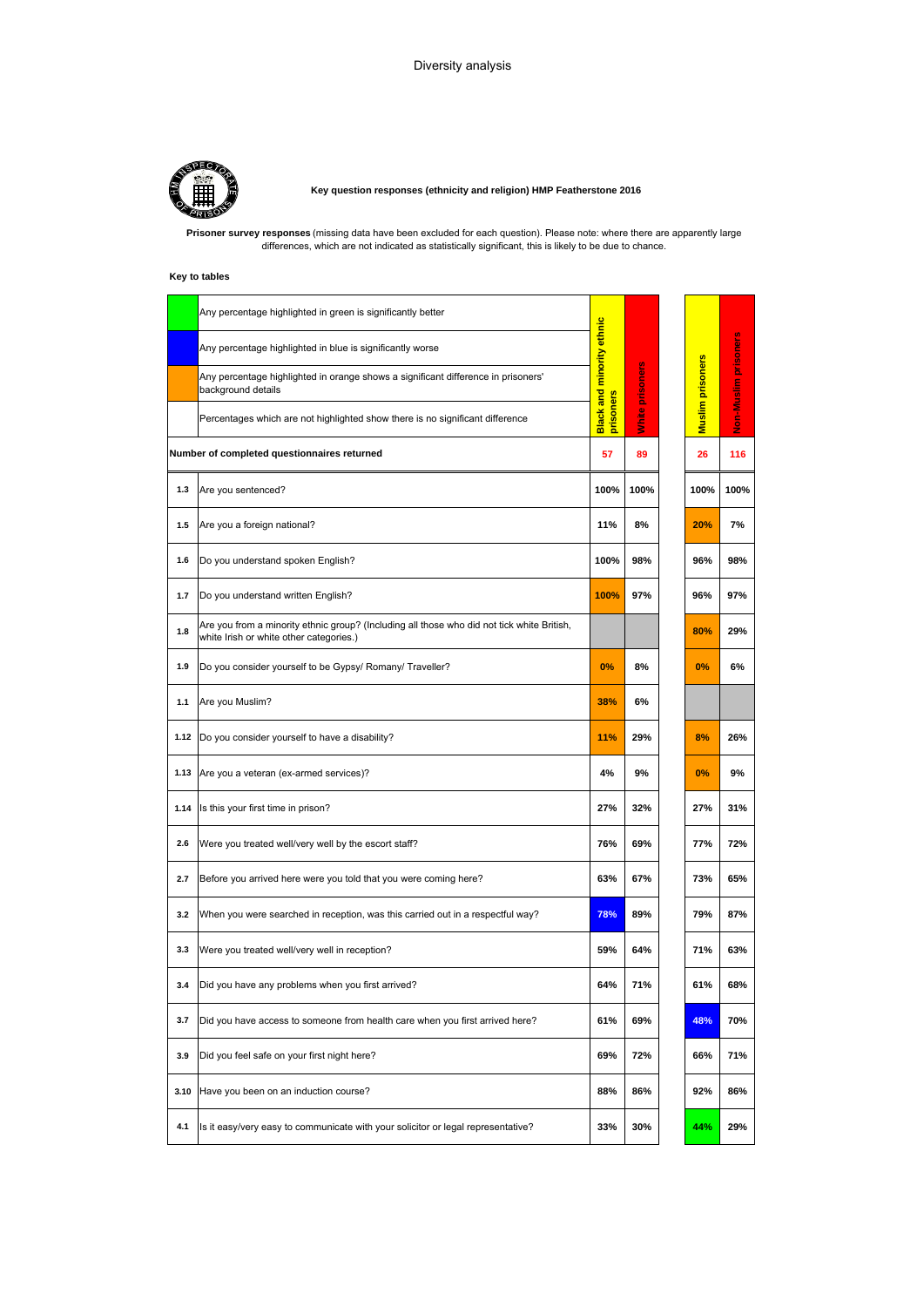|     | Any percentage highlighted in green is significantly better                                                 |                                  |                |                         |                      |
|-----|-------------------------------------------------------------------------------------------------------------|----------------------------------|----------------|-------------------------|----------------------|
|     | Any percentage highlighted in blue is significantly worse                                                   |                                  |                |                         |                      |
|     | Any percentage highlighted in orange shows a significant difference in prisoners'<br>background details     | <b>Black and minority ethnic</b> |                | <b>Muslim prisoners</b> | Non-Muslim prisoners |
|     | Percentages which are not highlighted show there is no significant difference                               | prisoners                        | White prisoner |                         |                      |
| 4.4 | Are you normally offered enough clean, suitable clothes for the week?                                       | 47%                              | 38%            | 32%                     | 44%                  |
| 4.4 | Are you normally able to have a shower every day?                                                           | 83%                              | 78%            | 74%                     | 81%                  |
| 4.4 | Is your cell call bell normally answered within five minutes?                                               | 23%                              | 25%            | 21%                     | 25%                  |
| 4.5 | Is the food in this prison good/very good?                                                                  | 18%                              | 23%            | 27%                     | 21%                  |
| 4.6 | Does the shop / canteen sell a wide enough range of goods to meet your needs?                               | 22%                              | 37%            | 27%                     | 33%                  |
| 4.7 | Are you able to speak to a Listener at any time, if you want to?                                            | 40%                              | 54%            | 35%                     | 52%                  |
| 4.8 | Do you feel your religious beliefs are respected?                                                           | 48%                              | 42%            | 65%                     | 40%                  |
| 4.9 | Are you able to speak to a religious leader of your faith in private if you want to?                        | 51%                              | 52%            | 73%                     | 47%                  |
| 5.1 | Is it easy to make an application?                                                                          | 68%                              | 79%            | 72%                     | 77%                  |
| 5.3 | Is it easy to make a complaint?                                                                             | 46%                              | 56%            | 50%                     | 55%                  |
| 6.1 | Do you feel you have been treated fairly in your experience of the IEP scheme?                              | 52%                              | 46%            | 40%                     | 52%                  |
| 6.2 | Do the different levels of the IEP scheme encourage you to change your behaviour?                           | 35%                              | 44%            | 63%                     | 38%                  |
| 6.3 | In the last six months have any members of staff physically restrained you (C&R)?                           | 9%                               | 20%            | 12%                     | 16%                  |
| 7.1 | Do most staff, in this prison, treat you with respect?                                                      | 67%                              | 77%            | 66%                     | 76%                  |
| 7.2 | Is there a member of staff you can turn to for help if you have a problem in this prison?                   | 67%                              | 63%            | 60%                     | 66%                  |
| 7.3 | Do staff normally speak to you at least most of the time during association time? (most/all<br>of the time) | 7%                               | 13%            | 8%                      | 12%                  |
| 7.4 | Do you have a personal officer?                                                                             | 30%                              | 37%            | 40%                     | 34%                  |
| 8.1 | Have you ever felt unsafe here?                                                                             | 47%                              | 63%            | 56%                     | 57%                  |
| 8.2 | Do you feel unsafe now?                                                                                     | 33%                              | 40%            | 50%                     | 35%                  |
| 8.3 | Have you been victimised by other prisoners?                                                                | 21%                              | 49%            | 38%                     | 38%                  |
| 8.5 | Have you ever felt threatened or intimidated by other prisoners here?                                       | 6%                               | 29%            | 17%                     | 21%                  |
| 8.5 | Have you been victimised because of your race or ethnic origin since you have been here?<br>(By prisoners)  | 6%                               | 5%             | 9%                      | 5%                   |
| 8.5 | Have you been victimised because of your religion/religious beliefs? (By prisoners)                         | 6%                               | 4%             | 13%                     | 3%                   |
| 8.5 | Have you been victimised because of your nationality? (By prisoners)                                        | 2%                               | 8%             | 4%                      | 6%                   |
| 8.5 | Have you been victimised because you have a disability? (By prisoners)                                      | 0%                               | 7%             | $0\%$                   | 5%                   |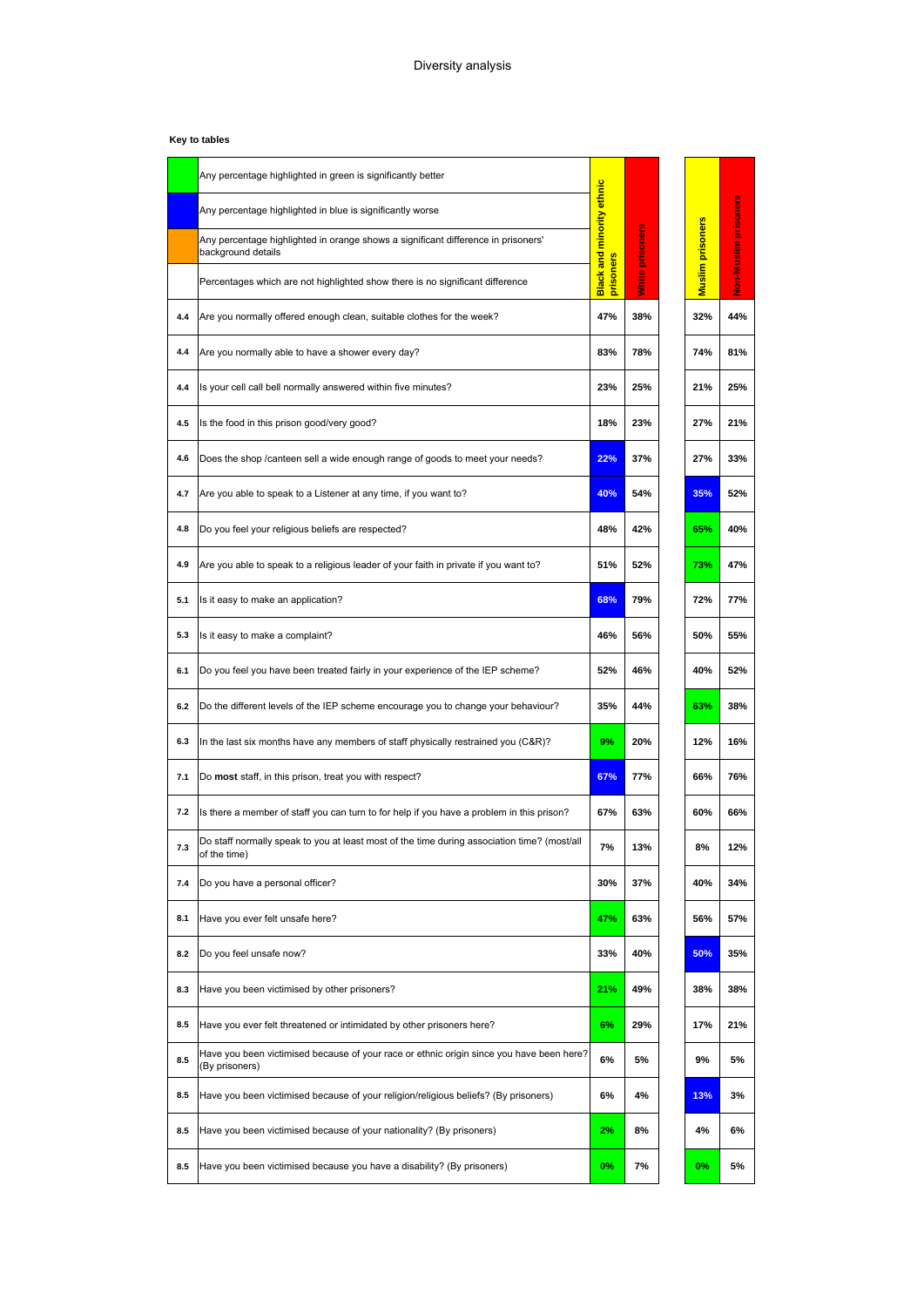|      | Any percentage highlighted in green is significantly better                                                      | <b>Black and minority ethnic</b> |          |  |                         |                      |
|------|------------------------------------------------------------------------------------------------------------------|----------------------------------|----------|--|-------------------------|----------------------|
|      | Any percentage highlighted in blue is significantly worse                                                        |                                  | Ø        |  |                         |                      |
|      | Any percentage highlighted in orange shows a significant difference in prisoners'<br>background details          |                                  | prisoner |  | <b>Muslim prisoners</b> | Non-Muslim prisoners |
|      | Percentages which are not highlighted show there is no significant difference                                    | prisoners                        | White    |  |                         |                      |
| 8.6  | Have you been victimised by a member of staff?                                                                   | 43%                              | 32%      |  | 58%                     | 30%                  |
| 8.7  | Have you ever felt threatened or intimidated by staff here?                                                      | 19%                              | 14%      |  | 20%                     | 14%                  |
| 8.7  | Have you been victimised because of your race or ethnic origin since you have been here?<br>(By staff)           | 13%                              | 4%       |  | 20%                     | 5%                   |
| 8.7  | Have you been victimised because of your religion/religious beliefs? (By staff)                                  | 11%                              | 5%       |  | 20%                     | 5%                   |
| 8.7  | Have you been victimised because of your nationality? (By staff)                                                 | 7%                               | 4%       |  | 12%                     | 4%                   |
| 8.7  | Have you been victimised because you have a disability? (By staff)                                               | 0%                               | 5%       |  | 0%                      | 4%                   |
| 9.1  | Is it easy/very easy to see the doctor?                                                                          | 26%                              | 19%      |  | 28%                     | 20%                  |
| 9.1  | Is it easy/ very easy to see the nurse?                                                                          | 47%                              | 54%      |  | 48%                     | 53%                  |
| 9.4  | Are you currently taking medication?                                                                             | 30%                              | 61%      |  | 24%                     | 56%                  |
| 9.6  | Do you feel you have any emotional well being/mental health issues?                                              | 19%                              | 50%      |  | 16%                     | 43%                  |
| 10.3 | Is it easy/very easy to get illegal drugs in this prison?                                                        | 52%                              | 69%      |  | 61%                     | 63%                  |
| 11.2 | Are you currently working in the prison?                                                                         | 66%                              | 71%      |  | 61%                     | 72%                  |
|      | 11.2 Are you currently undertaking vocational or skills training?                                                | 14%                              | 9%       |  | 9%                      | 11%                  |
|      | 11.2 Are you currently in education (including basic skills)?                                                    | 14%                              | 16%      |  | 26%                     | 13%                  |
|      | 11.2 Are you currently taking part in an offending behaviour programme?                                          | 4%                               | 3%       |  | 4%                      | 3%                   |
|      | 11.4 Do you go to the library at least once a week?                                                              | 35%                              | 37%      |  | 39%                     | 35%                  |
| 11.6 | Do you go to the gym three or more times a week?                                                                 | 16%                              | 15%      |  | 9%                      | 17%                  |
| 11.7 | Do you go outside for exercise three or more times a week?                                                       | 24%                              | 29%      |  | 13%                     | 31%                  |
| 11.8 | On average, do you go on association more than five times each week?                                             | 24%                              | 35%      |  | 17%                     | 35%                  |
| 11.9 | Do you spend ten or more hours out of your cell on a weekday? (This includes hours at<br>education, at work etc) | 20%                              | 15%      |  | 13%                     | 18%                  |
| 12.2 | Have you had any problems sending or receiving mail?                                                             | 56%                              | 52%      |  | 54%                     | 51%                  |
| 12.3 | Have you had any problems getting access to the telephones?                                                      | 33%                              | 40%      |  | 46%                     | 35%                  |
|      |                                                                                                                  |                                  |          |  |                         |                      |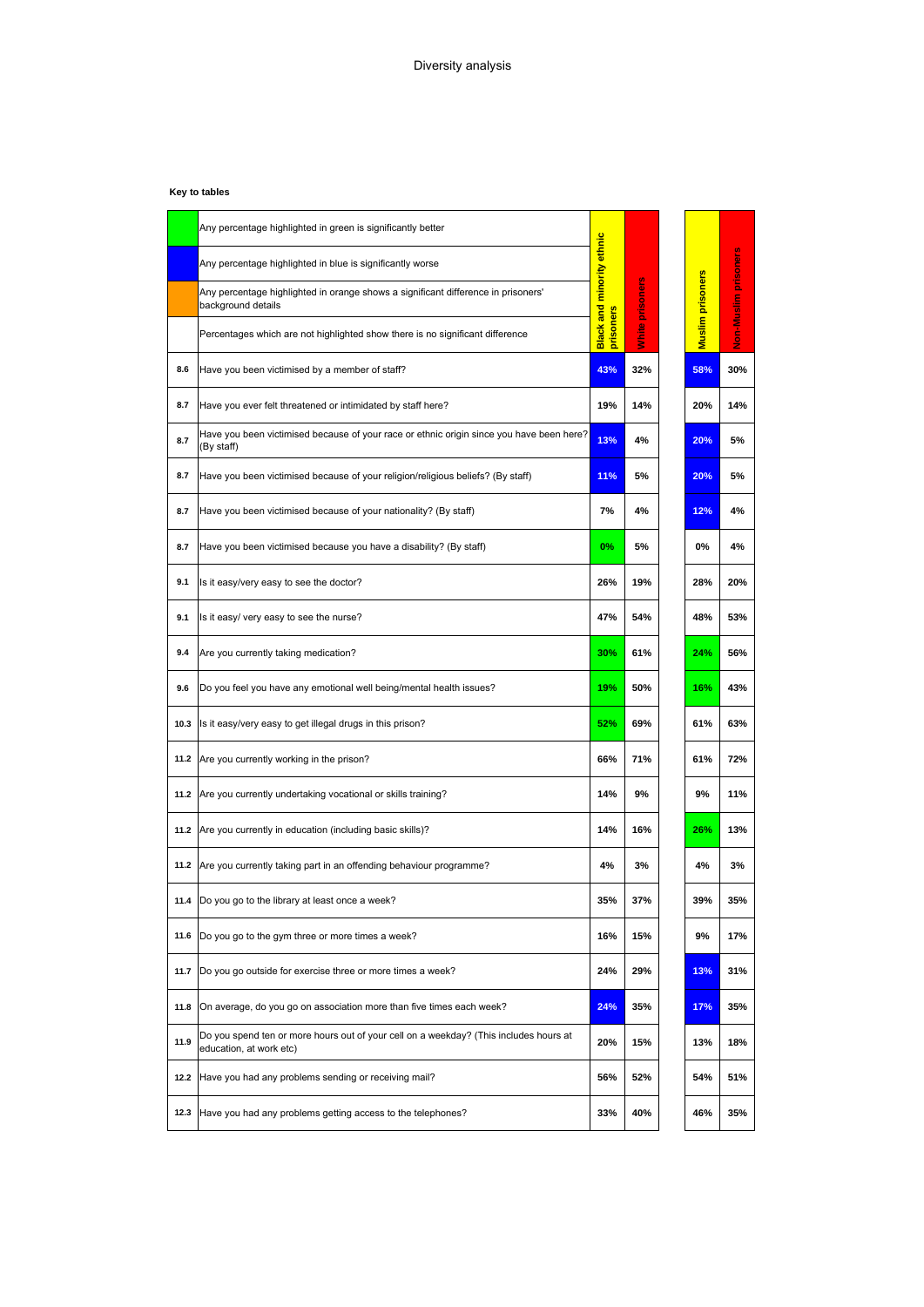

## **Key question responses (disability) HMP Featherstone 2016**

**Prisoner survey responses** (missing data has been excluded for each question). Please note: where there are apparently large differences, which are not indicated as statistically significant, this is likely to be due to chance.

## **Key to tables**

|                                             | Any percentage highlighted in green is significantly better                                                                           |                                    |                                          |
|---------------------------------------------|---------------------------------------------------------------------------------------------------------------------------------------|------------------------------------|------------------------------------------|
|                                             | Any percentage highlighted in blue is significantly worse                                                                             |                                    |                                          |
|                                             | Any percentage highlighted in orange shows a significant difference in prisoners'<br>background details                               | <b>Consider themselves to have</b> | consider themselves<br>have a disability |
|                                             | Percentages which are not highlighted show there is no significant difference                                                         | disability<br>$\omega$             | ĕ<br>å<br>$\overline{2}$                 |
| Number of completed questionnaires returned |                                                                                                                                       | 32                                 | 116                                      |
| 1.3                                         | Are you sentenced?                                                                                                                    | 100%                               | 100%                                     |
| 1.5                                         | Are you a foreign national?                                                                                                           | 10%                                | 10%                                      |
| 1.6                                         | Do you understand spoken English?                                                                                                     | 100%                               | 97%                                      |
| 1.7                                         | Do you understand written English?                                                                                                    | 100%                               | 97%                                      |
| 1.8                                         | Are you from a minority ethnic group? (Including all those who did not tick white British,<br>white Irish or white other categories.) | 19%                                | 45%                                      |
| 1.9                                         | Do you consider yourself to be Gypsy/ Romany/ Traveller?                                                                              | 7%                                 | 5%                                       |
| 1.1                                         | Are you Muslim?                                                                                                                       | 7%                                 | 22%                                      |
| 1.12                                        | Do you consider yourself to have a disability?                                                                                        |                                    |                                          |
| 1.13                                        | Are you a veteran (ex-armed services)?                                                                                                | 10%                                | 6%                                       |
| 1.14                                        | Is this your first time in prison?                                                                                                    | 22%                                | 33%                                      |
| 2.6                                         | Were you treated well/very well by the escort staff?                                                                                  | 72%                                | 72%                                      |
| 2.7                                         | Before you arrived here were you told that you were coming here?                                                                      | 58%                                | 68%                                      |
| 3.2                                         | When you were searched in reception, was this carried out in a respectful way?                                                        | 80%                                | 86%                                      |
| 3.3                                         | Were you treated well/very well in reception?                                                                                         | 53%                                | 65%                                      |
| 3.4                                         | Did you have any problems when you first arrived?                                                                                     | 88%                                | 62%                                      |
| 3.7                                         | Did you have access to someone from health care when you first arrived here?                                                          | 72%                                | 63%                                      |
| 3.9                                         | Did you feel safe on your first night here?                                                                                           | 55%                                | 75%                                      |
| 3.10                                        | Have you been on an induction course?                                                                                                 | 87%                                | 86%                                      |
| 4.1                                         | Is it easy/very easy to communicate with your solicitor or legal representative?                                                      | 31%                                | 32%                                      |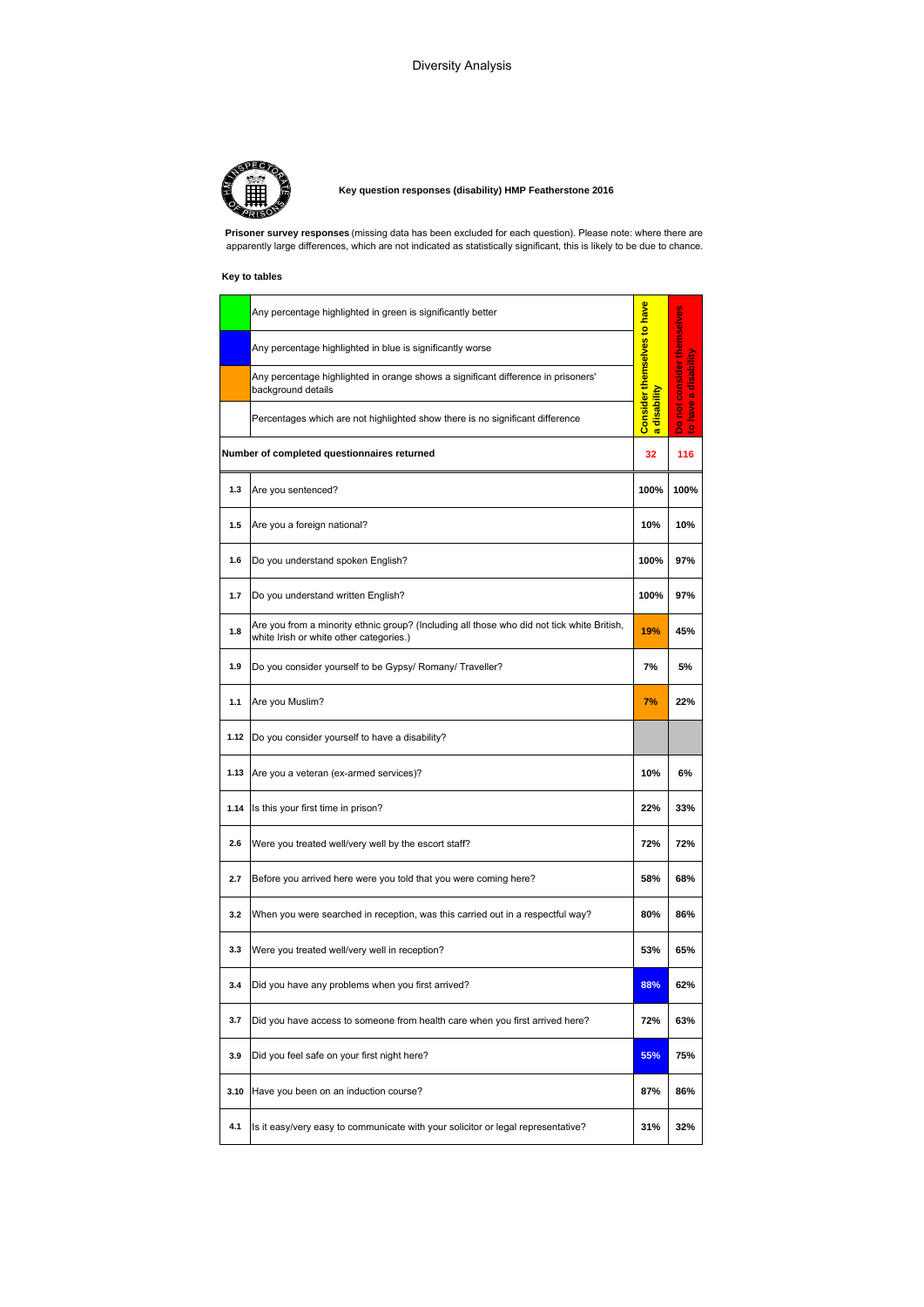## **Key to tables**

|     | Any percentage highlighted in green is significantly better                                                  | <b>Consider themselves to have</b><br>disability<br>$\mathfrak{m}$ | consider themselves<br>have a disability<br>Do not<br>$\overline{a}$ |
|-----|--------------------------------------------------------------------------------------------------------------|--------------------------------------------------------------------|----------------------------------------------------------------------|
|     | Any percentage highlighted in blue is significantly worse                                                    |                                                                    |                                                                      |
|     | Any percentage highlighted in orange shows a significant difference in prisoners'<br>background details      |                                                                    |                                                                      |
|     | Percentages which are not highlighted show there is no significant difference                                |                                                                    |                                                                      |
| 4.4 | Are you normally offered enough clean, suitable clothes for the week?                                        | 41%                                                                | 42%                                                                  |
| 4.4 | Are you normally able to have a shower every day?                                                            | 78%                                                                | 80%                                                                  |
| 4.4 | Is your cell call bell normally answered within five minutes?                                                | 26%                                                                | 24%                                                                  |
| 4.5 | Is the food in this prison good/very good?                                                                   | 19%                                                                | 23%                                                                  |
| 4.6 | Does the shop / canteen sell a wide enough range of goods to meet your needs?                                | 26%                                                                | 33%                                                                  |
| 4.7 | Are you able to speak to a Listener at any time, if you want to?                                             | 45%                                                                | 49%                                                                  |
| 4.8 | Do you feel your religious beliefs are respected?                                                            | 42%                                                                | 45%                                                                  |
| 4.9 | Are you able to speak to a religious leader of your faith in private if you want to?                         | 52%                                                                | 52%                                                                  |
| 5.1 | Is it easy to make an application?                                                                           | 68%                                                                | 76%                                                                  |
| 5.3 | Is it easy to make a complaint?                                                                              | 58%                                                                | 51%                                                                  |
| 6.1 | Do you feel you have been treated fairly in your experience of the IEP scheme?                               | 40%                                                                | 50%                                                                  |
| 6.2 | Do the different levels of the IEP scheme encourage you to change your behaviour?                            | 38%                                                                | 42%                                                                  |
| 6.3 | In the last six months have any members of staff physically restrained you (C&R)?                            | 20%                                                                | 15%                                                                  |
| 7.1 | Do most staff, in this prison, treat you with respect?                                                       | 69%                                                                | 75%                                                                  |
| 7.2 | Is there a member of staff you can turn to for help if you have a problem in this prison?                    | 62%                                                                | 65%                                                                  |
| 7.3 | Do staff normally speak to you at least most of the time during association time? (most/<br>all of the time) | 10%                                                                | 11%                                                                  |
| 7.4 | Do you have a personal officer?                                                                              | 33%                                                                | 34%                                                                  |
| 8.1 | Have you ever felt unsafe here?                                                                              | 74%                                                                | 52%                                                                  |
| 8.2 | Do you feel unsafe now?                                                                                      | 52%                                                                | 33%                                                                  |
| 8.3 | Have you been victimised by other prisoners?                                                                 | 47%                                                                | 36%                                                                  |
| 8.5 | Have you ever felt threatened or intimidated by other prisoners here?                                        | 27%                                                                | 18%                                                                  |
| 8.5 | Have you been victimised because of your race or ethnic origin since you have been<br>here? (By prisoners)   | 7%                                                                 | 5%                                                                   |
| 8.5 | Have you been victimised because of your religion/religious beliefs? (By prisoners)                          | 7%                                                                 | 4%                                                                   |
| 8.5 | Have you been victimised because of your nationality? (By prisoners)                                         | 13%                                                                | 4%                                                                   |
| 8.5 | Have you been victimised because of your age? (By prisoners)                                                 | 3%                                                                 | 1%                                                                   |
| 8.5 | Have you been victimised because you have a disability? (By prisoners)                                       | 20%                                                                | 0%                                                                   |